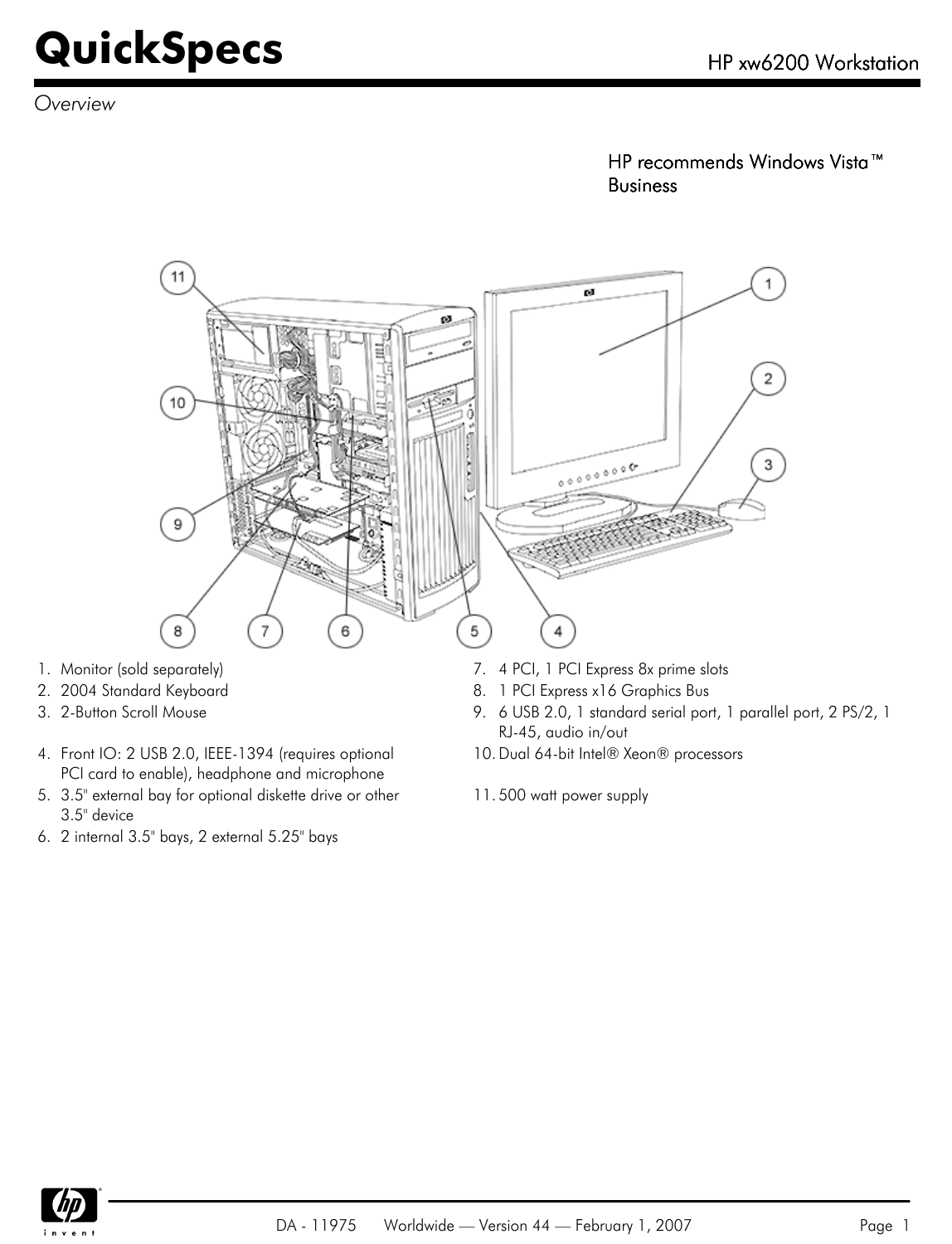#### *Overview*

### At A Glance

- 64-bit Intel® Xeon® processors
- Choice of operating systems: Genuine Windows XP Professional, Genuine Windows XP Professional x64 Edition, Red Hat Linux Workstation 4 HP Linux Installer Kit (see [http://www.hp.com/workstations/software/linux/ f](http://www.hp.com/workstations/software/linux/%20)or details)
- Up to 8 GB of DDR-2 memory
- PCI-Express I/O and graphics  $\bullet$
- Integrated Broadcom NetXtreme Gigabit ethernet  $\bullet$
- 800 MHz processor front side bus support
- Intel Hyper-Threading technology support
- SATA and Ultra 320 SCSI drives
- Digital AC97 integrated audio with internal speaker
- Pre-loaded Manageability tools  $\bullet$
- Energy Star compliance with energy-saving features
- Protected by HP Services, including a 3-3-3 standard warranty. Terms and conditions vary by country. Certain restrictions and exclusions apply.

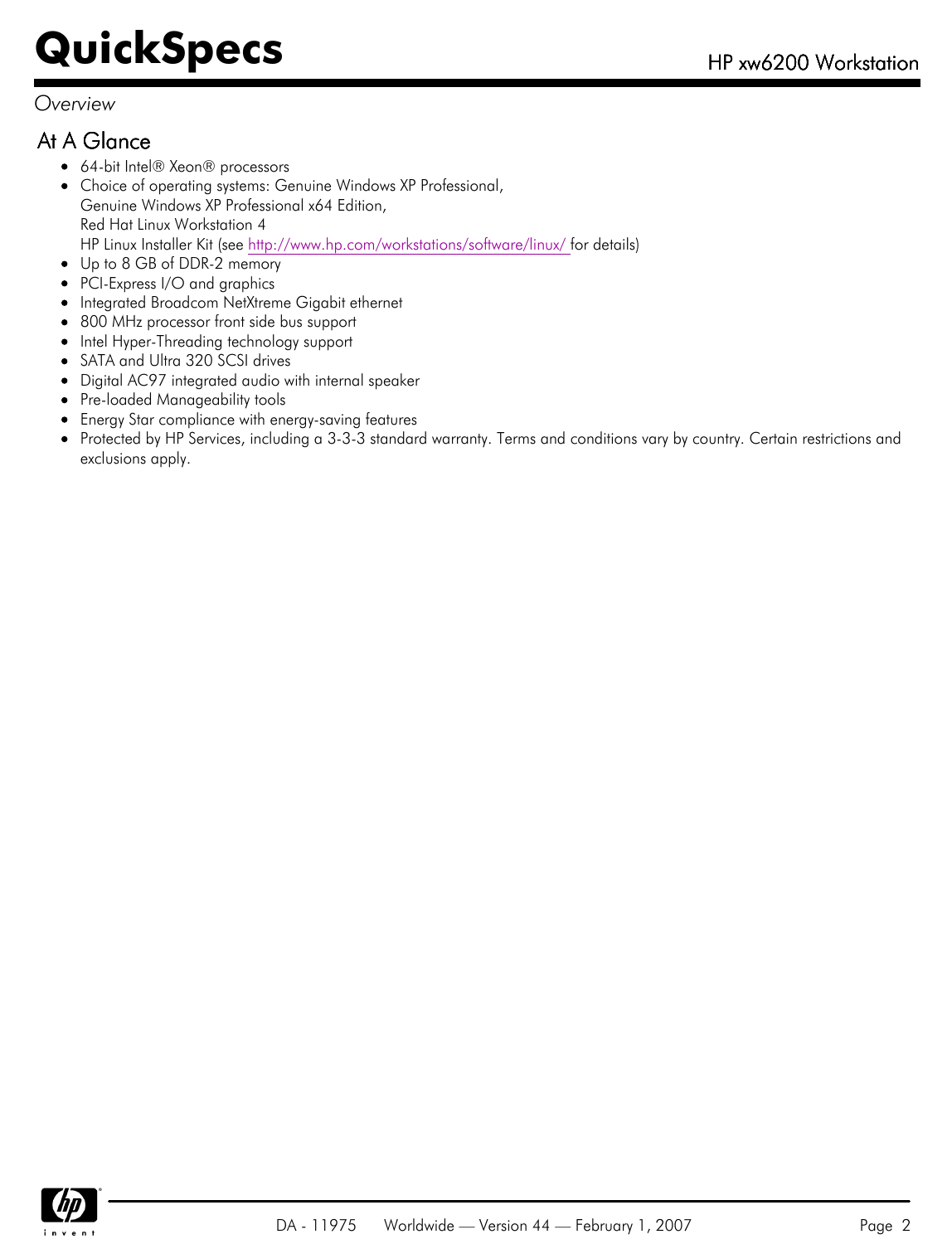*Standard Features - Custom Components*

| Processor and Speed –<br>One of the following | 64-bit Intel Xeon Processor with 800 MHz Front Side Bus<br>2.80 GHz (2 MB L2 cache)<br>3.00 GHz (2 MB L2 cache)<br>3.20 GHz (2 MB L2 cache)<br>3.40 GHz (2 MB L2 cache)<br>3.60 GHz (2 MB L2 cache)<br>3.80 GHz (2 MB L2 cache)<br>2nd 64-bit Intel Xeon Processor with 800 MHz Front Side Bus (optional - speed must match processor<br>1)<br>2.80 GHz (2 MB L2 cache)<br>3.00 GHz (2 MB L2 cache)<br>3.20 GHz (2 MB L2 cache)<br>3.40 GHz (2 MB L2 cache)<br>3.60 GHz (2 MB L2 cache)<br>3.80 GHz (2 MB L2 cache)                                                                                                                                                                              |                                                                                                             |                                                                                  |
|-----------------------------------------------|--------------------------------------------------------------------------------------------------------------------------------------------------------------------------------------------------------------------------------------------------------------------------------------------------------------------------------------------------------------------------------------------------------------------------------------------------------------------------------------------------------------------------------------------------------------------------------------------------------------------------------------------------------------------------------------------------|-------------------------------------------------------------------------------------------------------------|----------------------------------------------------------------------------------|
| Operating System -<br>One of the following    | Genuine Windows XP Professional<br>Genuine Windows XP Professional x64 Edition (http://www.hp.com/workstations/pws/windowsxp64/)<br>Red Hat Linux Workstation 4<br>HP Installer Kit for Linux (includes drivers for both 32-bit & 64-bit OS versions)<br>NOTE: Although HP Personal Workstations can be ordered with the HP Installer Kit for Linux and an<br>IEEE 1394 card, HP cannot provide customer support for this configuration. Please refer to the Linux<br>Hardware Support Matrix (http://www.hp.com/support/linux hardware matrix) for details, and to the<br>Linux User Manual (http://www.hp.com/support/linux user manual) for tips on user-enablement of the<br>IEEE 1394 Card. |                                                                                                             |                                                                                  |
| 1st Hard Disk Drive -<br>One of the following | Serial ATA 3.0-Gb/s Hard Drives<br>(Currently supported only at 1.5-Gb/s. To get 3.0-Gb/s<br>performance, a SATA 3.0-Gb/s controller must be added)<br>80 GB 7200 rpm Serial ATA drive (8 MB cache)<br>160 GB 7200 rpm Serial ATA NCQ drive (8 MB cache)<br>250 GB 7200 rpm Serial ATA drive (8 MB cache)<br>500 GB 7200 rpm Serial ATA NCQ drive (8 MB cache)<br>Serial ATA 1.5-Gb/s Hard Drives<br>74 GB 10K rpm Serial ATA drive (8 MB cache)                                                                                                                                                                                                                                                 | <b>Windows XP</b><br>32-Bit, 64-Bit<br>32-Bit, 64-Bit<br>32-Bit, 64-Bit<br>32-Bit, 64-Bit<br>32-Bit, 64-Bit | <b>Red Hat Linux</b><br>WS3, WS4<br>WS3, WS4<br>WS3, WS4<br>WS3, WS4<br>WS3, WS4 |
|                                               | Ultra320 SCSI Hard Drives (SCSI Controller required)<br>73 GB 10K Ultra320 SCSI drive                                                                                                                                                                                                                                                                                                                                                                                                                                                                                                                                                                                                            | 32-Bit, 64-Bit                                                                                              | 7.2, 7.3, WS3,<br>WS4                                                            |
|                                               | 146 GB 10K Ultra320 SCSI drive<br>300 GB 10K Ultra320 SCSI drive                                                                                                                                                                                                                                                                                                                                                                                                                                                                                                                                                                                                                                 | 32-Bit, 64-Bit<br>32-Bit, 64-Bit                                                                            | 7.2, 7.3, WS3,<br>WS4<br>7.2, 7.3, WS3,<br>WS4                                   |
|                                               | 36 GB 15K Ultra320 SCSI drive                                                                                                                                                                                                                                                                                                                                                                                                                                                                                                                                                                                                                                                                    | 32-Bit, 64-Bit                                                                                              | 7.2, 7.3, WS3,<br>WS4                                                            |
|                                               | 73 GB 15K Ultra320 SCSI drive                                                                                                                                                                                                                                                                                                                                                                                                                                                                                                                                                                                                                                                                    | 32-Bit, 64-Bit                                                                                              | 7.2, 7.3, WS3,<br>WS4                                                            |

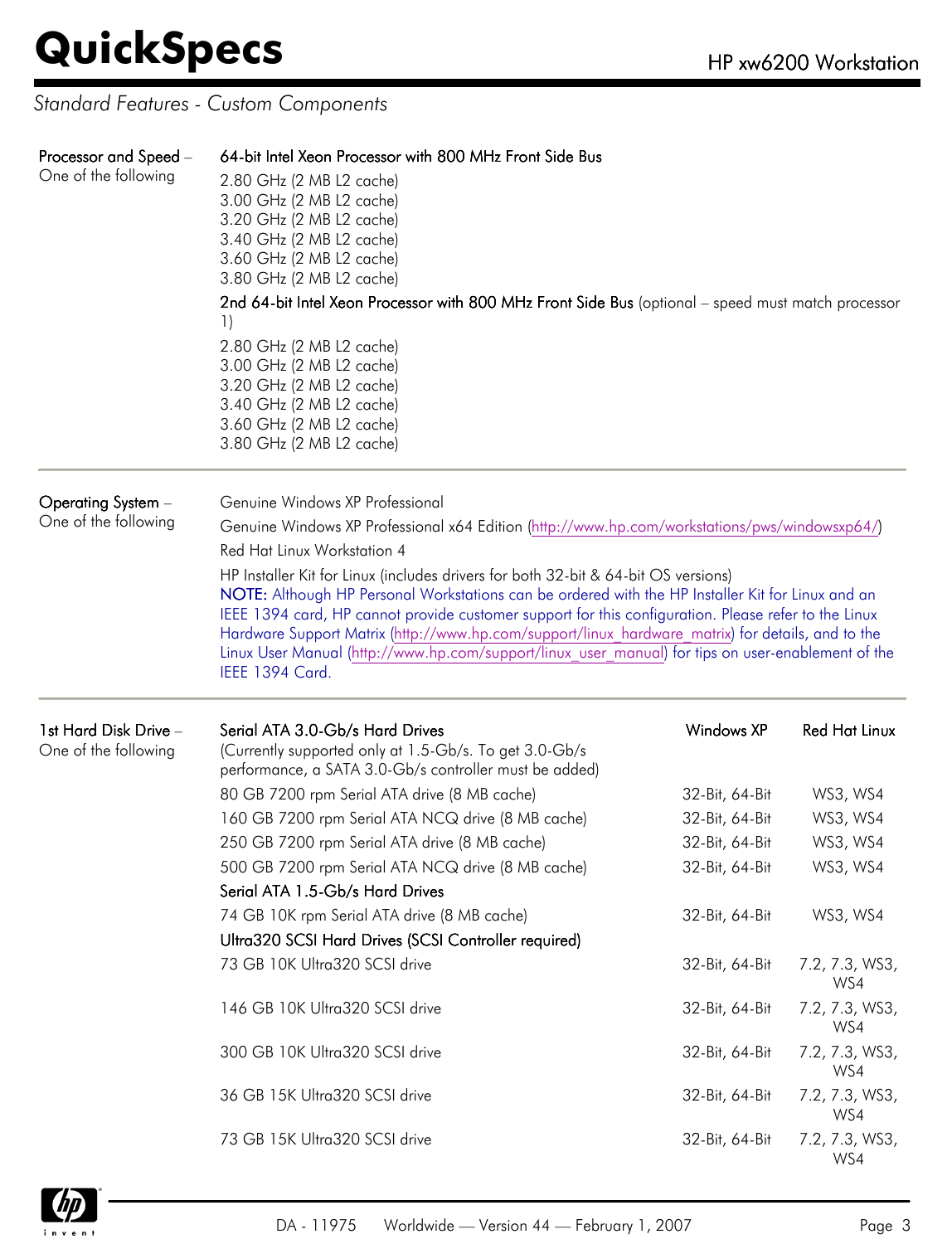*Standard Features - Custom Components*

| 2nd Hard Disk Drive - | Serial ATA 3.0-Gb/s Hard Drives **                                                                                                                                                              |                |                       |  |  |  |  |
|-----------------------|-------------------------------------------------------------------------------------------------------------------------------------------------------------------------------------------------|----------------|-----------------------|--|--|--|--|
| One of the following  | 2nd hard drive, 80 GB 7200 rpm Serial ATA drive (8 MB cache)                                                                                                                                    | 32-Bit, 64-Bit | WS3, WS4              |  |  |  |  |
|                       | 2nd hard drive, 160 GB 7200 rpm Serial ATA NCQ drive (8 MB<br>cache)                                                                                                                            | 32-Bit, 64-Bit | WS3, WS4              |  |  |  |  |
|                       | 2nd hard drive, 250 GB 7200 rpm Serial ATA drive (8 MB cache)                                                                                                                                   | 32-Bit, 64-Bit | WS3, WS4              |  |  |  |  |
|                       | 2nd hard drive, 500 GB 7200 rpm Serial ATA NCQ drive (8 MB<br>cache)                                                                                                                            | 32-Bit, 64-Bit | WS3, WS4              |  |  |  |  |
|                       | Serial ATA 1.5-Gb/s Hard Drives **                                                                                                                                                              |                |                       |  |  |  |  |
|                       | 2nd hard drive, 74 GB 10K rpm Serial ATA drive (8 MB cache)<br>Ultra320 SCSI Hard Drives ***                                                                                                    | 32-Bit, 64-Bit | WS3, WS4              |  |  |  |  |
|                       | 2nd hard drive, 73 GB 10K Ultra320 SCSI drive                                                                                                                                                   | 32-Bit, 64-Bit | 7.2, 7.3, WS3,<br>WS4 |  |  |  |  |
|                       | 2nd hard drive, 146 GB 10K Ultra320 SCSI drive                                                                                                                                                  | 32-Bit, 64-Bit | 7.2, 7.3, WS3,<br>WS4 |  |  |  |  |
|                       | 2nd hard drive, 300 GB 10K Ultra320 SCSI drive                                                                                                                                                  | 32-Bit, 64-Bit | 7.2, 7.3, WS3,<br>WS4 |  |  |  |  |
|                       | 2nd hard drive, 36 GB 15K Ultra320 SCSI drive                                                                                                                                                   | 32-Bit, 64-Bit | 7.2, 7.3, WS3,<br>WS4 |  |  |  |  |
|                       | 2nd hard drive, 73 GB 15K Ultra320 SCSI drive                                                                                                                                                   | 32-Bit, 64-Bit | 7.2, 7.3, WS3,<br>WS4 |  |  |  |  |
|                       | <b>NOTE:</b><br>**May mix hard drive types. First hard drive must be a Serial ATA drive.<br>*** May mix hard drive types. SCSI Controller required. Mixed drive types not supported with Linux. |                |                       |  |  |  |  |
| 3rd Hard Disk Drive - | Serial ATA 3.0-Gb/s Hard Drives **                                                                                                                                                              |                |                       |  |  |  |  |
| One of the following  | 3rd hard drive, 80 GB 7200 rpm Serial ATA drive (8 MB cache)                                                                                                                                    | 32-Bit, 64-Bit | WS3, WS4              |  |  |  |  |
|                       | 3rd hard drive, 160 GB 7200 rpm Serial ATA NCQ drive (8 MB<br>cache)                                                                                                                            | 32-Bit, 64-Bit | WS3, WS4              |  |  |  |  |
|                       | 3rd hard drive, 250 GB 7200 rpm Serial ATA drive (8 MB cache)                                                                                                                                   | 32-Bit, 64-Bit | WS3, WS4              |  |  |  |  |
|                       | 3rd hard drive, 500 GB 7200 rpm Serial ATA NCQ drive (8 MB<br>cache)                                                                                                                            | 32-Bit, 64-Bit | WS3, WS4              |  |  |  |  |
|                       | Ultra320 SCSI Hard Drives ***                                                                                                                                                                   |                |                       |  |  |  |  |
|                       | 3rd hard drive, 73 GB 10K Ultra320 SCSI drive                                                                                                                                                   | 32-Bit, 64-Bit | 7.2, 7.3, WS3,<br>WS4 |  |  |  |  |
|                       | 3rd hard drive, 146 GB 10K Ultra320 SCSI drive                                                                                                                                                  | 32-Bit, 64-Bit | 7.2, 7.3, WS3,<br>WS4 |  |  |  |  |
|                       | 3rd hard drive, 300 GB 10K Ultra320 SCSI drive                                                                                                                                                  | 32-Bit, 64-Bit | 7.2, 7.3, WS3,<br>WS4 |  |  |  |  |
|                       | 3rd hard drive, 36 GB 15K Ultra320 SCSI drive                                                                                                                                                   | 32-Bit, 64-Bit | 7.2, 7.3, WS3,<br>WS4 |  |  |  |  |
|                       | 3rd hard drive, 73 GB 15K Ultra320 SCSI drive                                                                                                                                                   | 32-Bit, 64-Bit | 7.2, 7.3, WS3,        |  |  |  |  |

#### NOTE:

\*\*May mix hard drive types. First hard drive must be a Serial ATA drive.

\*\*\* May mix hard drive types. SCSI Controller required. Mixed drive types not supported with Linux.



WS4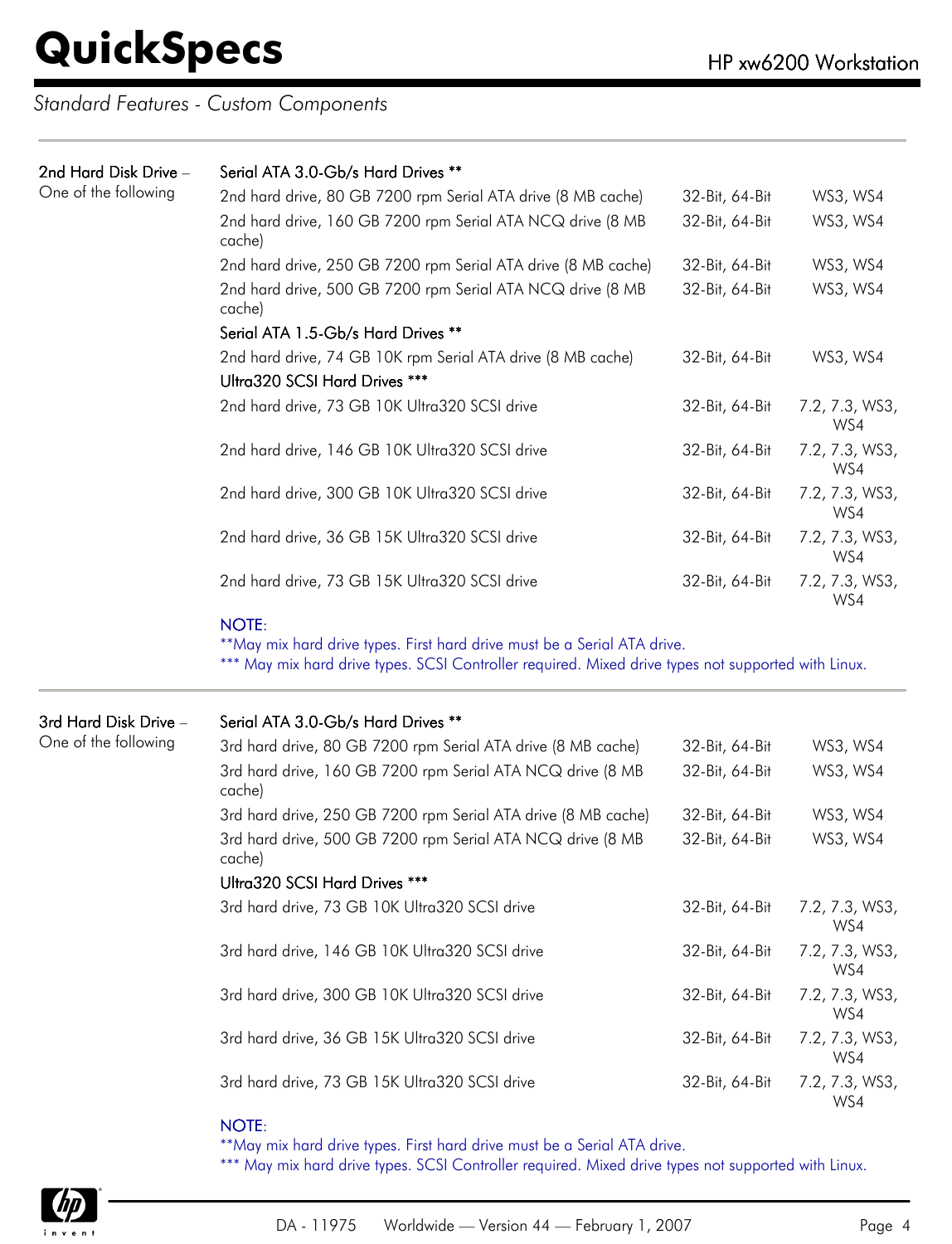### *Standard Features - Custom Components*

| <b>Factory Integrated</b><br>RAID* | RAID 0 Configuration - Striped Array<br>RAID 1 Configuration - Mirrored Array<br>*NOTE: Requires 2 identical hard drives (speeds, capacity,<br>interface). No Linux support. 64-Bit not supported with Serial ATA<br>Drives. | 32-Bit<br>32-Bit | Not supported<br>Not supported |
|------------------------------------|------------------------------------------------------------------------------------------------------------------------------------------------------------------------------------------------------------------------------|------------------|--------------------------------|
| Drive controllers                  | Integrated serial ATA controller                                                                                                                                                                                             | 32-Bit, 64-Bit   | 7.2, 7.3,<br>WS3, WS4          |
|                                    | Optional Ultra 320 SCSI controller (required if HDs are SCSI) -<br>basic                                                                                                                                                     | 32-Bit, 64-Bit   | 7.2, 7.3,<br>WS3, WS4          |
|                                    | Optional U320 SCSI Controller - LSI 20320AR RAID 0,1 (required<br>with SCSI HDDs) and external connector                                                                                                                     | 32-Bit, 64-Bit   | 7.2, 7.3,<br>WS3, WS4          |
|                                    | *NOTE: Can be sold and used with 1 or 2 SATA drives as a stand alone controller (no SCSI HDD).                                                                                                                               |                  |                                |
| Memory -                           |                                                                                                                                                                                                                              | Windows XP       | Red Hat Linux                  |
| One of the following               | 256 MB DDR-2 PC2-3200 (400 MHz) ECC Registered (1 x 256<br>MB)                                                                                                                                                               | 32-Bit, 64-Bit   | 7.2, 7.3                       |
|                                    | 512 MB DDR-2 PC2-3200 (400 MHz) ECC Registered (2 x 256<br>MB)                                                                                                                                                               | 32-Bit, 64-Bit   | 7.2, 7.3, WS3,<br>WS4          |
|                                    | 1 GB DDR-2 PC2-3200 (400 MHz) ECC Registered (2 x 512 MB)                                                                                                                                                                    | 32-Bit, 64-Bit   | 7.2, 7.3, WS3,<br>WS4          |
|                                    | 2 GB DDR-2 PC2-3200 (400 MHz) ECC Registered (2 x 1 GB)                                                                                                                                                                      | 32-Bit, 64-Bit   | 7.2, 7.3, WS3,<br>WS4          |
|                                    | 2 GB DDR-2 PC2-3200 (400 MHz) ECC Registered (4 x 512 MB)                                                                                                                                                                    | 32-Bit, 64-Bit   | 7.2, 7.3, WS3,<br>WS4          |
|                                    | 3 GB DDR-2 PC2-3200 (400 MHz) ECC Registered (2 x 1 GB + 2<br>x 512 MB                                                                                                                                                       | 32-Bit, 64-Bit   | 7.2, 7.3, WS3,<br>WS4          |
|                                    | 4 GB DDR-2 PC2-3200 (400 MHz) ECC Registered (2 x 2 GB)                                                                                                                                                                      | 32-Bit, 64-Bit   | 7.2, 7.3, WS3,<br>WS4          |
|                                    | 4 GB DDR-2 PC2-3200 (400 MHz) ECC Registered (4 x 1 GB)                                                                                                                                                                      | 32-Bit, 64-Bit   | 7.2, 7.3, WS3,<br>WS4          |
|                                    | 6 GB DDR-2 PC2-3200 (400 MHz) ECC Registered (2 x 2 GB + 2<br>x 1 GB                                                                                                                                                         | 64-Bit           | 7.2, 7.3, WS3,<br>WS4          |
|                                    | 8 GB DDR-2 PC2-3200 (400 MHz) ECC Registered (4 x 2 GB)                                                                                                                                                                      | 64-Bit           | 7.2, 7.3, WS3,<br>WS4          |

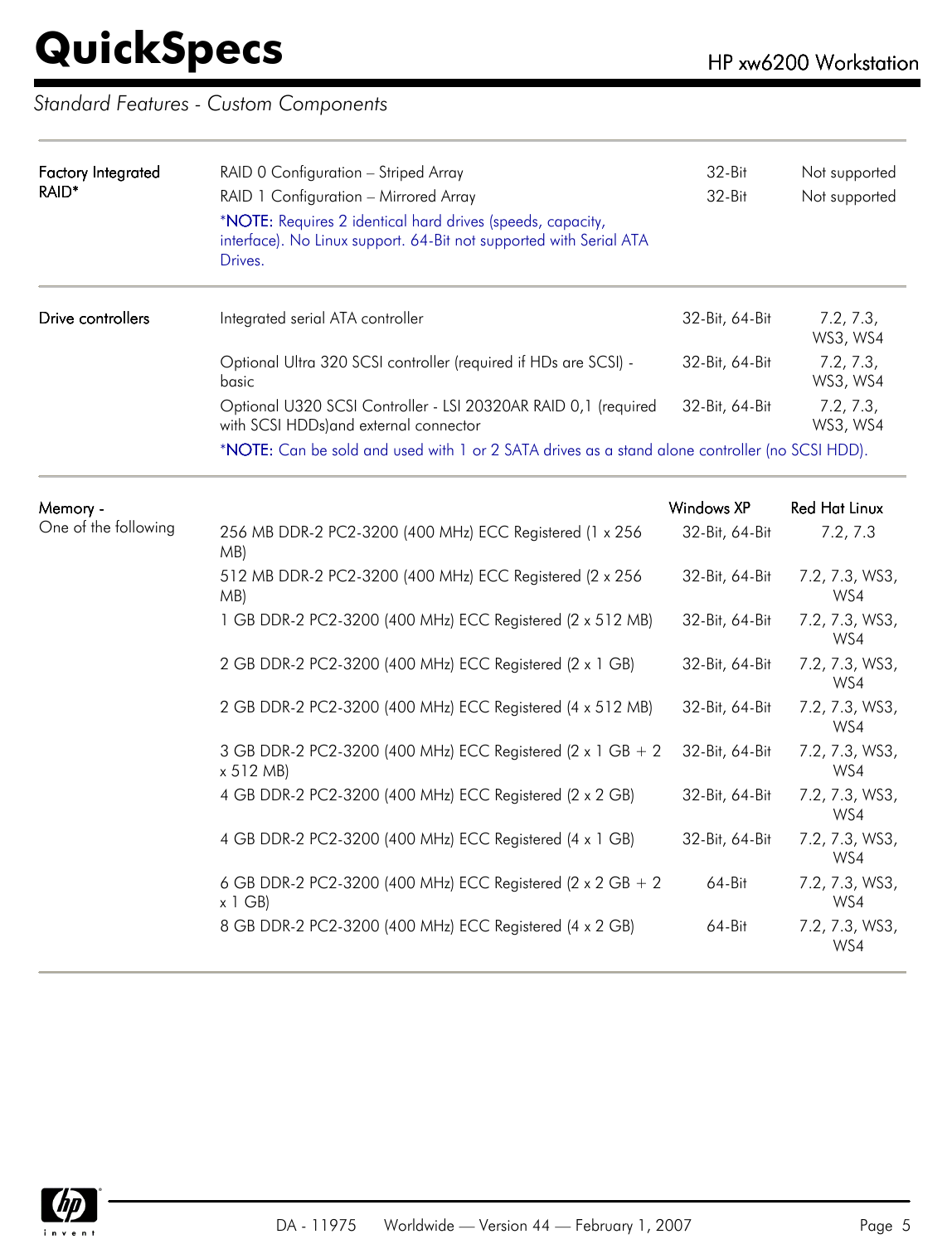# **QuickSpecs**

### *Standard Features - Custom Components*

| Removable Storage                      |                                                                                                                                                       | <b>Windows XP</b> | <b>Red Hat Linux</b>  |
|----------------------------------------|-------------------------------------------------------------------------------------------------------------------------------------------------------|-------------------|-----------------------|
|                                        | 1.44 MB Diskette Drive                                                                                                                                | 32-Bit, 64-Bit    | 7.2, 7.3, WS3,<br>WS4 |
|                                        | 48X CD-ROM Drive                                                                                                                                      | 32-Bit, 64-Bit    | 7.2, 7.3, WS3,<br>WS4 |
|                                        | 48X CD-RW Drive                                                                                                                                       | 32-Bit, 64-Bit    | 7.2, 7.3, WS3,<br>WS4 |
|                                        | 16X DVD-ROM Drive                                                                                                                                     | 32-Bit, 64-Bit    | 7.2, 7.3, WS3,<br>WS4 |
|                                        | 48X Combo CD-RW/DVD-ROM Drive                                                                                                                         | 32-Bit, 64-Bit    | 7.2, 7.3, WS3,<br>WS4 |
|                                        | 16X DVD+/-RW, Dual-Layer LightScribe                                                                                                                  | 32-Bit            |                       |
|                                        | HP No Optical Drive Option                                                                                                                            | 32-Bit, 64-Bit    | 7.2, 7.3, WS3,<br>WS4 |
| 2nd Removable Storage* 48X CD-RW Drive |                                                                                                                                                       | 32-Bit, 64-Bit    | 7.2, 7.3, WS3,<br>WS4 |
|                                        | 16X DVD-ROM Drive**                                                                                                                                   | 32-Bit, 64-Bit    | 7.2, 7.3, WS3,<br>WS4 |
|                                        | 48X Combo CD-RW/DVD-ROM Drive                                                                                                                         | 32-Bit, 64-Bit    | 7.2, 7.3, WS3,<br>WS4 |
|                                        | 16X DVD+/-RW, Dual-Layer LightScribe***                                                                                                               | 32-Bit            | WS3, WS4              |
|                                        | NOTES: *Can not order with No Optical Option. **Can not have two of the same in one workstation.<br>*** LightScribe software works with Windows only. |                   |                       |
| Keyboard*** -                          |                                                                                                                                                       | Windows XP        | <b>Red Hat Linux</b>  |
| One of the following                   | PS/2 Standard Keyboard                                                                                                                                | 32-Bit, 64-Bit    | 7.2, 7.3, WS3,<br>WS4 |
|                                        | <b>USB Standard Keyboard</b>                                                                                                                          | 32-Bit, 64-Bit    | 7.2, 7.3, WS3,<br>WS4 |
|                                        | *** NOTE: Not supported in configurations which include both USB mouse and Linux nor PS/2 mouse<br>and Linux.                                         |                   |                       |
| Mouse -<br>One of the following        | PS/2 2-Button Scroll Mouse                                                                                                                            | 32-Bit, 64-Bit    | 7.2, 7.3, WS3,<br>WS4 |
|                                        | <b>USB 2-Button Optical Scroll Mouse</b>                                                                                                              | 32-Bit, 64-Bit    | 7.2, 7.3, WS3,<br>WS4 |
|                                        | <b>USB 3-Button Optical Mouse</b>                                                                                                                     | 32-Bit, 64-Bit    | 7.2, 7.3, WS3,<br>WS4 |

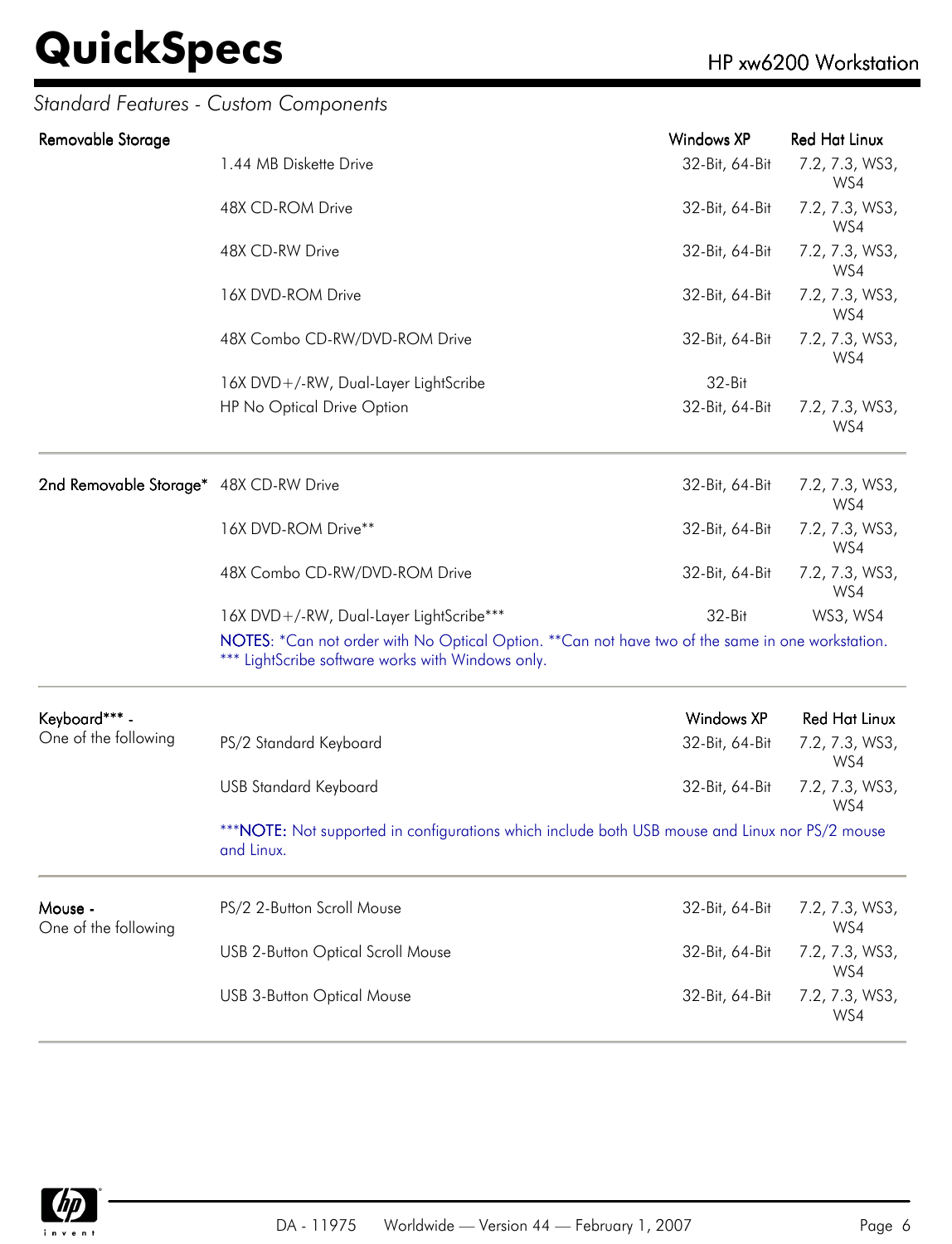|                      | Standard Features - Custom Components                                                                         |                   |                       |
|----------------------|---------------------------------------------------------------------------------------------------------------|-------------------|-----------------------|
| Audio                | Integrated Digital AC97 audio with internal speaker                                                           | WS3 & WS4         |                       |
|                      | Sound Blaster® X-Fi <sup>™</sup> XtremeMusic PCI                                                              | 32-Bit, 64-Bit    | Not supported         |
|                      | HP Optical Drive Internal Audio Cable*                                                                        | 32-Bit, 64-Bit    | WS3 & WS4             |
|                      | *NOTE: Not available with No Optical Option nor with the Sound Blaster X-Fi card.                             |                   |                       |
| <b>NIC</b>           | Broadcom 5751 Netxtreme™ Gigabit PCIe NIC                                                                     | 32-Bit, 64-Bit    | 7.2, 7.3, WS3,<br>WS4 |
| Graphics             |                                                                                                               | <b>Windows XP</b> | <b>Red Hat Linux</b>  |
|                      | NVIDIA Quadro NVS 285 with TurboCache Technology PCI<br>Express (128 MB, VGA & DVI)                           | 32-Bit, 64-Bit    | WS3, WS4              |
|                      | (Two of these graphics cards can be integrated in the factory or in<br>addition to an NVIDIA Quadro NVS 440). |                   |                       |
|                      | ATI FireGL V3100 PCI Express (128 MB)                                                                         | 32-Bit, 64-Bit    |                       |
|                      | NVIDIA Quadro FX 540 PCI Express (128 MB)                                                                     | 32-Bit, 64-Bit    | 7.2, 7.3, WS3,<br>WS4 |
|                      | NVIDIA Quadro FX 1400 PCI Express (128 MB)                                                                    | 32-Bit, 64-Bit    | 7.2, 7.3, WS3,<br>WS4 |
|                      | ATI FireGL V5100 PCI Express (128 MB)                                                                         | 32-Bit, 64-Bit    |                       |
|                      | NVIDIA Quadro NVS 440 PCI Express (256 MB)                                                                    | 32-Bit, 64-Bit    |                       |
|                      | (Two of these graphics cards can be integrated in the factory or in<br>addition to an NVIDIA Quadro NVS 285). |                   |                       |
|                      | NVIDIA Quadro FX 3450 PCI Express (256 MB)                                                                    | 32-Bit, 64-Bit    | 7.2, 7.3, WS3,<br>WS4 |
| <b>Miscellaneous</b> | Solenoid lock and hood sensor                                                                                 | 32-Bit, 64-Bit    | 7.2, 7.3, WS3,<br>WS4 |
|                      | HP FireWire IEEE 1394a 3-Port PCI Card                                                                        | 32-Bit, 64-Bit    | Not Supported         |
|                      | <b>Trusted Platform Module</b>                                                                                | 32-Bit            |                       |
|                      | HP 64-bit Transition Tool Kit                                                                                 | 32-Bit, 64-Bit    |                       |
|                      | <b>HP Workstations Mouse Pad</b>                                                                              | N/A               | N/A                   |
| Software             | Symantec Norton AntiVirus (optional)*                                                                         | 32-Bit            |                       |
|                      | CA eTrust 64-bit Anti-Virus Software                                                                          | 64-Bit            |                       |
|                      | HP Performance Tuning Framework*                                                                              | 32-Bit, 64-Bit    |                       |
|                      | Altiris Recovery*                                                                                             | 32-Bit            |                       |
|                      | HP Client Manager Software v6.0*                                                                              | 32-Bit            |                       |
|                      | * Not available with Linux Operating System                                                                   |                   |                       |

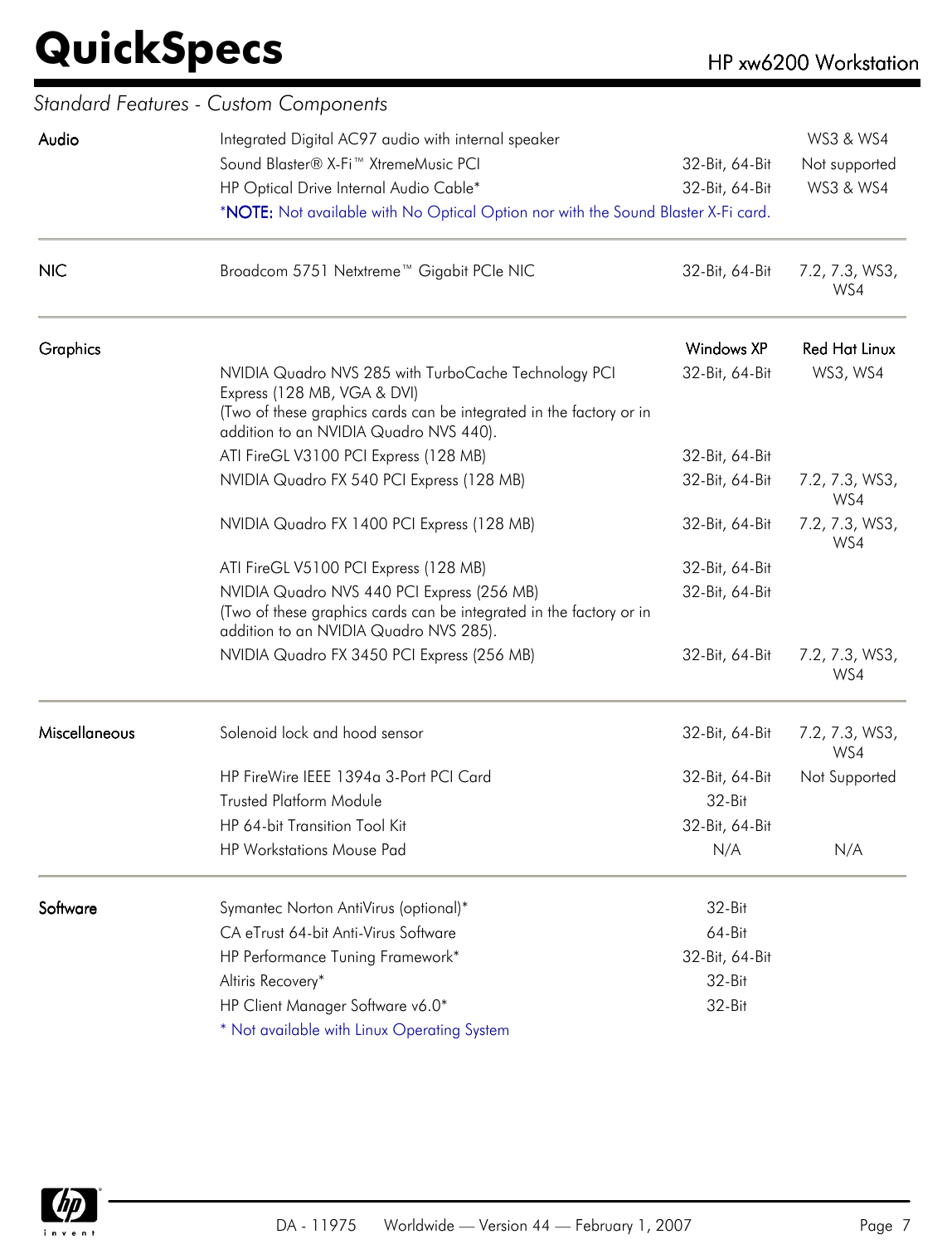### *Standard Features - Specs*

|                                                      | Operating System (choice) Microsoft Windows XP Professional                                                                                                                                               |                                                                                                     |  |
|------------------------------------------------------|-----------------------------------------------------------------------------------------------------------------------------------------------------------------------------------------------------------|-----------------------------------------------------------------------------------------------------|--|
|                                                      | Windows XP Professional x64 Edition (http://www.hp.com/workstations/pws/windowsxp64/)                                                                                                                     |                                                                                                     |  |
|                                                      | OR Red Hat Enterprise Linux Workstation 4                                                                                                                                                                 |                                                                                                     |  |
|                                                      | OR HP Installer Kit for Linux (includes drivers for both 32-bit & 64-bit OS versions on HP xw8200,                                                                                                        |                                                                                                     |  |
|                                                      | xw6200 and xw4200)                                                                                                                                                                                        |                                                                                                     |  |
| Form factor                                          | Minitower                                                                                                                                                                                                 |                                                                                                     |  |
| Color                                                | Carbonite/Alloy metallic                                                                                                                                                                                  |                                                                                                     |  |
| System Board Form Factor Non-standard ATX            |                                                                                                                                                                                                           |                                                                                                     |  |
| Processor                                            |                                                                                                                                                                                                           | Single or dual 64-bit Intel Xeon processors (Nocona) with Hyper-Threading Technology                |  |
| CPU Bus Speed Supported 800 MHz FSB                  |                                                                                                                                                                                                           |                                                                                                     |  |
| Standard L2 Cache                                    | 2 MB L2 cache                                                                                                                                                                                             |                                                                                                     |  |
| Chipset                                              | Intel E7525                                                                                                                                                                                               |                                                                                                     |  |
| <b>Memory Expansion Slots</b>                        | 4 DIMM's                                                                                                                                                                                                  |                                                                                                     |  |
| Memory Type Supported                                | DDR-2 (ECC registered)                                                                                                                                                                                    |                                                                                                     |  |
| Memory Speed Supported                               | DDR-2 Synch DRAM PC2-3200 (400 MHz) Registered ECC                                                                                                                                                        |                                                                                                     |  |
| Maximum Memory                                       |                                                                                                                                                                                                           | 8 GB (4 DIMMs slots, 2 GB DIMMs required to meet maximum configurations)                            |  |
| Network controller                                   | Integrated Broadcom 5751 10/100/1000 for HP                                                                                                                                                               |                                                                                                     |  |
| Audio                                                | Lite Softsynth support                                                                                                                                                                                    | Integrated AC'97 digital audio with S/PDif 6-channel pass-through, stereo microphone, and Yamaha XG |  |
| PCI slots                                            | 4 PCI slots (full-height)                                                                                                                                                                                 |                                                                                                     |  |
|                                                      | 1 PCI Express (x8 mechanically, x4 electrically)                                                                                                                                                          |                                                                                                     |  |
|                                                      | 1 PCI Express x16 graphics                                                                                                                                                                                |                                                                                                     |  |
| AGP slot                                             | none                                                                                                                                                                                                      |                                                                                                     |  |
| Bays                                                 | Total Bays $= 5$                                                                                                                                                                                          |                                                                                                     |  |
| Internal Bays                                        | • Two 3.5 inch bays with acoustic dampening rail assemblies                                                                                                                                               |                                                                                                     |  |
| <b>External Bays</b>                                 | • Two 5.25 inch full length 2003 mm maximum device depth (top bay is limited to 198 mm depth                                                                                                              |                                                                                                     |  |
|                                                      |                                                                                                                                                                                                           | when optional smart cover solenoid lock is installed). Bottom bay can be converted to an internal   |  |
|                                                      | 3.5 inch 3rd Hard Drive bay using optional bracket                                                                                                                                                        |                                                                                                     |  |
|                                                      | • One 3.5 inch bay for optional floppy drive                                                                                                                                                              |                                                                                                     |  |
| Parallel Port                                        |                                                                                                                                                                                                           |                                                                                                     |  |
| Serial Port                                          |                                                                                                                                                                                                           |                                                                                                     |  |
| Front I/O                                            | 2 USB 2.0, Headphone, Microphone, optional IEEE 1394                                                                                                                                                      |                                                                                                     |  |
|                                                      | NOTE: Although HP Personal Workstations can be ordered with the HP Installer Kit for Linux and an IEEE<br>1394 card, HP cannot provide customer support for this configuration. Please refer to the Linux |                                                                                                     |  |
|                                                      | Hardware Support Matrix (http://www.hp.com/support/linux hardware matrix) for details, and to the                                                                                                         |                                                                                                     |  |
|                                                      |                                                                                                                                                                                                           | Linux User Manual (http://www.hp.com/support/linux user manual) for tips on user-enablement of the  |  |
|                                                      | IEEE 1394 Card.                                                                                                                                                                                           |                                                                                                     |  |
| Rear I/O                                             |                                                                                                                                                                                                           | 6 USB 2.0, 1 standard serial port, 1 parallel port, PS/2 keyboard and mouse, 1 RJ-45 to integrated  |  |
|                                                      | Gigabit LAN, Audio In, Audio Out, Mic In                                                                                                                                                                  |                                                                                                     |  |
| <b>USB Keyboard</b>                                  | Optional                                                                                                                                                                                                  |                                                                                                     |  |
| <b>USB Mouse</b>                                     | Optional                                                                                                                                                                                                  |                                                                                                     |  |
| PS/2 Keyboard                                        |                                                                                                                                                                                                           |                                                                                                     |  |
| PS/2 Mouse                                           |                                                                                                                                                                                                           |                                                                                                     |  |
| <b>Chassis Dimensions</b><br>$(H \times W \times D)$ | 17.3 x 6.5 X 17.3 in (44.1 x 16.5 x 44.0 cm)                                                                                                                                                              |                                                                                                     |  |
| System weight                                        | Standard config - 35 lb                                                                                                                                                                                   |                                                                                                     |  |
| Shipping weight                                      | Varies by region                                                                                                                                                                                          |                                                                                                     |  |
| Temperature                                          | $40^{\circ}$ to 95° F (5° to 35° C)<br>Operating                                                                                                                                                          |                                                                                                     |  |
|                                                      | Non-operating                                                                                                                                                                                             | -40° to 140° F (-40° to 60° C)                                                                      |  |

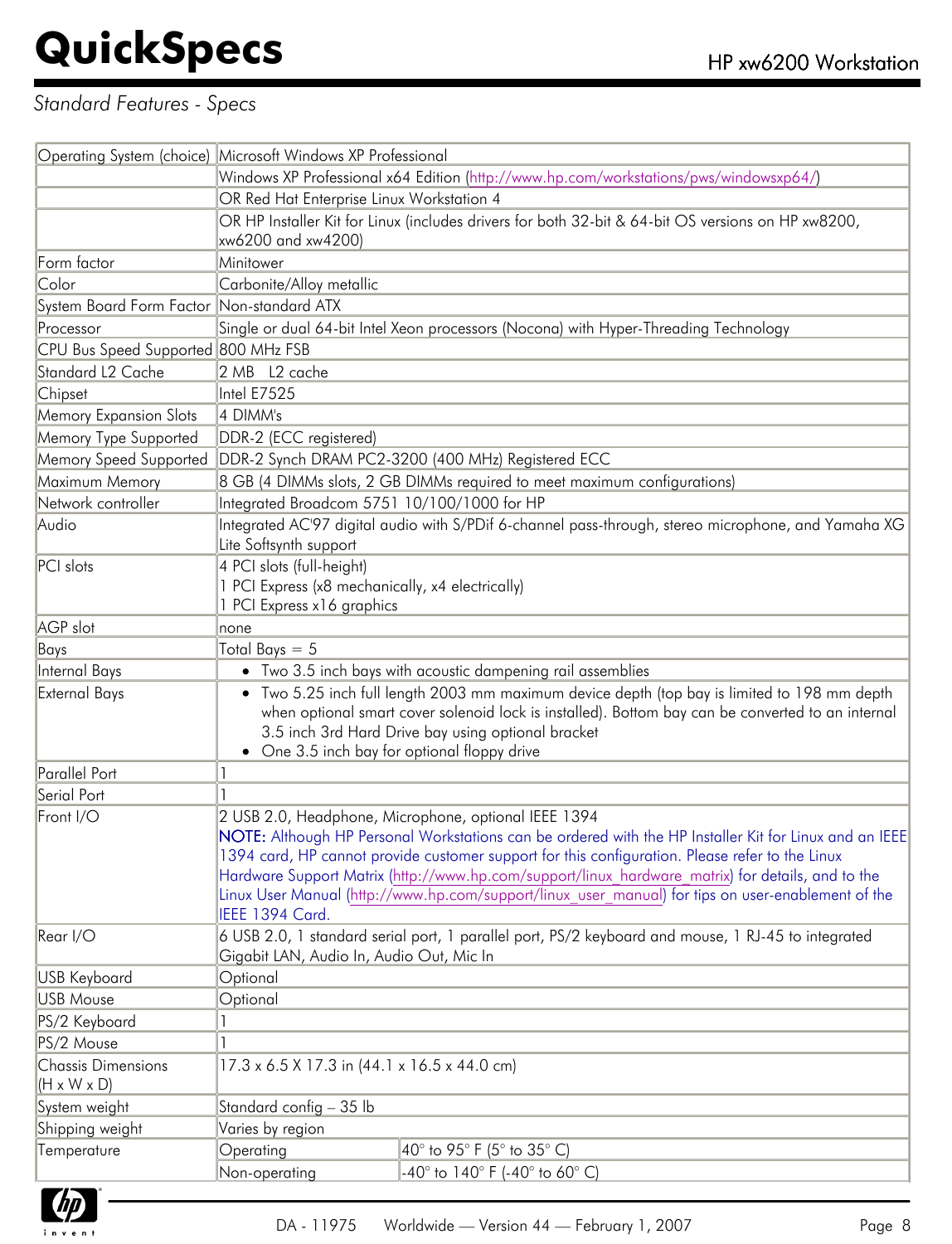### *Standard Features - Specs*

| Humidity                                           | Operating                                                                                                                            | 8% to 85%                                                                       |  |
|----------------------------------------------------|--------------------------------------------------------------------------------------------------------------------------------------|---------------------------------------------------------------------------------|--|
|                                                    | Non-operating                                                                                                                        | 8% to 90%                                                                       |  |
| Maximum Altitude                                   | Operating                                                                                                                            | 10,000 ft (3,000 m)                                                             |  |
| (nonpressurized)                                   | Non-operating                                                                                                                        | 30,000 ft (9,100 m)                                                             |  |
| Power Supply                                       | 500W wide-ranging, active Power Factor Correction                                                                                    |                                                                                 |  |
| Interfaces Supported                               | 1 SATA interface (2 serial-ATA connectors), 1 EIDE interface (2 EIDE connectors) for optical drives,<br>optional multi-bay interface |                                                                                 |  |
|                                                    |                                                                                                                                      | Hard Drive Controller (PCI)Ultra160 or Ultra320, or SATA RAID, or Ultra320 RAID |  |
| Supported                                          |                                                                                                                                      |                                                                                 |  |
| <b>Preinstalled Software</b>                       |                                                                                                                                      |                                                                                 |  |
| HP Client Manager Software v6.0*                   |                                                                                                                                      |                                                                                 |  |
| Altiris Local Recovery*                            |                                                                                                                                      |                                                                                 |  |
| Alert Standard Format specification*               |                                                                                                                                      |                                                                                 |  |
| Norton AntiVirus 2004 (optional preinstall)*       |                                                                                                                                      |                                                                                 |  |
| CD/DVD software dependent on optical drive choices |                                                                                                                                      |                                                                                 |  |
| * Not available on Linux                           |                                                                                                                                      |                                                                                 |  |

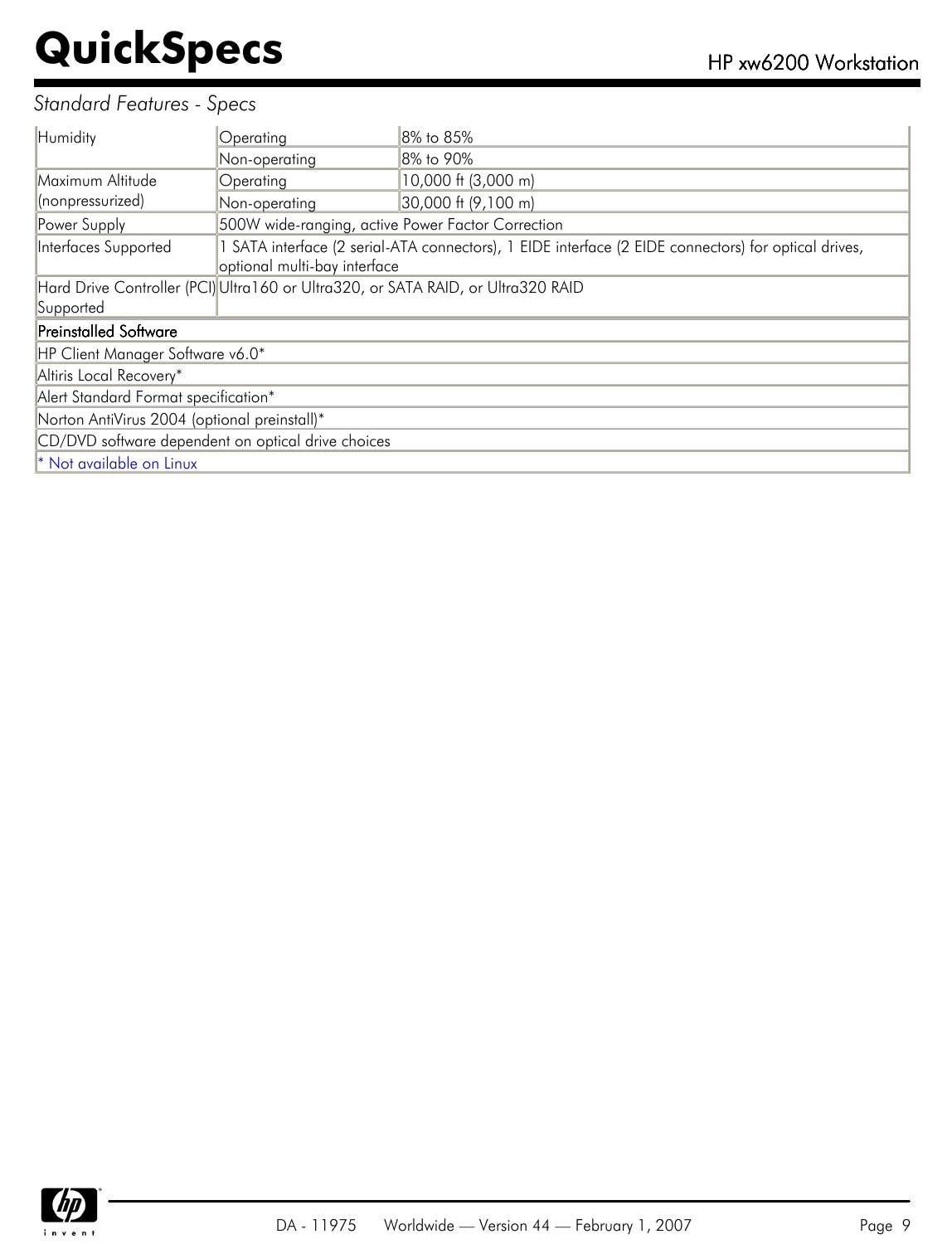| xw6200X/XE2.8/B80/                          | Processor             | 64-bit Intel Xeon processor 2.80 GHz 2 MB/800                                                   |
|---------------------------------------------|-----------------------|-------------------------------------------------------------------------------------------------|
| H1.0/285/dF/s                               | <b>OS</b>             | Genuine Windows XP Professional                                                                 |
| EN557AW#XXX<br>(See Country Code Key at end | <b>Cache Memory</b>   | 2 MB L2                                                                                         |
| of section.)                                | Memory                | 1 GB (2x512MB) DDR2-400 ECC Registered                                                          |
|                                             | <b>Optical Drive</b>  | 16X DVD-ROM                                                                                     |
|                                             | <b>Hard Drive</b>     | 80 GB SATA 3.0-Gb/s 7200 rpm (1st)                                                              |
|                                             | <b>HDD Controller</b> | Serial ATA controller                                                                           |
|                                             | <b>Floppy Drive</b>   | 1.44 MB 3.5" Floppy Drive                                                                       |
|                                             | Graphics              | NVIDIA Quadro NVS 285 with TurboCache Technology PCI Express<br>included in base configuration. |
|                                             | Mouse                 | HP scroll mouse (PS/2)                                                                          |
|                                             | Keyboard              | Standard PS/2 Keyboard                                                                          |
|                                             | Other Integrated      | Broadcom 10/100/1000 GBIT LOM, and AC97 audio                                                   |
|                                             |                       |                                                                                                 |
| xw6200X/XE3.2+/B80/                         | Processor             | 64-bit Intel Xeon processor 3.20 GHz 2 MB/800                                                   |
| H1.0/285/dF/s                               |                       | 64-bit Intel Xeon processor 3.20 GHz 2 MB/800                                                   |
|                                             | 2nd Processor         |                                                                                                 |
| EN558AW#XXX                                 | OS                    | Genuine Windows XP Professional                                                                 |
| (See Country Code Key at end                | <b>Cache Memory</b>   | 2 MB L2                                                                                         |
| of section.)                                | Memory                | 1 GB (2x512MB) DDR2-400 ECC Registered                                                          |
|                                             | <b>Optical Drive</b>  | 16X DVD-ROM                                                                                     |
|                                             | <b>Hard Drive</b>     | 80 GB SATA 3.0-Gb/s 7200 rpm (1st)                                                              |
|                                             | <b>HDD Controller</b> | Serial ATA controller                                                                           |
|                                             | <b>Floppy Drive</b>   | 1.44 MB 3.5" Floppy Drive                                                                       |
|                                             | Graphics              | NVIDIA Quadro NVS 285 with TurboCache Technology PCI Express<br>included in base configuration. |
|                                             | Mouse                 | HP scroll mouse (PS/2)                                                                          |
|                                             | Keyboard              | Standard PS/2 Keyboard                                                                          |

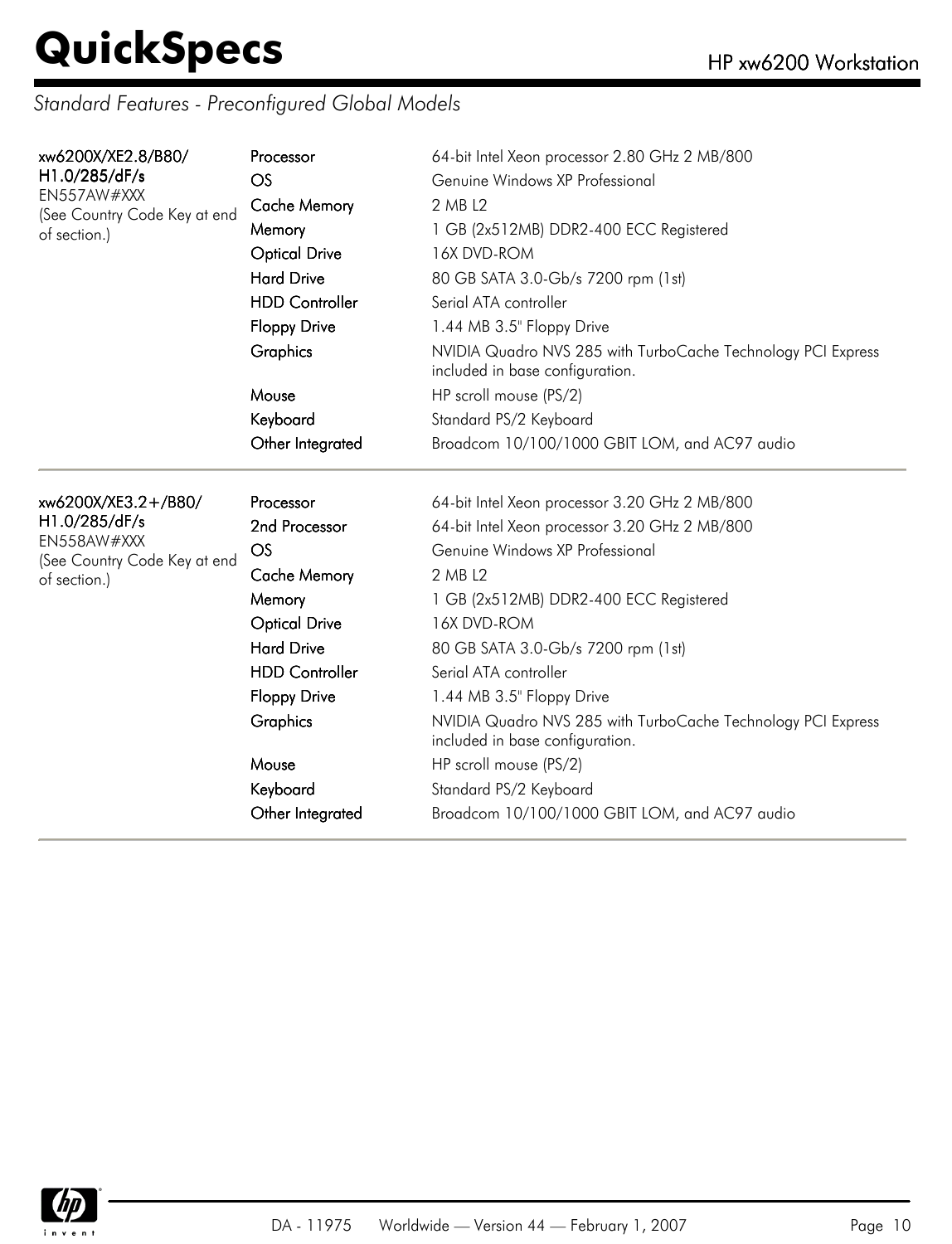| xw6200X/XE3.2+/S73b/<br>H1.0/285/dF/p<br>EN559AW#XXX<br>(See Country Code Key at end<br>of section.) | Processor<br>2nd Processor<br>OS<br><b>Cache Memory</b><br>Memory<br><b>Optical Drive</b><br><b>Hard Drive</b><br><b>HDD Controller</b><br><b>Floppy Drive</b><br>Graphics<br>Mouse<br>Keyboard<br>Other Integrated | 64-bit Intel Xeon processor 3.20 GHz 2 MB/800<br>64-bit Intel Xeon processor 3.20 GHz 2 MB/800<br>Genuine Windows XP Professional<br>2 MB L2<br>1 GB (2x512MB) DDR2-400 ECC Registered<br>16X DVD-ROM<br>73 GB SCSI 10k rpm (1st)<br>U320 SCSI Controller (No RAID)<br>1.44 MB 3.5" Floppy Drive<br>NVIDIA Quadro NVS 285 with TurboCache Technology PCI Express<br>included in base configuration.<br>HP optical scroll mouse (USB)<br>Standard USB Keyboard<br>Broadcom 10/100/1000 GBIT LOM, and AC97 audio |
|------------------------------------------------------------------------------------------------------|---------------------------------------------------------------------------------------------------------------------------------------------------------------------------------------------------------------------|----------------------------------------------------------------------------------------------------------------------------------------------------------------------------------------------------------------------------------------------------------------------------------------------------------------------------------------------------------------------------------------------------------------------------------------------------------------------------------------------------------------|
| xw6200X/XE3.2+/D80/<br>H2.0/285/d/s<br>EQ644AW#XXX<br>(See Country Code Key at end<br>of section.)   | Processor<br>2nd Processor<br>OS<br><b>Cache Memory</b><br>Memory<br><b>Optical Drive</b><br><b>Hard Drive</b><br><b>HDD Controller</b><br><b>Floppy Drive</b><br>Graphics<br>Mouse<br>Keyboard<br>Other Integrated | 64-bit Intel Xeon processor 3.20 GHz 2 MB/800<br>64-bit Intel Xeon processor 3.20 GHz 2 MB/800<br>Genuine Windows XP Professional<br>2 MB L2<br>2 GB (2x1GB) DDR2-400 ECC Registered<br>16X DVD-ROM<br>80 GB SATA 3.0-Gb/s 7200 rpm (1st)<br>Serial ATA controller<br>None<br>NVIDIA Quadro NVS 285 with TurboCache Technology PCI Express<br>included in base configuration.<br>HP scroll mouse (PS/2)<br>Standard PS/2 Keyboard<br>Broadcom 10/100/1000 GBIT LOM, and AC97 audio                             |

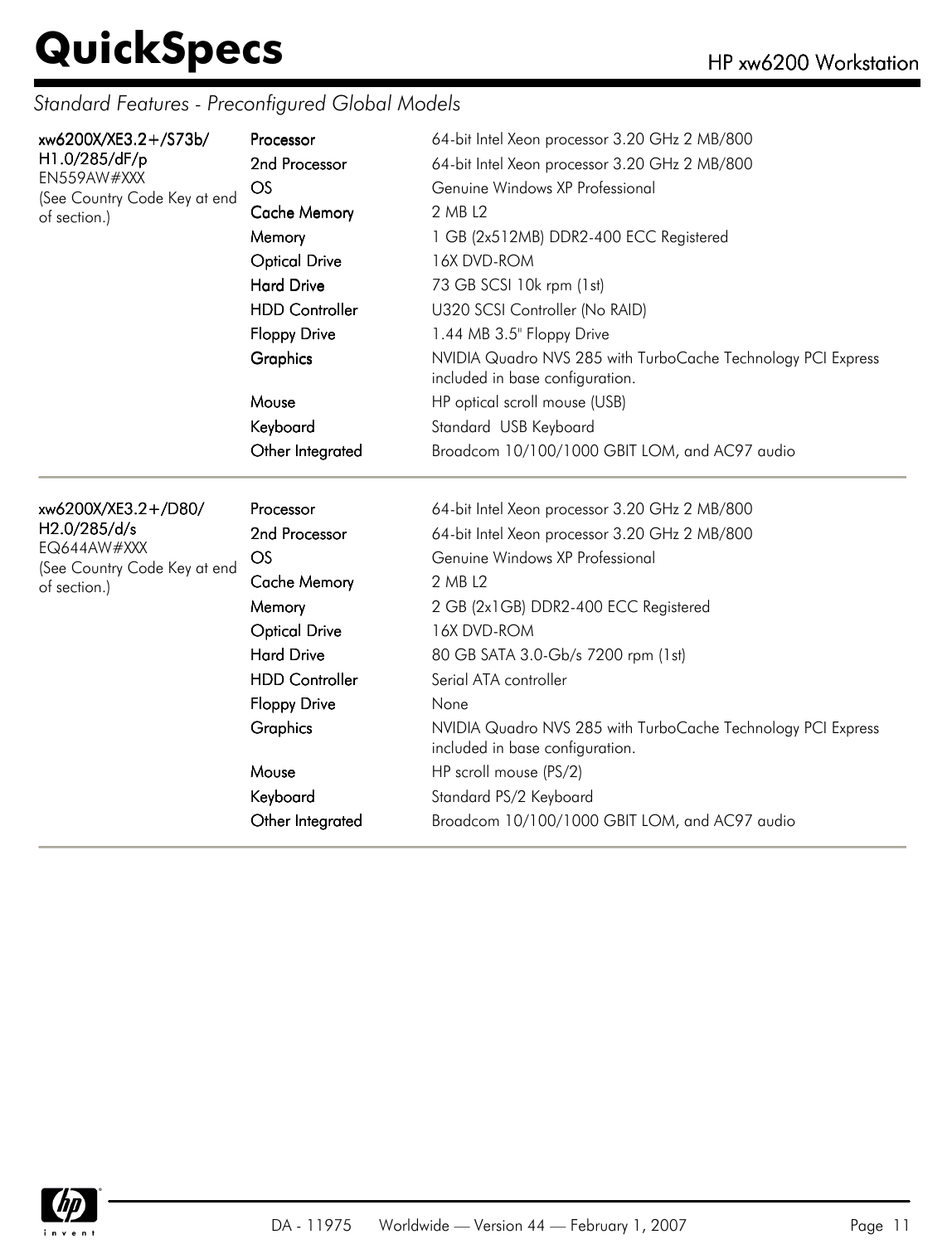| xw6200X/XE3.2+/D80/<br>H2.0/285+/d/p<br>EQ646AW#XXX<br>(See Country Code Key at end<br>of section.) | Processor<br>2nd Processor<br>OS<br><b>Cache Memory</b><br>Memory<br><b>Optical Drive</b><br><b>Hard Drive</b><br><b>HDD Controller</b><br><b>Floppy Drive</b><br>Graphics<br>Mouse<br>Keyboard<br>Other Integrated | 64-bit Intel Xeon processor 3.20 GHz 2 MB/800<br>64-bit Intel Xeon processor 3.20 GHz 2 MB/800<br>Genuine Windows XP Professional<br>2 MB L2<br>2 GB (2x1GB) DDR2-400 ECC Registered<br>16X DVD-ROM<br>80 GB SATA 3.0-Gb/s 7200 rpm (1st)<br>Serial ATA controller<br>None<br>Dual NVIDIA Quadro NVS 285 with TurboCache Technology PCI<br>Express Graphics cards included.<br>HP optical scroll mouse (USB)<br>Standard USB Keyboard<br>Broadcom 10/100/1000 GBIT LOM, and AC97 audio                 |
|-----------------------------------------------------------------------------------------------------|---------------------------------------------------------------------------------------------------------------------------------------------------------------------------------------------------------------------|--------------------------------------------------------------------------------------------------------------------------------------------------------------------------------------------------------------------------------------------------------------------------------------------------------------------------------------------------------------------------------------------------------------------------------------------------------------------------------------------------------|
| xw6200X/XE3.4+/C74/<br>H2.0/285/dF/s<br>EN560AW#XXX<br>(See Country Code Key at end<br>of section.) | Processor<br>2nd Processor<br>OS<br><b>Cache Memory</b><br>Memory<br><b>Optical Drive</b><br><b>Hard Drive</b><br><b>HDD Controller</b><br><b>Floppy Drive</b><br>Graphics<br>Mouse<br>Keyboard<br>Other Integrated | 64-bit Intel Xeon processor 3.40 GHz 2 MB/800<br>64-bit Intel Xeon processor 3.40 GHz 2 MB/800<br>Genuine Windows XP Professional<br>2 MB L2<br>2 GB (2x1GB) DDR2-400 ECC Registered<br>16X DVD-ROM<br>74 GB SATA 1.5-GB/S 10k rpm (1st)<br>Serial ATA controller<br>1.44 MB 3.5" Floppy Drive<br>NVIDIA Quadro NVS 285 with TurboCache Technology PCI Express<br>included in base configuration.<br>HP scroll mouse (PS/2)<br>Standard PS/2 Keyboard<br>Broadcom 10/100/1000 GBIT LOM, and AC97 audio |

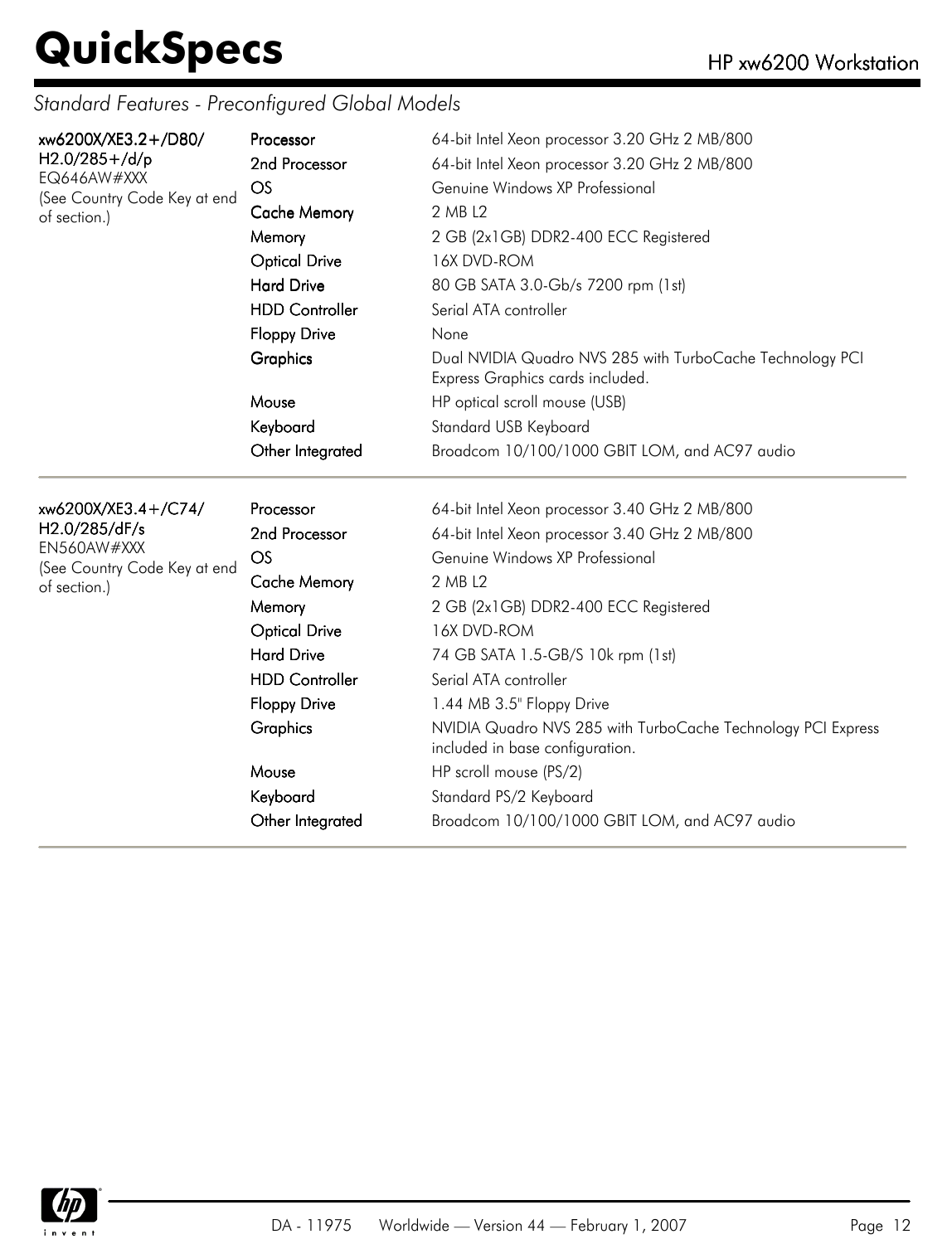| xw6200X/XE3.2+/D80/<br>$H2.0/285 + /d/p$<br>EQ647AW#XXX<br>(See Country Code Key at end<br>of section.) | Processor<br>2nd Processor<br>OS<br><b>Cache Memory</b><br>Memory<br><b>Optical Drive</b><br><b>Hard Drive</b><br><b>HDD Controller</b><br><b>Floppy Drive</b><br>Graphics<br>Mouse<br>Keyboard<br>Other Integrated | 64-bit Intel Xeon processor 3.40 GHz 2 MB/800<br>64-bit Intel Xeon processor 3.40 GHz 2 MB/800<br>Genuine Windows XP Professional<br>2 MB L2<br>2 GB (2x1GB) DDR2-400 ECC Registered<br>16X DVD-ROM<br>160 GB SATA 3.0-Gb/s 7200 rpm NCQ (1st)<br>Serial ATA controller<br>1.44 MB 3.5" Floppy Drive<br>Dual NVIDIA Quadro NVS 285 with TurboCache Technology PCI<br>Express Graphics cards included.<br>HP scroll mouse (PS/2)<br>Standard PS/2 Keyboard<br>Broadcom 10/100/1000 GBIT LOM, and AC97 audio        |
|---------------------------------------------------------------------------------------------------------|---------------------------------------------------------------------------------------------------------------------------------------------------------------------------------------------------------------------|-------------------------------------------------------------------------------------------------------------------------------------------------------------------------------------------------------------------------------------------------------------------------------------------------------------------------------------------------------------------------------------------------------------------------------------------------------------------------------------------------------------------|
| xw6200X/XE3.6+/C74/<br>H2.0/285/d/p<br>EQ648AW#XXX<br>(See Country Code Key at end<br>of section.)      | Processor<br>2nd Processor<br>OS<br><b>Cache Memory</b><br>Memory<br><b>Optical Drive</b><br><b>Hard Drive</b><br><b>HDD Controller</b><br><b>Floppy Drive</b><br>Graphics<br>Mouse<br>Keyboard<br>Other Integrated | 64-bit Intel Xeon processor 3.60 GHz 2 MB/800<br>64-bit Intel Xeon processor 3.60 GHz 2 MB/800<br>Genuine Windows XP Professional<br>2 MB L2<br>2 GB (2x1GB) DDR2-400 ECC Registered<br>16X DVD-ROM<br>74 GB SATA 1.5-GB/S 10k rpm (1st)<br>Serial ATA controller<br>None<br>NVIDIA Quadro NVS 285 with TurboCache Technology PCI Express<br>included in base configuration.<br>HP optical scroll mouse (USB)<br>Standard USB Keyboard<br>Broadcom 10/100/1000 GBIT LOM, AC97 audio, and Serial ATA<br>controller |

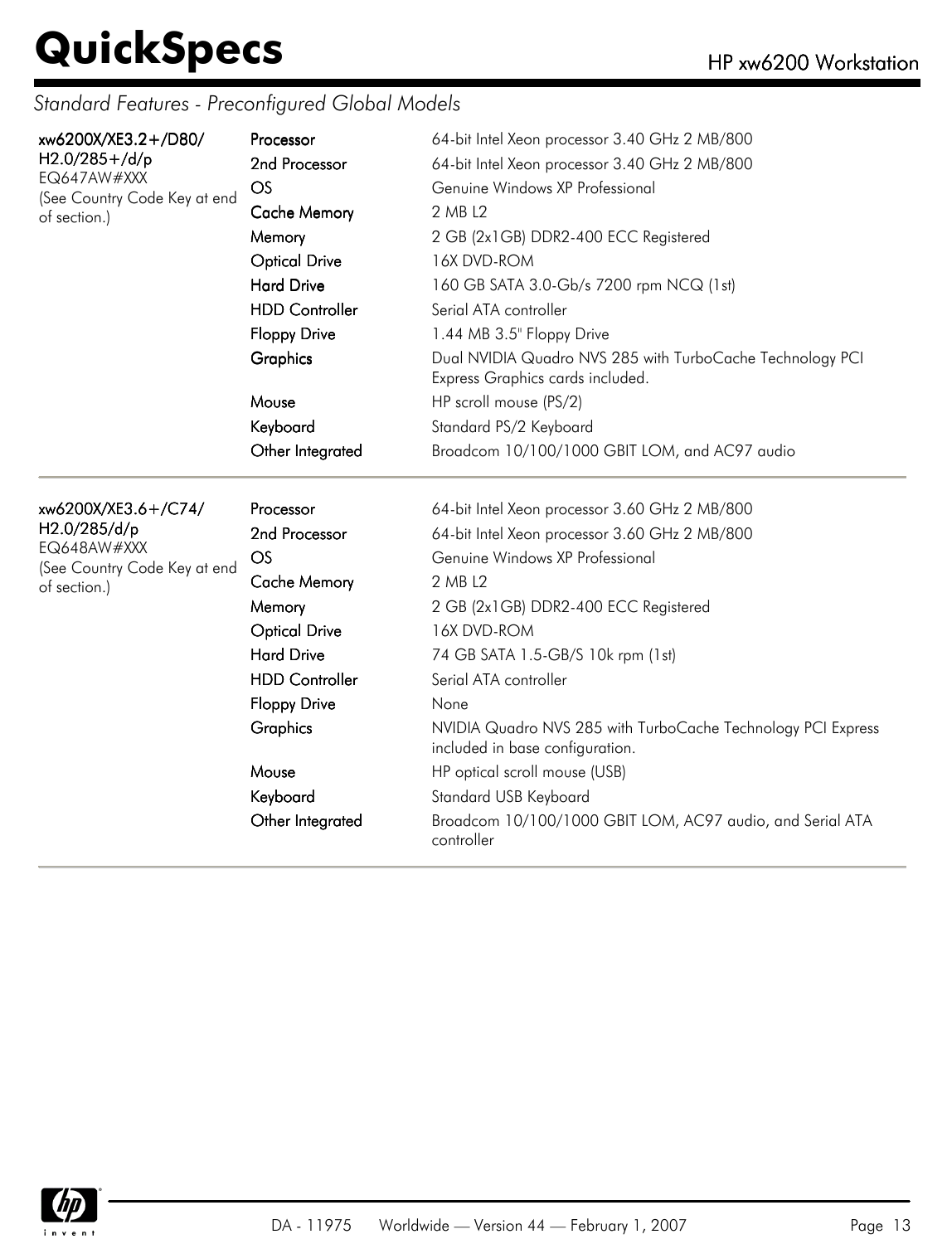### *Standard Features - Preconfigured Global Models*

| xw6200X/XE3.8+/C74/<br>$H2.0/285 + /dF/s$<br>EQ649AW#XXX<br>(See Country Code Key at end<br>of section.) | Processor<br>2nd Processor<br>OS.<br><b>Cache Memory</b><br>Memory                        | 64-bit Intel Xeon processor 3.80 GHz 2 MB/800<br>64-bit Intel Xeon processor 3.80 GHz 2 MB/800<br>Genuine Windows XP Professional<br>2 MB L2<br>2 GB (2x1GB) DDR2-400 ECC Registered |
|----------------------------------------------------------------------------------------------------------|-------------------------------------------------------------------------------------------|--------------------------------------------------------------------------------------------------------------------------------------------------------------------------------------|
|                                                                                                          | <b>Optical Drive</b><br><b>Hard Drive</b><br><b>HDD Controller</b><br><b>Floppy Drive</b> | 16X DVD-ROM<br>74 GB SATA 1.5-GB/S 10k rpm (1st)<br>Serial ATA controller<br>1.44 MB 3.5" Floppy Drive                                                                               |
|                                                                                                          | Graphics                                                                                  | Dual NVIDIA Quadro NVS 285 with TurboCache Technology PCI<br>Express Graphics cards included.                                                                                        |
|                                                                                                          | Mouse<br>Keyboard                                                                         | HP scroll mouse (PS/2)<br>Standard PS/2 Keyboard                                                                                                                                     |
|                                                                                                          | Other Integrated                                                                          | Broadcom 10/100/1000 GBIT LOM, AC97 audio, and Serial ATA<br>controller                                                                                                              |

#### Country Code Key

| N. America       | #ABA    | Switzerland (German/French)   | #AR8 |
|------------------|---------|-------------------------------|------|
| Fr. Canadian     | #ABC    | Switzerland (Italian/English) | #ACN |
| L. America       | #ABM    | Dutch                         | #ABH |
| Japan (English)  | $#$ ACF | Denmark                       | #ACE |
| Japan (Japanese) | #ABJ    | Asia/Pacific (English)        | #AB4 |
| UK               | #ABU    | Korea                         | #AB1 |
| Germany          | #ABD    | China                         | #AB2 |
| France           | #ABF    | Taiwan                        | #ABO |
| <b>Italy</b>     | #ABZ    | India                         | #ACJ |
| Spain            | #ABE    | Australia                     | #ABC |
| Europe           | #AK6    | Thailand                      | #AKL |
|                  |         |                               |      |

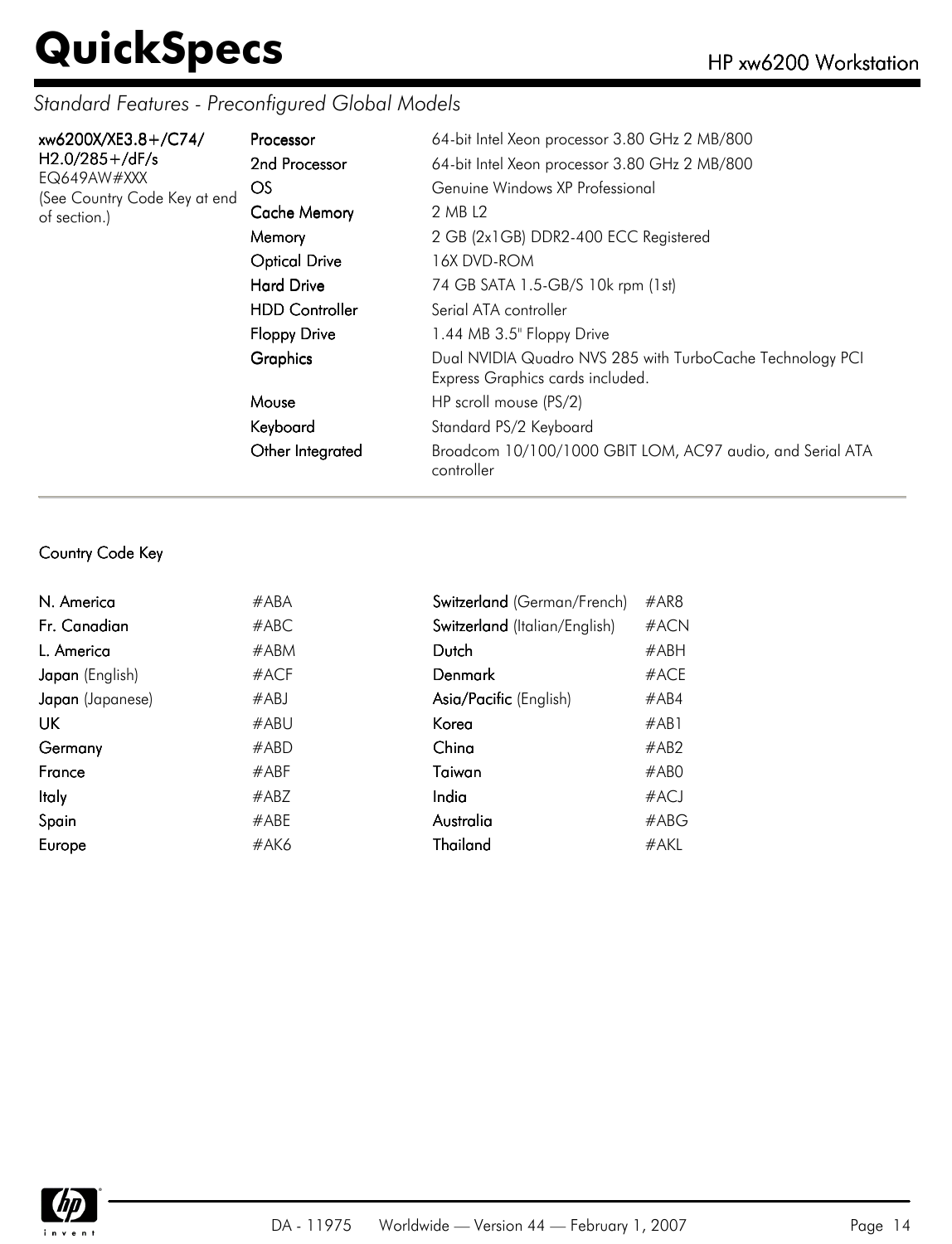### *After-Market Options*

| Processors | 2nd 64-bit Intel Xeon® processor with Hyper-Threading                       | <b>Part Number</b> |
|------------|-----------------------------------------------------------------------------|--------------------|
|            | 64-bit Intel Xeon processor at 2.80 GHz with 800 MHz FSB & 1 MB of L2 cache | <b>DY665A</b>      |
|            | 64-bit Intel Xeon processor at 2.80 GHz with 800 MHz FSB & 2 MB of L2 cache | EC421AA            |
|            | 64-bit Intel Xeon processor at 3.00 GHz with 800 MHz FSB & 1 MB of L2 cache | <b>DY666A</b>      |
|            | 64-bit Intel Xeon processor at 3.00 GHz with 800 MHz FSB & 2 MB of L2 cache | <b>PQ903A</b>      |
|            | 64-bit Intel Xeon processor at 3.20 GHz with 800 MHz FSB & 1 MB of L2 cache | <b>DY667A</b>      |
|            | 64-bit Intel Xeon processor at 3.20 GHz with 800 MHz FSB & 2 MB of L2 cache | <b>PQ904A</b>      |
|            | 64-bit Intel Xeon processor at 3.40 GHz with 800 MHz FSB & 1 MB of L2 cache | <b>DY668A</b>      |
|            | 64-bit Intel Xeon processor at 3.40 GHz with 800 MHz FSB & 2 MB of L2 cache | <b>PQ905A</b>      |
|            | 64-bit Intel Xeon processor at 3.60 GHz with 800 MHz FSB & 1 MB of L2 cache | <b>DY669A</b>      |
|            | 64-bit Intel Xeon processor at 3.60 GHz with 800 MHz FSB & 2 MB of L2 cache | <b>PQ906A</b>      |
|            | 64-bit Intel Xeon processor at 3.80 GHz with 800 MHz FSB & 2 MB of L2 cache | <b>PH202A</b>      |

| <b>Graphics</b> | Multi display solutions                                                     | PCI | PCI-<br><b>Express</b> | Windows XP     | Red Hat Linux                        | Part Number   |
|-----------------|-----------------------------------------------------------------------------|-----|------------------------|----------------|--------------------------------------|---------------|
|                 | NVIDIA Quadro NVS 280 (64 MB,<br>VGA & DVI)                                 | χ   |                        |                | 32-Bit, 64-Bit 7.2, 7.3, WS3,<br>WS4 | AA932A        |
|                 | NVIDIA Quadro NVS 400 (64 MB,<br>quad head, VGA & DVI)                      | X   |                        | 32-Bit, 64-Bit |                                      | AA605A        |
|                 | NVIDIA Quadro NVS 285 with<br>TurboCache Technology PCI Express<br>(128 MB) |     | X                      |                | 32-Bit, 64-Bit 7.2, 7.3, WS3,<br>WS4 | EE061AA       |
|                 | NVIDIA DVI Dual-head Connector<br>Cablefor NVS cards                        | X   | X                      | 32-Bit, 64-Bit |                                      | <b>DL139A</b> |
|                 | NVIDIA Quadro FX 330 (64 MB)                                                |     | X                      |                | 32-Bit, 64-Bit 7.2, 7.3, WS3,<br>WS4 | <b>PB332A</b> |
|                 | ATI FireGL V3100 (128 MB)                                                   |     | X                      | 32-Bit, 64-Bit |                                      | <b>PE949A</b> |
|                 | NVIDIA Quadro FX 540 (128 MB)                                               |     | X                      |                | 32-Bit, 64-Bit 7.2, 7.3, WS3,<br>WS4 | <b>PH791A</b> |
|                 | NVIDIA Quadro FX 1400 (128 MB)                                              |     | X                      |                | 32-Bit, 64-Bit 7.2, 7.3, WS3,<br>WS4 | <b>PM979A</b> |
|                 | ATI FireGL V5100 (128 MB)                                                   |     | Χ                      | 32-Bit, 64-Bit |                                      | <b>PB330A</b> |
|                 | NVIDIA Quadro NVS 440 PCI<br>Express (256 MB)                               |     | X                      | 32-Bit, 64-Bit |                                      | PT453A        |
|                 | NVIDIA Quadro FX 3450 PCI<br>Express (256 MB)                               |     | X                      |                | 32-Bit, 64-Bit 7.2, 7.3, WS3,<br>WS4 | PY640AA       |

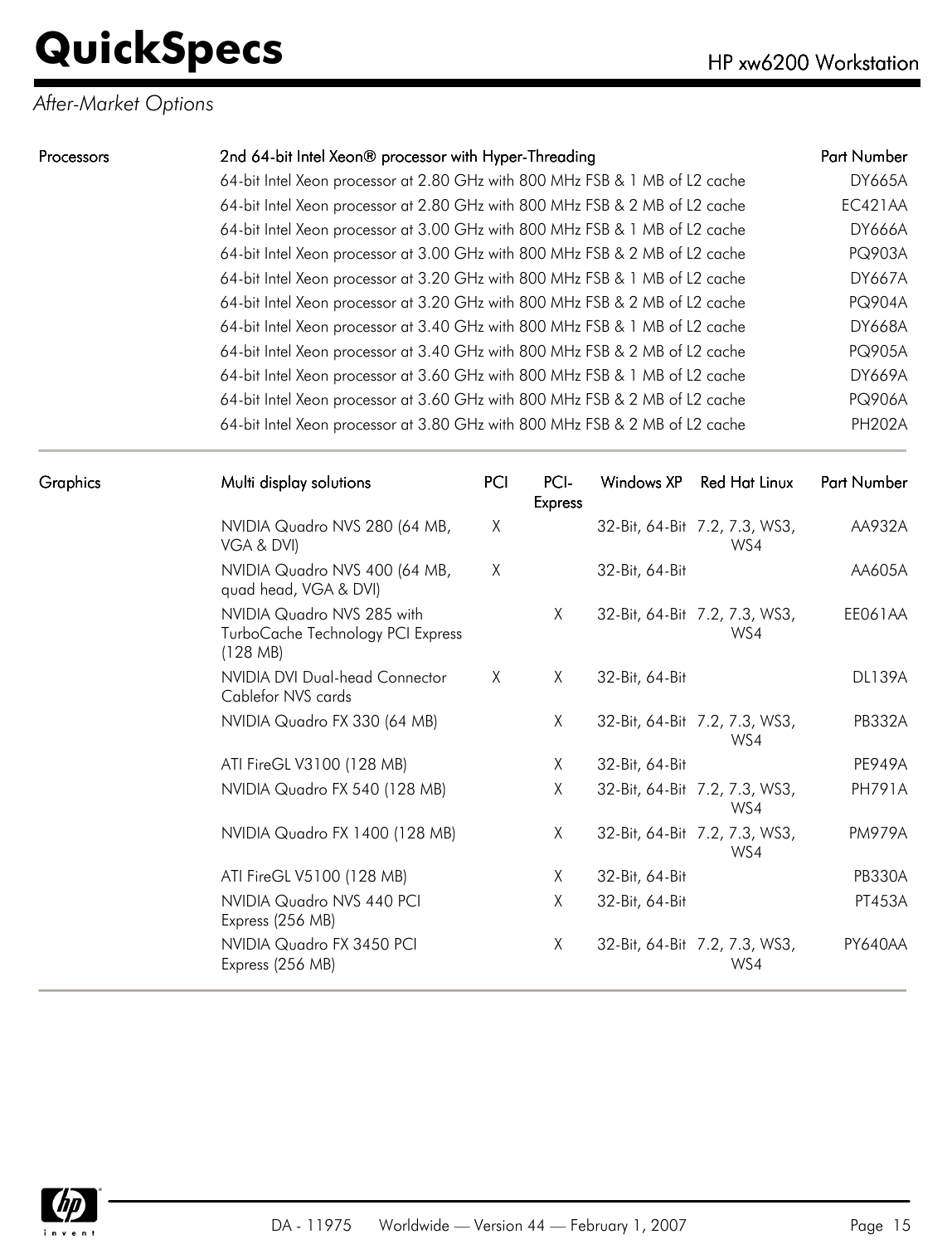### *After-Market Options*

Hard Drives

| <b>Serial ATA Hard Drives</b><br>(Currently supported only at 1.5Gb/s. To get<br>3Gb/s performance, a SATA 3.0Gb/s controller<br>must be added) | <b>Windows XP</b> | <b>Red Hat Linux</b>  | Part Number    |
|-------------------------------------------------------------------------------------------------------------------------------------------------|-------------------|-----------------------|----------------|
| 74 GB SATA 1.5GB/S Hard Drive (10,000 rpm)                                                                                                      | 32-Bit, 64-Bit    | WS3, WS4              | <b>DX760A</b>  |
| 80 GB SATA 3.0Gb/s Hard Drive (7200 rpm)                                                                                                        | 32-Bit, 64-Bit    | WS3, WS4              | PY276AA        |
| 160 GB SATA 3.0Gb/s NCQ Hard Drive<br>(7200 rpm)                                                                                                | 32-Bit, 64-Bit    | WS3, WS4              | <b>PV944A</b>  |
| 250 GB SATA 1.5Gb/s NCQ Hard Drive<br>(7200 rpm)                                                                                                | 32-Bit, 64-Bit    | WS3, WS4              | EA788AA        |
| 500 GB SATA 3.0Gb/s NCQ Hard Drive<br>(7200 rpm)                                                                                                | 32-Bit, 64-Bit    | WS3, WS4              | <b>PV943A</b>  |
| <b>SCSI Hard Drives</b>                                                                                                                         |                   |                       |                |
| 73 GB Ultra320 SCSI Hard Drive (10,000 rpm)                                                                                                     | 32-Bit, 64-Bit    | 7.2, 7.3, WS3,<br>WS4 | AA613A         |
| 146 GB Ultra320 SCSI Hard Drive (10,000<br>rpm)                                                                                                 | 32-Bit, 64-Bit    | 7.2, 7.3, WS3,<br>WS4 | AA614A         |
| 300 GB Ultra320 SCSI Hard Drive (10,000<br>rpm)                                                                                                 | 32-Bit, 64-Bit    | 7.2, 7.3, WS3,<br>WS4 | <b>DY672A</b>  |
| 36 GB Ultra320 SCSI Hard Drive (15,000 rpm)                                                                                                     | 32-Bit, 64-Bit    | 7.2, 7.3, WS3,<br>WS4 | AA616A         |
| 73 GB Ultra320 SCSI Hard Drive (15,000 rpm)                                                                                                     | 32-Bit, 64-Bit    | 7.2, 7.3, WS3,<br>WS4 | AA617A         |
| 146 GB Ultra320 SCSI Hard Drive (15,000<br>rpm)                                                                                                 | 32-Bit, 64-Bit    | 7.2, 7.3, WS3,<br>WS4 | <b>DY671A</b>  |
| <b>Hard Drive Accessories</b>                                                                                                                   |                   |                       |                |
| Bracket HDD 3.5to5.25 xw6200                                                                                                                    | N/A               | N/A                   | <b>DY659A</b>  |
| Cable, 3 port SCSI xw4200/6200                                                                                                                  | N/A               | N/A                   | DY661A         |
| <b>Removable Drive Enclosures</b>                                                                                                               |                   |                       |                |
| StorCase DX115 SATA Removable Enclosure                                                                                                         | All               | All                   | EA332AA        |
| StorCase DX115 SATA/SAS Carrier Tray                                                                                                            | All               | All                   | <b>RA697AA</b> |

| Controllers | <b>SCSI Controllers</b>                                                            | PCI | <b>PCLX</b> |                | Windows XP Red Hat Linux             | <b>Part Number</b> |
|-------------|------------------------------------------------------------------------------------|-----|-------------|----------------|--------------------------------------|--------------------|
|             | Adaptec Serial ATA 3Gb/s RAID<br>1420SA card                                       |     | X.          | 32-Bit, 64-Bit | WS3                                  | ED090AA            |
|             | U320 SCSI Controller - LSI<br>20320AR RAID 0,1& external<br>connector              |     |             |                | 32-Bit, 64-Bit 7.2, 7.3, WS3,<br>WS4 | DZ554A             |
|             | Ultra320 SCSI RAID Adaptec<br>2120S (Windows only, includes<br>external connector) |     |             | 32-Bit, 64-Bit |                                      | AA850A             |

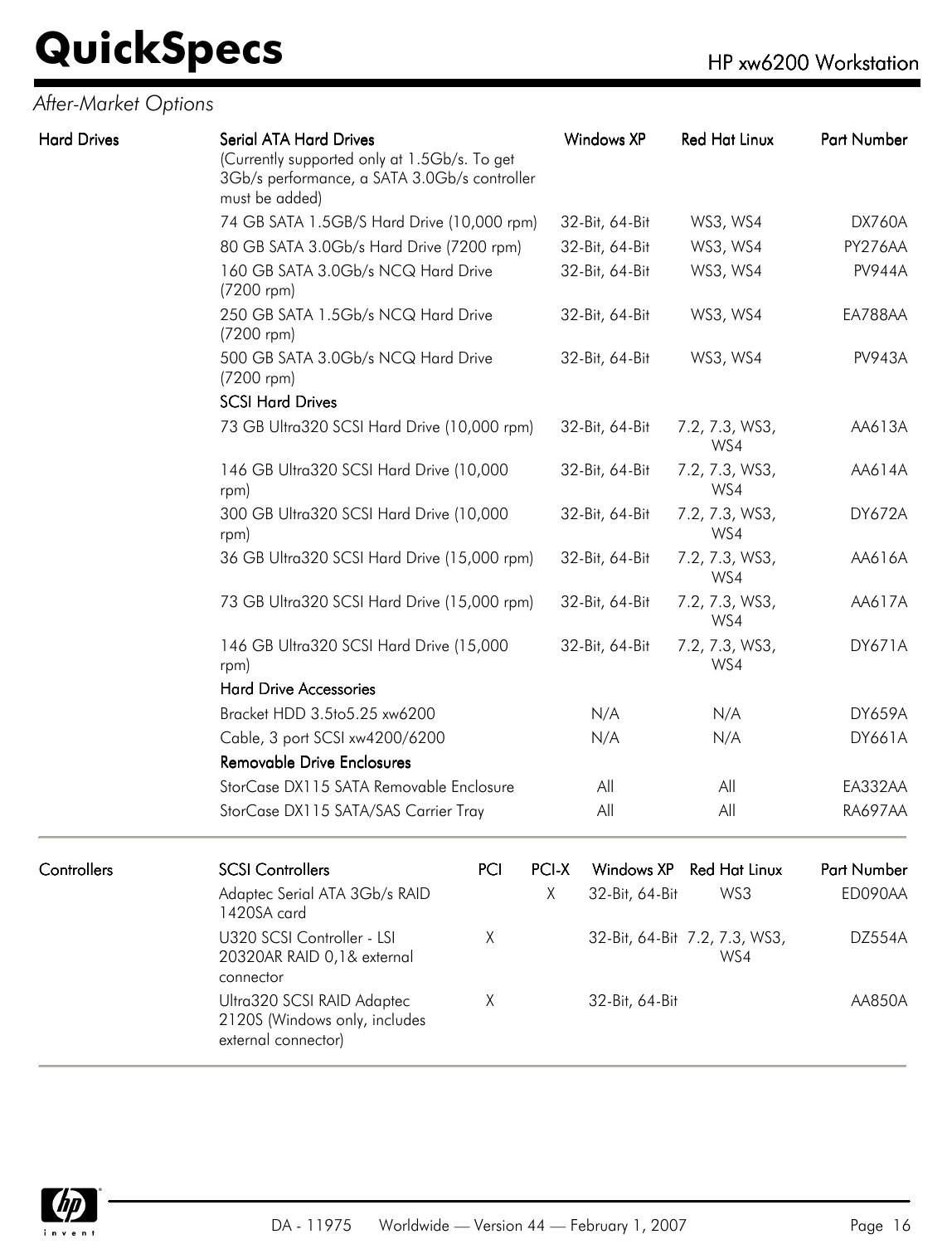*After-Market Options*

| Input Devices |                                                            | Windows XP             | <b>Red Hat Linux</b>     | Part Number        |
|---------------|------------------------------------------------------------|------------------------|--------------------------|--------------------|
|               | Keyboards                                                  |                        |                          |                    |
|               | HP PS/2 Standard Keyboard (Carbonite/Silver)               | 32-Bit, 64-Bit         | 7.2, 7.3, WS3,<br>WS4    | DT527A             |
|               | HP USB Standard Keyboard (Carbonite/Silver)                | 32-Bit, 64-Bit         | 7.2, 7.3, WS3,<br>WS4    | DT528A             |
|               | HP USB Smart Card Keyboard                                 | 32-Bit, 64-Bit         | Not Supported            | ED707AA            |
|               | Smartcard Adapter for Modular Keyboard                     | 32-Bit, 64-Bit         |                          | <b>DT531A</b>      |
|               | <b>Pointing Devices</b>                                    |                        |                          |                    |
|               | HP PS/2 2-Button Scroll Mouse (Carbonite)                  | 32-Bit, 64-Bit         | 7.2, 7.3, WS3,<br>WS4    | <b>DD440B</b>      |
|               | HP USB 2-Button Optical Scroll Mouse<br>(Carbonite/Silver) | 32-Bit, 64-Bit         | 7.2, 7.3, WS3,<br>WS4    | <b>DC172B</b>      |
|               | HP USB Optical 3-Button Mouse                              | 32-Bit, 64-Bit         | 7.2, 7.3, WS3,<br>WS4    | <b>DY651A</b>      |
|               | HP USB Optical 3-button 2.9M OEM Mouse                     |                        | 7.2, 7.3, WS3,<br>WS4    | ET424AA            |
|               | USB Spaceball 5000                                         | 32-Bit, 64-Bit         | Not Supported            | <b>DV675A</b>      |
|               | <b>USB SpaceMouse</b>                                      | 32-Bit, 64-Bit         | Not Supported            | <b>DZ203A</b>      |
|               | HP SpacePilot 3D USB Intelligent Controller                | 32-Bit, 64-Bit         | Not Supported            | EF390AA            |
| Networking    | <b>NICs</b><br>PCI                                         | PCI-<br><b>Express</b> | Windows XP Red Hat Linux | <b>Part Number</b> |

| <b>Express</b> |                    |                       |               |
|----------------|--------------------|-----------------------|---------------|
| Χ              | $32-Hit$           | WS3                   | EH352AA       |
| Χ              | $32-Hit$           | WS3, WS4              | AG393AA       |
|                | 32-Bit, 64-<br>Bit | 7.2, 7.3,<br>WS3, WS4 | <b>DC194A</b> |
| Χ              | 32-Bit, 64-<br>Bit | WS3, WS4              | EA833AA       |
|                |                    |                       |               |

| Memory (DIMMs) | 400 MHz DDR-2 PC2-3200 ECC Registered<br><b>DIMMs</b> | Windows XP     | Red Hat Linux         | Part Number   |
|----------------|-------------------------------------------------------|----------------|-----------------------|---------------|
|                | 256 MB DDR-2 PC2-3200 (400 MHz) ECC<br>Registered     | 32-Bit, 64-Bit | 7.2, 7.3, WS3,<br>WS4 | <b>DY656A</b> |
|                | 512 MB DDR-2 PC2-3200 (400 MHz) ECC<br>Registered     | 32-Bit, 64-Bit | 7.2, 7.3, WS3,<br>WS4 | <b>DY658A</b> |
|                | 1 GB DDR-2 PC2-3200 (400 MHz) ECC<br>Registered       | 32-Bit, 64-Bit | 7.2, 7.3, WS3,<br>WS4 | <b>DY655A</b> |
|                | 2 GB DDR-2 PC2-3200 (400 MHz) ECC<br>Registered       | 32-Bit, 64-Bit | 7.2, 7.3, WS3,<br>WS4 | <b>DY657A</b> |

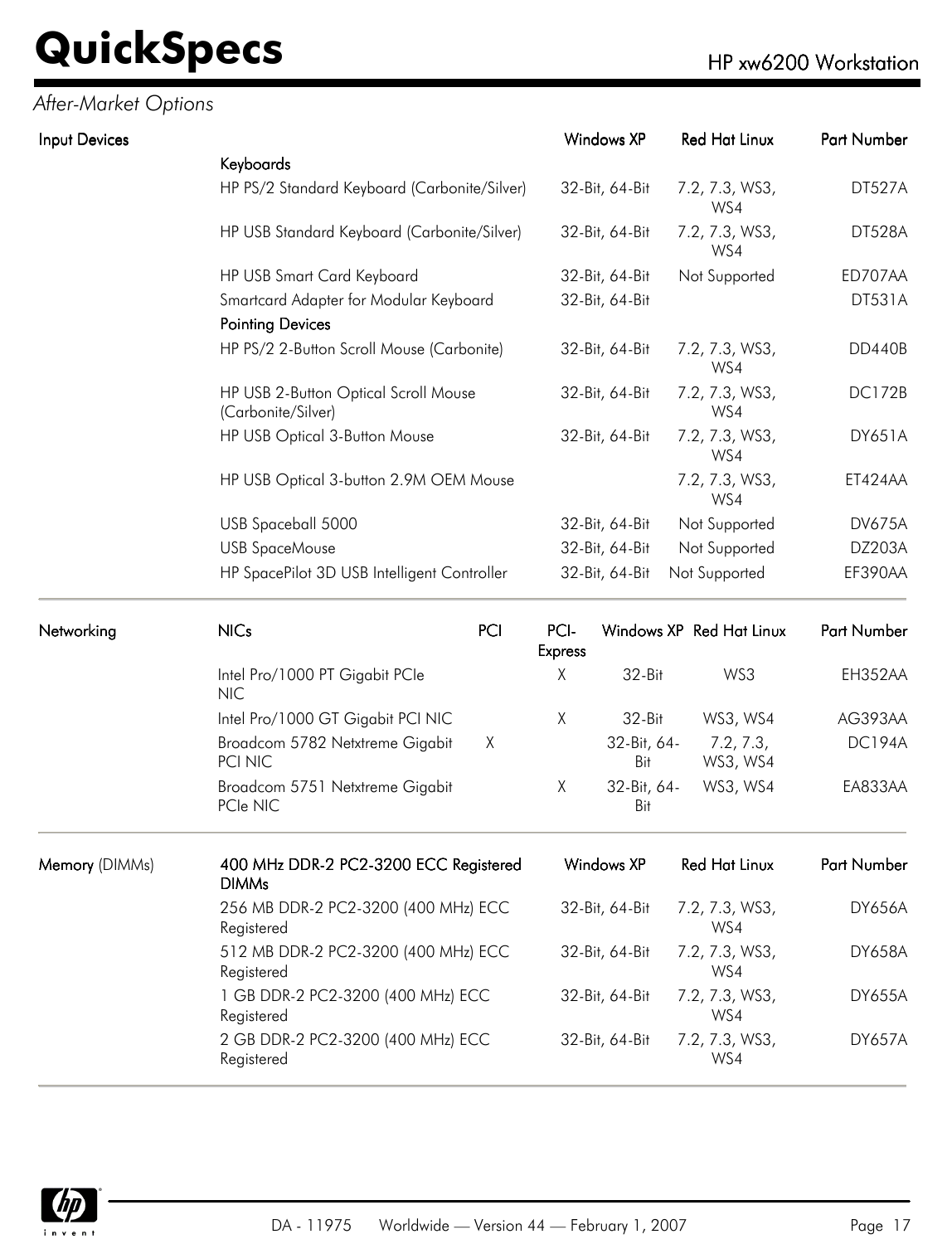| After-Market Options                              |                                                                                                                       |                   |                          |               |  |  |  |
|---------------------------------------------------|-----------------------------------------------------------------------------------------------------------------------|-------------------|--------------------------|---------------|--|--|--|
| Monitors (Supported by all TFTs                   |                                                                                                                       |                   |                          |               |  |  |  |
| Operating Systems offered HP TFT LP2465 (24-inch) |                                                                                                                       |                   |                          | EF224A5#      |  |  |  |
| by HP)                                            | HP TFT L2335 (23-inch)                                                                                                |                   |                          |               |  |  |  |
|                                                   | HP TFT LP2065 (20.1-inch) TCO03 Two Tone (Carbonate/Silver)                                                           | EF227A5#          |                          |               |  |  |  |
|                                                   | HP TFT L2035 (20.1-inch)                                                                                              |                   |                          | P9614W#       |  |  |  |
|                                                   | HP TFT L1955 2T Top (19.1-inch)                                                                                       |                   |                          | PH466AT#      |  |  |  |
|                                                   | HP TFT L1755 (17-inch)                                                                                                |                   |                          | PL777AA#      |  |  |  |
| Multimedia                                        |                                                                                                                       | PCI               | <b>PCI-Express</b>       |               |  |  |  |
|                                                   | Adaptec Fireconnect 2100 Firewire 400 (1394a)<br>PCI Card (Windows only)                                              | X                 |                          | <b>PA997A</b> |  |  |  |
|                                                   | Linux User Manual (http://www.hp.com/support/linux user manual) for tips on user-enablement of the<br>IEEE 1394 Card. |                   |                          |               |  |  |  |
| Multimedia                                        |                                                                                                                       | Windows XP        | <b>Red Hat Linux</b>     | Part Number   |  |  |  |
|                                                   | SoundBlaster X-Fi XtremeMusic Audio Card                                                                              | 32-Bit            | Not Supported<br>EA326AA | EA326AA       |  |  |  |
|                                                   | <b>HP Satellite Speakers</b>                                                                                          |                   |                          | ZD929AA       |  |  |  |
| <b>Optical Drives</b>                             | <b>DVD-ROM Drive</b>                                                                                                  | <b>Windows XP</b> | <b>Red Hat Linux</b>     | Part Number   |  |  |  |
|                                                   | 16X DVD-ROM w/ +R read                                                                                                | 32-Bit, 64-Bit    | 7.2, 7.3, WS3,<br>WS4    | AA620B        |  |  |  |
|                                                   | <b>CD-ROM Drive</b>                                                                                                   |                   |                          |               |  |  |  |
|                                                   | 48X Max CD-ROM Drive                                                                                                  | 32-Bit, 64-Bit    | 7.2, 7.3, WS3,<br>WS4    | <b>DC143B</b> |  |  |  |
|                                                   | <b>CD-RW Drive</b>                                                                                                    |                   |                          |               |  |  |  |
|                                                   | 48X CD-RW Drive                                                                                                       | 32-Bit, 64-Bit    | 7.2, 7.3, WS3,<br>WS4    | <b>DE205B</b> |  |  |  |
|                                                   | Combo Drive                                                                                                           |                   |                          |               |  |  |  |
|                                                   | 48X Combo DVD-ROM/CD-RW Drive                                                                                         | 32-Bit, 64-Bit    | 7.2, 7.3, WS3,<br>WS4    | <b>DE206B</b> |  |  |  |
|                                                   | DVD+/-RW Drive                                                                                                        |                   |                          |               |  |  |  |
|                                                   | 16X DVD+/-RW, Dual-Layer LightScribe<br>(LightScribe labeling functionality not supported<br>on Linux)                | 32-Bit, 64-Bit    | 7.2, 7.3, WS3,<br>WS4    | DZ555B        |  |  |  |

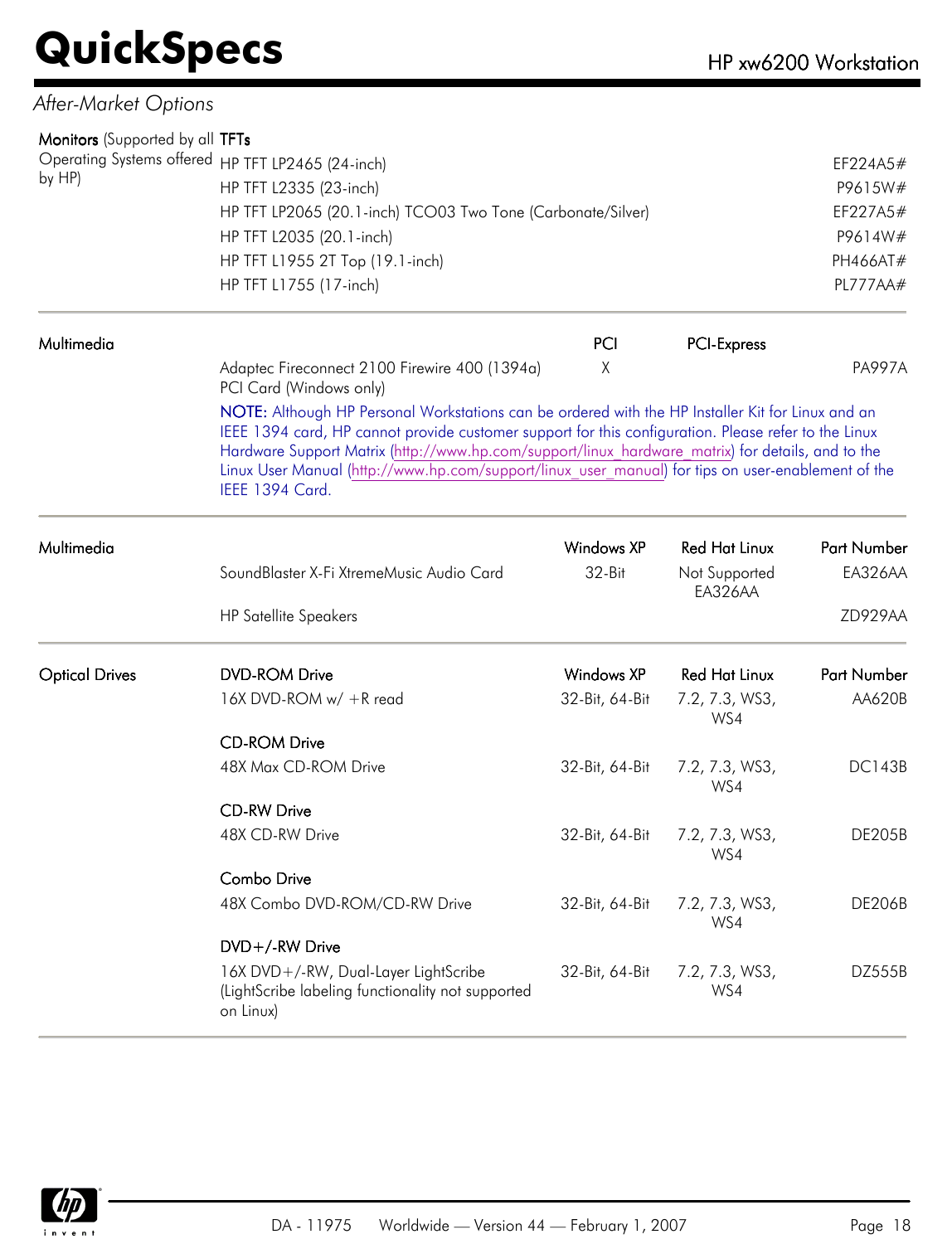### *After-Market Options*

| Removable Storage        |                                                                                                                                                                                                                               | <b>Windows XP</b> | <b>Red Hat Linux</b>  | Part Number        |
|--------------------------|-------------------------------------------------------------------------------------------------------------------------------------------------------------------------------------------------------------------------------|-------------------|-----------------------|--------------------|
|                          | HP 256-MB Drive Key II Flash Drive                                                                                                                                                                                            | 32-Bit, 64-Bit    | WS3, WS4              | <b>PH657A</b>      |
|                          | HP 1-GB Drive Key II Flash Drive                                                                                                                                                                                              | 32-Bit, 64-Bit    | WS3, WS4              | AG382AA            |
|                          | 512 MB USB 2.0 Drive Key II                                                                                                                                                                                                   | 32-Bit, 64-Bit    | WS3, WS4              | ED516AA            |
|                          | 1.44 MB Internal Floppy Drive                                                                                                                                                                                                 | 32-Bit, 64-Bit    | WS3                   | DY670A             |
|                          | HP StorageWorks DAT 24 USB external tape<br>drive                                                                                                                                                                             | 32-Bit, 64-Bit    | WS3, WS4              | DW070A             |
|                          | HP StorageWorks DAT 24 USB internal tape<br>drive                                                                                                                                                                             | 32-Bit, 64-Bit    | WS3, WS4              | <b>DW069A</b>      |
|                          | HP StorageWorks DAT 40 USB external tape<br>drive                                                                                                                                                                             | 32-Bit, 64-Bit    | WS3, WS4              | DW023A             |
|                          | HP StorageWorks DAT 40 USB internal tape<br>drive                                                                                                                                                                             | 32-Bit, 64-Bit    | WS3, WS4              | DW022A             |
|                          | HP StorageWorks DAT 72 USB external tape<br>drive                                                                                                                                                                             | 32-Bit, 64-Bit    | WS3, WS4              | DW027A             |
|                          | HP StorageWorks DAT 72 USB internal tape<br>drive                                                                                                                                                                             | 32-Bit, 64-Bit    | WS3, WS4              | DW026A             |
|                          | HP StorageWorks DAT 72 SCSI external tape<br>drive                                                                                                                                                                            | 32-Bit, 64-Bit    | WS3, WS4, 7.2,<br>7.3 | Q1523B             |
|                          | HP StorageWorks DAT 72 SCSI internal tape<br>drive                                                                                                                                                                            | 32-Bit, 64-Bit    | WS3, WS4, 7.2,<br>7.3 | Q1522B             |
|                          | The following Removable Drive Enclosure products are available from and supported by 3rd party:<br>StorCase Rhino Jr. SATA 1.5Gb/s Removable Disk Enclosure<br>(For NA, use: HP P/N A466720, for WW, use: vendor P/N S21J111) |                   |                       |                    |
| Security                 |                                                                                                                                                                                                                               |                   |                       | Part Number        |
|                          | Chassis clamp lock, universal, no cable                                                                                                                                                                                       |                   |                       | <b>DE817A</b>      |
|                          | Chassis clamp lock, universal, with cable                                                                                                                                                                                     |                   |                       | <b>DE818A</b>      |
| <b>Brackets/Stands</b>   |                                                                                                                                                                                                                               |                   |                       | Part Number        |
|                          | HP xw6200 sliding rack kit                                                                                                                                                                                                    |                   |                       | DY663A             |
|                          | Exclusively designed for the xw6200<br>Standard-width, ball bearing sliding rails<br>Includes hardware to work with IT racks only (not broadcast)                                                                             |                   |                       |                    |
| <b>Other Devices</b>     |                                                                                                                                                                                                                               |                   |                       | <b>Part Number</b> |
|                          | Front Card Guide and Fan Kit                                                                                                                                                                                                  |                   |                       | <b>DY648A</b>      |
| <b>Operating Systems</b> |                                                                                                                                                                                                                               |                   |                       | Part Number        |
|                          | Red Hat Enterprise Linux Workstation 3 Update 7 (32-bit version)                                                                                                                                                              |                   |                       | RA354AA            |
|                          | Red Hat Enterprise Linux Workstation 4 Update 1 (32/64-bit version)                                                                                                                                                           |                   |                       | EA700AA            |
|                          | Red Hat Enterprise Linux Workstation 4 Update 3 (32/64-bit version)                                                                                                                                                           |                   |                       | RA356AA            |

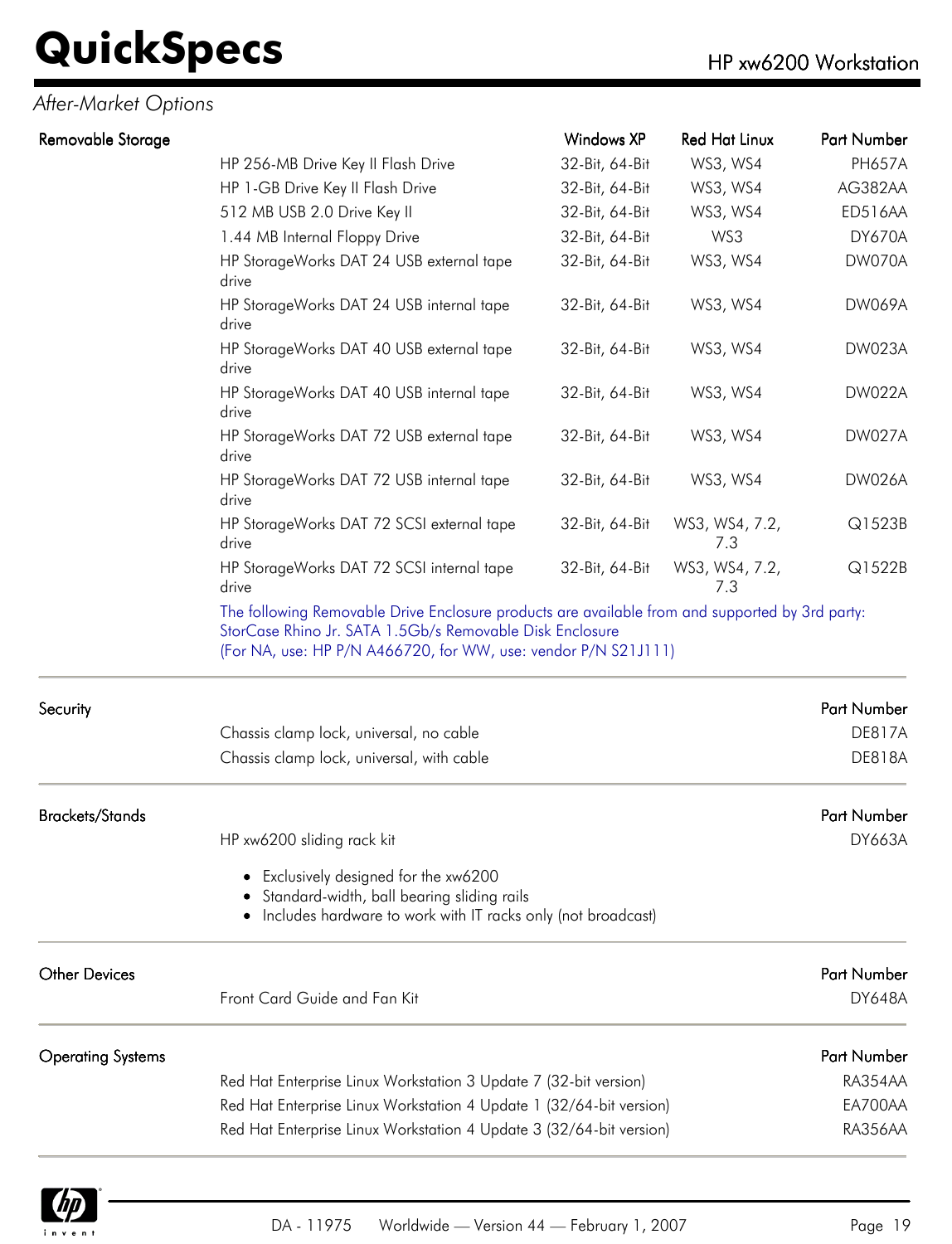### *After-Market Options*

| Software |                                                            | Windows XP     | <b>Red Hat Linux</b>  | Part Number    |
|----------|------------------------------------------------------------|----------------|-----------------------|----------------|
|          | HP Remote Graphics V3LTU for HP WS                         | $32-Hit$       | 7.2, 7.3, WS3,<br>WS4 | <b>PY682AA</b> |
|          | HP Remote Graphics V4 LTU for HP WS                        | 32-Bit, 64-Bit | WS3, WS4              | RG088AA        |
|          | HP Remote Graphics V3 Receiver LTU                         | $32-Hit$       | 7.2, 7.3, WS3,<br>WS4 | <b>PY684AA</b> |
|          | HP Remote Graphics V4 Receiver LTU                         | 32-Bit, 64-Bit | WS3, WS4              | RG090AA        |
|          | HP Remote Graphics V3 software media                       | $32-Hit$       | 7.2, 7.3, WS3,<br>WS4 | <b>PY685AA</b> |
|          | HP Remote Graphics V4 software media<br>(available 8/1/06) | 32-Bit, 64-Bit | WS3, WS4              | <b>RG091AA</b> |
|          | HP Remote SW for HP 1 year Update<br>Subscription          | $32-Hit$       | 7.2, 7.3, WS3,<br>WS4 | <b>PN681A</b>  |
|          | HP Remote SW Receiver 1 year Update<br>Subscription        | $32-Hit$       | 7.2, 7.3, WS3,<br>WS4 | <b>PN680A</b>  |

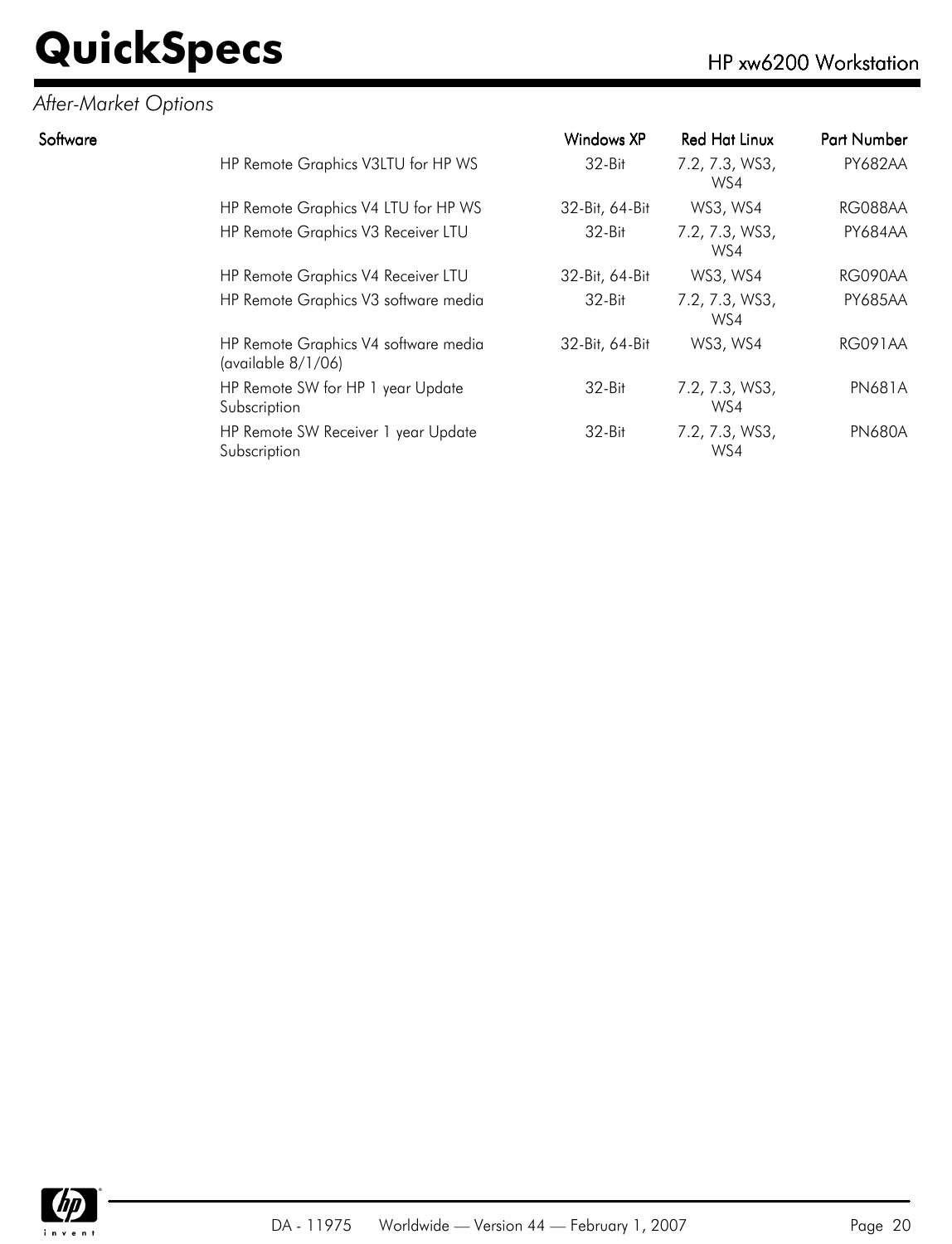*Memory*

#### E7525 chipset

#### DDR-2 SDRAM ECC REGISTERED MEMORY

If only using one DIMM, install it in socket 1. For more than one DIMM, install memory in pairs (a pair would be considered to be the DIMMs in sockets 1 & 2, 3 & 4) and do not mix speeds. It is always best to load the memory in pairs rather than a single DIMM (two 512 MB DIMMs will have better performance than a single 1 GB DIMM). Each pair of DIMMs must be the same size and same DRAM technology. The Intel E7525 chipset supports ECC Registered 400 MHz (PC2-3200) DDR-2 memory only.

#### MAXIMUM MEMORY

Supports up to 8 GB of DDR SDRAM

#### POSSIBLE MEMORY CONFIGURATIONS

*Not all memory configurations possible are represented below.*

| <b>DIMM Size</b> | Slot   |                |        |        |
|------------------|--------|----------------|--------|--------|
|                  |        | $\overline{2}$ | 3      |        |
| 256 MB           | 256 MB |                |        |        |
| 512 MB           | 512 MB |                |        |        |
| 512 MB           | 256 MB | 256 MB         |        |        |
| 1 GB             | 1 GB   |                |        |        |
| 1 GB             | 256 MB | 256 MB         | 256 MB | 256 MB |
| $2$ GB           | 1 GB   | 1 GB           |        |        |
| $2$ GB           | 512 MB | 512 MB         | 512 MB | 512 MB |
| 4 GB             | 1 GB   | 1 GB           | 1 GB   | 1 GB   |
| 8 GB             | $2$ GB | $2$ GB         | 2 GB   | 2 GB   |

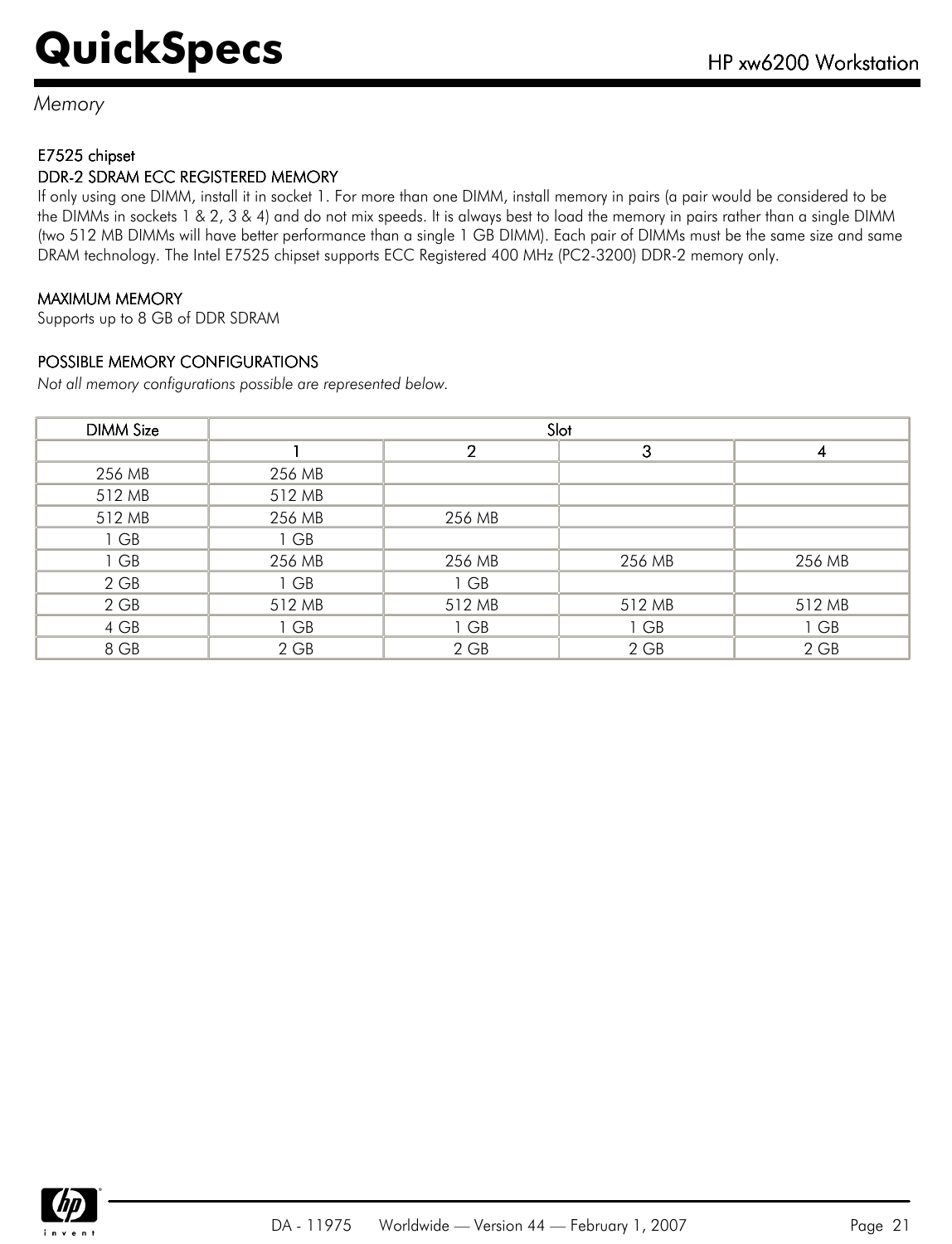*Storage*

#### Tower configuration

Ø.

ſle

|                                                                                                                                                                                                                                                          |                           | 1<br>ക്ക<br>$\mathbf 2$<br>3<br>4<br>ò<br>0.6<br>Ω<br>5<br>o<br>Ō<br>6 |                                                   |
|----------------------------------------------------------------------------------------------------------------------------------------------------------------------------------------------------------------------------------------------------------|---------------------------|------------------------------------------------------------------------|---------------------------------------------------|
|                                                                                                                                                                                                                                                          | <b>Quantity Supported</b> | Position Supported                                                     | Controller                                        |
| <b>Convertible Minitower</b>                                                                                                                                                                                                                             |                           |                                                                        |                                                   |
| Optional Diskette Drive                                                                                                                                                                                                                                  | 1                         | 3                                                                      | <b>Diskette</b>                                   |
| 5.25" Storage Drive Bays<br>(position 1 drive bay is limited to<br>198 mm depth when optional<br>smart cover solenoid lock is<br>installed; position 2 drive bay<br>can be converted to an internal<br>3.5" 3rd hard drive bay with<br>optional bracket) | $\overline{2}$            | 1, 2                                                                   | <b>IDE</b>                                        |
| 3.5" Storage Drive Bays with<br>acoustic dampening rail<br>assemblies                                                                                                                                                                                    | 2(3)                      | 4, 5 (and 2, for 3rd drive using<br>optical bay)                       | SATA or optional SCSI<br>Factory Integrated RAID* |

\* NOTE: Factory Integrated RAID 0 Configuration (Striped Array) and RAID 1 Configuration (Mirrored Array) requires 2 hard drives with identical speeds, capacity and interface.

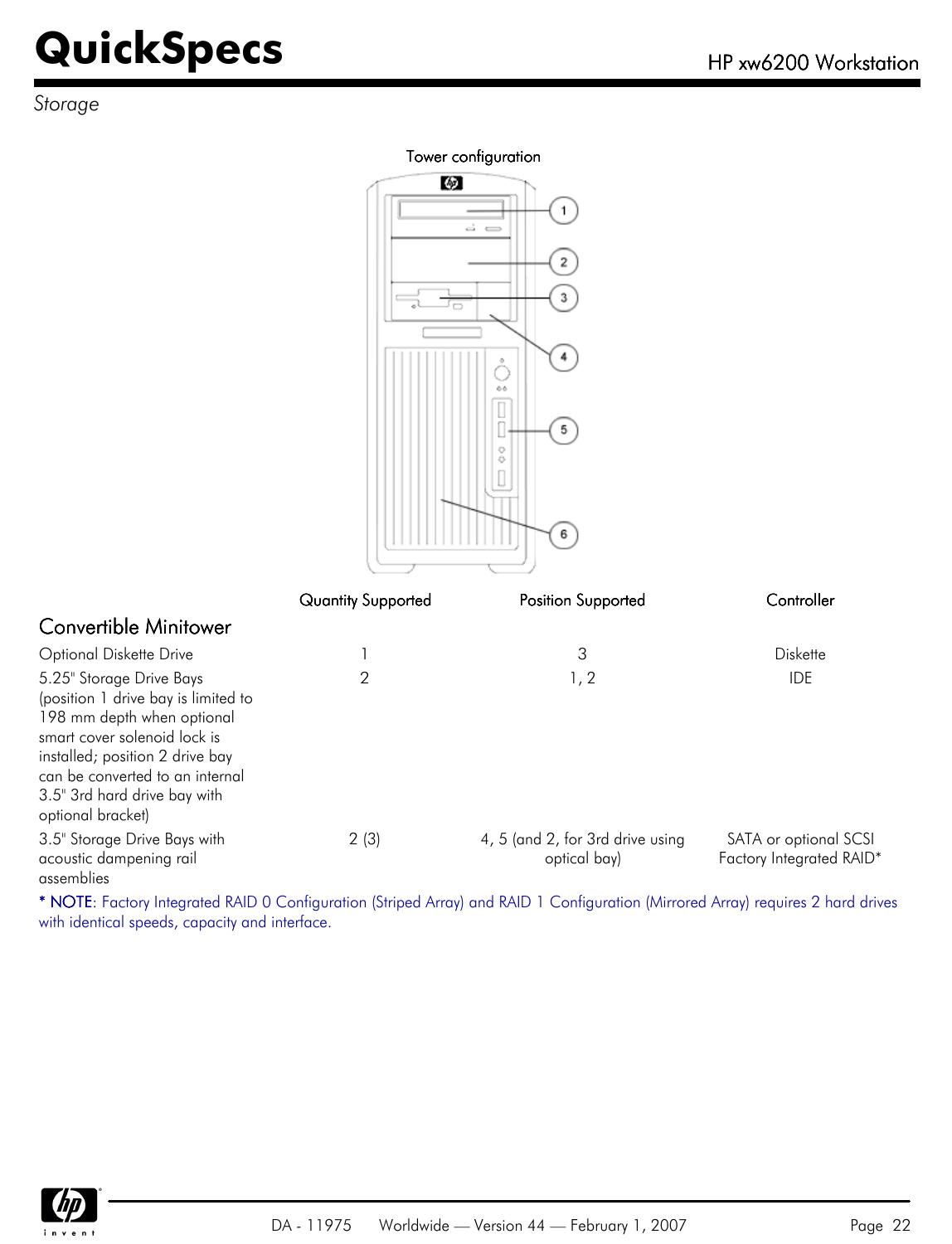f

### *Additional Technical Specifications*

| System Board                                       |                                                                                                                                                                           |
|----------------------------------------------------|---------------------------------------------------------------------------------------------------------------------------------------------------------------------------|
| Architecture                                       | Xeon 64-bit/PCI-E                                                                                                                                                         |
| Chipset                                            | Intel E7525/ICH5R Chipset                                                                                                                                                 |
| Super I/O Controller                               | SMSC LPC47B397                                                                                                                                                            |
| System Board Form Factor                           | ATX (slightly larger than standard ATX)                                                                                                                                   |
| Processor Socket                                   | Dual 604 Pin ZIF                                                                                                                                                          |
| DIMM Connectors (DDR2,<br>1.8V)                    | 4                                                                                                                                                                         |
| AGP Connector (1.5V)                               | None                                                                                                                                                                      |
| <b>Integrated Graphics</b>                         | None                                                                                                                                                                      |
| PCI Connectors (5.0V)                              | 4 full length 33 MHz 32-bit                                                                                                                                               |
| <b>PCI Express Connectors</b>                      | 1x16<br>1 x8 (with x4 electricals)                                                                                                                                        |
| PCI card guide                                     | Optional, tool-free support for all full-length cards with PCI extender                                                                                                   |
| Flash ROM                                          | Yes                                                                                                                                                                       |
| AC97 integrated audio                              | Yes                                                                                                                                                                       |
| CD ROM IN (Audio)                                  | Yes                                                                                                                                                                       |
| AUX IN (Audio)                                     | Yes                                                                                                                                                                       |
| Clear CMOS Button                                  | Yes                                                                                                                                                                       |
| CPU Fan Header                                     | Yes                                                                                                                                                                       |
| Chassis Fan Header                                 | Yes                                                                                                                                                                       |
| Chassis Speaker Header                             | Yes                                                                                                                                                                       |
| CMOS Battery Holder-<br>Lithium                    | Yes                                                                                                                                                                       |
| Hood Lock Header                                   | Yes                                                                                                                                                                       |
| Hood Sensor Header                                 | Yes                                                                                                                                                                       |
| Multibay Header                                    | Yes                                                                                                                                                                       |
| Hard drive acoustic<br>dampening rails             | Standard in 2 internal 3.5" bays, tool-free                                                                                                                               |
| Integrated SATA RAID                               | RAID 0 and RAID 1<br>Supports one RAID array on 2 ports<br>Creation of 2 drive HDD array<br>RAID 0 Configuration - Striped Array<br>RAID 1 Configuration - Mirrored Array |
| Integrated Broadcom                                | Yes                                                                                                                                                                       |
| NetXtreme Gigabit<br>Ethernet for HP               | Yes                                                                                                                                                                       |
| Wake-On-Lan®                                       | Yes                                                                                                                                                                       |
| ASF 1.0 (Alert Standard<br>Format)                 | Yes                                                                                                                                                                       |
| Power Supply Header                                | Yes                                                                                                                                                                       |
| Power Switch, Power LED<br>& Hard Drive LED Header | Yes                                                                                                                                                                       |
| Password Clear Header                              | Yes                                                                                                                                                                       |
| <b>Riser Connector</b>                             | None                                                                                                                                                                      |

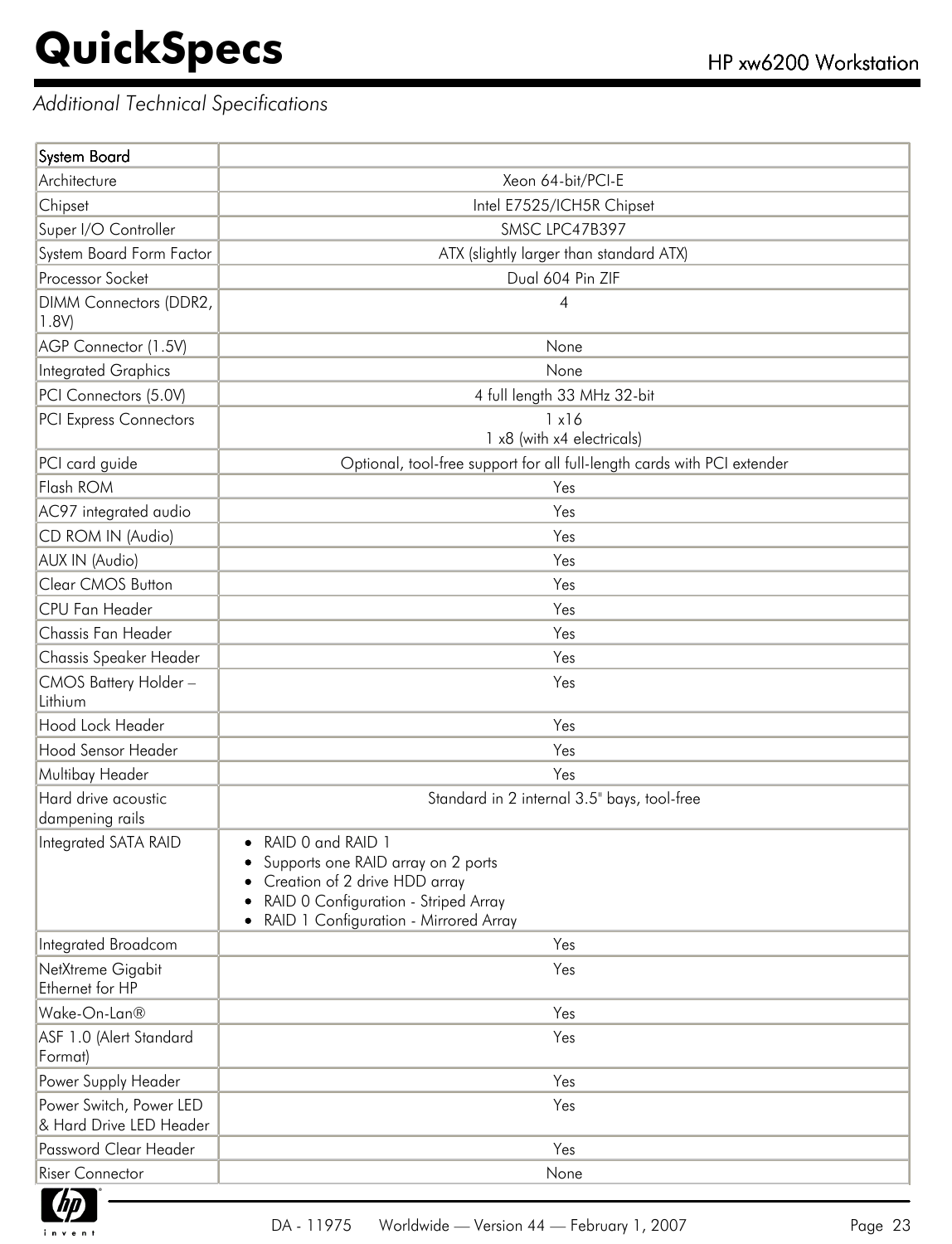### *Additional Technical Specifications*

| HDD activity LED Header                       | Yes, 2 & 4 pin |
|-----------------------------------------------|----------------|
| PCI extender that connects<br>to System Board | None           |

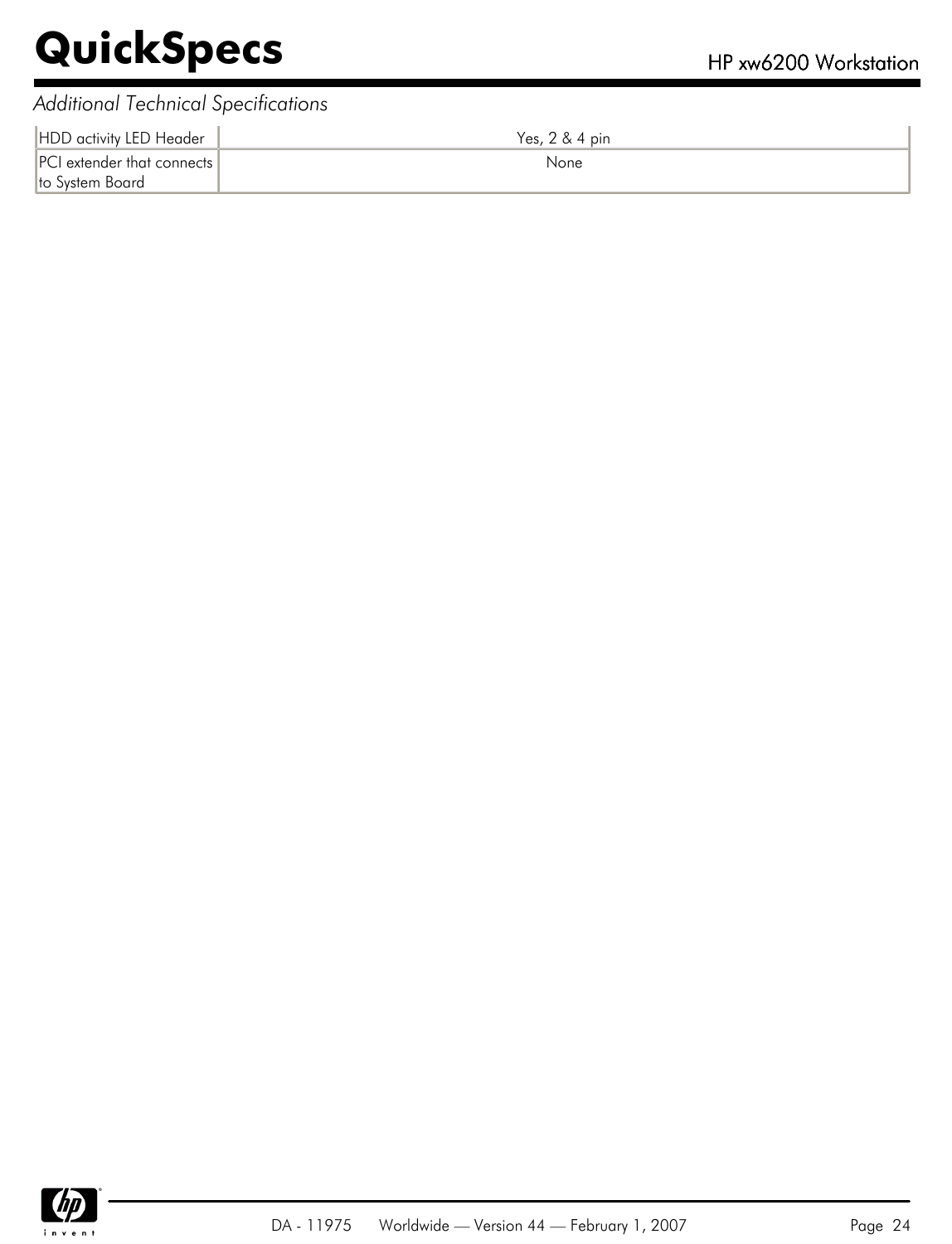### *Technical Specifications*

| Cooling                       |                           |
|-------------------------------|---------------------------|
| Cooling Solutions             | Yes                       |
| Supported                     |                           |
| Power Supply Fan (Variable)   | $92 \times 25$ mm         |
| Speed)                        |                           |
| <b>Processor Fan-Heatsink</b> | $70 \times 15$ mm         |
| Variable Speed)               |                           |
| Chassis Fan (front)           | One 92 x 25 mm (optional) |
| Chassis Fan (rear)            | Two 92 x 25 mm (standard) |
| Internal Speaker              | Standard                  |

| Power Supply                                         |                                                                                                        |                          |                   |  |
|------------------------------------------------------|--------------------------------------------------------------------------------------------------------|--------------------------|-------------------|--|
| Full Ranging Input                                   | Yes                                                                                                    |                          |                   |  |
| Active Power Factor                                  | Yes                                                                                                    |                          |                   |  |
| Correction (APFC) (Input<br>Current is nearly 1/2 a  |                                                                                                        |                          |                   |  |
| non-APFC PS)                                         |                                                                                                        |                          |                   |  |
| Passive Power Factor                                 |                                                                                                        | No                       |                   |  |
| Correction (PFC)                                     |                                                                                                        |                          |                   |  |
| Operating Voltage Range                              |                                                                                                        | 90 - 264 VAC/118 VAC     |                   |  |
| Rated Voltage Range                                  |                                                                                                        | 100 - 240 VAC            |                   |  |
| Rated Line Frequency                                 |                                                                                                        | 50-60 Hz/400Hz           |                   |  |
| <b>Operating Line Frequency</b><br>Range             |                                                                                                        | $47 - 66$ Hz/393 - 407Hz |                   |  |
| <b>Rated Input Current</b>                           |                                                                                                        | 9A/9A                    |                   |  |
| Maximum Rated Power                                  |                                                                                                        | 500 W                    |                   |  |
| <b>Heat Dissipation</b>                              |                                                                                                        | Typical 1228.9 btu/hr    |                   |  |
|                                                      |                                                                                                        | Maximum 1706 btu/hr      |                   |  |
| PS Size (wide x high x deep)                         | 150 mm x 98 mm x 168 mm                                                                                |                          |                   |  |
| <b>Energy Star Compliant</b>                         | Yes                                                                                                    |                          |                   |  |
| <b>FEMP Standby Power</b>                            | No                                                                                                     |                          |                   |  |
| Compliant (<2W in S5 -                               |                                                                                                        |                          |                   |  |
| Power Off)                                           |                                                                                                        |                          |                   |  |
| Surge Tolerant Full                                  | Withstands power surges up to 2000V                                                                    |                          |                   |  |
| <b>Ranging Power Supply</b><br>Typical configuration |                                                                                                        |                          |                   |  |
| power consumption                                    | 2 processors (2x3.6GHz Xeon), 1 GB memory (2x 512 MB)<br>Two hard drives (2xSATA 40 GB), DVD-ROM drive |                          |                   |  |
|                                                      | PCI-Express Graphics Card (FX 1300)                                                                    |                          |                   |  |
|                                                      |                                                                                                        | Floppy, Monitor          |                   |  |
|                                                      | Input Power consumption                                                                                | @ 120Vac/60Hz            |                   |  |
|                                                      | Typical operating mode<br>(system busy)                                                                | 360 W                    | $= 1228.9$ btu/hr |  |
|                                                      | Windows XP Idle                                                                                        | 201 W                    | $= 685.9$ btu/hr  |  |
|                                                      | Hibernate mode (S4)                                                                                    | 6.4W                     | $= 21.84$ btu/hr  |  |
|                                                      | Power Off (S5)                                                                                         | 6.4W                     | $= 21.84$ btu/hr  |  |

| <b>IROM Features</b> |  |  |
|----------------------|--|--|
|                      |  |  |

Description

Instantly Available PC Allows for very low power consumption with quick resume time

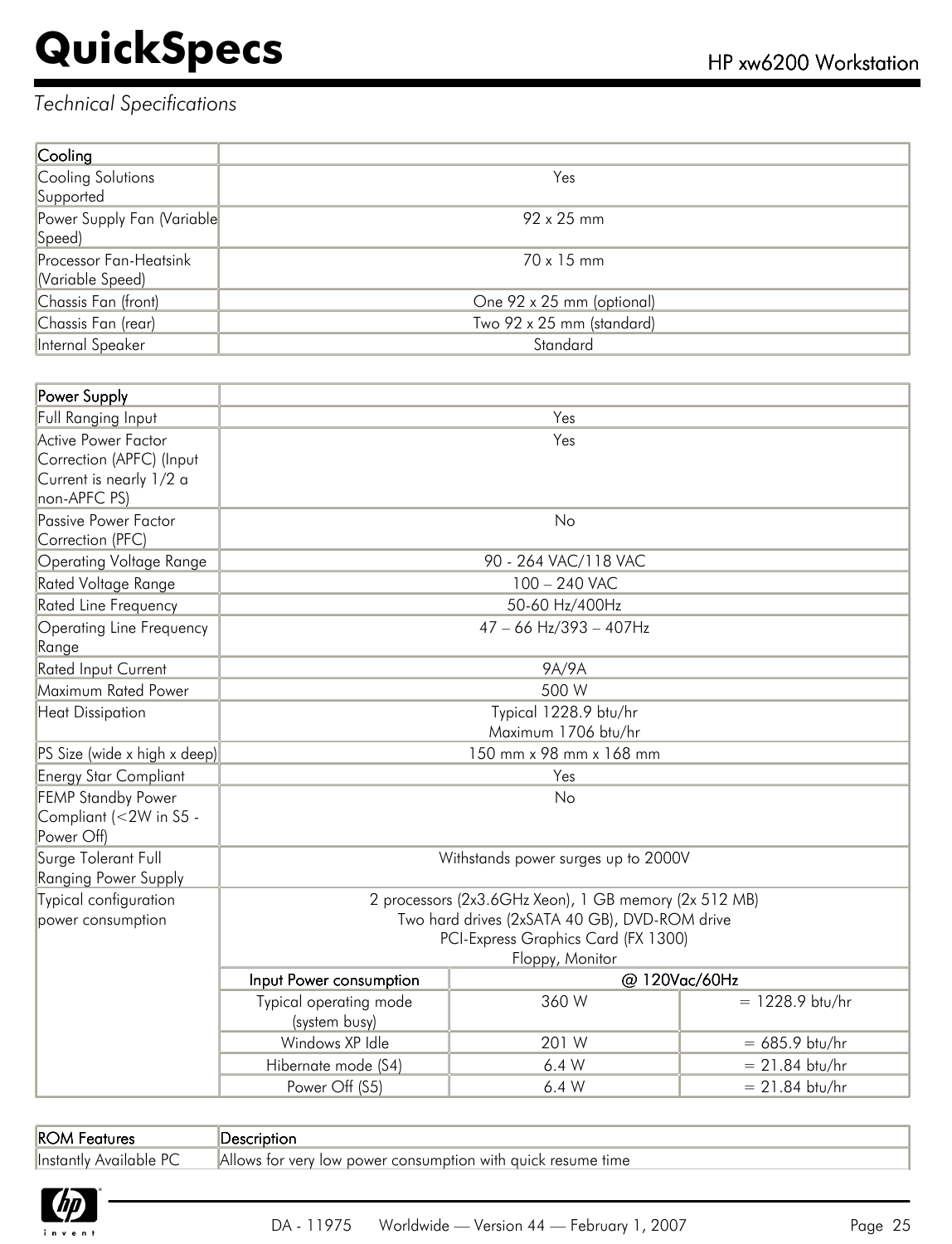| <b>ROM Based F10 Setup</b><br>and diagnostics                               | Review and customize BIOS settings                                                                                                                                                                                                                                                                                                                                                                                                                  |
|-----------------------------------------------------------------------------|-----------------------------------------------------------------------------------------------------------------------------------------------------------------------------------------------------------------------------------------------------------------------------------------------------------------------------------------------------------------------------------------------------------------------------------------------------|
| via F12 (PXE) (Remote Boot system<br>from Server)                           | Remote System Installation Allows a new or existing system to boot over the network and download software, including the operating                                                                                                                                                                                                                                                                                                                  |
| System/Emergency ROM<br>Flash Recovery with Video                           | Recovers corrupted system BIOS                                                                                                                                                                                                                                                                                                                                                                                                                      |
| <b>ROM</b> revision levels                                                  | Identifies system ROM revision levels and reports in ROM-based F10 setup<br>Version is stored in an industry standard memory location (SMBIOS) so that management SW<br>applications can use and report this information                                                                                                                                                                                                                            |
| System board revision level                                                 | • Allows management SW to read the revision level of the system board<br>Revision level is digitally encoded into the hardware and cannot be modified                                                                                                                                                                                                                                                                                               |
| Auto Setup when New                                                         | System automatically detects addition of new hardware                                                                                                                                                                                                                                                                                                                                                                                               |
| Hardware Installed                                                          |                                                                                                                                                                                                                                                                                                                                                                                                                                                     |
| Serial, Parallel, USB,<br>Audio, Network,<br>Enable/Disable Port<br>Control | Enable or disables serial, parallel, USB, audio, and network ports                                                                                                                                                                                                                                                                                                                                                                                  |
| Removable Media Write/<br><b>Boot Control</b>                               | Prevents ability to boot from removable media on supported devices (and can disable writes to media)                                                                                                                                                                                                                                                                                                                                                |
| Power-On Password                                                           | Prevents an unauthorized person from booting up the computer                                                                                                                                                                                                                                                                                                                                                                                        |
| Setup Password                                                              | Prevents an unauthorized person from changing the system configuration                                                                                                                                                                                                                                                                                                                                                                              |
| Replicated Setup                                                            | Saves BIOS settings to diskette or USB disk-on-key in human readable file. Repset.exe utility can then<br>replicate these settings on machines being deployed without entering ROM-based F10 setup                                                                                                                                                                                                                                                  |
| Memory Change Alert<br>(Requires HP Client<br>Manager Software)             | Alerts management console if memory is removed or changed                                                                                                                                                                                                                                                                                                                                                                                           |
| Client Manager Software)                                                    | Thermal Alert (Requires HP Monitors the temperature state within the chassis. Three modes:<br>• NORMAL - normal temperature ranges<br>• ALERTED - excessive temperatures are detected. Raises a flag so action can be taken to avoid<br>shutdown or provide for a smoother system shutdown<br>• SHUTDOWN - excessive temperatures are encountered. Automatically shuts down the computer<br>without warning before hardware component damage occurs |
| Master Boot Record<br>Security                                              | Detects changes to MBR and optional restoration, useful in protecting from viruses                                                                                                                                                                                                                                                                                                                                                                  |
| Remote ROM Flash                                                            | Provides secure, fail-safe ROM image management from a central network console                                                                                                                                                                                                                                                                                                                                                                      |
| Remote Wakeup/shutdown                                                      | • System administrators can power on, restart, and power off a client computer from a remote<br>location.<br>Enables cost-effective power consumption when the administrator needs to distribute software,<br>$\bullet$<br>perform security management, or update the ROM                                                                                                                                                                           |
| <b>ACPI</b> (Advanced<br>Configuration and Power<br>Management Interface)   | • Allows the system to wake from a low power mode<br>Controls system power consumption, making it possible to place individual cards and peripherals<br>in a low-power or powered-off state without affecting other elements of the system<br>Supports ACPI 2.0 for full compatibility with 64-bit operating systems                                                                                                                                |
| Keyboard-less Operation                                                     | The system can be operated without a keyboard                                                                                                                                                                                                                                                                                                                                                                                                       |
| <b>SMBIOS</b>                                                               | System Management BIOS 2.3.5, previously known as DMI BIOS, for system management information                                                                                                                                                                                                                                                                                                                                                       |
| Localized ROM Setup                                                         | Common BIOS image supports configuration (Setup) in 11 languages, with local keyboard mappings                                                                                                                                                                                                                                                                                                                                                      |
| Asset tag                                                                   | Allows user or MIS to set unique tag string in ROM                                                                                                                                                                                                                                                                                                                                                                                                  |
| Ownership tag                                                               | Allows user or MIS to set unique tag string in ROM                                                                                                                                                                                                                                                                                                                                                                                                  |
| Memory Scrubbing                                                            | Allows memory controller to transparently correct transient ECC errors in the background                                                                                                                                                                                                                                                                                                                                                            |

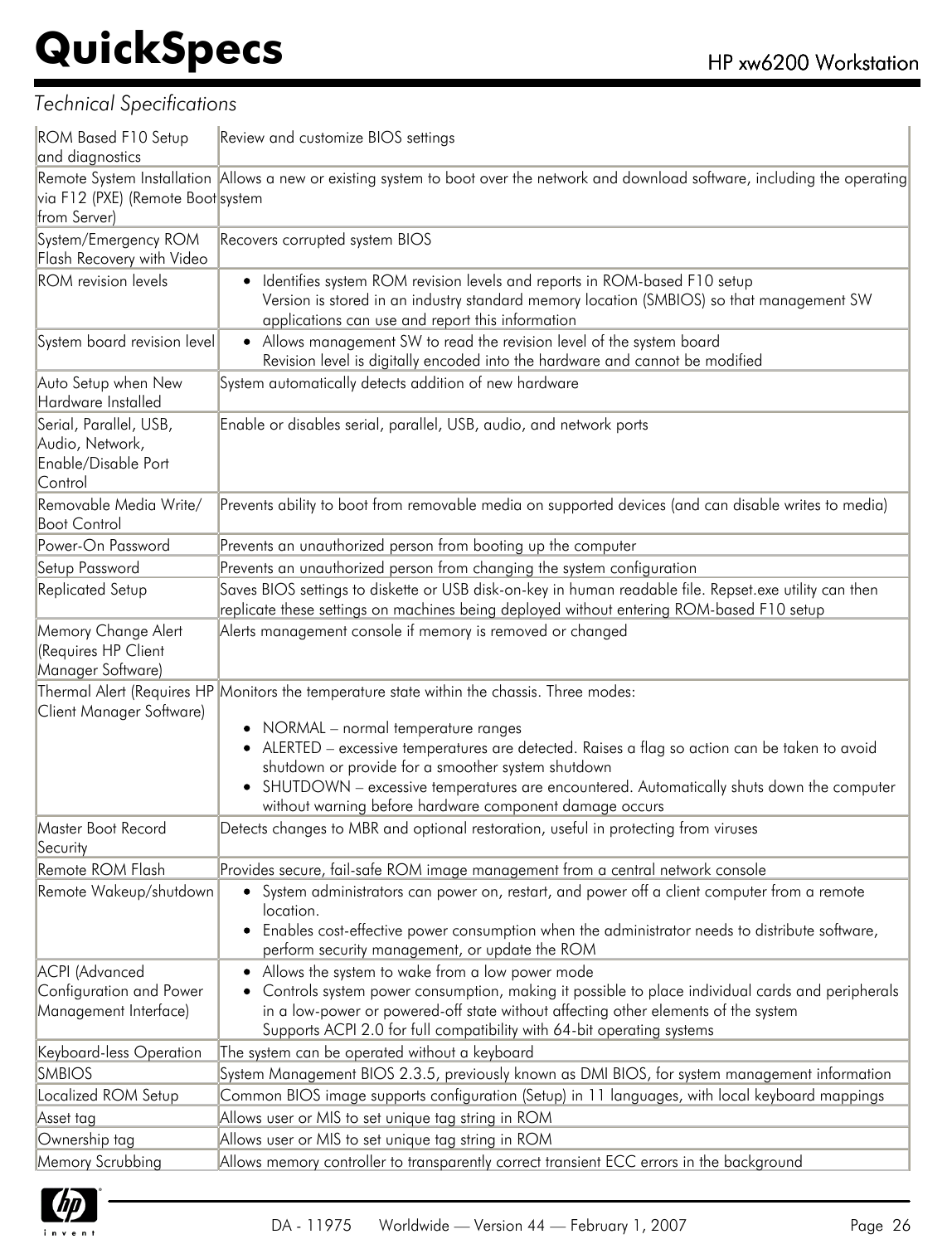| Memory Remapping     | Allows system memory lost to PCI devices to be reclaimed above 4 GB, for use with operating systems<br>that support more than 4 GB (Windows XP 64-bit edition, Linux) |
|----------------------|-----------------------------------------------------------------------------------------------------------------------------------------------------------------------|
| Per-slot control     | Allows individual slot configuration (option ROM., latency)                                                                                                           |
| Adaptive cooling     | Fan control parameters are set according to detected hardware configuration for optimal acoustics                                                                     |
| Pre-boot diagnostics | Early (pre-video) critical errors are reported via beeps and blinks on the power LED                                                                                  |

| Other deployment &                                          |                                                                                                                                                                                                                                                                                                                                                                                                                                                                                                                                                                                                                                                                                                                                                                                                                                 |
|-------------------------------------------------------------|---------------------------------------------------------------------------------------------------------------------------------------------------------------------------------------------------------------------------------------------------------------------------------------------------------------------------------------------------------------------------------------------------------------------------------------------------------------------------------------------------------------------------------------------------------------------------------------------------------------------------------------------------------------------------------------------------------------------------------------------------------------------------------------------------------------------------------|
| management features                                         |                                                                                                                                                                                                                                                                                                                                                                                                                                                                                                                                                                                                                                                                                                                                                                                                                                 |
| <b>HP Client Management</b><br>Solutions                    | HP Client Management Solutions help simplify management of Workstations and significantly reduce<br>total ownership costs. These solutions share a common design and are highly integrated due to the<br>extensive work between HP and its partner Altiris.                                                                                                                                                                                                                                                                                                                                                                                                                                                                                                                                                                     |
|                                                             | HP Client Manager Software is included free with all HP business PCs and Workstations. It enables<br>central tracking, monitoring, and management of the hardware aspects of HP client systems:                                                                                                                                                                                                                                                                                                                                                                                                                                                                                                                                                                                                                                 |
|                                                             | • Get valuable hardware information such as CPU, memory, video, and security settings<br>Monitor system health to fix problems before they occur<br>Install drivers and BIOS updates without visiting each PC<br>Remotely configure BIOS and security settings<br>• Automate processes to quickly resolve hardware problems                                                                                                                                                                                                                                                                                                                                                                                                                                                                                                     |
|                                                             | Additional Altiris solutions (fee-based) are available to address Workstation management challenges<br>through the entire IT lifecycle including:                                                                                                                                                                                                                                                                                                                                                                                                                                                                                                                                                                                                                                                                               |
| System Software Manager<br>(free)<br>Altiris Local Recovery | Inventory assessment<br>Software license compliance<br>Personality migration<br>Software image deployment<br>Software distribution<br>Asset management<br>Client backup and recovery<br>• Problem resolution<br>Visit http://www.hp.com/go/easydeploy for more information, to download HP Client Manager Software,<br>and to evaluate the Altiris solutions.<br>A free utility that detects and updates BIOS, device drivers, and management agent versions on your<br>networked PCs and workstations<br>Provides data and system file protection for HP business PCs to enable fast recovery of information that is<br>accidentally deleted or if the system becomes corrupted. Designed for disconnected or seldom-<br>connected users, Local Recovery protects your HP computer's data and system state by taking scheduled |
| <b>Replicated Setup</b>                                     | snapshots, which are then stored in a protected area on the local hard disk. System backup and disaster<br>recovery is now simple and fast for all users, regardless of connectivity<br>Saves BIOS settings to diskette or USB disk-on-key in human readable file. Repset.exe utility can then                                                                                                                                                                                                                                                                                                                                                                                                                                                                                                                                  |
|                                                             | replicate these settings on machines being deployed without entering ROM-based F10 setup                                                                                                                                                                                                                                                                                                                                                                                                                                                                                                                                                                                                                                                                                                                                        |
| Software Restore CD                                         | Restores computer to its original factory shipping image                                                                                                                                                                                                                                                                                                                                                                                                                                                                                                                                                                                                                                                                                                                                                                        |
| Asset Tag                                                   | Repository for storing company-specific property asset numbers for easy tracking<br>Initially set equal to the system serial number<br>• Stored in a protected section of non-volatile memory that can be accessed and modified with the<br>F10 Setup program                                                                                                                                                                                                                                                                                                                                                                                                                                                                                                                                                                   |
| <b>DIMM Serial Presence</b><br>Detect                       | Detects whether or not memory DIMMs are present and their type                                                                                                                                                                                                                                                                                                                                                                                                                                                                                                                                                                                                                                                                                                                                                                  |
| Hard drive serial number,<br>model, and manufacturer        | Hard drive manufacturer, model, and serial number is stored in the hard drive firmware and reported in<br>ROM-based F10 setup                                                                                                                                                                                                                                                                                                                                                                                                                                                                                                                                                                                                                                                                                                   |

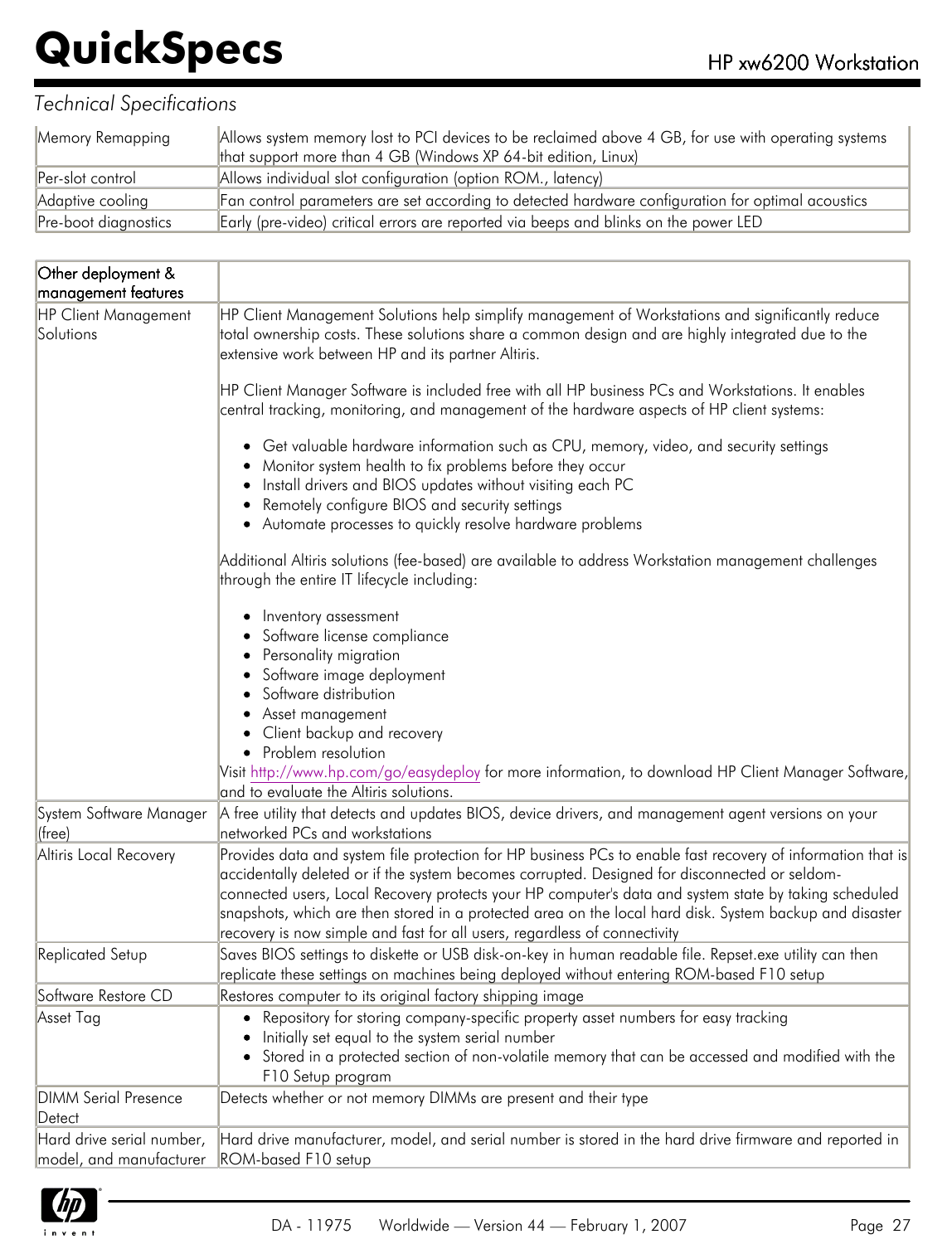| System serial number,      | System serial number, model, & manufacturer stored in a non-volatile memory and can be retrieved with                    |
|----------------------------|--------------------------------------------------------------------------------------------------------------------------|
| model, & manufacturer      | management SW or viewed in ROM-based F10 setup                                                                           |
| <b>ROM</b> revision levels | Identifies system ROM revision levels and reports in ROM-based F10 setup                                                 |
|                            | Version is stored in an industry standard memory location (SMBIOS) so that management SW                                 |
|                            | applications can use and report this information                                                                         |
| Memory Change Alert        | Alerts management console if memory is removed or changed                                                                |
| (Requires HP Client        |                                                                                                                          |
| Manager Software)          |                                                                                                                          |
| Ownership Tag              | A user-defined string stored in non-volatile memory that is displayed in the BIOS splash screen                          |
| Hard drive interface       | A feature of SATA and SCSI, Cyclic Redundancy Checking provides data transfer verification and                           |
| Integrity Monitoring       | proactive notification of hard drive data transmission problems with recommendations for enhancing                       |
| (CRC Checking)             | system performance. It detects all the following errors' types:                                                          |
|                            |                                                                                                                          |
|                            | single bit errors                                                                                                        |
|                            | double bit errors                                                                                                        |
|                            | an odd number of errors                                                                                                  |
|                            | • error bursts up to 32-bits long                                                                                        |
| Drive Self Tests (DPS)     | • Drive Protection System (Adaptec and LSI SCSI controllers do not offer DPS)                                            |
|                            | • A diagnostic hard drive self test. It scans critical physical components and every sector of the hard                  |
|                            | drive for physical faults and then reports any faults to the user.                                                       |
|                            | Running independently of the operating system, it can be accessed through the computer's setup                           |
|                            | procedure. It produces an evaluation on whether the hard drive is the source of the problem and<br>needs to be replaced. |
|                            |                                                                                                                          |
|                            | The system expands on the Self-Monitoring, Analysis, and Reporting Technology (SMART), a continuously                    |
|                            | running systems diagnostic that alerts the user to certain types of failures                                             |
|                            | DPS Access through F10 Setup during Boot (F10 diagnostic access not available with SCSI drives)                          |
| <b>SMART Technology</b>    | Allows hard drives to monitor their own health and to raise flags if imminent failures were predicted                    |
| (Self-Monitoring, Analysis | Predicts failures before they occur. Tracks fault prediction and failure indication parameters such as re-               |
| and Reporting Technology)  | allocated sector count, spin retry count, calibration retry count                                                        |
|                            | By avoiding actual hard drive failures, SMART hard drives act as "insurance" against unplanned user                      |
|                            | downtime and potential data loss from hard drive failure                                                                 |
|                            | <b>SMART I - Drive Failure Prediction</b>                                                                                |
|                            | SMART II - Off-Line Data Collection                                                                                      |
|                            | SMART III - Off-Line Read Scanning with Defect Reallocation                                                              |

| Security Features                          |                                                                                                                                                                                                                                                            |
|--------------------------------------------|------------------------------------------------------------------------------------------------------------------------------------------------------------------------------------------------------------------------------------------------------------|
| Access panel key lock<br>(standard)        | Prevents removal of the access panel and all internal components including optical and floppy drives                                                                                                                                                       |
| (optional)                                 | Smart Cover solenoid lock Prevents removal of the access panel and all internal components including optical and floppy drives.<br>Eliminates the need for a physical key by enabling password-protected locking & unlocking by a local or<br>remote user. |
| Padlock (optional)                         | Prevents entire system theft and discourages access panel removal. 7mm diameter padlock loop at rear<br>of system.                                                                                                                                         |
| Kensington Cable Lock<br>(optional)        | Prevents entire system theft only. 3mm x 7mm slot at rear of system.                                                                                                                                                                                       |
| Universal chassis clamp<br>lock (optional) | The version without a cable discourages access panel removal and prevents theft of IO devices. The<br>version with a cable additionally prevents entire system theft and allows multiple systems to be secured<br>with a single cable.                     |
|                                            | Intrusion Sensor (optional) Notifies a local or remote user when the chassis access panel has been opened.                                                                                                                                                 |

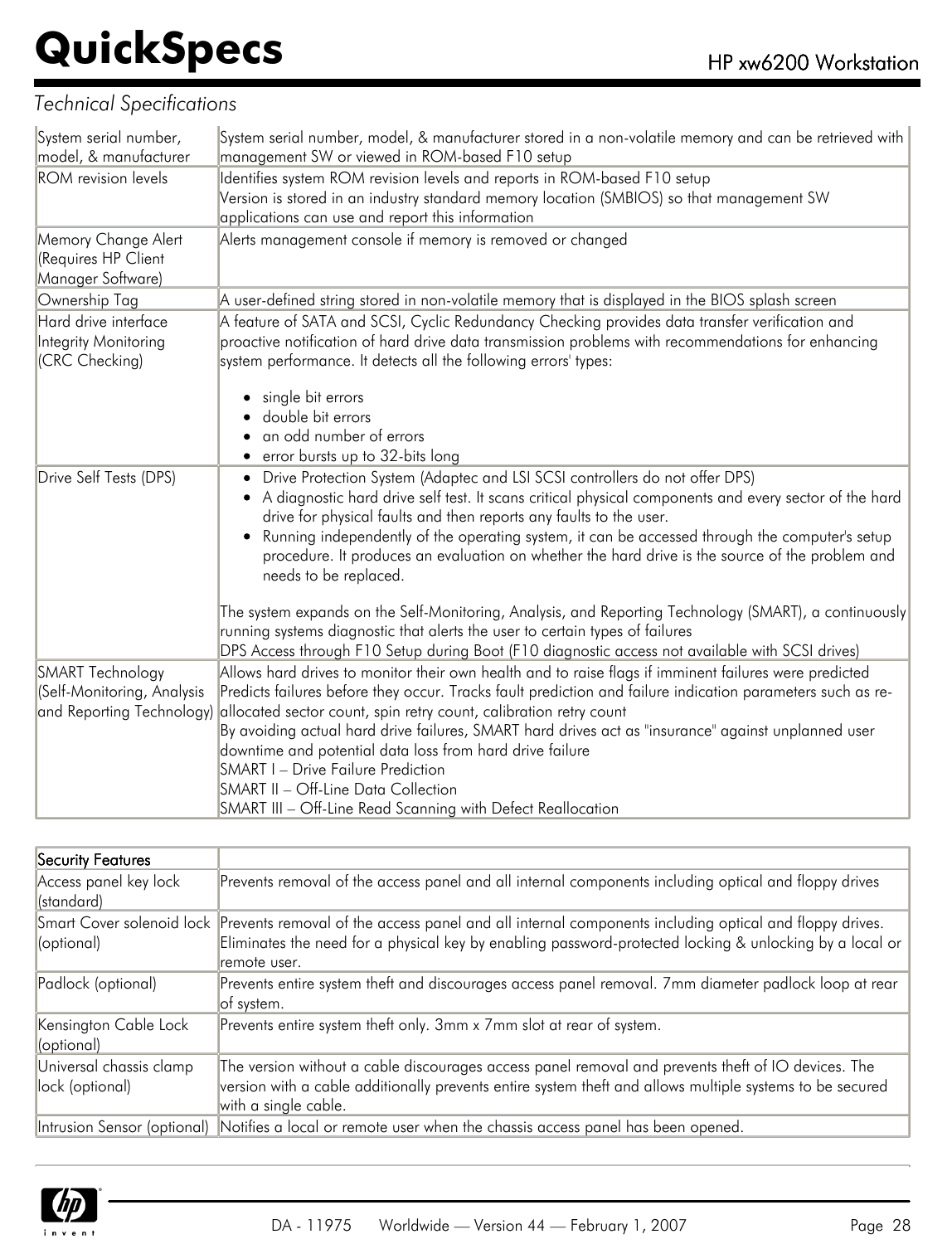|          | Serviceability Features of |  |
|----------|----------------------------|--|
| $\sim$ . |                            |  |

| System                                  |                                                                     |
|-----------------------------------------|---------------------------------------------------------------------|
| Access panel                            | Tool-less, one-handed                                               |
| <b>Optical drives</b>                   | Tool-less                                                           |
| Floppy drive                            | Tool-less                                                           |
| Hard drives                             | Tool-less                                                           |
| Expansion cards                         | Tool-less                                                           |
| Chassis fan removal                     | Tool-less                                                           |
| Green user touch points                 | Yes, on tool-free internal chassis mechanisms                       |
| Color-coordinated cables                | Yes                                                                 |
| and connectors                          |                                                                     |
| Memory                                  | Tool-less, can be upgraded without removing any internal components |
| <b>CPUs</b>                             | Tool-less, can be upgraded without removing any internal components |
| Power supply diagnostic<br>LED          | Yes, dual function: AC OK & power OK                                |
| Power Button                            | Yes, ACPI multi-function                                            |
| Power LED                               | Yes, dual color LED indicates normal operation and faults.          |
| Hard drive activity LED                 | Yes                                                                 |
| Internal speaker                        | Yes, used for pre-boot diagnostic beep codes                        |
| Dual Color Power and HD                 | green - normal                                                      |
| LED on Front of Computer red - fault    |                                                                     |
| (Indicates Normal                       |                                                                     |
| Operations and Fault                    |                                                                     |
| Conditions)                             |                                                                     |
| System/Emergency ROM                    | Recovers corrupted system BIOS.                                     |
| Flash Recovery                          |                                                                     |
| with Video                              |                                                                     |
| Configuration Record SW                 | Yes                                                                 |
| Over-Temp Warning on                    | Yes                                                                 |
| Screen (Requires IM                     |                                                                     |
| Agents)                                 |                                                                     |
| OS CD (Restore OS CD)<br>Restore CD     | Restores computer to its original factory shipping image            |
|                                         | Restores the computer to its original factory shipping image        |
| Flash ROM                               | Yes                                                                 |
| 3.3V Aux Power LED on<br>System PCA     | Yes                                                                 |
| Dual Function 5V Aux                    | Yes                                                                 |
| Power LED (ON)/PS ON                    |                                                                     |
| LED (OFF) on System PCA                 |                                                                     |
| Diagnostic Power Switch<br>LED on board | Yes                                                                 |
| <b>Clear Password Jumper</b>            | Yes                                                                 |
| Clear CMOS Button                       | Yes                                                                 |
| <b>CMOS Battery Holder for</b>          | Yes                                                                 |
| easy Replacement                        |                                                                     |
| Processor ZIF Socket for                | Yes                                                                 |
| easy Upgrade                            |                                                                     |
| DIMM Connectors for easy Yes<br>Upgrade |                                                                     |
|                                         |                                                                     |

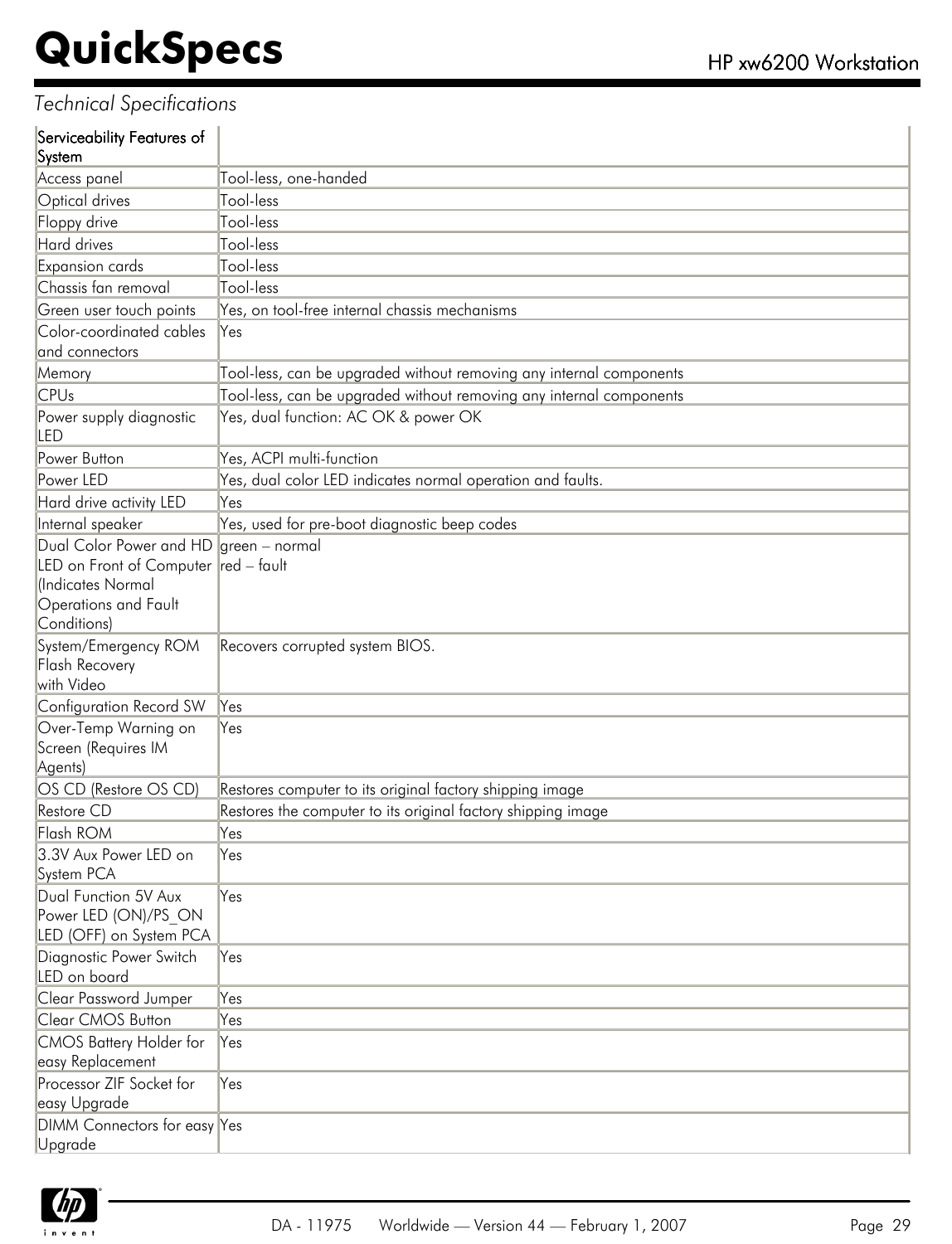| NIC LEDs (integrated)<br>(Green & Amber)   | Used to determine NIC status                                                                 |
|--------------------------------------------|----------------------------------------------------------------------------------------------|
| ASF 1.0 support (Alert<br>Standard Format) | Industry-standard specification for network alerting in operating system-absent environments |
| <b>Iswitch</b>                             | Dual function front power Also acts as a reset switch when held for 4 seconds                |

| Service and Support | On-site Warranty and Service (Note 1): This three-year, limited warranty and service offering delivers<br>three years of on-site, next business-day (Note 2) service for parts and labor and includes free telephone<br>support (Note 3) 24 x 7. Global coverage (Note 2) ensures that any product purchased in one country<br>and transferred to another, non-restricted country will remain fully covered under the original warranty<br>and service offering. |  |
|---------------------|------------------------------------------------------------------------------------------------------------------------------------------------------------------------------------------------------------------------------------------------------------------------------------------------------------------------------------------------------------------------------------------------------------------------------------------------------------------|--|
|                     | NOTE 1: Terms and conditions may vary by country. Certain restrictions and exclusions apply.                                                                                                                                                                                                                                                                                                                                                                     |  |
|                     | NOTE 2: On-site service may be provided pursuant to a service contract between HP and an authorized                                                                                                                                                                                                                                                                                                                                                              |  |
|                     | HP third-party provider, and is not available in certain countries. Global service response times are                                                                                                                                                                                                                                                                                                                                                            |  |
|                     | based on commercially reasonable best effort and may vary by country.                                                                                                                                                                                                                                                                                                                                                                                            |  |
|                     | NOTE 3: Technical telephone support applies only to HP-configured, HP and HP-qualified, third-party                                                                                                                                                                                                                                                                                                                                                              |  |
|                     | hardware and software. Toll-free calling and 24 x 7 support may not be available in some countries.                                                                                                                                                                                                                                                                                                                                                              |  |

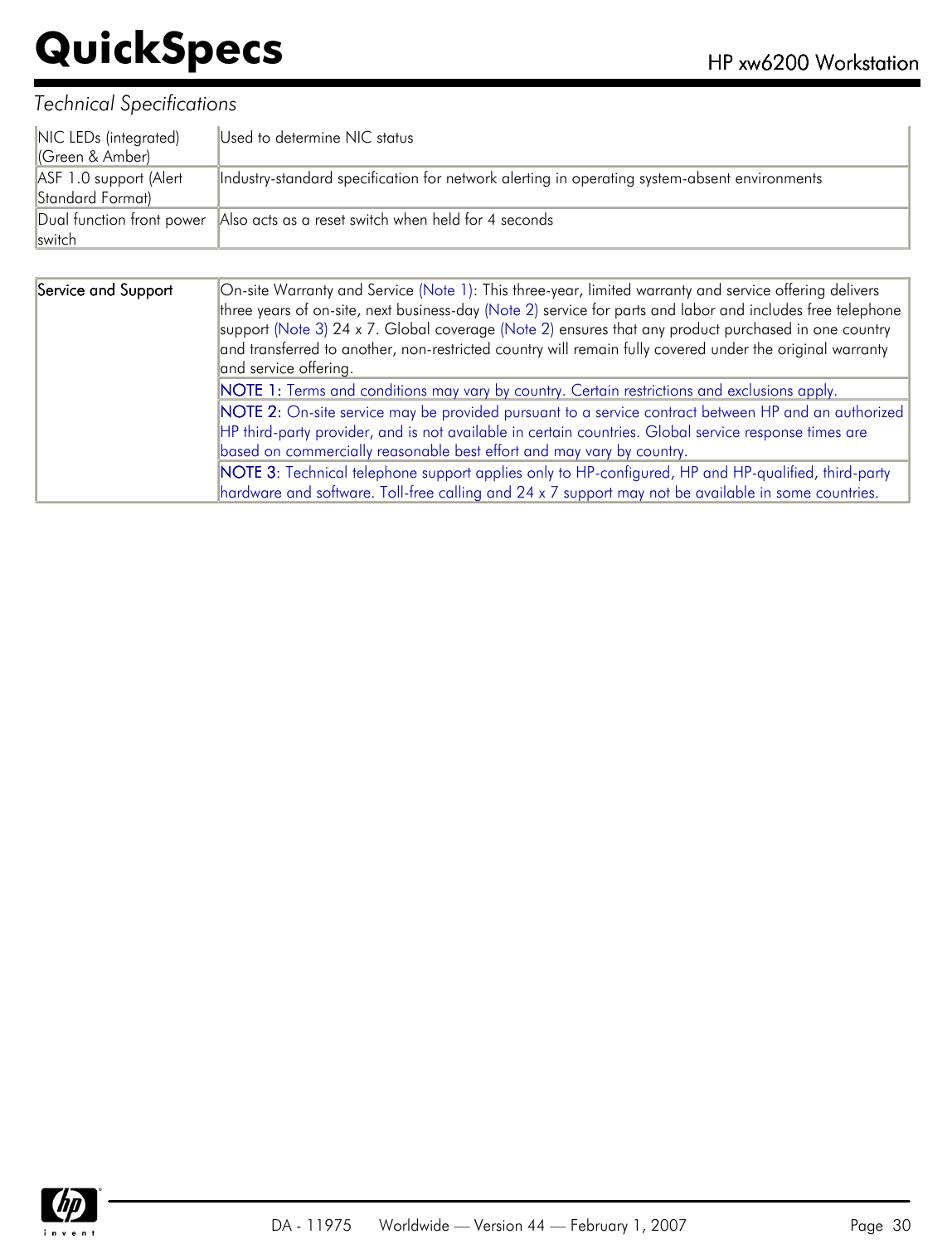### *Technical Specifications - Audio*

| <b>AC97</b> Integrated ADI<br>1981B Audio                         | <b>Type</b>                                                                                                         | Integrated                                                                                                 |  |  |
|-------------------------------------------------------------------|---------------------------------------------------------------------------------------------------------------------|------------------------------------------------------------------------------------------------------------|--|--|
|                                                                   | AC '97 Stereo Codec                                                                                                 | Yes                                                                                                        |  |  |
|                                                                   | <b>FM Synthesis Support</b>                                                                                         | Yes - Yamaha XG Lite                                                                                       |  |  |
|                                                                   | OPL3 FM Synthesis<br>Support                                                                                        | Yes                                                                                                        |  |  |
|                                                                   | <b>Sound Blaster</b><br>Compatibility                                                                               | Yes                                                                                                        |  |  |
|                                                                   | Audio Jacks                                                                                                         | Microphone-In (20-K ohm Input Impedance); rear stereo and front analog<br>microphone ports                 |  |  |
|                                                                   |                                                                                                                     | Line-In (12-K ohm Input Impedance)                                                                         |  |  |
|                                                                   |                                                                                                                     | Line-Out * (less than 800 ohms Output Impedance, expects at least a 10-K<br>ohm load)                      |  |  |
|                                                                   |                                                                                                                     | Headphone-Out (2.5 Ohms Output Impedance, expects at least a 32 ohm<br>load)                               |  |  |
|                                                                   | NOTE: *Internal Speaker Amplifier is for Internal Speaker only. External Speakers need to be powered<br>externally. |                                                                                                            |  |  |
|                                                                   | Sampling                                                                                                            | 7 kHz - 48 kHz                                                                                             |  |  |
|                                                                   | <b>Wavetable Syntheses</b><br>(software)                                                                            | Yes - GM and FM Midi Support, Direct Music and Down Loadable Soundset<br>(4 Meg DLS Level 1 and 2 Support) |  |  |
|                                                                   | <b>3D Positional Sound</b>                                                                                          | No                                                                                                         |  |  |
|                                                                   | Digital Audio                                                                                                       | Yes                                                                                                        |  |  |
|                                                                   | Analog Audio                                                                                                        | Yes                                                                                                        |  |  |
|                                                                   | Number of Channels on<br>Line-Out<br>(mono/stereo)                                                                  | Stereo (Left & Right channels)                                                                             |  |  |
|                                                                   | Internal Audio Speaker<br>Power Rating                                                                              | 3W                                                                                                         |  |  |
|                                                                   | Internal Speaker                                                                                                    | Yes                                                                                                        |  |  |
|                                                                   | Hardware Equalizer for<br>Internal Speaker                                                                          | Fixed 7 Band ParametricEQ                                                                                  |  |  |
|                                                                   | External Speaker Jack<br>(Line-Out)                                                                                 | Yes                                                                                                        |  |  |
| Sound Blaster X-Fi<br>XtremeMusic Audio Card<br>(Windows XP Only) | <b>Audio Quality</b>                                                                                                | Total Harmonic Distortion + Noise at 1kHz (20kHz Low-pass filter) =<br>0.004%                              |  |  |
|                                                                   | <b>Signal to Noise Ratio</b><br>(SNR)                                                                               | Signal-to-Noise Ratio (20kHz Low-pass filter, A-Weighted)                                                  |  |  |
|                                                                   |                                                                                                                     | • Stereo Output: 109dB<br>Front and Rear Channels: 109dB<br>Center, Subwoofer and Side Channels: 109dB     |  |  |
|                                                                   | Sound Conversion                                                                                                    | 24-bit Analog-to-Digital conversion of analog inputs at 96kHz sample rate                                  |  |  |
|                                                                   |                                                                                                                     | 24-bit Digital-to-Analog conversion of digital sources at 96kHz to analog<br>7.1 speaker output            |  |  |
|                                                                   |                                                                                                                     | 24-bit Digital-to-Analog conversion of stereo digital sources at 192kHz to<br>stereo output                |  |  |
|                                                                   | Recording/Sampling Rate 44.1, 48 and 96kHz                                                                          |                                                                                                            |  |  |

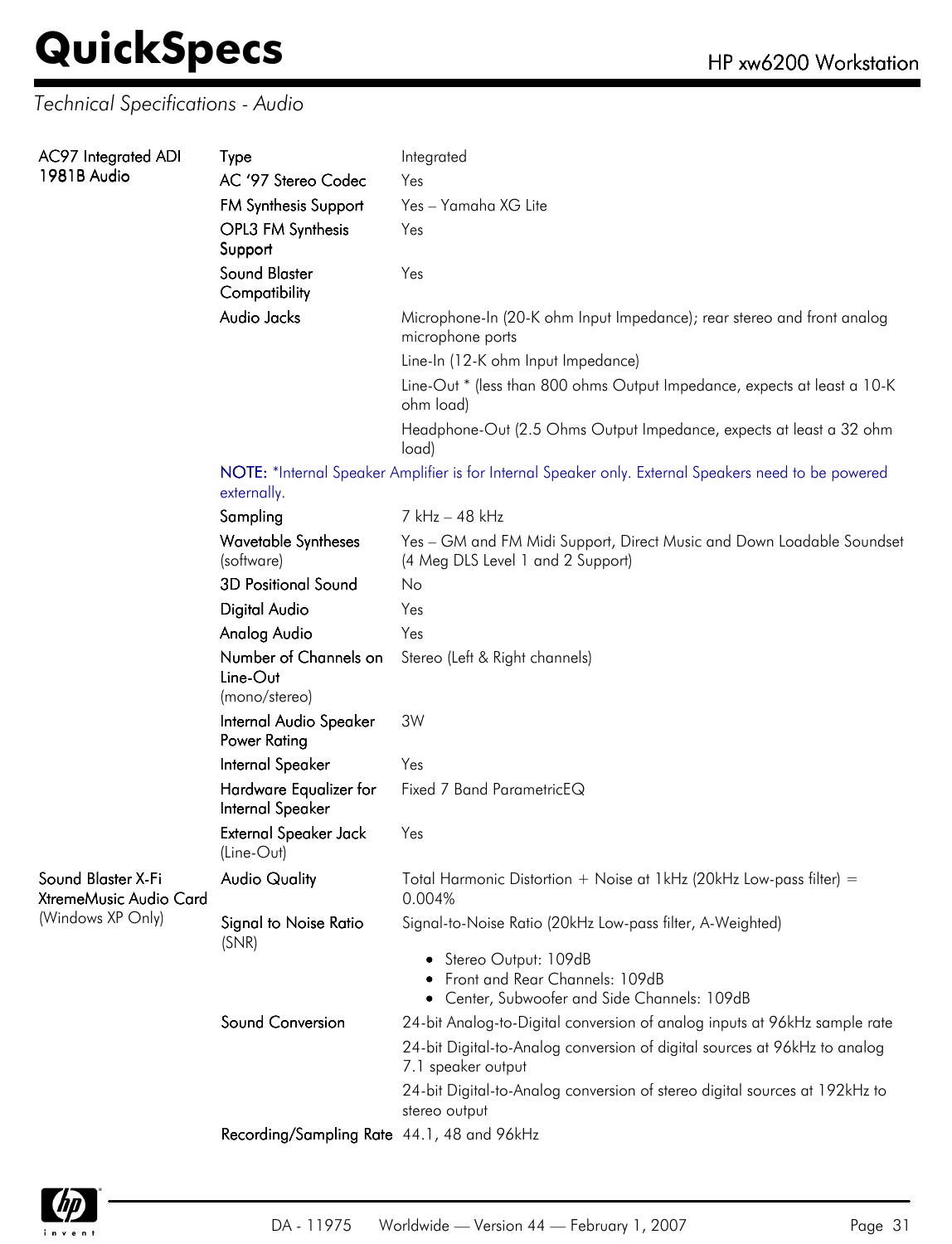*Technical Specifications - Audio*

| ASIO 2.0 support          | 16-bit/44.1kHz, 16-bit/48kHz, 24-bit/44.1kHz 24-bit/48kHz and 24-<br>bit/96kHz with direct monitoring |                                                                                                                                                                                                                                                                                                                                                                                |  |
|---------------------------|-------------------------------------------------------------------------------------------------------|--------------------------------------------------------------------------------------------------------------------------------------------------------------------------------------------------------------------------------------------------------------------------------------------------------------------------------------------------------------------------------|--|
| <b>Enhanced SoundFont</b> | up to 24-bit resolution                                                                               |                                                                                                                                                                                                                                                                                                                                                                                |  |
| support                   | 24-bit/96kHz                                                                                          |                                                                                                                                                                                                                                                                                                                                                                                |  |
| <b>DACs</b>               | 24-bit/192kHz                                                                                         |                                                                                                                                                                                                                                                                                                                                                                                |  |
| <b>Voice Support</b>      | 128 voices                                                                                            |                                                                                                                                                                                                                                                                                                                                                                                |  |
| Max. Channels in 3D       | 7.1                                                                                                   |                                                                                                                                                                                                                                                                                                                                                                                |  |
| <b>Positional Audio</b>   |                                                                                                       |                                                                                                                                                                                                                                                                                                                                                                                |  |
| EAX® ADVANCED HD™         |                                                                                                       |                                                                                                                                                                                                                                                                                                                                                                                |  |
| 5.0 support               | Yes including EAX® MacroFX <sup>™</sup> , EAX® PurePath <sup>™</sup> and Environment<br>FlexiFX™      |                                                                                                                                                                                                                                                                                                                                                                                |  |
| Connectors                | FlexiJack (Performing a 3-in-1 function, Digital In / Line In / Microphone) via<br>3.50 mm minijack   |                                                                                                                                                                                                                                                                                                                                                                                |  |
|                           | Line level out (Front / Rear / Center / Subwoofer / Rear Center) via 3.50 mm<br>minijacks             |                                                                                                                                                                                                                                                                                                                                                                                |  |
|                           |                                                                                                       | AUX IN line-level analog input via 4-pin Molex connector on card                                                                                                                                                                                                                                                                                                               |  |
|                           | One AD Link (26 pin) connector for linking to the X-Fi I/O Console<br>(upgrade option)                |                                                                                                                                                                                                                                                                                                                                                                                |  |
| <b>Dimensions</b>         | 7.25 x 5 x 0.9 in (18.42 x 12.7 x 2.29 cm)                                                            |                                                                                                                                                                                                                                                                                                                                                                                |  |
| Additional product        | Movies                                                                                                | <b>THX Certification</b>                                                                                                                                                                                                                                                                                                                                                       |  |
| features                  |                                                                                                       | Dolby Digital EX 6.1 Playback<br>DTS-ES 6.1 Playback                                                                                                                                                                                                                                                                                                                           |  |
|                           |                                                                                                       |                                                                                                                                                                                                                                                                                                                                                                                |  |
|                           | Music                                                                                                 | X-Fi 24-bit Crystalizer<br>CMSS-3D                                                                                                                                                                                                                                                                                                                                             |  |
|                           |                                                                                                       | SuperRip                                                                                                                                                                                                                                                                                                                                                                       |  |
|                           | <b>Audio Creation</b>                                                                                 | Pristine audio playback quality with a near<br>transparent SRC engine<br>Up to eight 24 bit hardware effects<br>ASIO recording with latency as low as one<br>millisecond<br>24-bit SoundFont® sampling<br>3D MIDI                                                                                                                                                              |  |
|                           | Gaming                                                                                                | EAX ADVANCED HD 5.0                                                                                                                                                                                                                                                                                                                                                            |  |
|                           | Software Bundle                                                                                       | Doom 3 Sound Blaster EAX patch<br>Entertainment Mode<br><b>Audio Creation Mode</b><br>Game Mode<br>Mode Switcher<br>Audio Console<br>Creative MediaSource<br>Creative MediaSource DVD-Audio Player<br>DTS Neo:6 Settings<br>Karaoke Player<br><b>Entertainment Center</b><br>Smart Recorder<br>SoundFont Bank Manager<br><b>Speaker Connection Wizard</b><br>THX Setup Console |  |
|                           |                                                                                                       | Vienna SoundFont Studio<br>Volume Panel<br>WaveStudio                                                                                                                                                                                                                                                                                                                          |  |

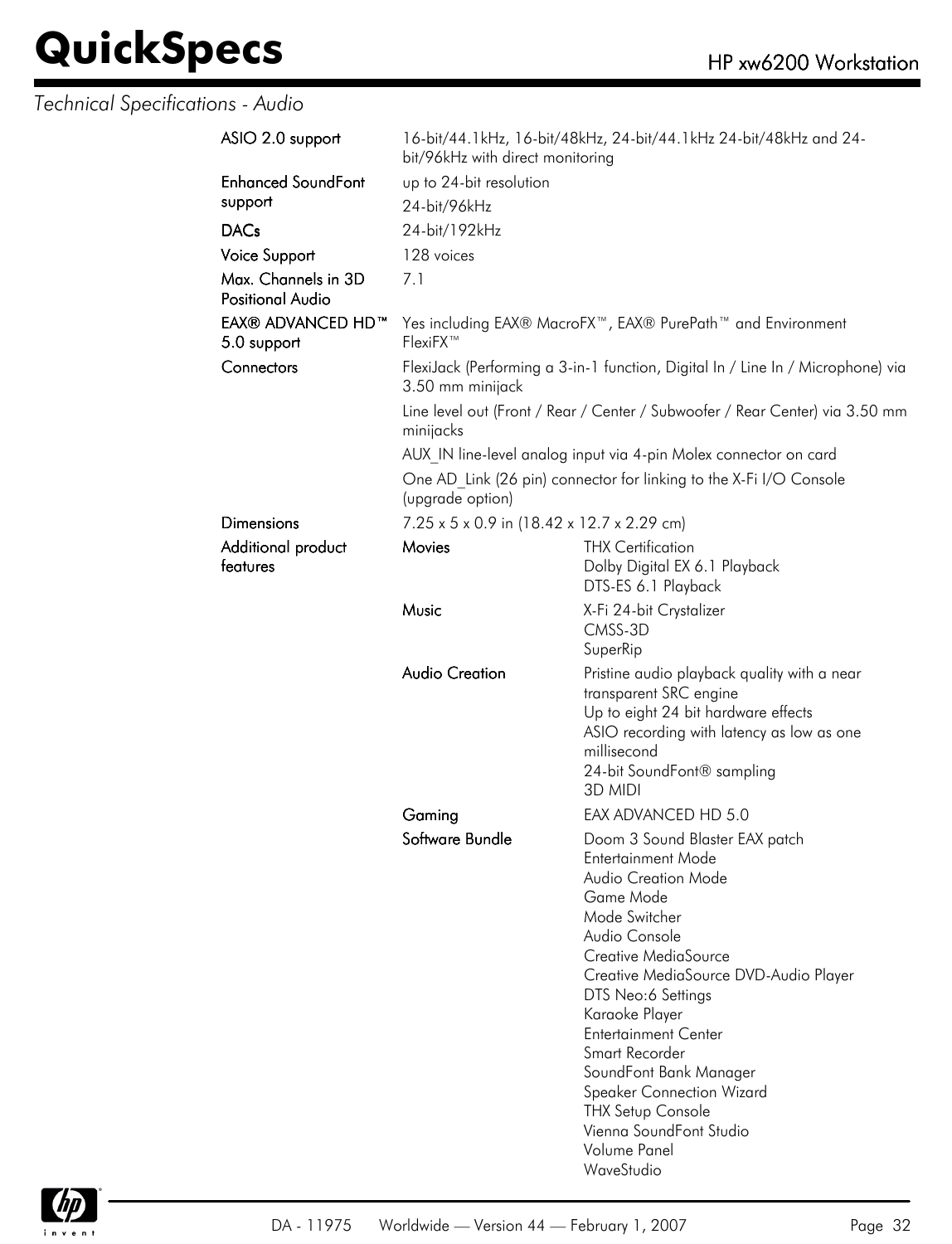### *Technical Specifications - Audio*

| Minimum System<br>Requirements | System RAM<br><b>Hard Disk</b><br><b>Operating System</b> | 256 MB<br>600MB free space<br>Available PCI 2.1 slot for the audio card<br>CD-ROM/CD-RW or CD/DVD-ROM required<br>for software installation<br>Microsoft Windows XP Service Pack 2 (SP2) |
|--------------------------------|-----------------------------------------------------------|------------------------------------------------------------------------------------------------------------------------------------------------------------------------------------------|
|                                |                                                           | Console Launcher<br>Creative Media Toolbox<br><b>Creative Diagnostics</b>                                                                                                                |

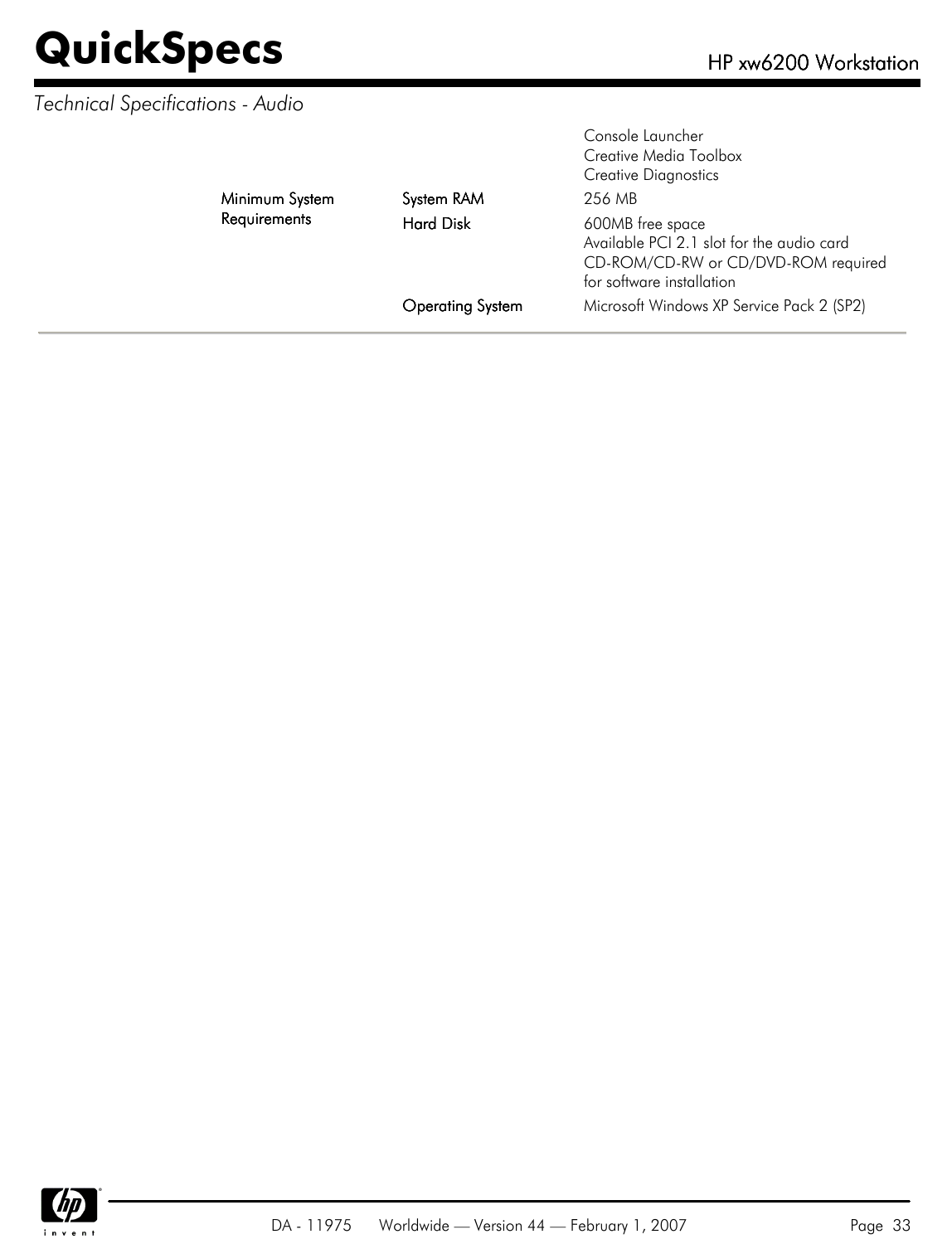*Technical Specifications - Communications*

| Broadcom BCM5751<br>NetXtreme Gigabit<br><b>Ethernet Controller (PCle)</b> | Connector                          | <b>RJ-45</b>                                                                                                                              |  |
|----------------------------------------------------------------------------|------------------------------------|-------------------------------------------------------------------------------------------------------------------------------------------|--|
|                                                                            | Controller                         | Broadcom 5751 PCI-E 1.0a LAN Controller                                                                                                   |  |
|                                                                            | Memory                             | Integrated 96Kb frame buffer memory                                                                                                       |  |
|                                                                            | Data rates supported               | 10/100/1000 Mbps                                                                                                                          |  |
|                                                                            | Compliance                         | IEEE 802.3, 802.3AB and 802.3u compliant, 802.3x flow control                                                                             |  |
|                                                                            | <b>Bus architecture</b>            | PCI-E $1.0a$                                                                                                                              |  |
|                                                                            | Data path width                    | X <sub>1</sub>                                                                                                                            |  |
|                                                                            | Data path speed                    | 2.5Gbit per sec per direction transfer rate                                                                                               |  |
|                                                                            | Data transfer mode                 | <b>Bus-master DMA</b>                                                                                                                     |  |
|                                                                            | Hardware certifications            | FCC class B, NRTL Mark Canada and United States, C-Tick for Australia,<br>BSMI for Taiwan, VCCI for Japan, MIC for Korea, GOST for Russia |  |
|                                                                            | Power requirement                  | 3.1 watts $@ + 3.3V$ AUX supply                                                                                                           |  |
|                                                                            | Boot ROM support                   | Yes                                                                                                                                       |  |
|                                                                            | Network transfer rate              | 10BASE-T (half-duplex) 10 Mbps                                                                                                            |  |
|                                                                            |                                    | 10BASE-T (full-duplex) 20 Mbps                                                                                                            |  |
|                                                                            |                                    | 100BASE-TX (half-duplex) 100 Mbps                                                                                                         |  |
|                                                                            |                                    | 100BASE-TX (full-duplex) 200 Mbps                                                                                                         |  |
|                                                                            |                                    | 1000BASE-T, 1000 Mbps                                                                                                                     |  |
|                                                                            | Environmental                      | 32 $^{\circ}$ to 131 $^{\circ}$ F (0 $^{\circ}$ to 55 $^{\circ}$ C)<br>Operating temperature                                              |  |
|                                                                            |                                    | 85% at 131° F (55° C)<br>Operating humidity                                                                                               |  |
|                                                                            | <b>Dimensions</b>                  | $4.4 \times 2.2 \times 0.08$ in (11.2 x 5.5 x 0.2 cm)                                                                                     |  |
|                                                                            | Operating system driver<br>support | Microsoft Windows 2000 and XP, Red Hat Linux 7.2, 7.3 and Red Hat<br>Enterprise Linux 3                                                   |  |
|                                                                            |                                    | Management capabilities WOL, PXE, Remote cable management                                                                                 |  |
|                                                                            | Alerting                           | ASF 2.0                                                                                                                                   |  |
|                                                                            | Kit contents                       | Broadcom 5751, CD, Broadcom 5751 Netxtreme Gigabit PCIe NIC,<br>drivers, quick install guide, product warranty statement                  |  |
| Intel Pro/1000 MT                                                          | Connector                          | <b>RJ-45</b>                                                                                                                              |  |
| Gigabit PCI NIC                                                            | Controller                         | Intel 82540EM Gigabit Controller                                                                                                          |  |
|                                                                            | Memory                             | Integrated 96Kb frame buffer memory                                                                                                       |  |
|                                                                            | Data rates supported               | 10/100/1000 Mbps                                                                                                                          |  |
|                                                                            | Compliance                         | IEEE 802.1A, 802.1P, 802.1P, 802.1Q, 802.2, 802.3, 802.3AB and<br>802.3u compliant, 802.3x flow control                                   |  |
|                                                                            | <b>Bus architecture</b>            | <b>PCI 2.2</b>                                                                                                                            |  |
|                                                                            | Data path width                    | 32-bit, 33/66 MHz bus interface                                                                                                           |  |
|                                                                            | Data transfer mode                 | <b>Bus-master DMA</b>                                                                                                                     |  |
|                                                                            | Hardware certifications            | FCC, B, CE, TUV- cTUVus Mark Canada and United States, TUV- GS Mark<br>for European Union                                                 |  |
|                                                                            | Power requirement                  | 1.48 watts @ +3.3V AUX supply with 5V tolerance                                                                                           |  |
|                                                                            | Boot ROM support                   | Yes                                                                                                                                       |  |
|                                                                            |                                    |                                                                                                                                           |  |

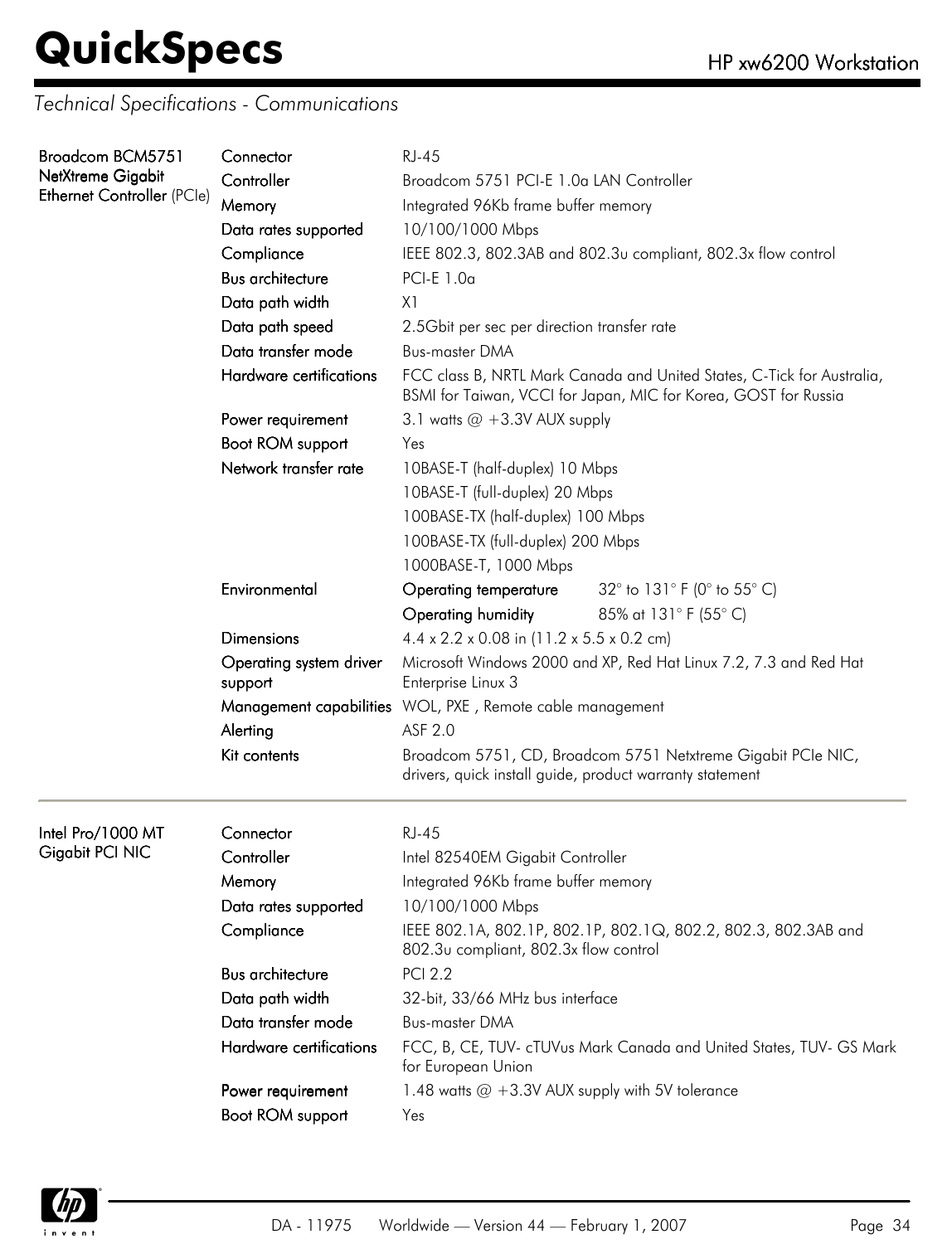### *Technical Specifications - Communications*

| Network transfer rate              | 10BASE-T (half-duplex) 10 Mbps                                                                                                   |                             |  |
|------------------------------------|----------------------------------------------------------------------------------------------------------------------------------|-----------------------------|--|
|                                    | 10BASE-T (full-duplex) 20 Mbps                                                                                                   |                             |  |
|                                    | 100BASE-TX (half-duplex) 100 Mbps                                                                                                |                             |  |
|                                    | 100BASE-TX (full-duplex) 200 Mbps                                                                                                |                             |  |
|                                    | 1000BASE-T, 1000 Mbps                                                                                                            |                             |  |
| Environmental                      | Operating temperature                                                                                                            | 32° to 131° F (0° to 55° C) |  |
|                                    | <b>Operating humidity</b> 85% at $131^{\circ}$ F (55° C)                                                                         |                             |  |
| Dimensions                         | 6.4 x 4.8 x 0.8 in $(16.3 \times 12.1 \times 1.9 \text{ cm})$                                                                    |                             |  |
| Operating system driver<br>support | Microsoft Windows XP Professional, Microsoft Windows XP Professional x64<br>Edition, Red Hat Enterprise Linux                    |                             |  |
|                                    | Management capabilities ACPI, WOL and DMI 2.0, PXE 2.0, WfM 2.0, Intel PROset II utility                                         |                             |  |
| Kit contents                       | Intel Pro/1000 MT Gigabit PCI NIC, CD containing Intel PROset II NIC<br>drivers, quick install guide, product warranty statement |                             |  |

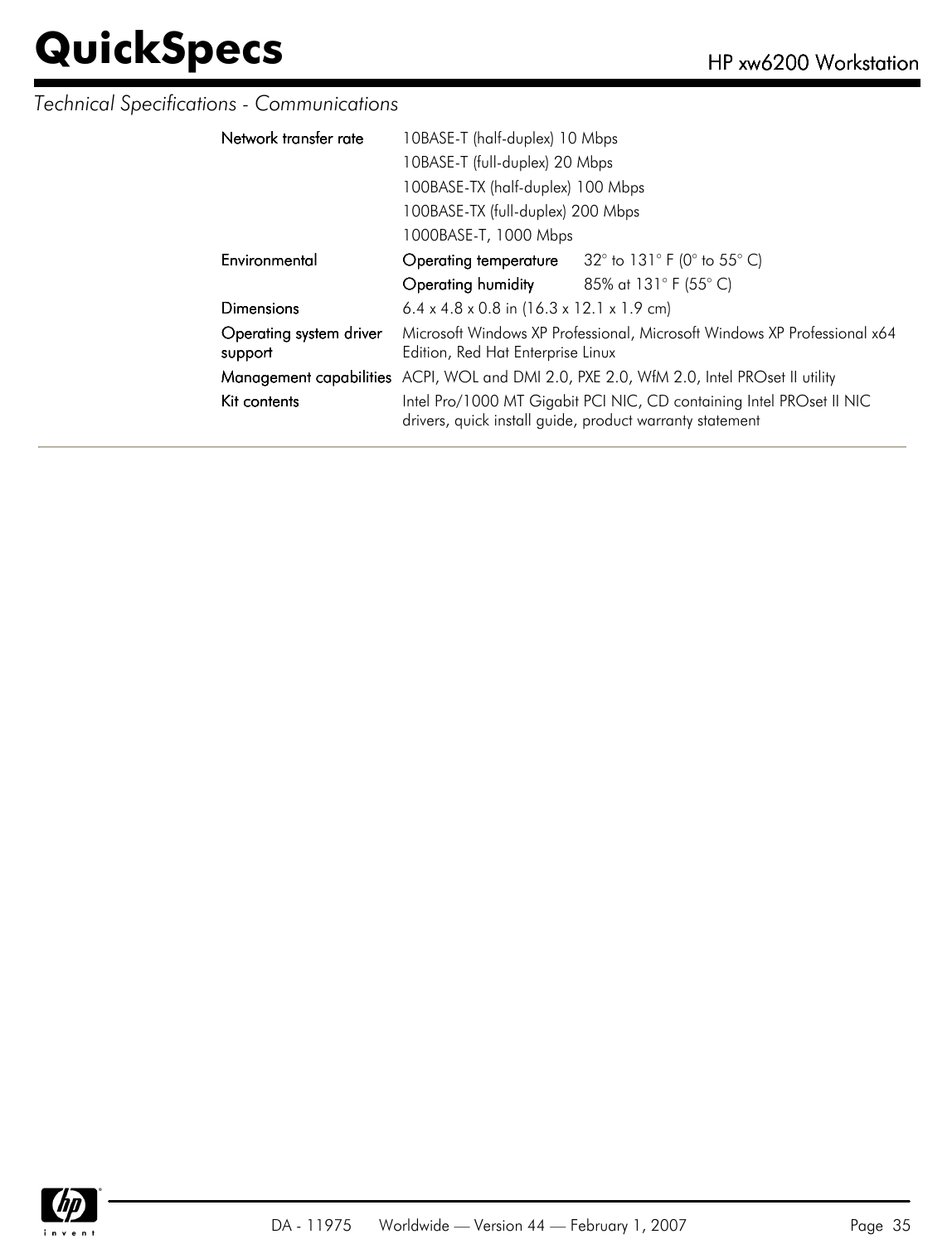*Technical Specifications - Controllers*

| U320 SCSI Controller -          | <b>Bus architecture</b>            | PCI-X (backward compatible with PCI)                                                              |
|---------------------------------|------------------------------------|---------------------------------------------------------------------------------------------------|
| LSI 20320AR RAID 0,1            | Number of supported                | Up to 15 SCSI devices                                                                             |
| including external<br>connector | devices                            |                                                                                                   |
| (required with SCSI HDDs)       | Interface protocol                 | 64 bit, 133MHz PCI-X                                                                              |
|                                 | Host bus transfer rate             | Up to 1MB/s                                                                                       |
|                                 | SCSI data transfer rate            | Up to 320 MB/s per channel                                                                        |
|                                 | <b>SCSI Bus</b>                    | Wide Ultra320, Low Voltage Differential, and Ultra Wide Single-Ended                              |
|                                 | Internal connector                 | 68-pin HD                                                                                         |
|                                 | External connector                 | 68 pin                                                                                            |
|                                 | <b>Total connectors</b>            | 2                                                                                                 |
|                                 | Plug and Play Support              | No                                                                                                |
|                                 | Dimensions $(H \times L)$          | $6.6 \times 2.5$ in (16.9 x 6.4 cm)                                                               |
|                                 | Approvals                          | CE, VCCI, Canada, C-Tick, FCC class B, UL 94VO                                                    |
|                                 |                                    | Operating system support Microsoft Windows XP Professional<br>Windows XP Professional x64 Edition |
|                                 | Kit contents                       | Controller card, driver CD, LED cables, user documentation and warranty<br>card.                  |
| Adaptec SCSI RAID               | Dimensions $(H \times D)$          | $2.5 \times 6.6$ in (6.4 x 16.8 cm) Low profile card                                              |
| 2120S Card                      | <b>RAID level</b>                  | 0, 1, 10, 5, 50, JBOD                                                                             |
|                                 | Data Transfer Rate                 | Up to 320 MB/s                                                                                    |
|                                 | <b>Cache Memory</b>                | 64 MB (onboard)                                                                                   |
|                                 | Device Support                     | Up to 15 SCSI devices                                                                             |
|                                 | <b>Bus Type</b>                    | 64-bit/66 MHz PCI                                                                                 |
|                                 |                                    | (Also support 32-bit/33 MHz PCI)                                                                  |
|                                 | <b>Internal Connectors</b>         | One 68-pin high-density                                                                           |
|                                 | <b>External Connectors</b>         | One 68-pin VHDCI                                                                                  |
|                                 | <b>System Requirements</b>         | Intel PC or equivalent with available PCI slot                                                    |
|                                 | <b>Operating Temperature</b>       | 32° to 131° F (0° to 55° C)                                                                       |
|                                 | Power Requirements                 | 4 amps $@ + 5V$                                                                                   |
|                                 | <b>Operating System</b><br>Support | Windows 2000 Professional, Windows XP Professional,<br>Windows XP Professional x64 Edition        |
|                                 | Other                              | Optimized disk utilization                                                                        |
|                                 |                                    | Online RAID Level Migration                                                                       |
|                                 |                                    | Online capacity expansion                                                                         |
|                                 |                                    | Immediate RAID availability (background initialization)                                           |
|                                 |                                    | S.M.A.R.T. support                                                                                |
|                                 | <b>Kit Contents</b>                | Controller card, driver CD, LED cables, user documentation and warranty<br>card.                  |

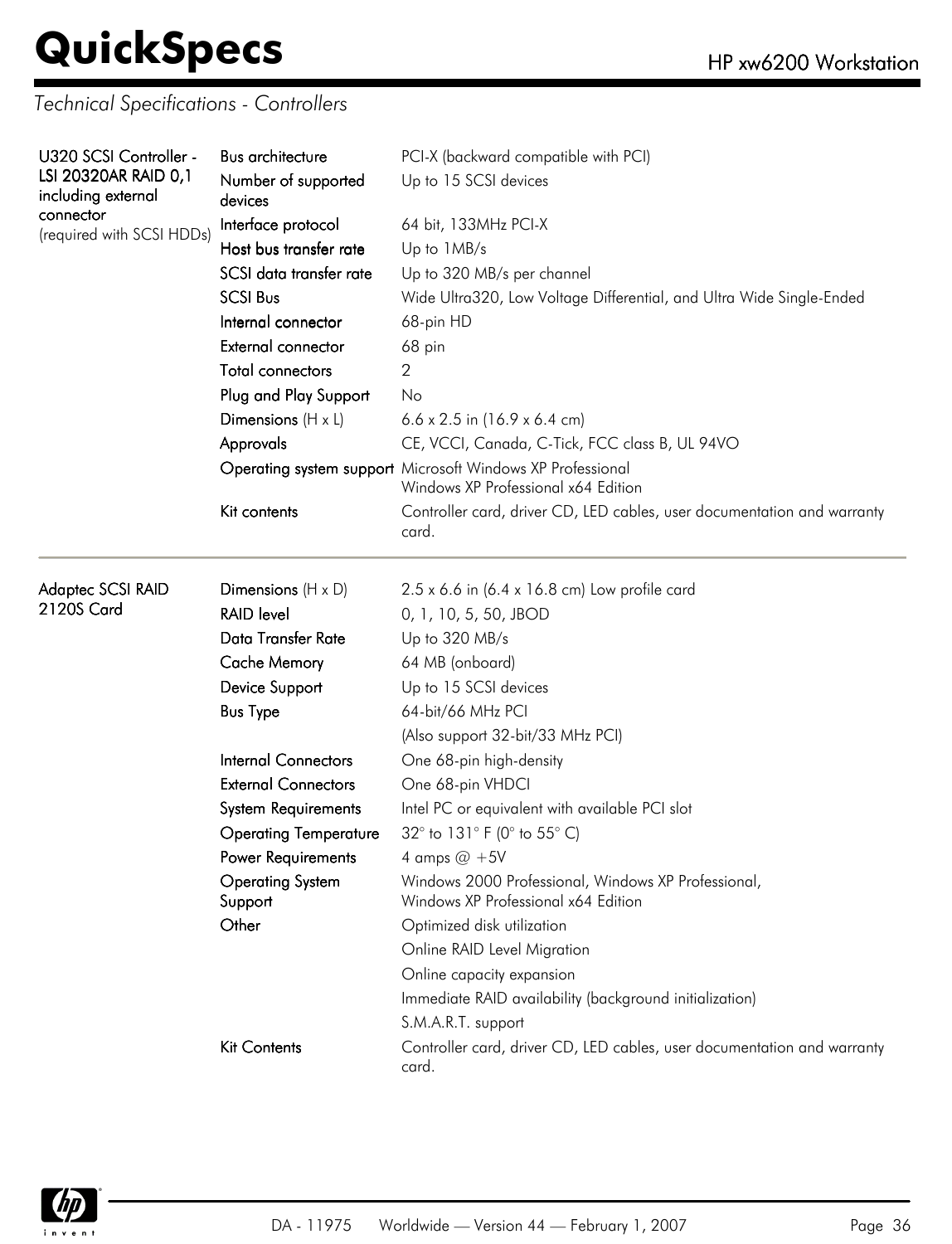### **QuickSpecs**

| Serial ATA 3.0-Gb/s Hard 500 GB<br><b>Drives</b> | Capacity<br>Height<br>Width                | 500,107,862,016 bytes<br>1.0 in (2.54 cm)<br>Media diameter: 3.5 in (8.89 cm) |                                                       |
|--------------------------------------------------|--------------------------------------------|-------------------------------------------------------------------------------|-------------------------------------------------------|
|                                                  |                                            | Physical size: 4 in (10.2 cm)                                                 |                                                       |
|                                                  | Interface                                  |                                                                               | Serial ATA (3.0 Gb/s), Native Command Queuing enabled |
|                                                  | Synchronous Transfer<br>Rate (Maximum)     | Up to 3 Gb/s                                                                  |                                                       |
|                                                  | <b>Buffer</b>                              | 16 MB                                                                         |                                                       |
|                                                  | Seek Time (typical reads,                  | Single Track                                                                  | $1.3 \text{ ms}$                                      |
|                                                  | includes controller<br>overhead, including | Average                                                                       | 20.0 ms                                               |
|                                                  | settling)                                  | Full-Stroke                                                                   | 30 ms                                                 |
|                                                  | <b>Rotational Speed</b>                    | 7,200 rpm                                                                     |                                                       |
|                                                  | <b>Logical Blocks</b>                      | 976,773,168                                                                   |                                                       |
| 250 GB                                           | <b>Operating Temperature</b>               | 41° to 131° F (5° to 55° C)                                                   |                                                       |
|                                                  | Capacity                                   | 250,059,350,016 bytes                                                         |                                                       |
|                                                  | Height                                     | 1 in $(2.54 \text{ cm})$                                                      |                                                       |
|                                                  | Width                                      | Media diameter: 3.5 in (8.89 cm)                                              |                                                       |
|                                                  |                                            | Physical size: 4 in (10.2 cm)                                                 |                                                       |
|                                                  | Interface                                  | Serial ATA (3.0 Gb/s)                                                         |                                                       |
|                                                  | Synchronous Transfer<br>Rate (Maximum)     | Up to 3 Gb/s                                                                  |                                                       |
|                                                  | <b>Buffer</b>                              | 8 Mbytes                                                                      |                                                       |
|                                                  | Seek Time (typical reads,                  | Single Track                                                                  | 1.0 <sub>ms</sub>                                     |
|                                                  | includes controller                        | Average                                                                       | 8.5 ms                                                |
|                                                  | overhead, including<br>settling)           | Full-Stroke                                                                   | 18 ms                                                 |
|                                                  | <b>Rotational Speed</b>                    | 7,200 rpm                                                                     |                                                       |
|                                                  | <b>Logical Blocks</b>                      | 488,397,168                                                                   |                                                       |
|                                                  | <b>Operating Temperature</b>               | 41° to 131° F (5° to 55° C)                                                   |                                                       |

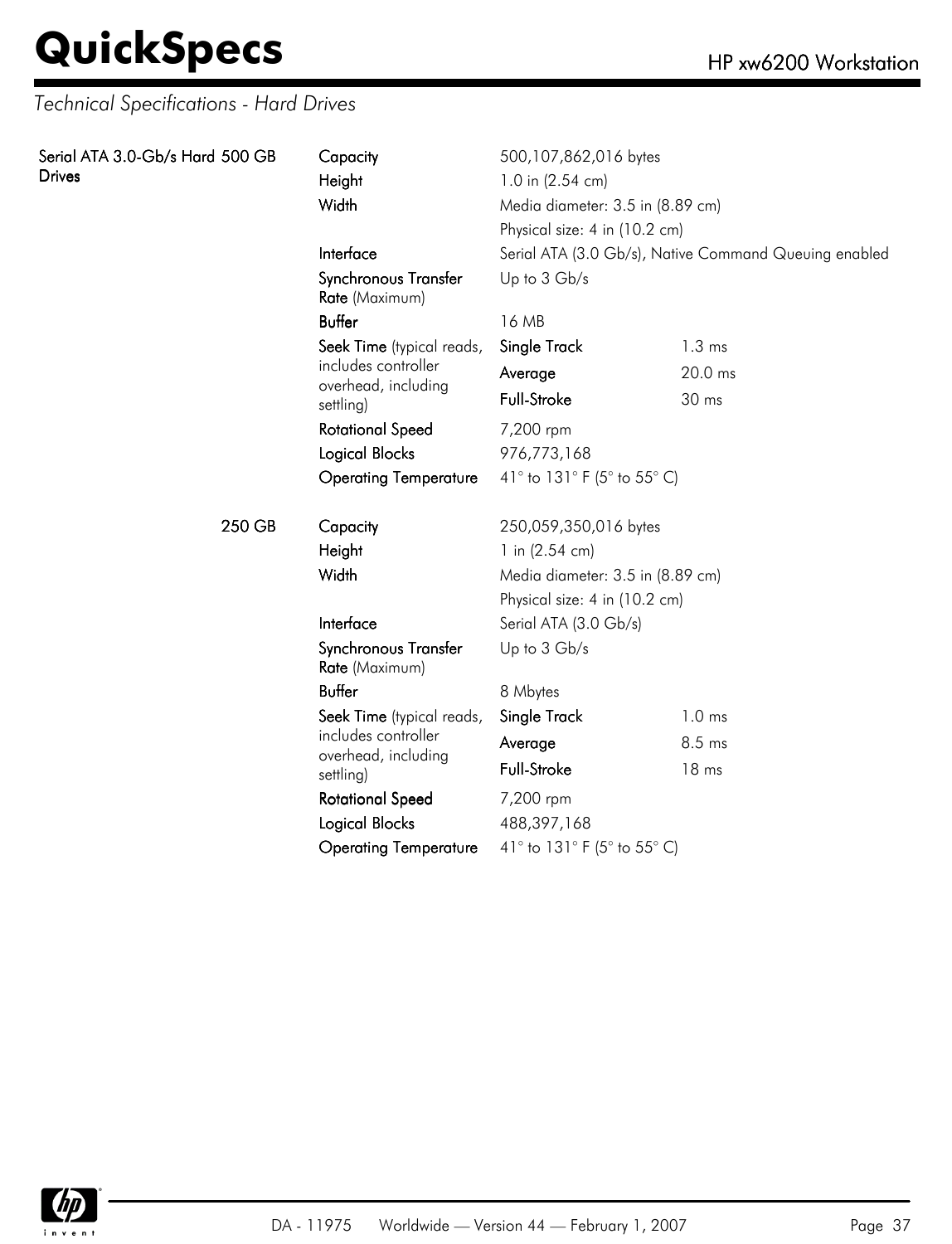| 160 GB | Capacity<br>Height<br>Width                | 163,928,604,672 bytes<br>1.0 in (2.54 cm)<br>Media diameter: 3.5 in (8.89 cm)<br>Physical size: 4 in (10.2 cm) |                   |
|--------|--------------------------------------------|----------------------------------------------------------------------------------------------------------------|-------------------|
|        | Interface                                  | Serial ATA (3.0 Gb/s)                                                                                          |                   |
|        | Synchronous Transfer<br>Rate (Maximum)     | Up to 3 Gb/s                                                                                                   |                   |
|        | Buffer                                     | 8 Mbytes                                                                                                       |                   |
|        | Seek Time (typical reads,                  | Single Track                                                                                                   | 0.9 <sub>ms</sub> |
|        | includes controller<br>overhead, including | Average                                                                                                        | 9.3 ms            |
|        | settling)                                  | Full-Stroke                                                                                                    | 18 ms             |
|        | <b>Rotational Speed</b>                    | 7,200 rpm                                                                                                      |                   |
|        | Logical Blocks                             | 320,173,056                                                                                                    |                   |
|        | <b>Operating Temperature</b>               | 41° to 131° F (5° to 55° C)                                                                                    |                   |
| 80 GB  | Capacity                                   | 80,026,361,856 bytes                                                                                           |                   |
|        | Height                                     | 1.0 in (2.54 cm)                                                                                               |                   |
|        | Width                                      | Media diameter: 3.5 in (8.89 cm)                                                                               |                   |
|        |                                            | Physical size: 4 in (10.2 cm)                                                                                  |                   |
|        | Interface                                  | Serial ATA (3.0 Gb/s)                                                                                          |                   |
|        | Synchronous Transfer<br>Rate (Maximum)     | Up to 3 Gb/s                                                                                                   |                   |
|        | Buffer                                     | 8 MB                                                                                                           |                   |
|        | Seek Time (typical reads,                  | Single Track                                                                                                   | 2 ms              |
|        | includes controller<br>overhead, including | Average                                                                                                        | $9.3 \text{ ms}$  |
|        | settling)                                  | Full-Stroke                                                                                                    | 21 ms             |
|        | <b>Rotational Speed</b>                    | 7,200 rpm                                                                                                      |                   |
|        | Logical Blocks                             | 156,301,488                                                                                                    |                   |
|        | <b>Operating Temperature</b>               | 41° to 131° F (5° to 55° C)                                                                                    |                   |
|        |                                            |                                                                                                                |                   |

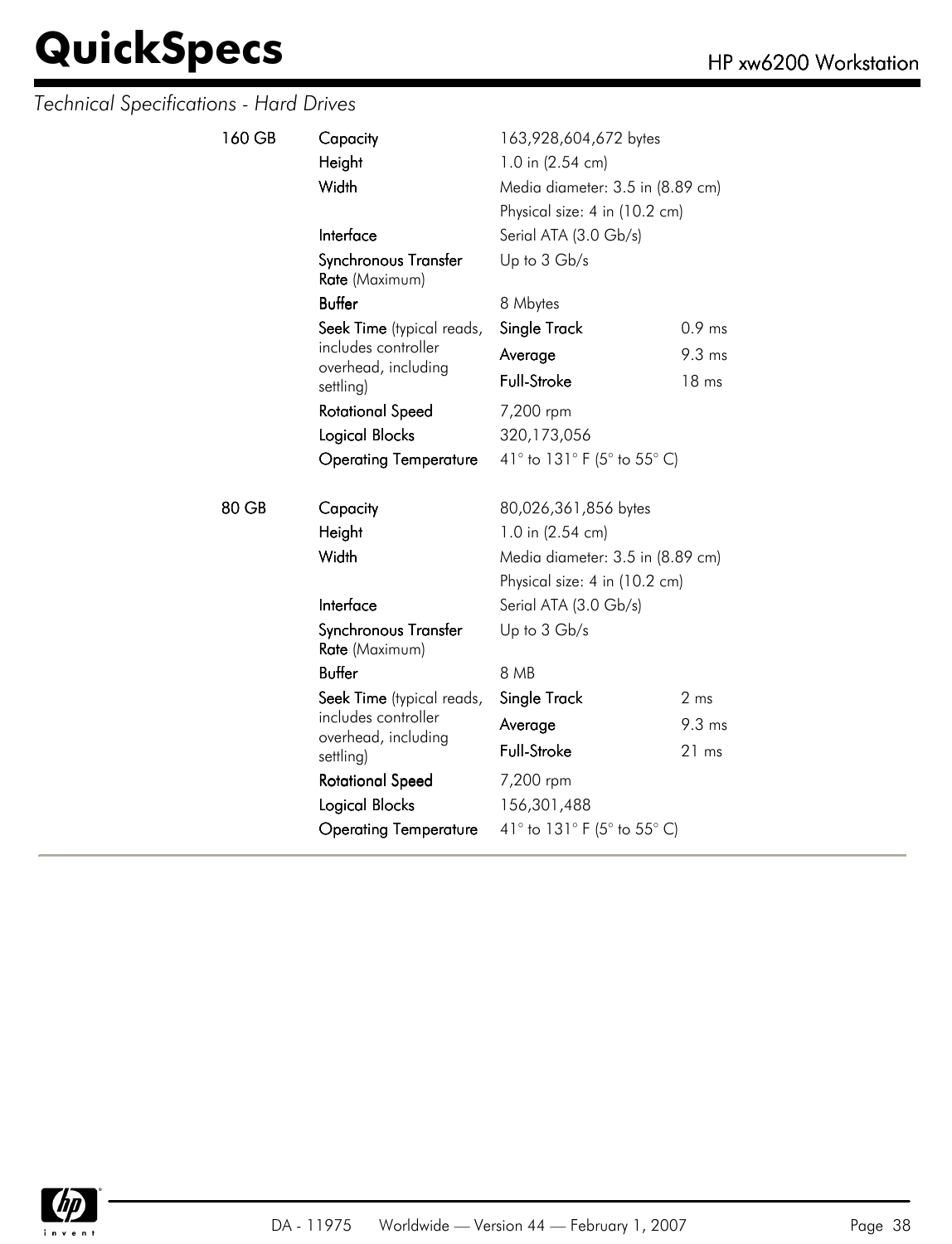| Serial ATA 1.5-Gb/s Hard 74 GB<br>Drives (10,000 rpm) |                                 | Capacity<br>Height<br>Width                |                             | 74,355,769,344 bytes<br>1.0 in (2.54 mm)<br>Media diameter: 3.3 in (84mm)<br>Physical size: 4 in (10.2 cm) |  |  |
|-------------------------------------------------------|---------------------------------|--------------------------------------------|-----------------------------|------------------------------------------------------------------------------------------------------------|--|--|
|                                                       |                                 | Interface<br>Synchronous Transfer          | Serial ATA<br>150 MB/s      |                                                                                                            |  |  |
|                                                       | Rate (Maximum)<br><b>Buffer</b> | 8 MB                                       |                             |                                                                                                            |  |  |
|                                                       |                                 | Seek Time (typical reads,                  | Single Track                | 0.3 <sub>ms</sub>                                                                                          |  |  |
|                                                       |                                 | includes controller<br>overhead, including | Average                     | 4.5 ms                                                                                                     |  |  |
|                                                       |                                 | settling)                                  | <b>Full-Stroke</b>          | 10.2 ms                                                                                                    |  |  |
|                                                       |                                 | <b>Rotational Speed</b>                    | 10,000 rpm                  |                                                                                                            |  |  |
|                                                       |                                 | <b>Logical Blocks</b>                      | 145,226,112                 |                                                                                                            |  |  |
|                                                       |                                 | <b>Operating Temperature</b>               | 41° to 140° F (5 to 60° C)  |                                                                                                            |  |  |
| Ultra320 SCSI Hard                                    | 73 GB                           | Capacity                                   | 73,407,865,856 bytes        |                                                                                                            |  |  |
| Drives (10,000 rpm)                                   |                                 | Height                                     | 1.0 in (2.54 cm)            |                                                                                                            |  |  |
|                                                       |                                 | Width                                      | 3.5 in (8.9 cm)             |                                                                                                            |  |  |
|                                                       |                                 | Interface                                  | 68 pin LVD SCSI             |                                                                                                            |  |  |
|                                                       |                                 | Synchronous Transfer<br>Rate (Maximum)     | 320 MB/s                    |                                                                                                            |  |  |
|                                                       |                                 | <b>Buffer</b>                              | 8 Mbytes                    |                                                                                                            |  |  |
|                                                       |                                 | Seek Time (typical reads,                  | <b>Single Track</b>         | $0.3$ msec                                                                                                 |  |  |
|                                                       |                                 | includes controller<br>overhead, including | Average                     | $<$ 4.5 msec                                                                                               |  |  |
|                                                       |                                 | settling)                                  | <b>Full-Stroke</b>          | $<$ 11.0 msec                                                                                              |  |  |
|                                                       |                                 | <b>Rotational Speed</b>                    | 10,000 rpm                  |                                                                                                            |  |  |
|                                                       |                                 | <b>Logical Blocks</b>                      | 143,374,738                 |                                                                                                            |  |  |
|                                                       |                                 | <b>Operating Temperature</b>               | 40° to 130° F (5° to 55° C) |                                                                                                            |  |  |

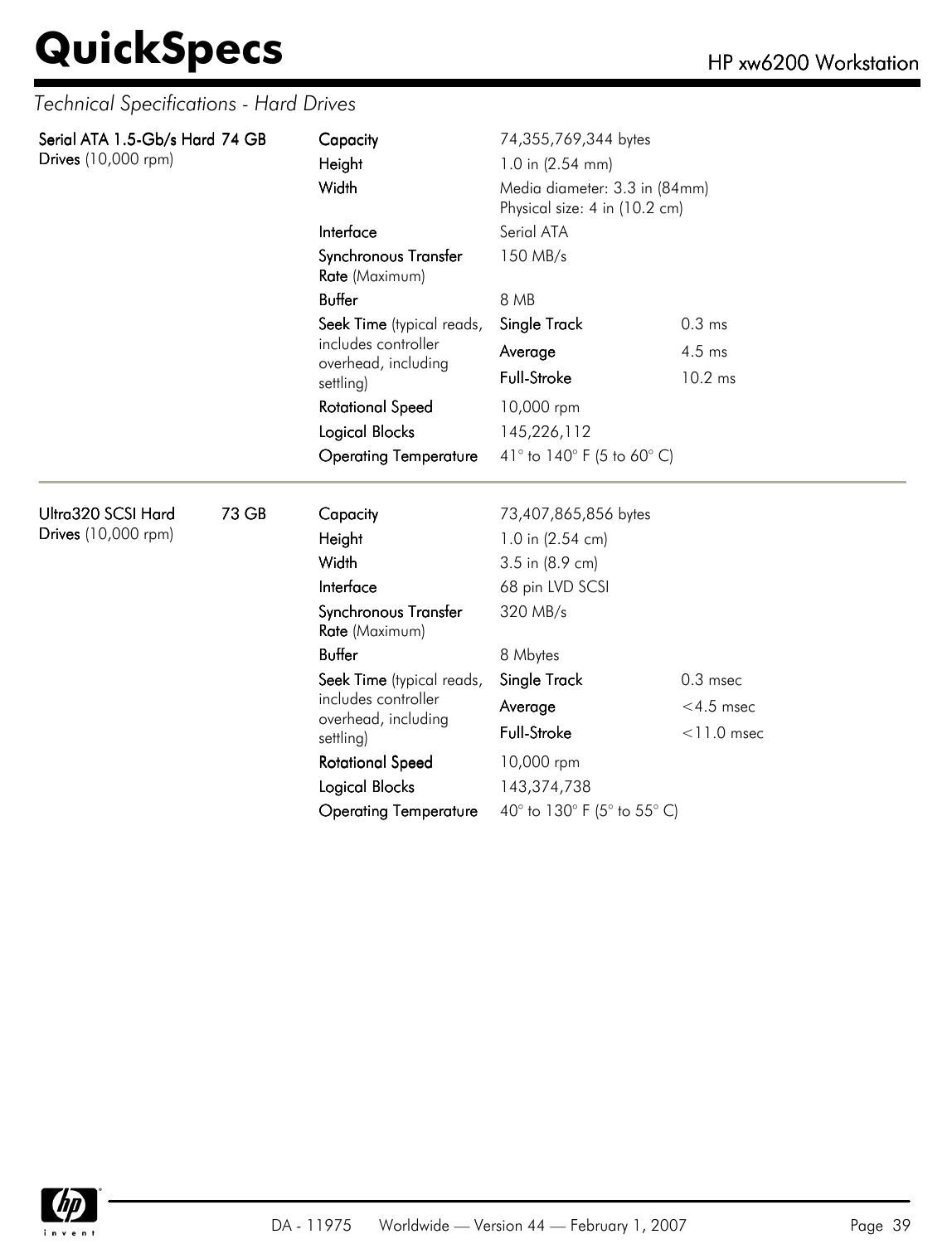| 146 GB | Capacity                               | 146,815,737,856 bytes       |               |
|--------|----------------------------------------|-----------------------------|---------------|
|        | Height                                 | 1.0 in (2.54 cm)            |               |
|        | Width                                  | 3.5 in (8.9 cm)             |               |
|        | Interface                              | 68 pin LVD SCSI             |               |
|        | Synchronous Transfer<br>Rate (Maximum) | 320 MB/s                    |               |
|        | <b>Buffer</b>                          | 8 Mbytes                    |               |
|        | Seek Time (typical reads,              | Single Track                | $0.3$ msec    |
|        | includes controller                    | Average                     | $<$ 4.5 msec  |
|        | overhead, including<br>settling)       | <b>Full-Stroke</b>          | $<$ 11.0 msec |
|        | <b>Rotational Speed</b>                | 10,000 rpm                  |               |
|        | <b>Logical Blocks</b>                  | 286,749,488                 |               |
|        | <b>Operating Temperature</b>           | 40° to 130° F (5° to 55° C) |               |
|        |                                        |                             |               |
| 300 GB | Capacity                               | 300,000,000,000 bytes       |               |
|        | Height                                 | 1.0 in (2.54 cm)            |               |
|        | Width                                  | 3.5 in (8.9 cm)             |               |
|        | Interface                              | 68 pin LVD SCSI             |               |
|        | Synchronous Transfer<br>Rate (Maximum) | 320 MB/s                    |               |
|        | <b>Buffer</b>                          | 8 Mbytes                    |               |
|        | Seek Time (typical reads,              | Single Track                | $0.3$ msec    |
|        | includes controller                    | Average                     | $<$ 4.5 msec  |
|        | overhead, including<br>settling)       | Full-Stroke                 | $<$ 11.0 msec |
|        | <b>Rotational Speed</b>                | 10,000 rpm                  |               |
|        | <b>Logical Blocks</b>                  | 585,937,500                 |               |
|        | <b>Operating Temperature</b>           | 40° to 130° F (5° to 55° C) |               |

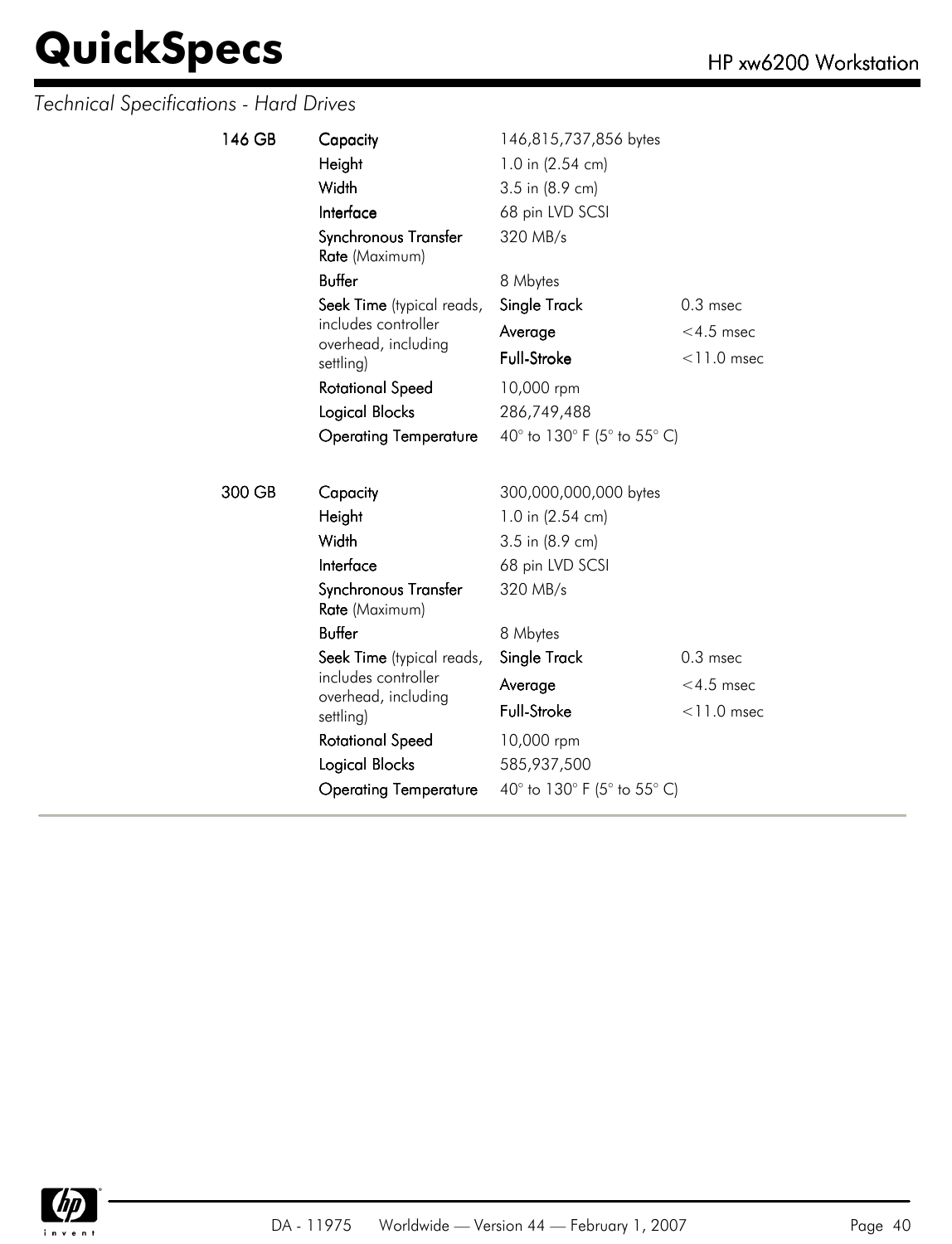| Ultra320 SCSI Hard<br>Drives (15,000 rpm) | 36 GB  | Capacity<br>Height<br>Width<br>Interface<br>Synchronous Transfer<br>Rate (Maximum) | 36,420,075,520 bytes<br>1.0 in (2.54 cm)<br>3.5 in (8.9 cm)<br>68 pin LVD SCSI<br>320 MB/s |               |
|-------------------------------------------|--------|------------------------------------------------------------------------------------|--------------------------------------------------------------------------------------------|---------------|
|                                           |        | <b>Buffer</b>                                                                      | 8 Mbytes                                                                                   |               |
|                                           |        | Seek Time (typical reads,                                                          | Single Track                                                                               | $0.3$ msec    |
|                                           |        | includes controller                                                                | Average                                                                                    | $<$ 4.5 msec  |
|                                           |        | overhead, including<br>settling)                                                   | Full-Stroke                                                                                | $<$ 11.0 msec |
|                                           |        | <b>Rotational Speed</b>                                                            | 15,000 rpm                                                                                 |               |
|                                           |        | Logical Blocks                                                                     | 71,132,960                                                                                 |               |
|                                           |        | <b>Operating Temperature</b>                                                       | 40° to 130°F (5° to 55°C)                                                                  |               |
|                                           | 73 GB  | Capacity                                                                           | 73,407,865,856 bytes                                                                       |               |
|                                           |        | Height                                                                             | 1.0 in (2.54 cm)                                                                           |               |
|                                           |        | Width                                                                              | 3.5 in (8.9 cm)                                                                            |               |
|                                           |        | Interface                                                                          | 68 pin LVD SCSI                                                                            |               |
|                                           |        | Synchronous Transfer<br>Rate (Maximum)                                             | 320 MB/s                                                                                   |               |
|                                           |        | <b>Buffer</b>                                                                      | 8 Mbytes                                                                                   |               |
|                                           |        | Seek Time (typical reads,                                                          | Single Track                                                                               | $0.3$ msec    |
|                                           |        | includes controller<br>overhead, including                                         | Average                                                                                    | $<$ 4.5 msec  |
|                                           |        | settling)                                                                          | Full-Stroke                                                                                | $<$ 11.0 msec |
|                                           |        | <b>Rotational Speed</b>                                                            | 15,000 rpm                                                                                 |               |
|                                           |        | <b>Logical Blocks</b>                                                              | 143,374,738                                                                                |               |
|                                           |        | <b>Operating Temperature</b>                                                       | 40° to 130°F (5° to 55° C)                                                                 |               |
|                                           | 146 GB | Capacity                                                                           | 146,815,737,856 bytes                                                                      |               |
|                                           |        | Height                                                                             | 1.0 in (2.5 cm)                                                                            |               |
|                                           |        | Width                                                                              | 3.5 in (8.9 cm)                                                                            |               |
|                                           |        | Interface                                                                          | 68 pin LVD SCSI                                                                            |               |
|                                           |        | Synchronous Transfer<br>Rate (Maximum)                                             | 320 MB/s                                                                                   |               |
|                                           |        | <b>Buffer</b>                                                                      | 8 Mbytes                                                                                   |               |
|                                           |        | Seek Time (typical reads,                                                          | Single Track                                                                               | $0.3$ msec    |
|                                           |        | includes controller<br>overhead, including                                         | Average                                                                                    | $<$ 4.5 msec  |
|                                           |        | settling)                                                                          | Full-Stroke                                                                                | $<$ 11.0 msec |
|                                           |        | <b>Rotational Speed</b>                                                            | 15,000 rpm                                                                                 |               |
|                                           |        | Logical Blocks                                                                     | 143,374,738                                                                                |               |
|                                           |        | <b>Operating Temperature</b>                                                       | 40° to 130°F (5° to 55°C)                                                                  |               |

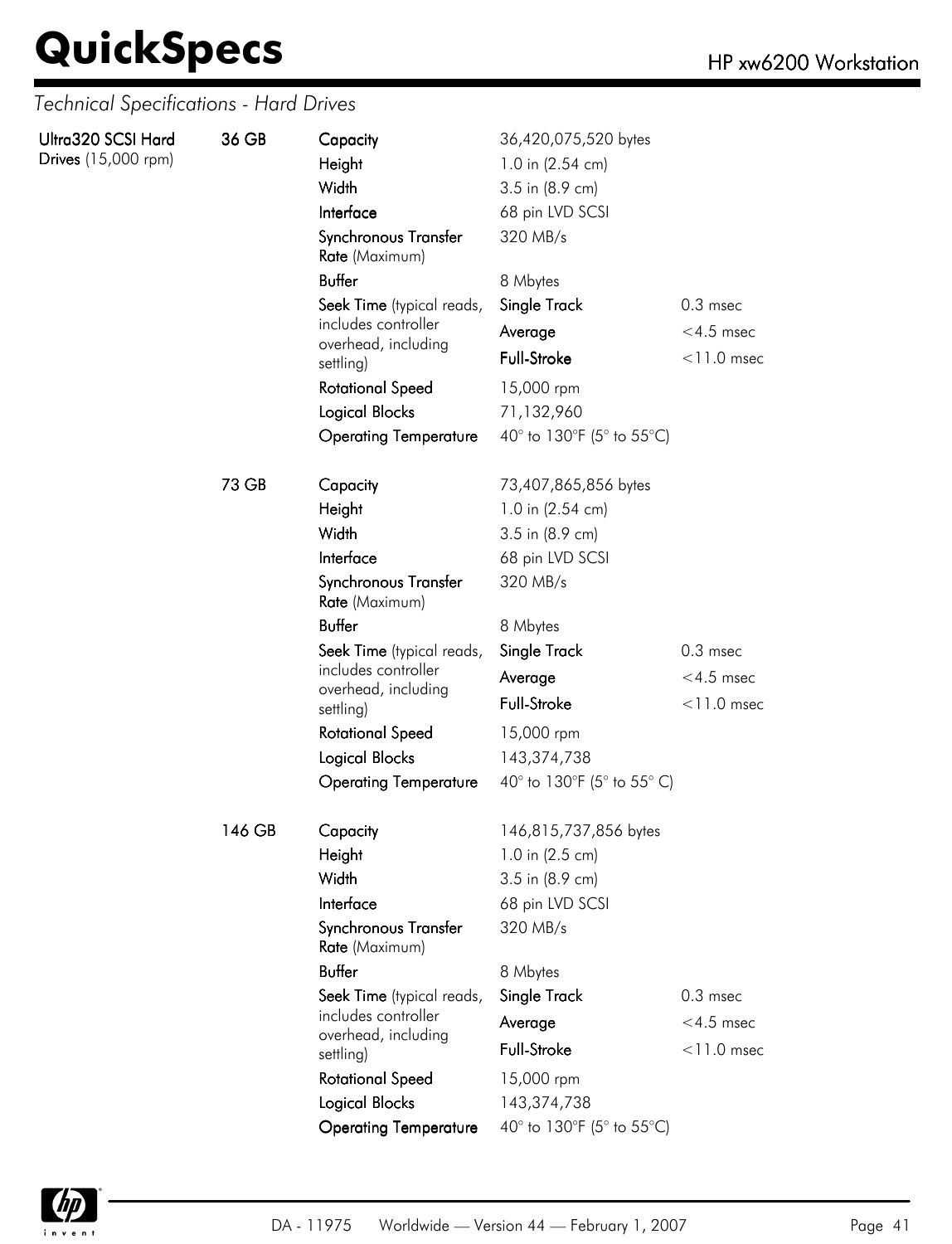#### *Technical Specifications - Removable Storage*

|  | USB Disk on Key |  |  |
|--|-----------------|--|--|
|--|-----------------|--|--|

| USB Disk on Key | Dimensions (HxWxD)       | $0.9 \times 0.7 \times 3.9$ in $(2.3 \times 1.8 \times 9.8$ cm) |
|-----------------|--------------------------|-----------------------------------------------------------------|
|                 | Weight                   | $0.05$ lb $(0.02$ kg)                                           |
|                 | <b>USB Specification</b> | 2.0                                                             |
|                 | <b>Transfer Rate</b>     | Read-1023 KB/Sec; Write-850 KB/Sec                              |
|                 | Storage Media            | Solid state flash memory, no moving parts                       |
|                 | Power Supply             | USB Bus-powered, no external power required                     |
|                 | Capacity                 | 256 MB                                                          |
|                 |                          |                                                                 |

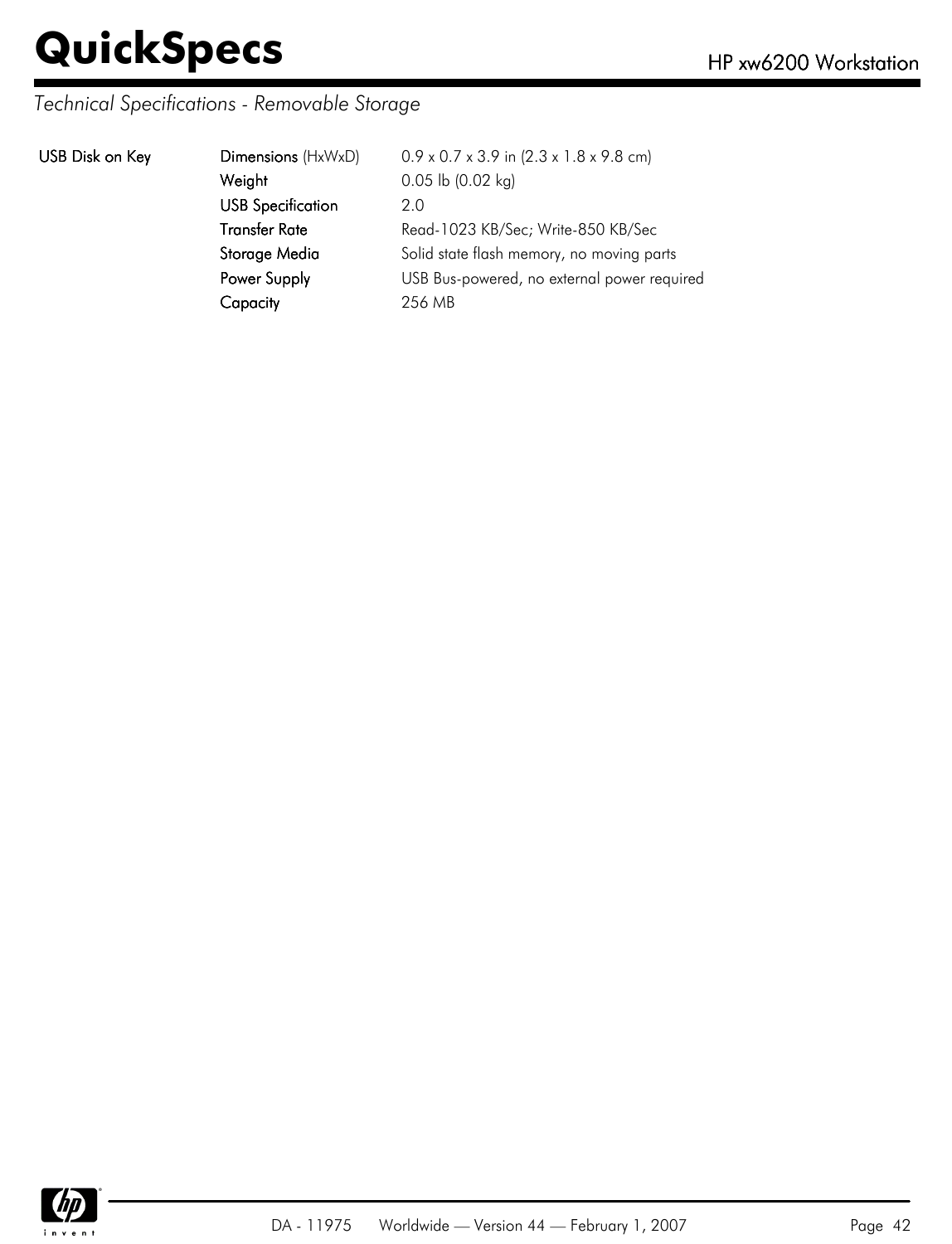| PS/2 OR USB Standard<br>Keyboard     |               | Physical<br>characteristics  | Keys                                                                                                                                                       | 104, 105, 106, 107, 109 layout (depending<br>upon country)          |  |
|--------------------------------------|---------------|------------------------------|------------------------------------------------------------------------------------------------------------------------------------------------------------|---------------------------------------------------------------------|--|
|                                      |               |                              | Dimensions $(L \times W \times H)$                                                                                                                         | 18.0 x 6.4 x 0.98 in (45.8 x 16.3 x 2.5 cm)                         |  |
|                                      |               |                              | Weight                                                                                                                                                     | 2 lb (0.9 kg) minimum                                               |  |
|                                      |               | Electrical                   | Operating voltage                                                                                                                                          | $+$ 5VDC $\pm$ 5%                                                   |  |
|                                      |               |                              | Power consumption                                                                                                                                          | 50-mA maximum (with three LEDs ON)                                  |  |
|                                      |               |                              | <b>ESD</b>                                                                                                                                                 | CE level 4, 15-kV air discharge                                     |  |
|                                      |               |                              | EMI - RFI                                                                                                                                                  | Conforms to FCC rules for a Class B computing<br>device             |  |
|                                      |               |                              | MicrosoftPC 99 - 2001                                                                                                                                      | Functionally compliant                                              |  |
|                                      |               | Mechanical                   | Languages                                                                                                                                                  | 38 available                                                        |  |
|                                      |               |                              | Keycaps                                                                                                                                                    | Low-profile design                                                  |  |
|                                      |               |                              | Switch actuation                                                                                                                                           | 55-g nominal peak force with tactile feedback                       |  |
|                                      |               |                              | Switch life                                                                                                                                                | 20 million keystrokes (using Hasco modified<br>tester)              |  |
|                                      |               |                              | Switch type                                                                                                                                                | Contamination-resistant switch membrane                             |  |
|                                      |               |                              |                                                                                                                                                            | Key-leveling mechanisms For all double-wide and greater-length keys |  |
|                                      |               |                              | Cable length                                                                                                                                               | 6 ft $(1.8 \text{ m})$                                              |  |
|                                      |               | Microsoft PC 99 - 2001       | Mechanically compliant                                                                                                                                     |                                                                     |  |
|                                      |               | Acoustics                    | 43-dBA maximum sound pressure level                                                                                                                        |                                                                     |  |
|                                      | Environmental | <b>Operating temperature</b> | 50° to 122° F (10° to 50° C)                                                                                                                               |                                                                     |  |
|                                      |               | Non-operating<br>temperature | -22 $^{\circ}$ to 140 $^{\circ}$ F (-30 $^{\circ}$ to 60 $^{\circ}$ C)                                                                                     |                                                                     |  |
|                                      |               | Operating humidity           | 10% to 90% (non-condensing at ambient)                                                                                                                     |                                                                     |  |
|                                      |               | Non-operating humidity       | 20% to 80% (non-condensing at ambient)                                                                                                                     |                                                                     |  |
|                                      |               |                              | Operating shock                                                                                                                                            | 40 g, six surfaces                                                  |  |
|                                      |               |                              | Non-operating shock                                                                                                                                        | 80 g, six surfaces                                                  |  |
|                                      |               |                              | Operating vibration                                                                                                                                        | 2-g peak acceleration                                               |  |
|                                      |               |                              | Non-operating vibration                                                                                                                                    | 4-g peak acceleration                                               |  |
|                                      |               |                              | Drop (out of box)                                                                                                                                          | 26 in (66 cm) on carpet, six-drop sequence                          |  |
|                                      |               |                              | Drop (in box)                                                                                                                                              | 42 in (107 cm) on concrete, 16-drop sequence                        |  |
|                                      |               |                              | Operating system support Microsoft Windows XP Professional, Microsoft Windows XP Professional x64<br>Edition, Red Hat Enterprise Linux Workstation 3 and 4 |                                                                     |  |
|                                      |               | Approvals                    |                                                                                                                                                            | UL, CSA, FCC, CE Mark, TUV, TUV GS, VCCI, BSMI, C-Tick, MIC         |  |
|                                      |               | Ergonomic compliance         | ANSI HFS 100, ISO 9241-4, and TUVGS                                                                                                                        |                                                                     |  |
|                                      | Kit contents  | and comfort                  | Keyboard, keyboard software media, installation guide, warranty card, safety                                                                               |                                                                     |  |
| <b>HP USB Smart Card</b><br>Keyboard |               | Physical<br>characteristics  | Keys                                                                                                                                                       | 104, 105, 106, 107, 109 layout (depending<br>upon country           |  |
| (ED707AA)                            |               |                              | Form factor                                                                                                                                                | <b>USB</b> basic Smart Card keyboard                                |  |
|                                      |               |                              | Colors                                                                                                                                                     | Carbonite/Silver                                                    |  |
|                                      |               |                              | Dimensions $(L \times W \times H)$                                                                                                                         | $18.2 \times 6.3 \times 1.3$ in $(46.3 \times 16.1 \times 3.3$ cm)  |  |

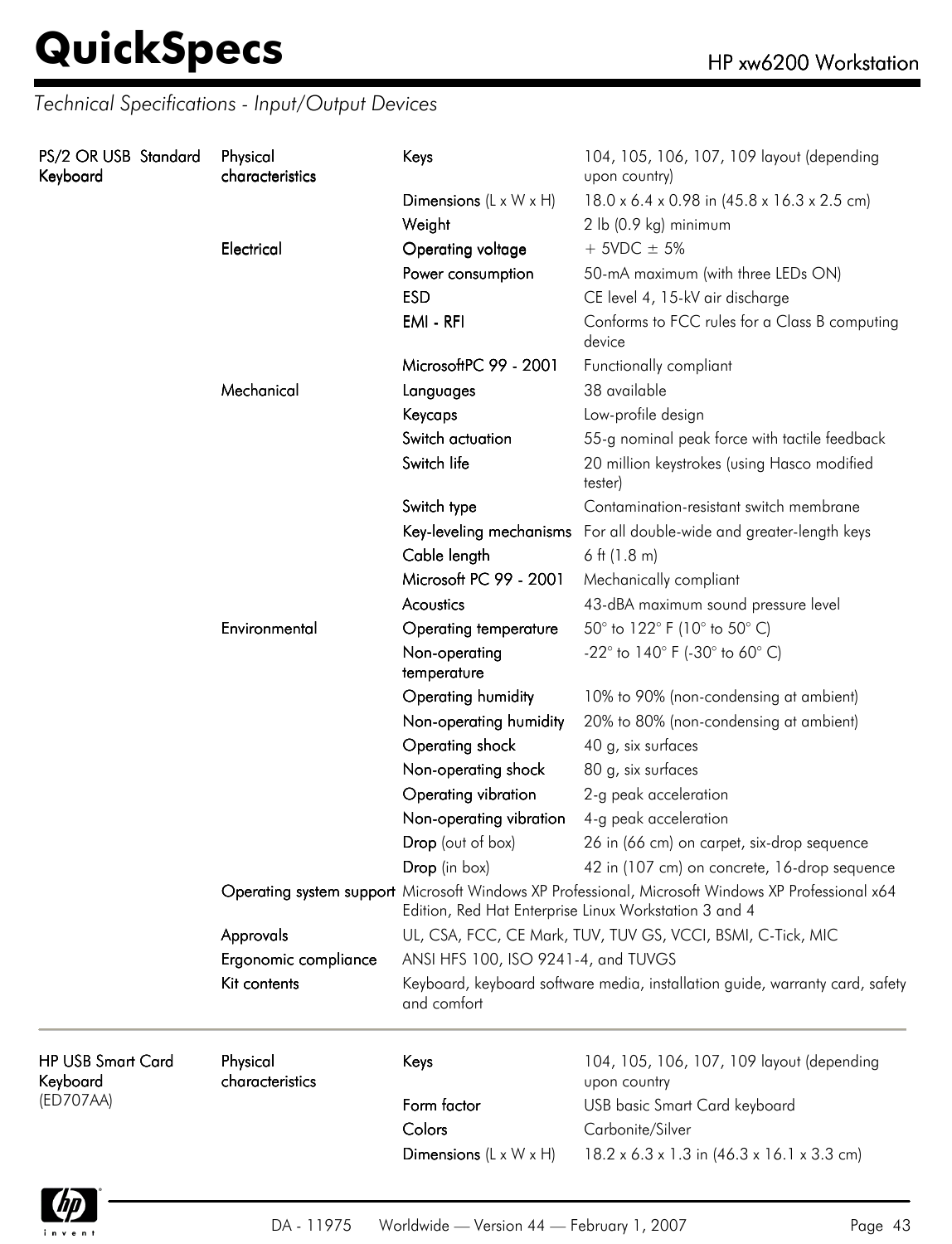|                           | Weight                         | 2 lb (0.9 kg) minimum                                                                                                                              |
|---------------------------|--------------------------------|----------------------------------------------------------------------------------------------------------------------------------------------------|
| Electrical                | Operating voltage              | $+$ 5VDC $\pm$ 5%                                                                                                                                  |
|                           | Power consumption              |                                                                                                                                                    |
|                           |                                | 100-mA maximum (with four LEDs ON)                                                                                                                 |
|                           | System interface               | USB Type A plug connector                                                                                                                          |
|                           | <b>ESD</b>                     | CE level 4, 15-kV air discharge                                                                                                                    |
|                           | EMI - RFI                      | Conforms to FCC rules for a Class B computing<br>device                                                                                            |
|                           | MicrosoftPC 99 - 2001          | Functionally compliant                                                                                                                             |
| Mechanical                | Languages                      | $30+$ available                                                                                                                                    |
|                           | Keycaps                        | Low-profile design                                                                                                                                 |
|                           | Switch actuation               | 55-g nominal peak force with tactile feedback                                                                                                      |
|                           | Switch life                    | 20 million keystrokes (using Hasco modified<br>tester)                                                                                             |
|                           | Switch type                    | Contamination-resistant switch membrane                                                                                                            |
|                           |                                | Key-leveling mechanisms For all double-wide and greater-length keys                                                                                |
|                           | Cable length                   | $6$ ft (1.8 m)                                                                                                                                     |
|                           | Microsoft PC 99 - 2001         | Mechanically compliant                                                                                                                             |
|                           | Acoustics                      | 43-dBA maximum sound pressure level                                                                                                                |
| Environmental             | Operating temperature          | 50° to 122° F (10° to 50° C)                                                                                                                       |
|                           | Non-operating<br>temperature   | $-22^{\circ}$ to 140° F (-30° to 60° C)                                                                                                            |
|                           | Operating humidity             | 10% to 90% (non-condensing at ambient)                                                                                                             |
|                           | Non-operating humidity         | 20% to 80% (non-condensing at ambient)                                                                                                             |
|                           | Operating shock                | 40 g, six surfaces                                                                                                                                 |
|                           | Non-operating shock            | 80 g, six surfaces                                                                                                                                 |
|                           | Operating vibration            | 2-g peak acceleration                                                                                                                              |
|                           | Non-operating vibration        | 4-g peak acceleration                                                                                                                              |
|                           | Drop (out of box)              | 26 in (66 cm) on carpet, six-drop sequence                                                                                                         |
|                           | Drop (in box)                  | 42 in (107 cm) on concrete, 16-drop sequence                                                                                                       |
| <b>SMARTCARD</b> function | Support                        | All ISO 7816 smart cards                                                                                                                           |
|                           | Interface                      | Reads from and writes to all ISO7816-1, 2, 3, 4<br>memory and microprocessor smart cards ( $T=0$ ,<br>$T=1)$                                       |
|                           | Chipset                        | <b>SCM STCII</b>                                                                                                                                   |
|                           | <b>Standard APIs supported</b> | PC/SC, EMV2000, SET                                                                                                                                |
|                           | Power                          | <b>USB Port</b>                                                                                                                                    |
|                           |                                | Short circuit detection (protects smart card and<br>reader)                                                                                        |
|                           |                                | Power supply compliant with ISO7816 and EMV<br>(5V, 60 mA)                                                                                         |
|                           |                                | Supports 3-V and 5-V cards                                                                                                                         |
|                           | Power consumption              | 250-mA maximum draw (50 mA for the<br>keyboard with three LEDs ON and 200-mA<br>maximum startup current using a high-current,<br>60-mA smart card) |
|                           |                                |                                                                                                                                                    |

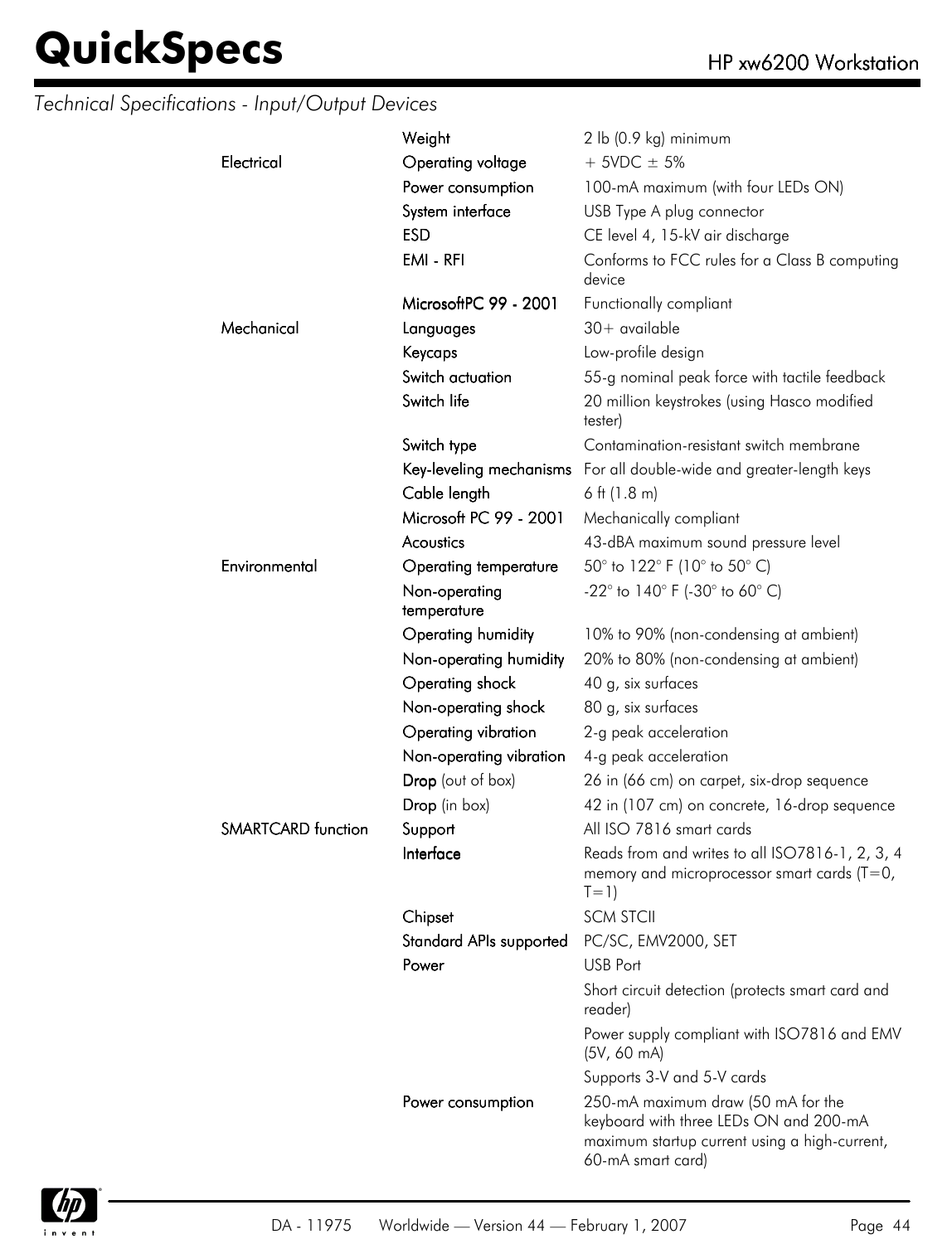|                          | Communication                                                                                                             | From card                                                                                                                                                                                                                                                                               | Programmable from<br>9,600 baud to<br>115,200 baud |  |
|--------------------------|---------------------------------------------------------------------------------------------------------------------------|-----------------------------------------------------------------------------------------------------------------------------------------------------------------------------------------------------------------------------------------------------------------------------------------|----------------------------------------------------|--|
|                          |                                                                                                                           | From computer                                                                                                                                                                                                                                                                           | Up to 38,400 baud                                  |  |
|                          | Landing mechanism                                                                                                         | Contact device                                                                                                                                                                                                                                                                          | Friction contact                                   |  |
|                          |                                                                                                                           | Card insertions rating                                                                                                                                                                                                                                                                  | Up to 100,000<br>insertion cycles                  |  |
|                          | Interface modes                                                                                                           | USB communications through USB port                                                                                                                                                                                                                                                     |                                                    |  |
|                          |                                                                                                                           | SCM protocol                                                                                                                                                                                                                                                                            |                                                    |  |
|                          |                                                                                                                           | Automatic card insertion/removal detection                                                                                                                                                                                                                                              |                                                    |  |
|                          | Reader performance<br>interface                                                                                           | USB connection                                                                                                                                                                                                                                                                          |                                                    |  |
|                          | Electro-magnetic<br>standards                                                                                             | Europe                                                                                                                                                                                                                                                                                  | 89/336/CEE guideline                               |  |
|                          |                                                                                                                           | <b>USA</b>                                                                                                                                                                                                                                                                              | USAFCC part 15                                     |  |
|                          | Operating system support Microsoft® Windows® 2000, Windows XP Home, Windows XP Professional,<br>xpe, ce.net, Linux, XP-64 |                                                                                                                                                                                                                                                                                         |                                                    |  |
| Approvals                | CE-Mark, UL, CSA, FCC, CE Mark, TUV, TUV GS, VCCI, BSMI, C-Tick,<br>MIC, JITC, EMV2000, USB-IF                            |                                                                                                                                                                                                                                                                                         |                                                    |  |
| Ergonomic compliance     | ANSI HFS 100, ISO 9241-4, TUVGS                                                                                           |                                                                                                                                                                                                                                                                                         |                                                    |  |
| Kit contents             | Keyboard, I/O Security and Documentation CD, , warranty card                                                              |                                                                                                                                                                                                                                                                                         |                                                    |  |
| Smart card compatibility | <b>HP ProtectTools Smart Card</b><br>HP                                                                                   |                                                                                                                                                                                                                                                                                         |                                                    |  |
|                          | <b>American Express</b>                                                                                                   | Amex Blue                                                                                                                                                                                                                                                                               |                                                    |  |
|                          | Axalto (Schlumberger)                                                                                                     | Cryptoflex 8K<br>Cryptoflex 16K<br>Cryptoflex 32K<br>Cryptoflex 32K e-gate<br>Cyberflex Access 64K<br>Cyberflex Access 32K<br>Cyberflex 32K e-gate<br>Cyberflex 64K<br>Cyberflex Palmera<br>Payflex-S<br>Payflex 1K<br>Payflex 2K<br>Payflex 4K<br>Payflex 8K<br>Prismera<br>US DoD CAC |                                                    |  |
|                          | Cardlogix                                                                                                                 | CLXSU004KK4<br>CLXSU008KK5                                                                                                                                                                                                                                                              |                                                    |  |
|                          | Datakey                                                                                                                   | Model 300<br>Model 330                                                                                                                                                                                                                                                                  |                                                    |  |
|                          | De La Rue                                                                                                                 | VisaCash                                                                                                                                                                                                                                                                                |                                                    |  |

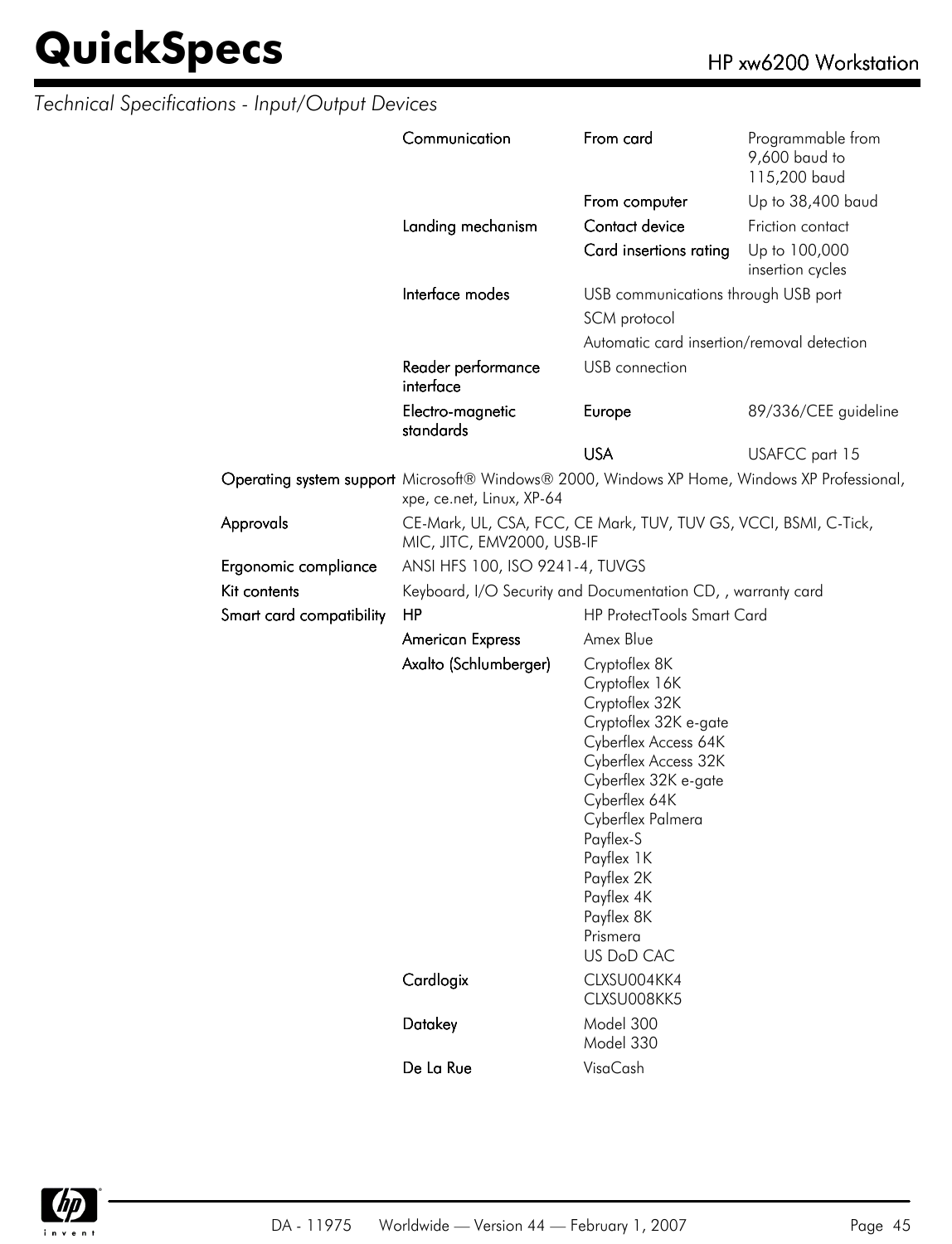| Gemplus               | Gem Expresso<br>GKK32K<br>Gemclub Memo<br>GemClub Micro<br>GemXplore<br>GemSafe                                                                               |
|-----------------------|---------------------------------------------------------------------------------------------------------------------------------------------------------------|
| Infineon              | SLE66C322P                                                                                                                                                    |
| SafLink (Litronic)    | Forte                                                                                                                                                         |
| Sharp                 | Java Card                                                                                                                                                     |
| Oberthur              | CosmopollIC v4<br>CosmopollIC v4.1<br>Cosmo ID-One<br>GalatlIC v2.1<br><b>US DoD CAC</b>                                                                      |
| Memory Cards          |                                                                                                                                                               |
| Atmel                 | AT24C01ASC<br>AT24C02SC<br>AT24C04SC<br>AT24C08SC<br>AT24C16SC<br>AT24C32SC<br>AT24C64SC<br>AT24C128SC<br>AT24C256SC<br>AT24C512SC<br>AT88SC153<br>AT88SC1608 |
| Axalto (Schlumberger) | PrimeFlex Store 8K<br>PrimeFlex Store 2K                                                                                                                      |
| nfineon               | SLE4406<br><b>SLE4406E</b><br><b>SLE4406E SE</b><br>SLE4418<br><b>SLE4428</b><br>SLE4432<br><b>SLE4436E</b><br>SLE4442<br>SLE5536                             |
| <b>ISSI</b>           | IS23SC4418<br>IS23SC4428                                                                                                                                      |
| <b>ST</b>             | 14C02                                                                                                                                                         |
| Telefonkarte          | SLE4406<br>SLE4436<br>SLE5536                                                                                                                                 |
| <b>XICOR</b>          | X24026                                                                                                                                                        |

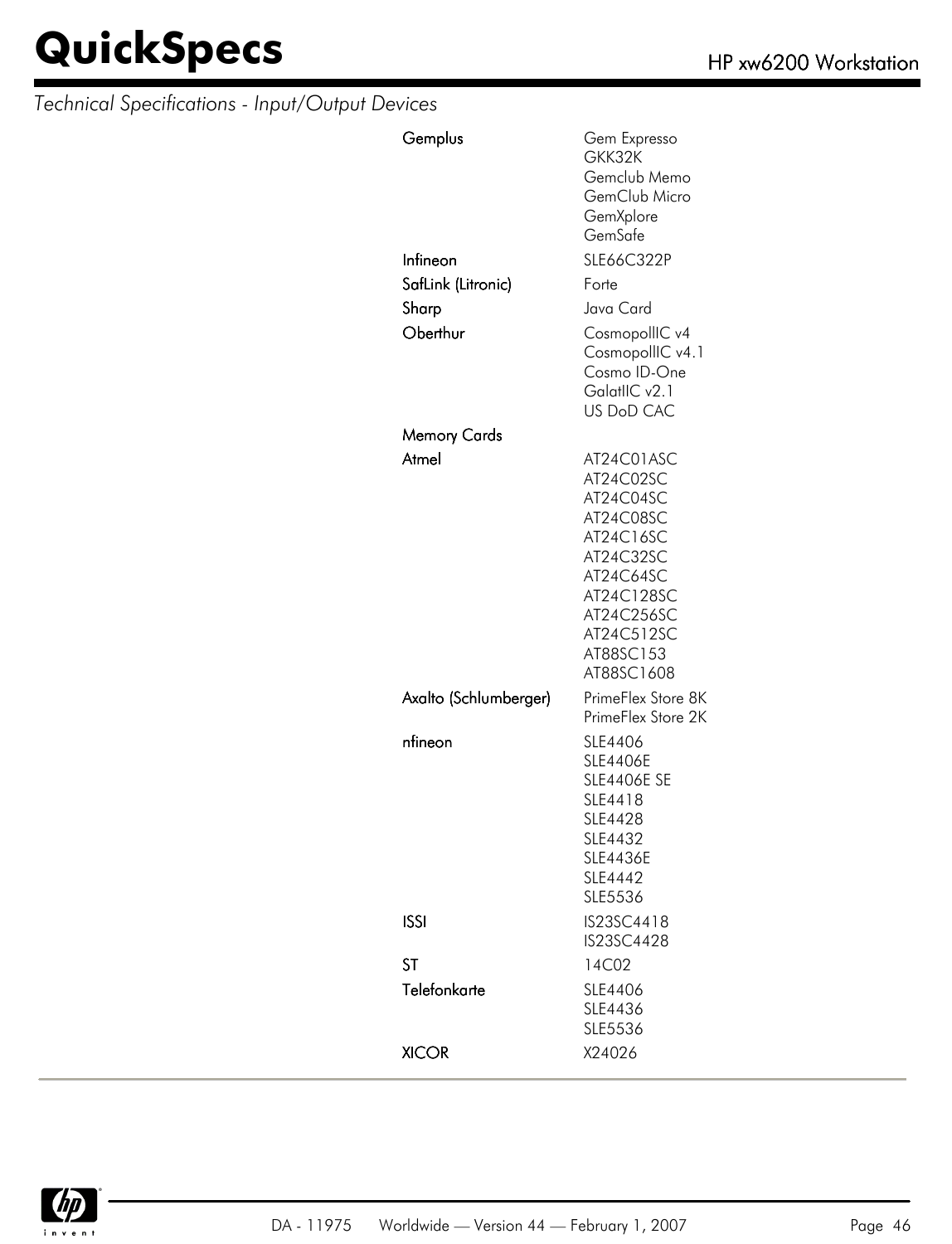| HP PS/2 Scroll Mouse | <b>Dimensions</b><br>Weight | $3.8 \times 6.3 \times 11.6$ cm (1.5 x 2.5 x 4.6 in)<br>4.44 oz $(126 g)$ |                                                                                                                                                               |
|----------------------|-----------------------------|---------------------------------------------------------------------------|---------------------------------------------------------------------------------------------------------------------------------------------------------------|
|                      | Environmental               | Operating temperature                                                     | 50 $^{\circ}$ to 122 $^{\circ}$ F (10 $^{\circ}$ to 50 $^{\circ}$ C)                                                                                          |
|                      |                             | Non-operating<br>temperature                                              | -22 $^{\circ}$ to 140 $^{\circ}$ F (-30 $^{\circ}$ to 60 $^{\circ}$ C)                                                                                        |
|                      |                             | Operating humidity                                                        | 10% to 90% (non-condensing at ambient)                                                                                                                        |
|                      |                             | Non-operating humidity                                                    | 20% to 80% (non-condensing at ambient)                                                                                                                        |
|                      |                             | Operating shock                                                           | 40 g, 6 surfaces                                                                                                                                              |
|                      |                             | Non-operating shock                                                       | 80 g, 6 surfaces                                                                                                                                              |
|                      |                             | Operating vibration                                                       | 2 g peak acceleration                                                                                                                                         |
|                      |                             | Non-operating vibration                                                   | 4 g peak acceleration                                                                                                                                         |
|                      |                             | Drop (out-of-box)                                                         | 26 in (66 cm) on carpet, 6-drop sequence                                                                                                                      |
|                      |                             | Drop (out-of-box)                                                         | 1 m on asphalt tile over concrete, 6-drop<br>sequence                                                                                                         |
|                      | Electrical                  | Operating voltage                                                         | 5 VDC $\pm$ 10%                                                                                                                                               |
|                      |                             | Power consumption                                                         | $15 \text{ mA}$                                                                                                                                               |
|                      |                             | System consumption                                                        | PS/2 mini-din connector                                                                                                                                       |
|                      |                             | <b>ESD</b>                                                                | CE level 4, 15 kV air discharge                                                                                                                               |
|                      |                             | <b>EMI-RFI</b>                                                            | Conforms to FCC rules for a Class B computing<br>device                                                                                                       |
|                      |                             | Microsoft<br>PC99 - 2001                                                  | Functionally compliant                                                                                                                                        |
|                      | Mechanical                  | Resolution                                                                | $400 \pm 20\%$ DPI                                                                                                                                            |
|                      |                             | <b>Tracking speed</b>                                                     | 10 in/s maximum                                                                                                                                               |
|                      |                             | Acceleration                                                              | $100$ in/s                                                                                                                                                    |
|                      |                             | Switch actuation                                                          | 65 g nominal peak force                                                                                                                                       |
|                      |                             | Switch life                                                               | 1,000,000 operations (using Hasco modified<br>tester)                                                                                                         |
|                      |                             | Switch type                                                               | Low force micro-switches                                                                                                                                      |
|                      |                             | Tracking mechanism life                                                   | 155 mi (250 km) at average speed of 10 in/s                                                                                                                   |
|                      |                             | Cable length                                                              | 6 ft $(1.8 \text{ m})$                                                                                                                                        |
|                      |                             | Microsoft PC99 - 2001                                                     | Mechanically compliant                                                                                                                                        |
|                      | Scroll wheel                | Width                                                                     | 8 mm                                                                                                                                                          |
|                      |                             | <b>Diameter</b>                                                           | 0.99 in (25.2 mm)                                                                                                                                             |
|                      |                             | Maximum rotation speed                                                    | $30 \text{ mm/s}$                                                                                                                                             |
|                      |                             | Switch type                                                               | Light force micro-switch                                                                                                                                      |
|                      |                             | Switch life                                                               | 1 million operations                                                                                                                                          |
|                      |                             | Mechanical life                                                           | Minimum 200,000 revolutions                                                                                                                                   |
|                      | Regulatory approvals        | Compliant                                                                 | UL, CSA, FCC, CE Mark, TUV, TUV GS, VCCI,<br><b>BSMI, C-Tick, MIC</b>                                                                                         |
|                      | Compatibility               |                                                                           | Operating system support Microsoft Windows XP Professional, Microsoft<br>Windows XP Professional x64 Edition, Red Hat<br>Enterprise Linux Workstation 3 and 4 |

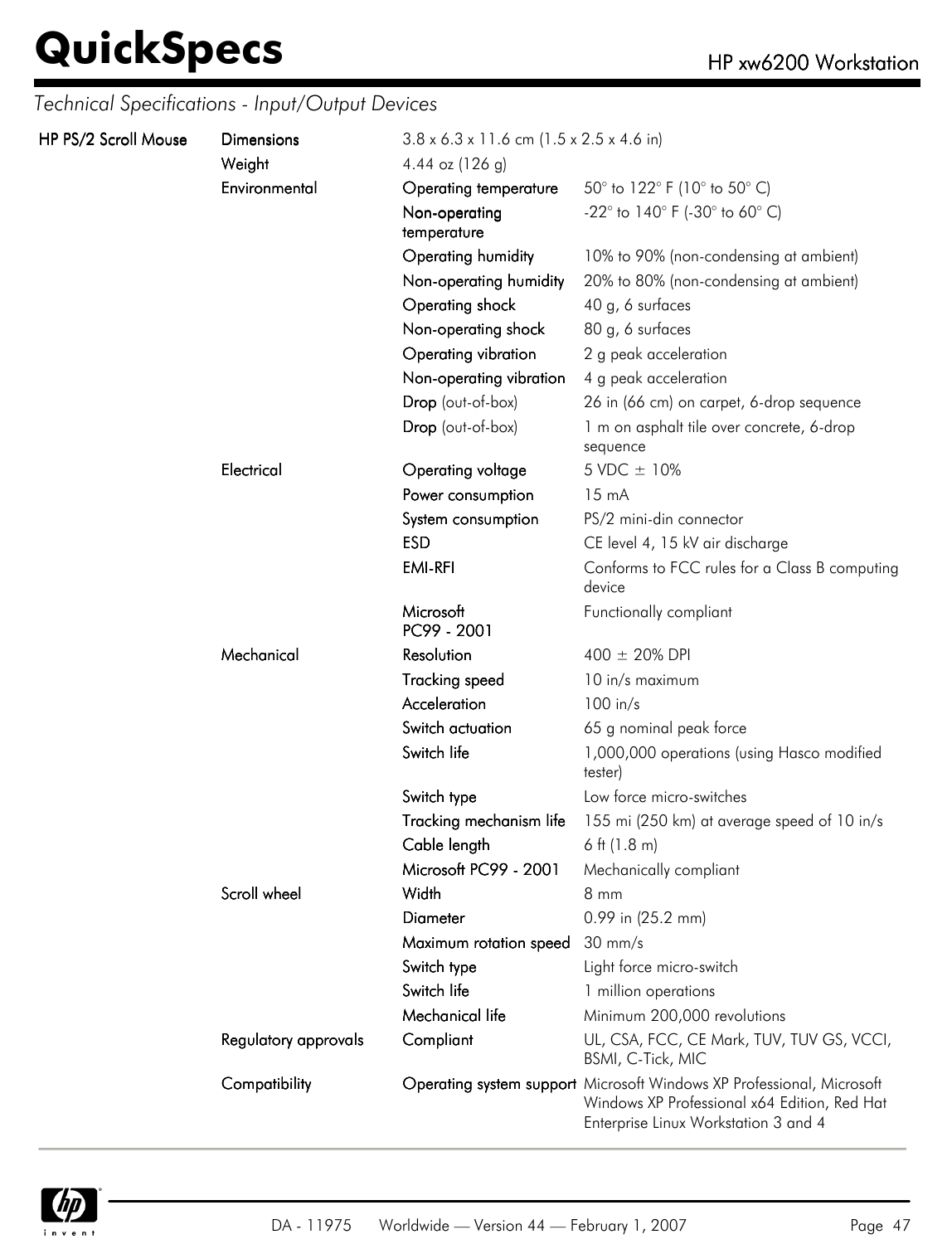| <b>HP 2-button Optical</b> | Dimensions $(H \times L \times W)$   | $1.5 \times 4.5 \times 2.5$ in $(3.8 \times 11.6 \times 6.3$ cm) |                                                                                                                                        |  |  |
|----------------------------|--------------------------------------|------------------------------------------------------------------|----------------------------------------------------------------------------------------------------------------------------------------|--|--|
| Scroll Mouse (USB)         | Weight                               | $0.27$ lb $(0.12$ kg)                                            |                                                                                                                                        |  |  |
|                            | Cable length                         | 72.8 in (185 cm)                                                 |                                                                                                                                        |  |  |
|                            | System requirements                  |                                                                  | Microsoft Windows XP Professional, Microsoft Windows XP Professional x64<br>Edition, Red Hat Enterprise Linux Workstation 3 and 4      |  |  |
| Spaceball 5000 USB         | Physical characteristics             | Dimensions $(H \times W \times D)$                               | $3.0 \times 6.0 \times 8.4$ in $(7.6 \times 15.2 \times 21.3$ cm)                                                                      |  |  |
| (Windows XP only)          |                                      | <b>Ball Diameter</b>                                             | 2.2 in (5.6 cm)                                                                                                                        |  |  |
|                            |                                      | Weight                                                           | 2.1 lb (9.94 kg)                                                                                                                       |  |  |
|                            |                                      | Features                                                         | Six degrees of freedom motion control through<br>the X, Y, Z axis (pitch, roll, yaw)<br>Certified for leading CAD and DCC applications |  |  |
|                            | Environmental                        | <b>Operating temperature</b>                                     | 50° to 104° F (10° to 40° C)                                                                                                           |  |  |
|                            |                                      | Non-operating<br>temperature                                     | 43° to 140° F (6° to 60° C)                                                                                                            |  |  |
|                            |                                      | Operating humidity                                               | 8% to 80% (non-condensing at ambient)                                                                                                  |  |  |
|                            |                                      | Non-operating humidity                                           | 5% to 80% (non-condensing at ambient)                                                                                                  |  |  |
|                            | Mechanical                           | <b>Buttons</b>                                                   | 12 programmable (unshifted)                                                                                                            |  |  |
|                            |                                      | <b>Ball Force Range</b>                                          | $0.5 - 8.2N/1.8 - 29.5$ oz                                                                                                             |  |  |
|                            |                                      | <b>Ball Torque Range</b>                                         | $0.085 - 0.33$ oz-in. (6.91 Nmm)                                                                                                       |  |  |
|                            |                                      | Resolution                                                       | 10 bits                                                                                                                                |  |  |
|                            | <b>Serial Specifications</b>         | Connector                                                        | USB 1.1 or greater                                                                                                                     |  |  |
|                            |                                      | Cable Length                                                     | 12.8 ft. $(3.9 m)$                                                                                                                     |  |  |
|                            |                                      | Data Rate                                                        | USB model - 16 msec                                                                                                                    |  |  |
|                            |                                      | <b>Flow Control</b>                                              | Xon/Xoff (on PS/2 model only)                                                                                                          |  |  |
|                            | Software Drivers Available USB model |                                                                  | Microsoft Windows XP Professional                                                                                                      |  |  |
|                            | <b>System Requirements</b>           | Disk Space                                                       | 10 MB free disk space                                                                                                                  |  |  |
|                            | <b>Regulatory Approvals</b>          |                                                                  | UL, cUL, EN 950, EN 60950, CSA, FCC, CE Mark, TUV, CISPR 22, EN<br>50082, IEC 1000 4-2, IEC 1000-4-3, AS/NZS, VCCI, BSMI, C-Tick       |  |  |

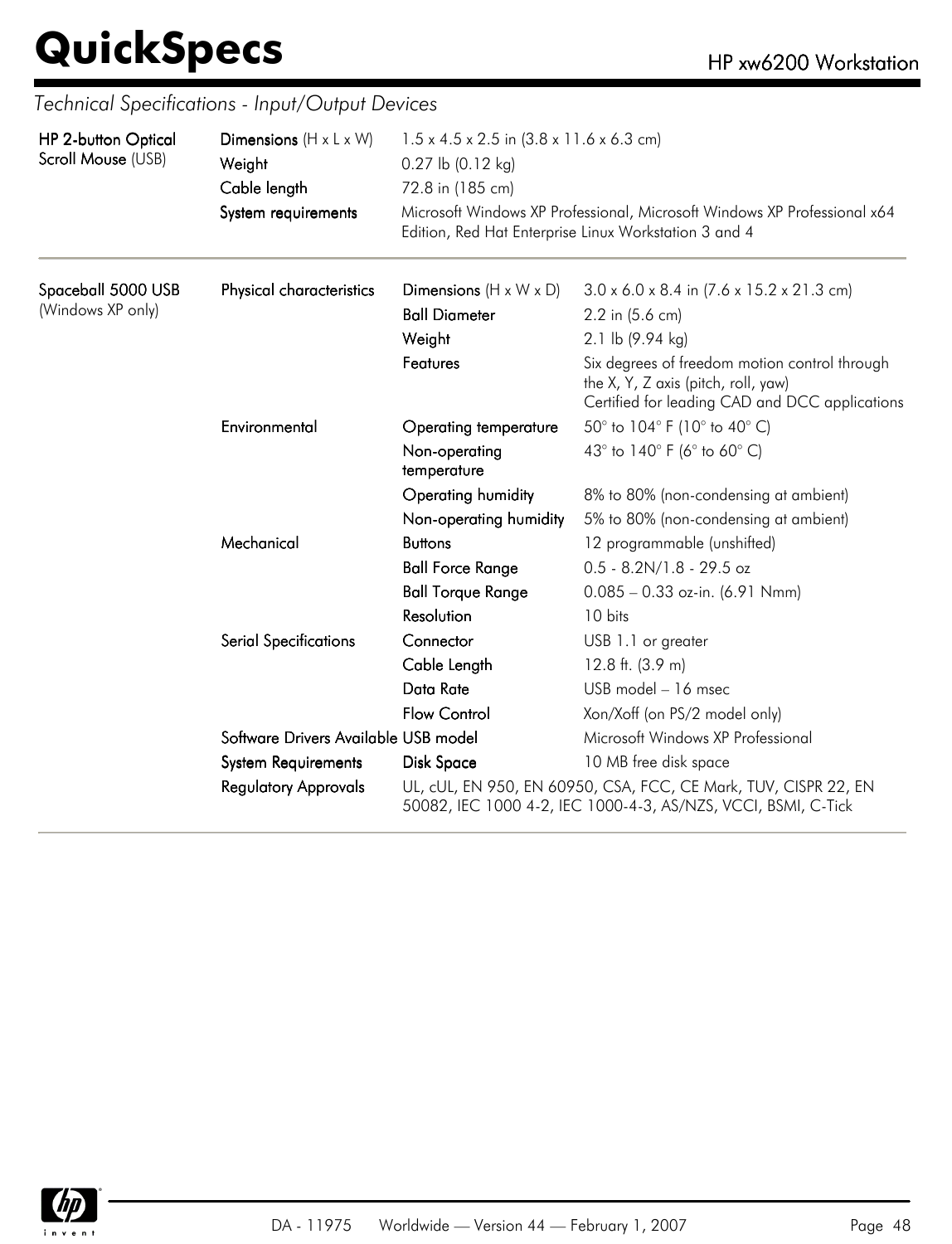|                                                 | Technical Specifications - Input/Output Devices |                                                              |                                                                                                                                        |  |
|-------------------------------------------------|-------------------------------------------------|--------------------------------------------------------------|----------------------------------------------------------------------------------------------------------------------------------------|--|
| HP SpaceMouse Plus USB Physical characteristics |                                                 | Dimensions $(H \times W \times D)$                           | 7.4 x 4.72 x 1.73 in (18.8 x 12.0 x 4.4 cm)                                                                                            |  |
| (Windows XP only)                               |                                                 | <b>Cap Diameter</b>                                          | 2 x 6.5 x 6.6 mm                                                                                                                       |  |
|                                                 |                                                 | Weight                                                       | 1.5 lb $(0.68 \text{ kg})$                                                                                                             |  |
|                                                 |                                                 | Features                                                     | Six degrees of freedom motion control through<br>the X, Y, Z axis (pitch, roll, yaw)<br>Certified for leading CAD and DCC applications |  |
|                                                 | Environmental                                   | Operating temperature                                        | 41° to 140° F (5° to 60° C)                                                                                                            |  |
|                                                 |                                                 | Non-operating<br>temperature                                 | -13° to 158° F (-25° to 70° C)                                                                                                         |  |
|                                                 |                                                 | Operating humidity                                           | 10 to 98 % RH (non-condensing)                                                                                                         |  |
|                                                 |                                                 | Non-operating humidity                                       | 10 to 98 % RH (non-condensing)                                                                                                         |  |
|                                                 | Mechanical                                      | <b>Buttons</b>                                               | 11 programmable (unshifted)                                                                                                            |  |
|                                                 |                                                 | Cap Force Range                                              | $0.2 N - 4.5 N$                                                                                                                        |  |
|                                                 |                                                 | Cap Torque Range                                             | 4 Nmm to 100 Nmm                                                                                                                       |  |
|                                                 |                                                 | Resolution                                                   | 8 bit                                                                                                                                  |  |
|                                                 | <b>USB Specifications</b>                       | Connector                                                    | USB 1.1 or greater                                                                                                                     |  |
|                                                 |                                                 | Cable Length                                                 | 6.56 ft $(2 m)$                                                                                                                        |  |
|                                                 |                                                 | Data Rate                                                    | 16 msec                                                                                                                                |  |
|                                                 |                                                 | Software Drivers Available Microsoft Windows XP Professional |                                                                                                                                        |  |
|                                                 | <b>System Requirements</b>                      | Disk Space                                                   | 10 MB free disk space                                                                                                                  |  |
|                                                 | <b>Regulatory Approvals</b>                     |                                                              | UL, cUL, EN 950, EN 60950, CSA, FCC, CE Mark, TUV, CISPR 22, EN<br>50082, IEC 1000 4-2, IEC 1000-4-3, AS/NZS, VCCI, BSMI, C-Tick       |  |
| HP SpacePilot 3D USB                            | <b>Physical Characteristics</b>                 | Dimensions $(L \times W \times H)$                           | $9.3 \times 5.6 \times 2.0$ in (236 x 143 x 53 mm)                                                                                     |  |
| Intelligent Controller                          |                                                 | Weight                                                       | 1.875 lb (0.85 kg)                                                                                                                     |  |
| (model EF390AA)                                 |                                                 | Palmrest                                                     | Sculpted                                                                                                                               |  |
|                                                 | Mechanical                                      | <b>Buttons</b>                                               | $21 +$ programmable speed keys                                                                                                         |  |
|                                                 |                                                 |                                                              | 15 reprogrammable                                                                                                                      |  |
|                                                 |                                                 | <b>LCD Viewing Area</b>                                      | (W x H) 4.1 x 1.2 in (102 x 30 mm)                                                                                                     |  |
|                                                 |                                                 | <b>Active Area</b>                                           | (W x H) 3.9 x 1.0 in (98 x 26 mm)                                                                                                      |  |
|                                                 |                                                 | <b>Display Format</b>                                        | $240 \times 64$                                                                                                                        |  |
|                                                 |                                                 | <b>Motion Controller</b>                                     | Six degrees of freedom motion control through<br>the X, Y, Z axis (pitch, roll, yaw)                                                   |  |
|                                                 |                                                 | <b>Device Sensitivity</b>                                    | Adjustable to preference                                                                                                               |  |
|                                                 | <b>System Requirements</b>                      |                                                              | Intel Pentium 4 or AMD Athlon processor based system                                                                                   |  |
|                                                 |                                                 | device required)                                             | 20 megabytes free disk space for driver and plug-in installation (CD-ROM                                                               |  |
|                                                 |                                                 | USB 1.1 or 2.0                                               |                                                                                                                                        |  |
|                                                 | <b>Operating System</b><br>Supported            | Microsoft Windows 2000 and XP                                |                                                                                                                                        |  |
|                                                 | <b>Regulatory Approvals</b>                     | FCC, CE                                                      |                                                                                                                                        |  |

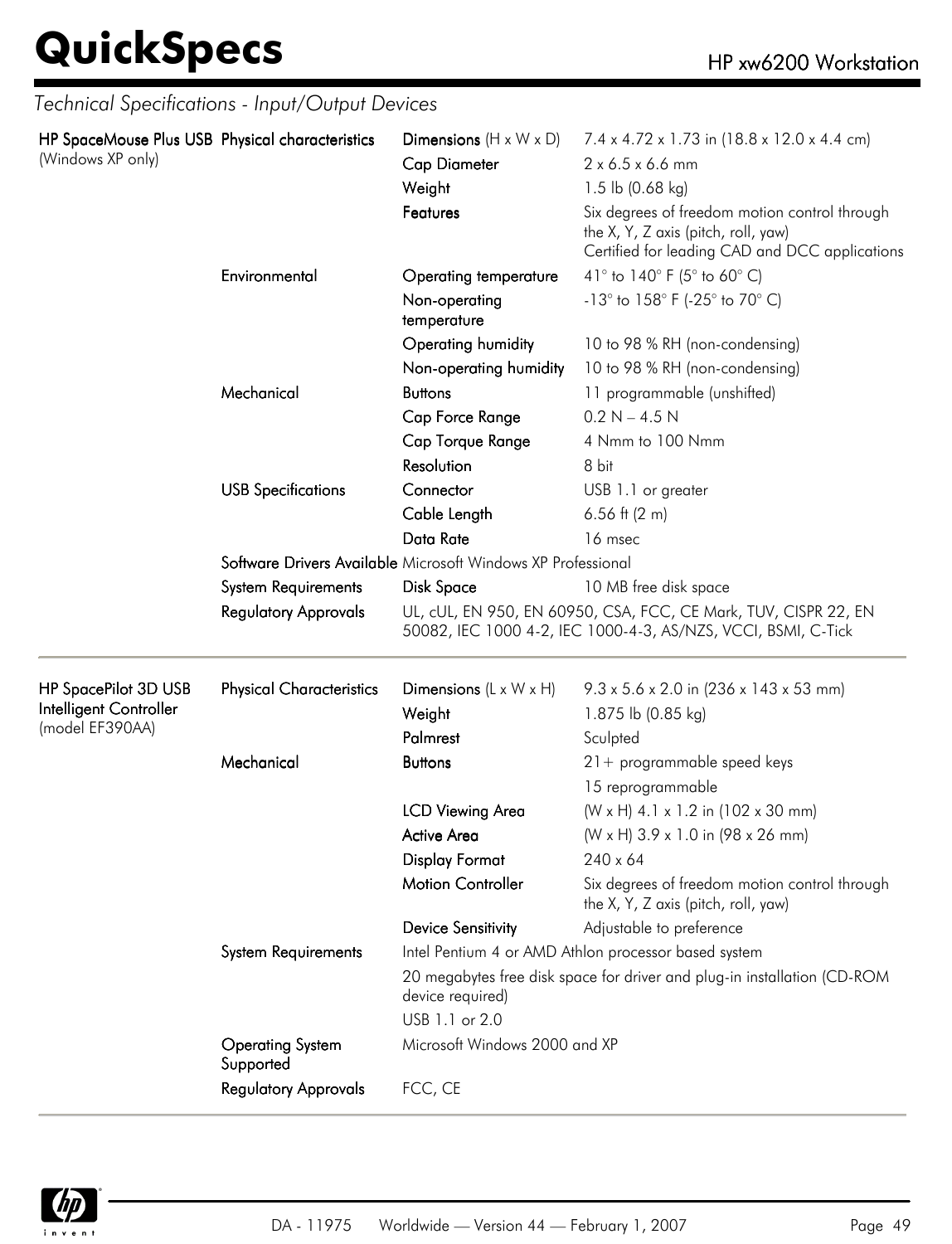|      | 1394a FireWire 400 PCI Device Interface Protocol IEEE-1394a |                                                                                                                    |                                             |
|------|-------------------------------------------------------------|--------------------------------------------------------------------------------------------------------------------|---------------------------------------------|
| card | Data Rate                                                   | 400 Mbps                                                                                                           |                                             |
|      | Devices Supported                                           | IEEE-1394 compliant devices                                                                                        |                                             |
|      | <b>Bus Interface</b>                                        | PCI                                                                                                                |                                             |
|      | Physical                                                    | Low profile PCI card with a full height bracket                                                                    |                                             |
|      | Environmental                                               | Operating temperature                                                                                              | 41° to 95° F (5° to 35° C)                  |
|      |                                                             | Non-operating<br>temperature                                                                                       | $158^{\circ}$ F (70 $^{\circ}$ C) and above |
|      |                                                             | <b>Relative humidity</b>                                                                                           | 10% to 90%                                  |
|      |                                                             | Ports                                                                                                              | 2 rear and 2 front (depends on model of PC) |
|      | Minimum System<br>Requirements                              | Windows XP Professional, Windows XP Professional x64 Edition, Linux<br>support with the HP Installer Kit for Linux |                                             |
|      |                                                             | Pentium II 266 or faster                                                                                           |                                             |
|      |                                                             | 32-MB RAM                                                                                                          |                                             |
|      |                                                             | 1-GB Hard Drive                                                                                                    |                                             |
|      |                                                             | CD-ROM drive                                                                                                       |                                             |
|      |                                                             | Built in sound system                                                                                              |                                             |
|      |                                                             |                                                                                                                    |                                             |

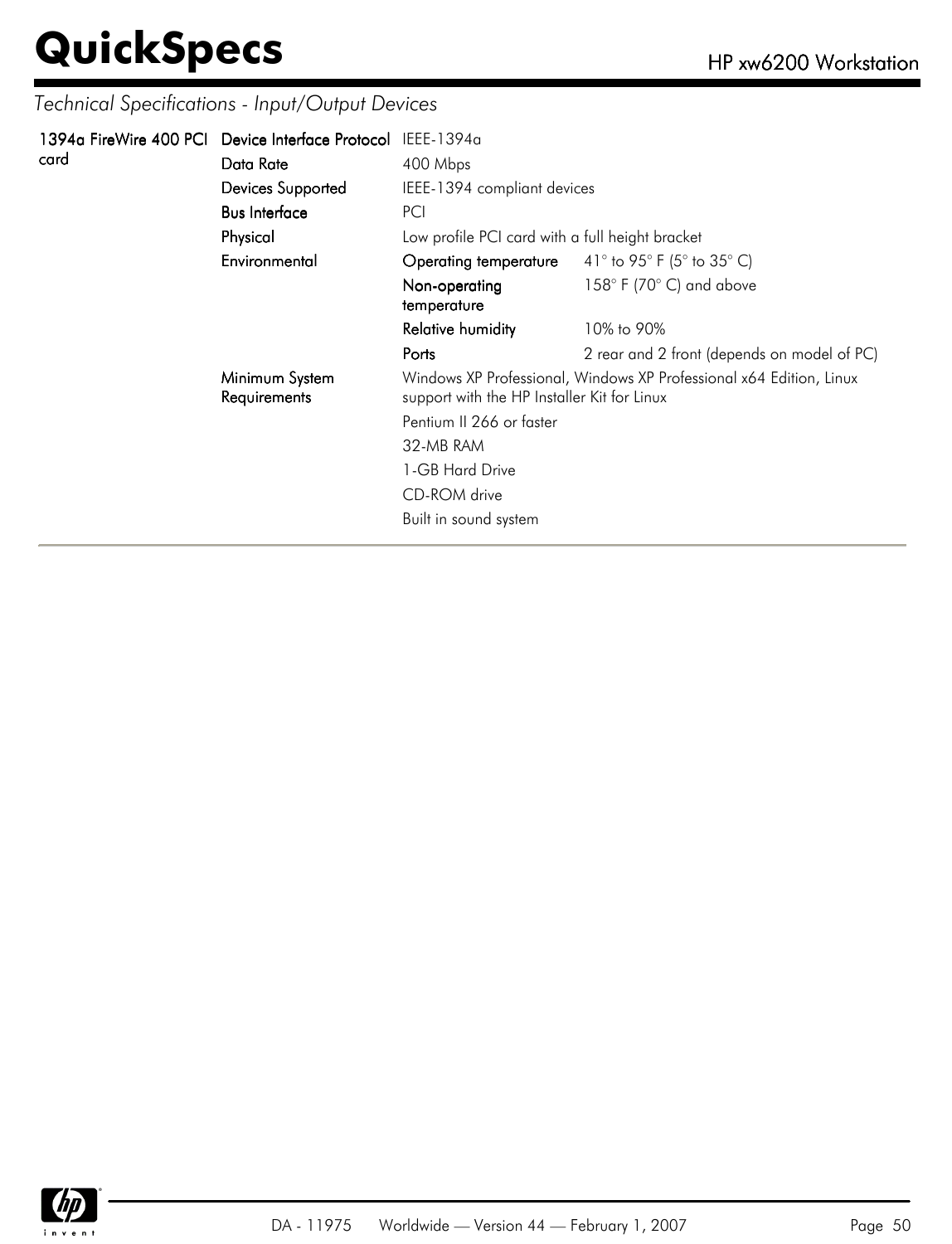| 48X CD-ROM Drive | Form Factor                                         | 5.25-in, half-height, tray load                                                          |                                                                                                                                                                                                                                                                                                                                                          |  |  |
|------------------|-----------------------------------------------------|------------------------------------------------------------------------------------------|----------------------------------------------------------------------------------------------------------------------------------------------------------------------------------------------------------------------------------------------------------------------------------------------------------------------------------------------------------|--|--|
|                  | <b>Mounting Orientation</b>                         | Horizontal or vertical                                                                   |                                                                                                                                                                                                                                                                                                                                                          |  |  |
|                  | Interface                                           | ATAPI/EIDE                                                                               |                                                                                                                                                                                                                                                                                                                                                          |  |  |
|                  | Dimensions (HxWxD)                                  | $1.63 \times 5.83 \times 7.27$ in $(4.13 \times 14.6 \times 18.5$ cm)                    |                                                                                                                                                                                                                                                                                                                                                          |  |  |
|                  | Weight                                              | 1.76 lb (0.8 kg)                                                                         |                                                                                                                                                                                                                                                                                                                                                          |  |  |
|                  | Data Transfer Rates -<br>Read                       | Digital audio extraction (minimum) - 1,200 KB/s (8X)<br>CD read - up to 7,200 KB/s (48X) |                                                                                                                                                                                                                                                                                                                                                          |  |  |
|                  | <b>Media and Formats -</b>                          | CD Media                                                                                 | stamped, CD-R, CD-RW (LS, HS, US)                                                                                                                                                                                                                                                                                                                        |  |  |
|                  | Read                                                | <b>CD Capacities</b>                                                                     | 180 MB (mode 2, 8 cm); 540 MB (mode 1, 12<br>cm); 650 MB (mode 2, 12 cm); 700 MB (Mode<br>2, 12 cm, 80-minute)                                                                                                                                                                                                                                           |  |  |
|                  |                                                     | <b>CD</b> Formats                                                                        | CD-DA, CD-ROM (Mode 1 and 2), CD-XA<br>(Mode 2, Form 1 and 2), Photo CD (Single and<br>Multi-session), Mixed Mode (Audio and Data<br>combined), CD-I (Mode 2, Form 1 and 2, and<br>CD-I Ready), CD-Extra, CD-Bridge, Video CD                                                                                                                            |  |  |
|                  | <b>Access Times</b>                                 | CD-ROM Mode 1                                                                            | $<$ 125 ms                                                                                                                                                                                                                                                                                                                                               |  |  |
|                  | (typical reads, including                           | <b>Full Stroke CD</b>                                                                    | $< 210$ ms                                                                                                                                                                                                                                                                                                                                               |  |  |
|                  | settling)                                           | Start-up Time (typical)                                                                  | $<$ 7 s (single session), $<$ 30 s (multi-session)                                                                                                                                                                                                                                                                                                       |  |  |
|                  |                                                     | Stop Time (typical)                                                                      | < 4s                                                                                                                                                                                                                                                                                                                                                     |  |  |
|                  |                                                     | Write Buffer Size                                                                        | 128 KB (minimum)                                                                                                                                                                                                                                                                                                                                         |  |  |
|                  |                                                     | Data Transfer Modes                                                                      | PIO Mode 4 (16.6 MB/s); Multi-word DMA<br>mode 2 (16.6 MB/s); UltraDMA Mode 0 (16.7<br>MB/s); UltraDMA Mode 2 (33.3 MB/s)                                                                                                                                                                                                                                |  |  |
|                  | Power                                               | Source                                                                                   | Four-pin, DC power receptacle                                                                                                                                                                                                                                                                                                                            |  |  |
|                  |                                                     | DC Power Requirement                                                                     | 5 VDC $\pm$ 5% - 100 mV ripple p-p                                                                                                                                                                                                                                                                                                                       |  |  |
|                  |                                                     |                                                                                          | 12 VDC $\pm$ 5% - 200 mV ripple p-p                                                                                                                                                                                                                                                                                                                      |  |  |
|                  |                                                     | <b>DC Current</b>                                                                        | $5$ VDC - <1000 mA typical,<br>$<$ 1600 mA maximum                                                                                                                                                                                                                                                                                                       |  |  |
|                  |                                                     |                                                                                          | 12 VDC - $<$ 600 mA typical,<br>$<$ 1400 mA maximum                                                                                                                                                                                                                                                                                                      |  |  |
|                  |                                                     | <b>Total Drive Power</b><br>(standby mode)                                               | $< 2.5$ Watt                                                                                                                                                                                                                                                                                                                                             |  |  |
|                  | <b>Audio Output</b>                                 | Line-Out                                                                                 | 0.7 VRMS                                                                                                                                                                                                                                                                                                                                                 |  |  |
|                  |                                                     | Signal-to-Noise Ratio                                                                    | 74 dB                                                                                                                                                                                                                                                                                                                                                    |  |  |
|                  |                                                     | <b>Channel Separation</b>                                                                | 65dB                                                                                                                                                                                                                                                                                                                                                     |  |  |
|                  | <b>Configuration Jumper</b><br><b>Block</b>         | Master, slave, and cable select modes                                                    |                                                                                                                                                                                                                                                                                                                                                          |  |  |
|                  | <b>Operating Conditions</b><br>(all conditions non- | Temperature                                                                              | 41° to 122° F (5° to 50° C)                                                                                                                                                                                                                                                                                                                              |  |  |
|                  | condensing)                                         | Humidity                                                                                 | 10% to 80%                                                                                                                                                                                                                                                                                                                                               |  |  |
|                  | <b>Certifications, Approvals</b>                    |                                                                                          | MMC-3 support, multi-read compliant, Microsoft WHQL certification, ACA<br>AS/NZS 3548 class B, BSMI CNS 13438, CE Mark, C.I.S.P.R. Pub 22, TUV<br>or VDE EN60950, EN 55022, EN55024, EMKO EN60950, EN 60825-1,<br>UL 60950, CSA C22.2 60950-2000, CFR 21 part 1040 class 1, CFR 47<br>C.I.S.P.R. Pub 22 Class B, DHHS/FDA, ANSI C63.4-1992 (FCC Class B) |  |  |

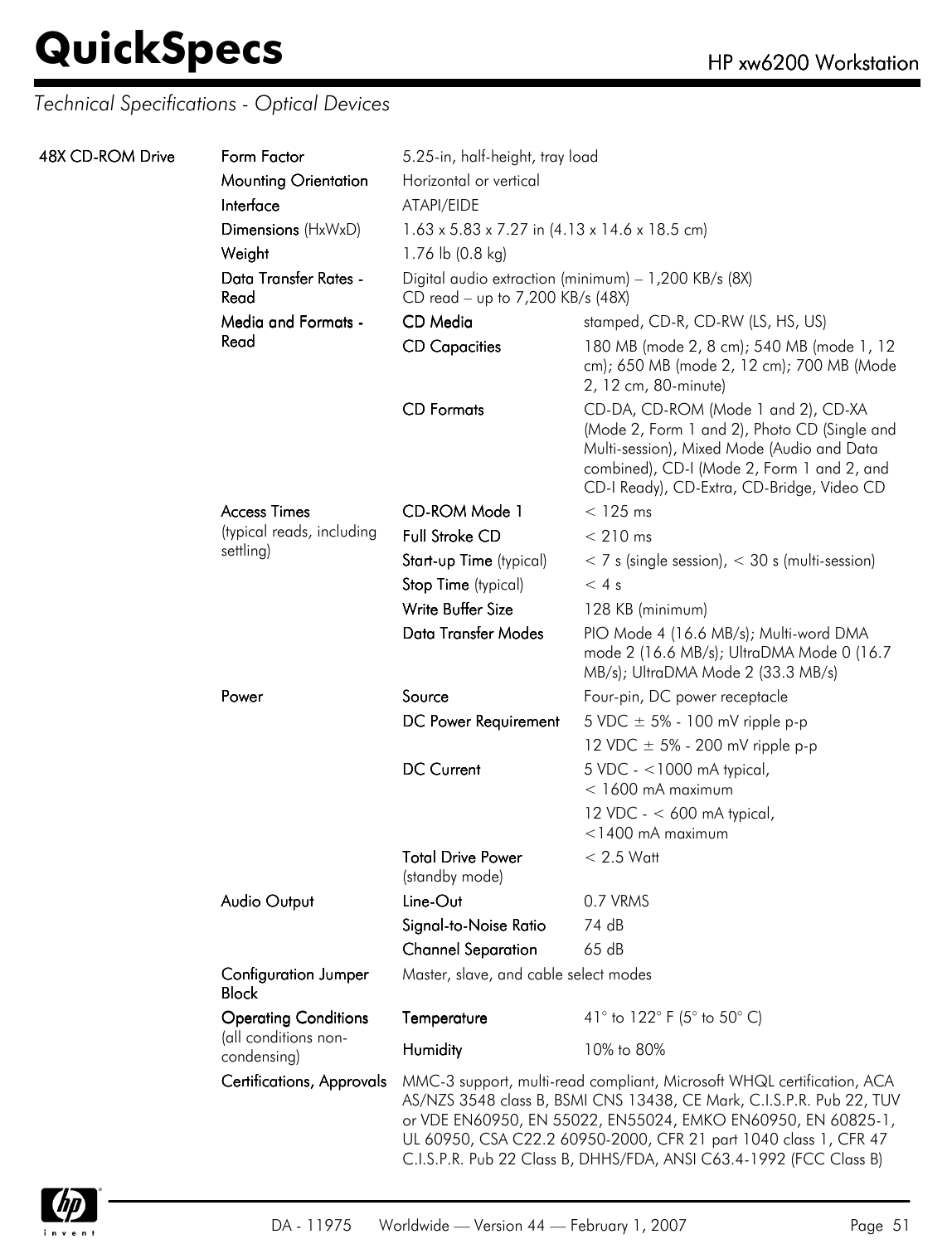$\overline{\phantom{a}}$ 

| <b>Supplied Software</b><br>16X/48X DVD-ROM Drive Height<br>5.25-in, half-height, tray load<br>with +R Read Support<br>Interface Type<br>ATAPI/EIDE<br>Dimensions $(W \times H \times D)$<br>5.88 x 1.71 x 7.87 [max] in (149.5 x 43.25 x 200.0 [max] mm) (external,<br>excluding bezel)<br><b>Disc Formats</b><br>DVD-ROM (single and dual layer); DVD-video; DVD-R version 1.0 and 2.0;<br>DVD-RW version 1.0 and 1.1; DVD-R multi-border; DVD+RW; DVD+R;<br>CD-ROM Mode 1 and 2; CD-DA; CD-ROM XA Mode 2, Form 1 and 2;<br>CD-extra; CD-text; CD-I Mode 2, Form 1 and 2; CD-I ready; video CD,<br>CD-bridge; PhotoCD (single and multi-session); CD-R; CD-RW<br><b>DVD-ROM</b><br>4.7 GB (DVD-5), 8.54 GB (DVD-9), 9.4 GB<br><b>Disc Capacity</b><br>(DVD-10), 3.95 GB (DVD-R version 1.0), 4.7 GB<br>(DVD-R version 2.0), 4.7 GB (DVD-RW version<br>1.0 and 1.1), 4.7 GB (DVD+RW), 4.7G<br>$(DVD + R)$<br><b>CD-ROM</b><br>540 MB (Mode 1, 12 cm), 640 MB (Mode 2, 12<br>cm), 700 MB (80 minimum CD-R and CD-RW),<br>180 MB (8 cm)<br>120 ms<br><b>Access Times</b><br><b>DVD-ROM Single Layer</b><br>(typical reads, including<br>CD-ROM Mode 1<br>90 ms<br>settling)<br>Full Stroke DVD<br>240 ms (seek)<br><b>Full Stroke CD</b><br>160 ms (seek)<br><b>Startup Time</b><br>$<$ 10 seconds (typical)<br><b>Stop Time</b><br>$<$ 4 seconds<br><b>Data Transfer Modes</b><br>PIO Mode 4 (16.6 MB/s); Multi-word DMA<br>mode 2 (16.6 MB/s); UltraDMA Mode 3 (44.4<br>MB/s)<br>Maximum Data Transfer<br><b>CD-ROM Read</b><br>6000 KB/s (40X) Max<br>Rates<br><b>DVD-ROM Read</b><br>21,600 KB/s (16X) Max<br><b>Digital Audio Extraction</b><br>6000 KB/s (40X) Max<br>Source<br>Power<br>Four-pin, DC power receptacle |  |
|-----------------------------------------------------------------------------------------------------------------------------------------------------------------------------------------------------------------------------------------------------------------------------------------------------------------------------------------------------------------------------------------------------------------------------------------------------------------------------------------------------------------------------------------------------------------------------------------------------------------------------------------------------------------------------------------------------------------------------------------------------------------------------------------------------------------------------------------------------------------------------------------------------------------------------------------------------------------------------------------------------------------------------------------------------------------------------------------------------------------------------------------------------------------------------------------------------------------------------------------------------------------------------------------------------------------------------------------------------------------------------------------------------------------------------------------------------------------------------------------------------------------------------------------------------------------------------------------------------------------------------------------------------------------------------------------------------------------------------|--|
|                                                                                                                                                                                                                                                                                                                                                                                                                                                                                                                                                                                                                                                                                                                                                                                                                                                                                                                                                                                                                                                                                                                                                                                                                                                                                                                                                                                                                                                                                                                                                                                                                                                                                                                             |  |
|                                                                                                                                                                                                                                                                                                                                                                                                                                                                                                                                                                                                                                                                                                                                                                                                                                                                                                                                                                                                                                                                                                                                                                                                                                                                                                                                                                                                                                                                                                                                                                                                                                                                                                                             |  |
|                                                                                                                                                                                                                                                                                                                                                                                                                                                                                                                                                                                                                                                                                                                                                                                                                                                                                                                                                                                                                                                                                                                                                                                                                                                                                                                                                                                                                                                                                                                                                                                                                                                                                                                             |  |
|                                                                                                                                                                                                                                                                                                                                                                                                                                                                                                                                                                                                                                                                                                                                                                                                                                                                                                                                                                                                                                                                                                                                                                                                                                                                                                                                                                                                                                                                                                                                                                                                                                                                                                                             |  |
|                                                                                                                                                                                                                                                                                                                                                                                                                                                                                                                                                                                                                                                                                                                                                                                                                                                                                                                                                                                                                                                                                                                                                                                                                                                                                                                                                                                                                                                                                                                                                                                                                                                                                                                             |  |
|                                                                                                                                                                                                                                                                                                                                                                                                                                                                                                                                                                                                                                                                                                                                                                                                                                                                                                                                                                                                                                                                                                                                                                                                                                                                                                                                                                                                                                                                                                                                                                                                                                                                                                                             |  |
|                                                                                                                                                                                                                                                                                                                                                                                                                                                                                                                                                                                                                                                                                                                                                                                                                                                                                                                                                                                                                                                                                                                                                                                                                                                                                                                                                                                                                                                                                                                                                                                                                                                                                                                             |  |
|                                                                                                                                                                                                                                                                                                                                                                                                                                                                                                                                                                                                                                                                                                                                                                                                                                                                                                                                                                                                                                                                                                                                                                                                                                                                                                                                                                                                                                                                                                                                                                                                                                                                                                                             |  |
|                                                                                                                                                                                                                                                                                                                                                                                                                                                                                                                                                                                                                                                                                                                                                                                                                                                                                                                                                                                                                                                                                                                                                                                                                                                                                                                                                                                                                                                                                                                                                                                                                                                                                                                             |  |
|                                                                                                                                                                                                                                                                                                                                                                                                                                                                                                                                                                                                                                                                                                                                                                                                                                                                                                                                                                                                                                                                                                                                                                                                                                                                                                                                                                                                                                                                                                                                                                                                                                                                                                                             |  |
|                                                                                                                                                                                                                                                                                                                                                                                                                                                                                                                                                                                                                                                                                                                                                                                                                                                                                                                                                                                                                                                                                                                                                                                                                                                                                                                                                                                                                                                                                                                                                                                                                                                                                                                             |  |
|                                                                                                                                                                                                                                                                                                                                                                                                                                                                                                                                                                                                                                                                                                                                                                                                                                                                                                                                                                                                                                                                                                                                                                                                                                                                                                                                                                                                                                                                                                                                                                                                                                                                                                                             |  |
|                                                                                                                                                                                                                                                                                                                                                                                                                                                                                                                                                                                                                                                                                                                                                                                                                                                                                                                                                                                                                                                                                                                                                                                                                                                                                                                                                                                                                                                                                                                                                                                                                                                                                                                             |  |
|                                                                                                                                                                                                                                                                                                                                                                                                                                                                                                                                                                                                                                                                                                                                                                                                                                                                                                                                                                                                                                                                                                                                                                                                                                                                                                                                                                                                                                                                                                                                                                                                                                                                                                                             |  |
|                                                                                                                                                                                                                                                                                                                                                                                                                                                                                                                                                                                                                                                                                                                                                                                                                                                                                                                                                                                                                                                                                                                                                                                                                                                                                                                                                                                                                                                                                                                                                                                                                                                                                                                             |  |
|                                                                                                                                                                                                                                                                                                                                                                                                                                                                                                                                                                                                                                                                                                                                                                                                                                                                                                                                                                                                                                                                                                                                                                                                                                                                                                                                                                                                                                                                                                                                                                                                                                                                                                                             |  |
|                                                                                                                                                                                                                                                                                                                                                                                                                                                                                                                                                                                                                                                                                                                                                                                                                                                                                                                                                                                                                                                                                                                                                                                                                                                                                                                                                                                                                                                                                                                                                                                                                                                                                                                             |  |
|                                                                                                                                                                                                                                                                                                                                                                                                                                                                                                                                                                                                                                                                                                                                                                                                                                                                                                                                                                                                                                                                                                                                                                                                                                                                                                                                                                                                                                                                                                                                                                                                                                                                                                                             |  |
| DC Power Requirement<br>5 VDC $\pm$ 5% – 100 mV ripple p-p                                                                                                                                                                                                                                                                                                                                                                                                                                                                                                                                                                                                                                                                                                                                                                                                                                                                                                                                                                                                                                                                                                                                                                                                                                                                                                                                                                                                                                                                                                                                                                                                                                                                  |  |
| 12 VDC $\pm$ 5% – 200 mV ripple p-p                                                                                                                                                                                                                                                                                                                                                                                                                                                                                                                                                                                                                                                                                                                                                                                                                                                                                                                                                                                                                                                                                                                                                                                                                                                                                                                                                                                                                                                                                                                                                                                                                                                                                         |  |
| <b>DC Current</b><br>$5$ VDC $-$ <800 mA typical,<br>$<$ 1000 mA maximum                                                                                                                                                                                                                                                                                                                                                                                                                                                                                                                                                                                                                                                                                                                                                                                                                                                                                                                                                                                                                                                                                                                                                                                                                                                                                                                                                                                                                                                                                                                                                                                                                                                    |  |
| 12 VDC $- < 870$ mA typical,<br>$<$ 1800 mA maximum                                                                                                                                                                                                                                                                                                                                                                                                                                                                                                                                                                                                                                                                                                                                                                                                                                                                                                                                                                                                                                                                                                                                                                                                                                                                                                                                                                                                                                                                                                                                                                                                                                                                         |  |
| 0.7 VRMS<br><b>Audio Output</b><br>Line-Out                                                                                                                                                                                                                                                                                                                                                                                                                                                                                                                                                                                                                                                                                                                                                                                                                                                                                                                                                                                                                                                                                                                                                                                                                                                                                                                                                                                                                                                                                                                                                                                                                                                                                 |  |
| 85 dB<br>Signal-to-Noise Ratio                                                                                                                                                                                                                                                                                                                                                                                                                                                                                                                                                                                                                                                                                                                                                                                                                                                                                                                                                                                                                                                                                                                                                                                                                                                                                                                                                                                                                                                                                                                                                                                                                                                                                              |  |
| 65 dB<br><b>Channel Separation</b>                                                                                                                                                                                                                                                                                                                                                                                                                                                                                                                                                                                                                                                                                                                                                                                                                                                                                                                                                                                                                                                                                                                                                                                                                                                                                                                                                                                                                                                                                                                                                                                                                                                                                          |  |
| Master, slave, and cable select modes<br><b>Configuration Jumper</b><br><b>Block</b>                                                                                                                                                                                                                                                                                                                                                                                                                                                                                                                                                                                                                                                                                                                                                                                                                                                                                                                                                                                                                                                                                                                                                                                                                                                                                                                                                                                                                                                                                                                                                                                                                                        |  |
| Data Interface Connector 40-pin, shrouded and keyed, flat ribbon                                                                                                                                                                                                                                                                                                                                                                                                                                                                                                                                                                                                                                                                                                                                                                                                                                                                                                                                                                                                                                                                                                                                                                                                                                                                                                                                                                                                                                                                                                                                                                                                                                                            |  |

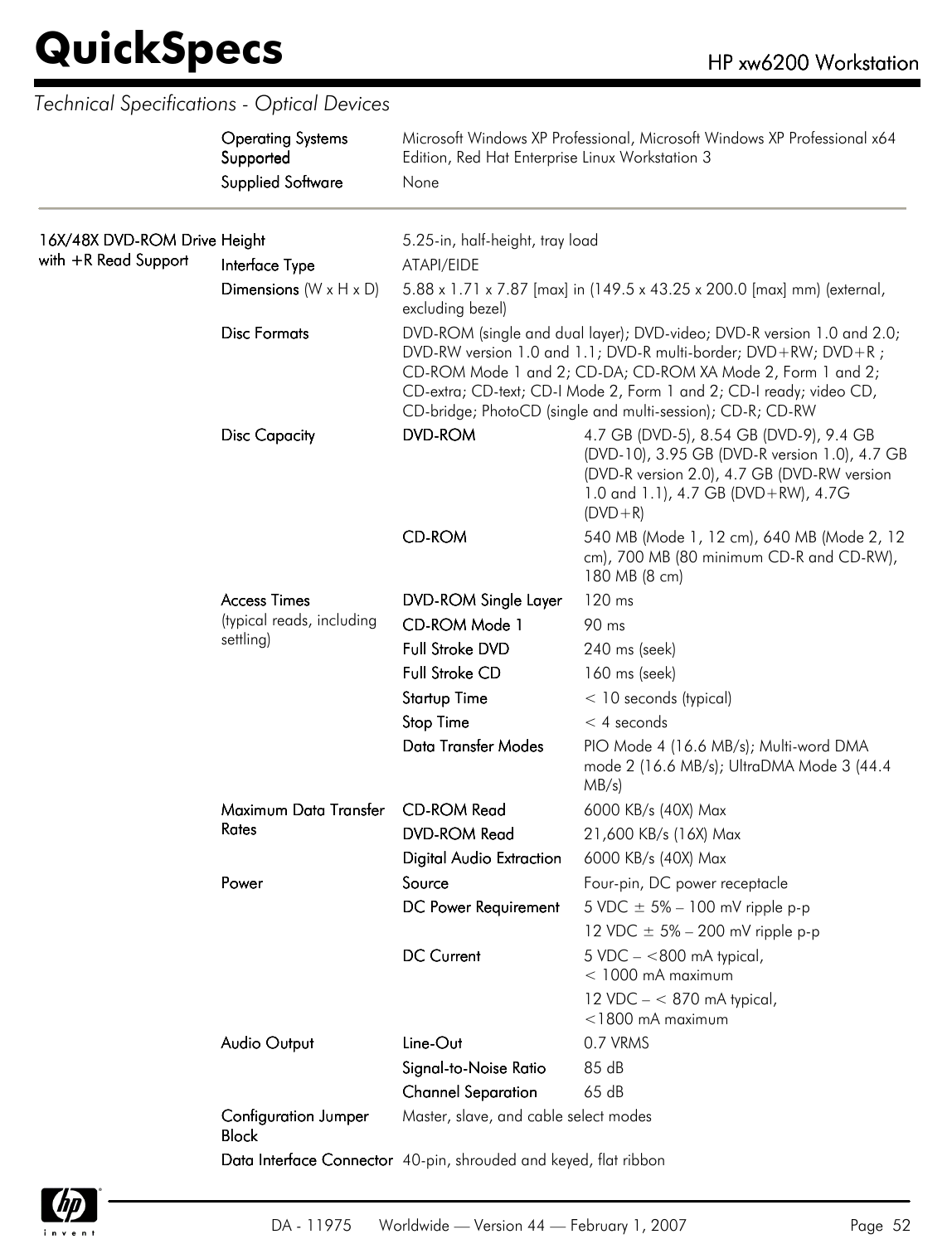HP 48X CD-RW

| Operating Environmental Temperature (operating) |                                                                                                                | 41° to 122° F (5° to 50° C)                                                                                                                                                                                                                                                                                                       |
|-------------------------------------------------|----------------------------------------------------------------------------------------------------------------|-----------------------------------------------------------------------------------------------------------------------------------------------------------------------------------------------------------------------------------------------------------------------------------------------------------------------------------|
| (all conditions non-<br>condensing)             | <b>Relative Humidity</b><br>(operating)                                                                        | 10% to 85%                                                                                                                                                                                                                                                                                                                        |
|                                                 | Maximum Wet Bulb<br>Temperature (operating)                                                                    | 86°F (30°C)                                                                                                                                                                                                                                                                                                                       |
| Certifications, Approvals                       |                                                                                                                | MMC II support, multi-read certification, Microsoft WHQL certification, ACA<br>AS/NZS 3548 class B, CNS 13438, C.I.S.P.R. Pub 22, TUV or VDE<br>EN60950, EN 55022, EN55024, EMKO EN60950, EN 60825-1, UL<br>60950, CSA C22.2 60950-2000, CFR 21 part 1040 class 1, CFR 47<br>C.I.S.P.R. Pub 22 Class B, DHHS/FDA, ANSI C63.4-1992 |
| <b>Operating Systems</b><br>Supported           | Red Hat Linux 7.2, 7.3 WS3 and WS4 Versions                                                                    | Windows 2000, XP Professional, and XP Professional x64 Edition                                                                                                                                                                                                                                                                    |
| <b>Kit Contents</b>                             | 16X/40X DVD-ROM Drive, InterVideo WinDVD MPEG Movie Playback<br>software, audio cable, and installation guide. |                                                                                                                                                                                                                                                                                                                                   |
| Form Factor                                     | 5.25-inch, half-height, tray-load                                                                              |                                                                                                                                                                                                                                                                                                                                   |
| <b>Mounting Orientation</b>                     | Horizontal or vertical                                                                                         |                                                                                                                                                                                                                                                                                                                                   |
| Interface                                       | ATAPI/EIDE                                                                                                     |                                                                                                                                                                                                                                                                                                                                   |
| Dimensions (HxWxD)                              | excluding bezel)                                                                                               | 1.63 x 5.75 x 7.27 [max] in (4.13 x 14.6 x 18.5 [max] cm) (external,                                                                                                                                                                                                                                                              |
| Weight (max)                                    | 2.0 lb $(0.9 \text{ kg})$                                                                                      |                                                                                                                                                                                                                                                                                                                                   |
| <b>Read Only Disc</b><br><b>Parameters</b>      | Data Transfer Rates -<br>Read                                                                                  | Digital audio extraction (minimum) - 1,800 KB/s<br>(12X)                                                                                                                                                                                                                                                                          |
|                                                 |                                                                                                                | CD read - up to 7,200 KB/s (48X)                                                                                                                                                                                                                                                                                                  |
|                                                 | Media and Formats -                                                                                            | CD Media: stamped; CD-R; CD-RW (LS, HS, US)                                                                                                                                                                                                                                                                                       |
|                                                 | Read                                                                                                           | CD Capacities: 180 MB (mode 2, 8 cm); 540<br>MB (mode 1, 12 cm); 650 MB (mode 2, 12 cm);<br>700 MB (Mode 2, 12 cm, 80-minute)                                                                                                                                                                                                     |
|                                                 |                                                                                                                | CD Formats: CD-DA, CD-ROM (Mode 1 and<br>2), CD-XA (Mode 2, Form 1 and 2), Photo CD<br>(Single and Multi-session), Mixed Mode (Audio<br>and Data combined), CD-I (Mode 2, Form 1 and<br>2, and CD-I Ready), CD-Extra, CD-Bridge, Video<br><b>CD</b>                                                                               |

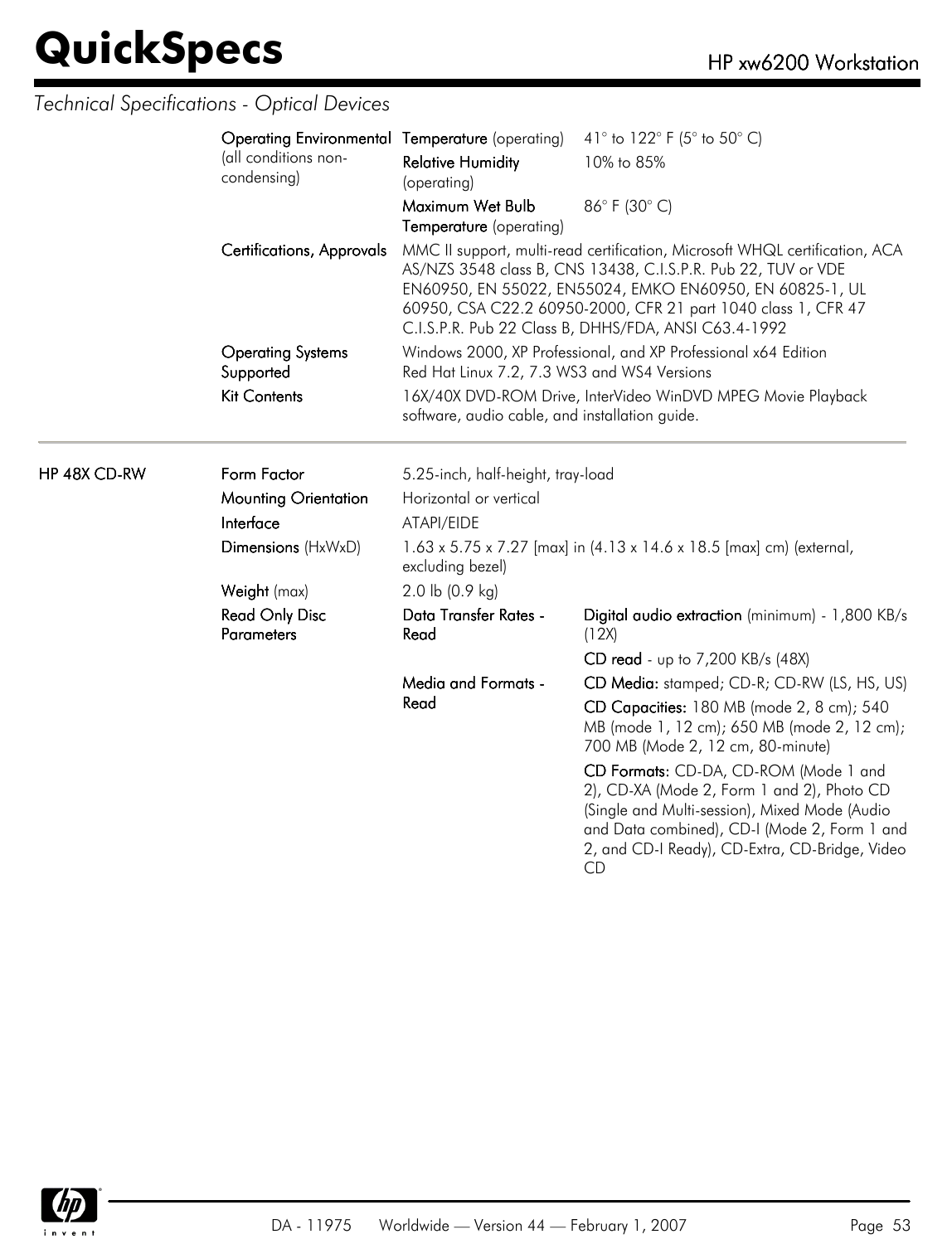|  | Technical Specifications - Optical Devices  |                                            |                                                                                                                                                                                                                                              |
|--|---------------------------------------------|--------------------------------------------|----------------------------------------------------------------------------------------------------------------------------------------------------------------------------------------------------------------------------------------------|
|  | <b>Writeable Disc</b><br><b>Parameters</b>  | Data Transfer Rates -<br>Write             | CD-R write - 2100 KB/s (14X) to 7200 KB/s<br>(48X)                                                                                                                                                                                           |
|  |                                             |                                            | <b>CD-RW write - 600 KB/s (4X)</b>                                                                                                                                                                                                           |
|  |                                             |                                            | CD-RW write (high speed) - 1500 KB/s (10X) to<br>1800 KB/s (12X)                                                                                                                                                                             |
|  |                                             |                                            | CD-RW write (ultra high speed) - 2400 KB/s<br>(16X) to 4800 KB/s (32X)                                                                                                                                                                       |
|  |                                             | Media and Formats -                        | CD Media: CD-R; CD-RW (LS, HS, US)                                                                                                                                                                                                           |
|  |                                             | Write                                      | CD Capacities: 180 MB (mode 2, 8 cm); 540<br>MB (mode 1, 12 cm); 650 MB (mode 2, 12 cm);<br>700 MB (Mode 2, 12 cm, 80-minute)                                                                                                                |
|  |                                             |                                            | CD Formats: CD-DA, CD-ROM (Mode 1 and<br>2), CD-XA (Mode 2, Form 1 and 2), Photo CD<br>(Single and Multi-session), Mixed Mode (Audio<br>and Data combined), CD-I (Mode 2, Form 1 and<br>2, and CD-I Ready), CD-Extra, CD-Bridge, Video<br>CD |
|  |                                             | Write Methods                              | Disc-at-once, session-at-once, track-at-once,<br>incremental fixed and variable packet, multi-<br>session                                                                                                                                    |
|  | <b>Access Times</b>                         | CD-ROM Mode 1                              | $<$ 125 ms                                                                                                                                                                                                                                   |
|  | (typical reads, including<br>settling)      | <b>Full Stroke CD</b>                      | $< 210$ ms                                                                                                                                                                                                                                   |
|  |                                             | Start-up Time (typical)                    | $<$ 7 s (single session), $<$ 30 s (multi-session)                                                                                                                                                                                           |
|  |                                             | Stop Time (typical)                        | < 4s                                                                                                                                                                                                                                         |
|  |                                             | Write Buffer Size                          | 2 MB                                                                                                                                                                                                                                         |
|  |                                             | <b>Data Transfer Modes</b>                 | PIO Mode 4 (16.6 MB/s); Multi-word DMA<br>mode 2 (16.6 MB/s); UltraDMA Mode 2 (33.3<br>$MB/s$ )                                                                                                                                              |
|  | Power                                       | Source                                     | Four-pin, DC power receptacle                                                                                                                                                                                                                |
|  |                                             | DC Power Requirement                       | 5 VDC $\pm$ 5%-100 mV ripple p-p                                                                                                                                                                                                             |
|  |                                             |                                            | 12 VDC $\pm$ 5%-200 mV ripple p-p                                                                                                                                                                                                            |
|  |                                             | <b>DC Current</b>                          | 5 VDC (< 1000 mA typical, < 1600 mA<br>maximum)                                                                                                                                                                                              |
|  |                                             |                                            | 12 VDC (< 600 mA typical, < 1400 mA<br>maximum)                                                                                                                                                                                              |
|  |                                             | <b>Total Drive Power</b><br>(standby mode) | $< 2.5$ Watt                                                                                                                                                                                                                                 |
|  | Audio Output                                | Line-Out                                   | 0.7 VRMS                                                                                                                                                                                                                                     |
|  |                                             | Signal-to-Noise Ratio                      | 74 dB                                                                                                                                                                                                                                        |
|  |                                             | <b>Channel Separation</b>                  | 65 dB                                                                                                                                                                                                                                        |
|  | <b>Configuration Jumper</b><br><b>Block</b> | Master, slave, and cable select modes      |                                                                                                                                                                                                                                              |
|  | <b>Operating Conditions</b>                 | Temperature                                | 41° to 122° F (5° to 50° C)                                                                                                                                                                                                                  |
|  |                                             | Humidity                                   | 10% to 90%10% to 90%                                                                                                                                                                                                                         |

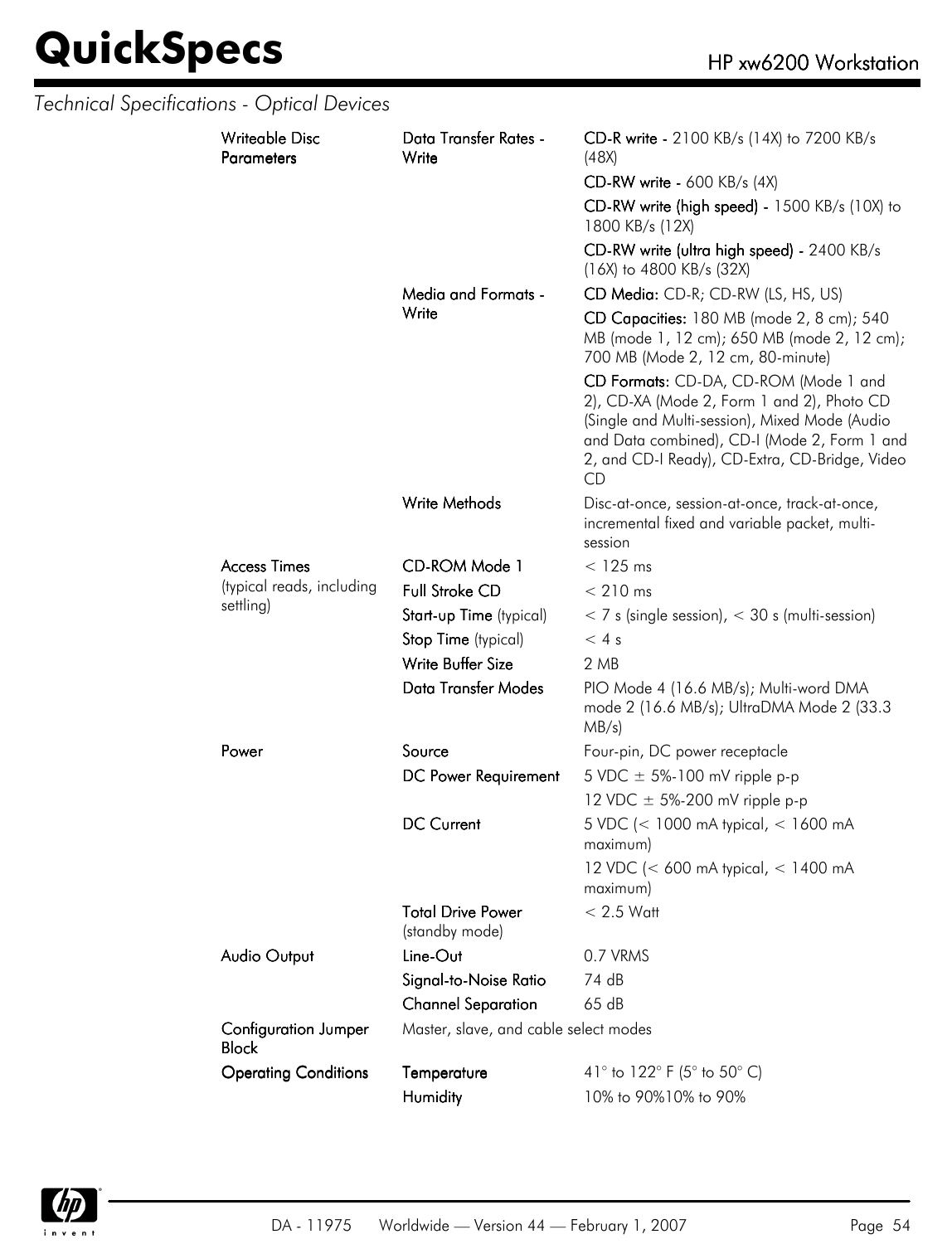|                                       | <b>Technical Specifications - Optical Devices</b> |                                                                                           |                                                                                                                                                                                                                                                                                                                                                          |
|---------------------------------------|---------------------------------------------------|-------------------------------------------------------------------------------------------|----------------------------------------------------------------------------------------------------------------------------------------------------------------------------------------------------------------------------------------------------------------------------------------------------------------------------------------------------------|
|                                       | <b>Certifications, Approvals</b>                  |                                                                                           | MMC-3 support, multi-read compliant, Microsoft WHQL certification, ACA<br>AS/NZS 3548 class B, BSMI CNS 13438, CE Mark, C.I.S.P.R. Pub 22, TUV<br>or VDE EN60950, EN 55022, EN55024, EMKO EN60950, EN 60825-1,<br>UL 60950, CSA C22.2 60950-2000, CFR 21 part 1040 class 1, CFR 47<br>C.I.S.P.R. Pub 22 Class B, DHHS/FDA, ANSI C63.4-1992 (FCC Class B) |
| <b>Operating Systems</b><br>Supported |                                                   | Edition, Red Hat Enterprise Linux Workstation 3                                           | Microsoft Windows XP Professional, Microsoft Windows XP Professional x64                                                                                                                                                                                                                                                                                 |
|                                       | Supplied Software (for<br>Windows XP)             | and data CDs, and data DVDs                                                               | Roxio Digital Media Plus: Create or copy CDs and DVDs, including music<br>Dantz Retrospect Express: Back up systems to CD, DVD, or tape media.                                                                                                                                                                                                           |
| HP 48X CD-RW/DVD-                     | Form Factor                                       | 5.25-inch, half-height, tray-load                                                         |                                                                                                                                                                                                                                                                                                                                                          |
| <b>ROM Combo Drive</b>                | <b>Mounting Orientation</b>                       | Horizontal or vertical                                                                    |                                                                                                                                                                                                                                                                                                                                                          |
|                                       | Interface                                         | ATAPI/EIDE                                                                                |                                                                                                                                                                                                                                                                                                                                                          |
|                                       | Dimensions (HxWxD)                                | 5.77 x 1.71 x 7.87 [max] in (14.66 x 4.34 x 20.0 [max] cm) (external,<br>excluding bezel) |                                                                                                                                                                                                                                                                                                                                                          |
|                                       | Weight (max)                                      | 2.6 lb (1.2 kg)                                                                           |                                                                                                                                                                                                                                                                                                                                                          |
|                                       | <b>Read Only Disc</b>                             | Data Transfer Rates -                                                                     | CD read - 7200 KB/s (48X) Max                                                                                                                                                                                                                                                                                                                            |
|                                       | <b>Parameters</b>                                 | Read                                                                                      | Digital audio extraction (minimum) - 1,800 KB/s<br>(12X)                                                                                                                                                                                                                                                                                                 |
|                                       |                                                   |                                                                                           | <b>DVD ROM read - 21,632 KB/s (16X) Max</b>                                                                                                                                                                                                                                                                                                              |
|                                       |                                                   | <b>Media and Formats -</b>                                                                | CD Media: stamped; CD-R; CD-RW (LS, HS, US)                                                                                                                                                                                                                                                                                                              |
|                                       |                                                   | Read                                                                                      | CD Capacities: 180 MB (mode 2, 8 cm); 540<br>MB (mode 1, 12 cm); 650 MB (mode 2, 12 cm);<br>700 MB (Mode 2, 12 cm, 80-minute)                                                                                                                                                                                                                            |
|                                       |                                                   |                                                                                           | CD Formats: CD-DA, CD-ROM (Mode 1 and<br>2), CD-XA (Mode 2, Form 1 and 2), Photo CD<br>(Single and Multi-session), Mixed Mode (Audio<br>and Data combined), CD-I (Mode 2, Form 1 and<br>2, and CD-I Ready), CD-Extra, CD-Bridge, Video<br>CD                                                                                                             |
|                                       |                                                   |                                                                                           | DVD Media: stamped (single and double layer);<br>DVD+R; DVD+RW; DVD+R DL; DVD-R; DVD-<br><b>RW</b>                                                                                                                                                                                                                                                       |
|                                       |                                                   |                                                                                           | DVD Capacities: 4.7 GB (DVD-5), 8.54 GB<br>(DVD-9), 9.4 GB (DVD-10), 3.95 GB (DVD-R<br>version 1.0), 4.7 GB (DVD-R version 2.0), 4.7<br>GB (DVD-RW version 1.0 and 1.1), 4.7 GB<br>$(DVD+RW)$ , 4.7G $(DVD+R)$                                                                                                                                           |
|                                       |                                                   |                                                                                           | DVD Formats: DVD-ROM (single and dual<br>layer); DVD-video; DVD-R version 1.0 and 2.0;<br>DVD-RW version 1.0 and 1.1; DVD-R multi-<br>border; DVD+R version 1.2 (including multi-<br>session); DVD+R DL version 1.0; DVD+RW<br>version 1.2                                                                                                               |

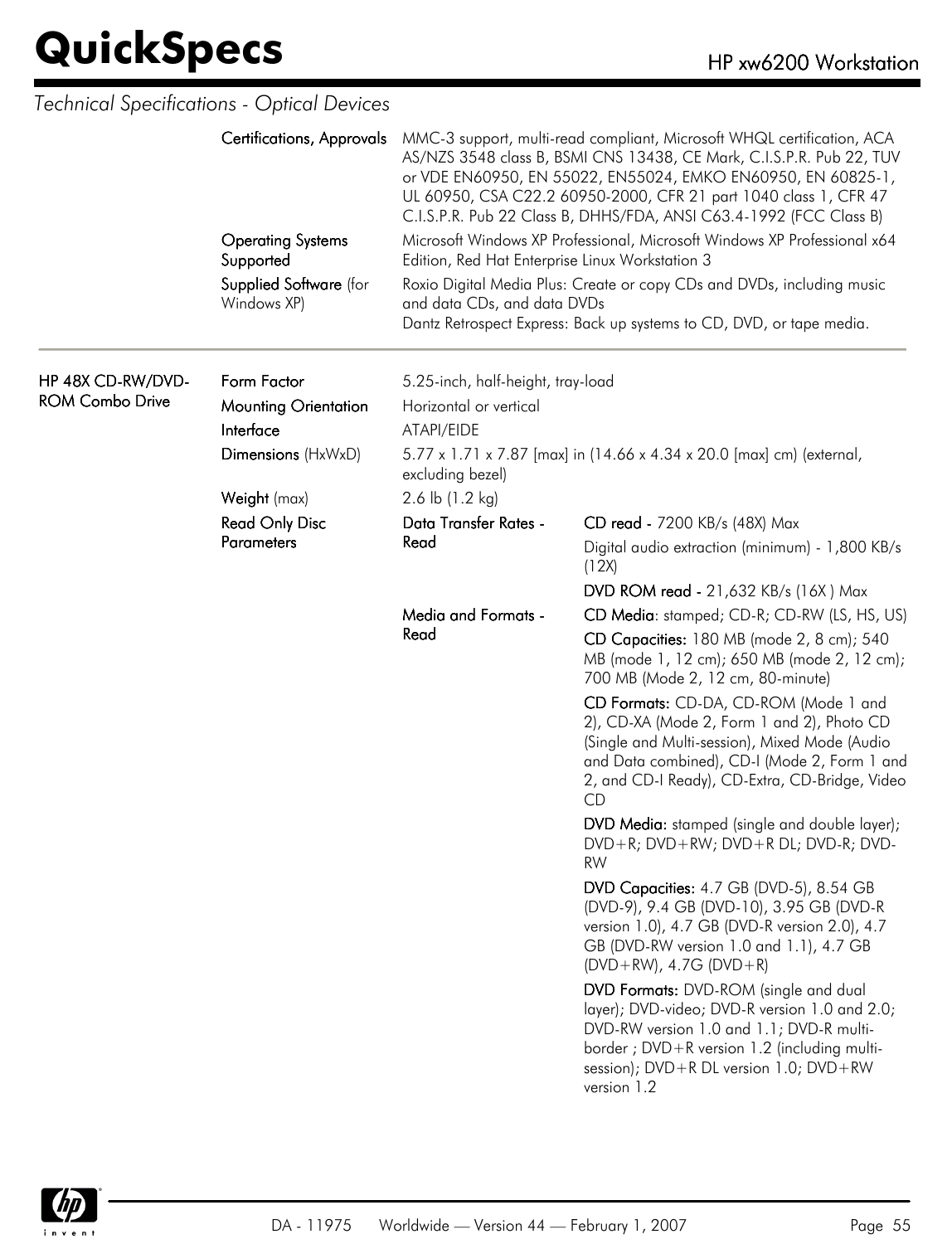|  | Technical Specifications - Optical Devices  |                                                                  |                                                                                                                                                                                                                                              |
|--|---------------------------------------------|------------------------------------------------------------------|----------------------------------------------------------------------------------------------------------------------------------------------------------------------------------------------------------------------------------------------|
|  | <b>Writeable Disc</b><br><b>Parameters</b>  | Data Transfer Rates -<br>Write                                   | CD-R write - 2100 KB/s (14X) to 7200 KB/s<br>(48X)                                                                                                                                                                                           |
|  |                                             |                                                                  | $CD-RW$ write - 600 KB/s (4X)                                                                                                                                                                                                                |
|  |                                             |                                                                  | CD-RW write (high speed) - 1500 KB/s (10X) to<br>1800 KB/s (12X)                                                                                                                                                                             |
|  |                                             |                                                                  | CD-RW write (ultra high speed) - 2400 KB/s<br>$(16X)$ to 4800 KB/s $(32X)$                                                                                                                                                                   |
|  |                                             | Media and Formats -                                              | CD Media: CD-R; CD-RW (LS, HS, US)                                                                                                                                                                                                           |
|  |                                             | Write                                                            | CD Capacities: 180 MB (mode 2, 8 cm); 540<br>MB (mode 1, 12 cm); 650 MB (mode 2, 12 cm);<br>700 MB (Mode 2, 12 cm, 80-minute)                                                                                                                |
|  |                                             |                                                                  | CD Formats: CD-DA, CD-ROM (Mode 1 and<br>2), CD-XA (Mode 2, Form 1 and 2), Photo CD<br>(Single and Multi-session), Mixed Mode (Audio<br>and Data combined), CD-I (Mode 2, Form 1 and<br>2, and CD-I Ready), CD-Extra, CD-Bridge, Video<br>CD |
|  |                                             | Write Methods                                                    | Disc-at-once, session-at-once, track-at-once,<br>incremental fixed and variable packet, multi-<br>session                                                                                                                                    |
|  | <b>Access Times</b>                         | Random DVD                                                       | $< 140$ ms                                                                                                                                                                                                                                   |
|  | (typical reads, including                   | Random CD                                                        | $<$ 125 ms, (typical)                                                                                                                                                                                                                        |
|  | settling)                                   | Full Stroke DVD                                                  | $< 250$ ms                                                                                                                                                                                                                                   |
|  |                                             | <b>Full Stroke CD</b>                                            | $< 210$ ms                                                                                                                                                                                                                                   |
|  |                                             | Startup Time (single)                                            | $<$ 7 seconds (typical)                                                                                                                                                                                                                      |
|  |                                             | Startup Time (multi-<br>session)                                 | < 30 seconds (typical)                                                                                                                                                                                                                       |
|  |                                             | Stop Time (typical)                                              | < 4s                                                                                                                                                                                                                                         |
|  |                                             | <b>Cache Buffer</b>                                              | 2 MB (minimum)                                                                                                                                                                                                                               |
|  |                                             | Data Transfer Modes                                              | ATA PIO mode 4 (16.7 MB/s); ATA Multi-word<br>DMA mode 2 (16.7 MB/s); ATA UltraDMA Mode<br>3 (44 Mbytes/s)                                                                                                                                   |
|  | Power                                       | Source                                                           | Four-pin, DC power receptacle                                                                                                                                                                                                                |
|  |                                             | DC Power Requirement                                             | 5 VDC $\pm$ 5%-100 mV ripple p-p                                                                                                                                                                                                             |
|  |                                             |                                                                  | 12 VDC $\pm$ 5%-200 mV ripple p-p                                                                                                                                                                                                            |
|  |                                             | <b>DC Current</b>                                                | 5 VDC (< 1000 mA typical, < 1600 mA<br>maximum)                                                                                                                                                                                              |
|  |                                             |                                                                  | 12 VDC (< 600 mA typical, < 1400 mA<br>maximum)                                                                                                                                                                                              |
|  |                                             | <b>Total Drive Power</b><br>(standby mode)                       | $< 2.5$ Watt                                                                                                                                                                                                                                 |
|  | Audio Output                                | Line-Out                                                         | 0.7 VRMS                                                                                                                                                                                                                                     |
|  |                                             | Signal-to-Noise Ratio                                            | 74 dB                                                                                                                                                                                                                                        |
|  |                                             | <b>Channel Separation</b>                                        | 65 dB                                                                                                                                                                                                                                        |
|  | <b>Configuration Jumper</b><br><b>Block</b> | Master, slave, and cable select modes                            |                                                                                                                                                                                                                                              |
|  |                                             | Data Interface Connector 40-pin, shrouded and keyed, flat ribbon |                                                                                                                                                                                                                                              |

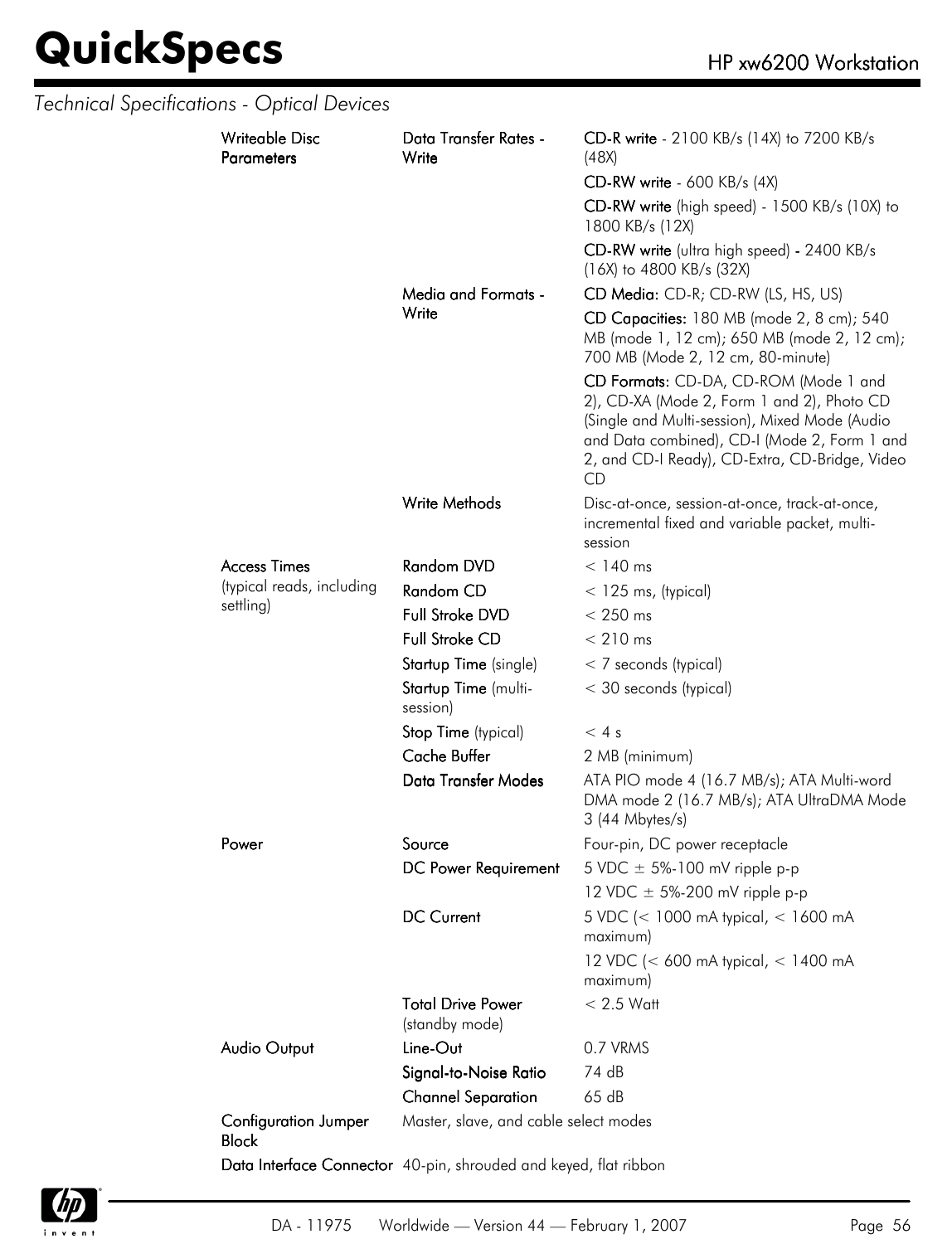|                       | <b>Operating Conditions</b>           | Temperature                                                                                                                                                                                                                                                                                                                               | 41° to 122° F (5° to 50° C)                                                                                                                                                                                                                                                                                                                              |  |
|-----------------------|---------------------------------------|-------------------------------------------------------------------------------------------------------------------------------------------------------------------------------------------------------------------------------------------------------------------------------------------------------------------------------------------|----------------------------------------------------------------------------------------------------------------------------------------------------------------------------------------------------------------------------------------------------------------------------------------------------------------------------------------------------------|--|
|                       | (all conditions non-<br>condensing)   | <b>Relative humidity</b>                                                                                                                                                                                                                                                                                                                  | 10% to 90%                                                                                                                                                                                                                                                                                                                                               |  |
|                       |                                       | Maximum wet bulb<br>temperature                                                                                                                                                                                                                                                                                                           | 86°F (30°C)                                                                                                                                                                                                                                                                                                                                              |  |
|                       | <b>Certifications, Approvals</b>      |                                                                                                                                                                                                                                                                                                                                           | MMC-3 support, multi-read compliant, Microsoft WHQL certification, ACA<br>AS/NZS 3548 class B, BSMI CNS 13438, CE Mark, C.I.S.P.R. Pub 22, TUV<br>or VDE EN60950, EN 55022, EN55024, EMKO EN60950, EN 60825-1,<br>UL 60950, CSA C22.2 60950-2000, CFR 21 part 1040 class 1, CFR 47<br>C.I.S.P.R. Pub 22 Class B, DHHS/FDA, ANSI C63.4-1992 (FCC Class B) |  |
|                       | <b>Operating Systems</b><br>Supported | Edition, Red Hat WS3 and WS4 Versions                                                                                                                                                                                                                                                                                                     | Microsoft Windows XP Professional, Microsoft Windows XP Professional x64                                                                                                                                                                                                                                                                                 |  |
|                       | Supplied Software (for<br>Windows XP) | Roxio Cineplayer Movie Playback<br>and data CDs, and data DVDs                                                                                                                                                                                                                                                                            | Roxio Digital Media Plus: Create or copy CDs and DVDs, including music                                                                                                                                                                                                                                                                                   |  |
| 16X DVD+/-RW, Dual-   | Height                                | 5.25-inch, half-height, tray-load                                                                                                                                                                                                                                                                                                         |                                                                                                                                                                                                                                                                                                                                                          |  |
| Layer (Win and RHWS3) | Orientation                           | Either horizontal or vertical                                                                                                                                                                                                                                                                                                             |                                                                                                                                                                                                                                                                                                                                                          |  |
|                       | Interface Type                        | ATAPI/EIDE                                                                                                                                                                                                                                                                                                                                |                                                                                                                                                                                                                                                                                                                                                          |  |
|                       | <b>Disc Recording Capacity</b>        | 4.7 GB (single-layer), 8.5 GB (double-layer)                                                                                                                                                                                                                                                                                              |                                                                                                                                                                                                                                                                                                                                                          |  |
|                       | Dimensions $(W \times H \times D)$    | 5.9 x 1.7 x 7.9 in (15.0 x 4.4 x 20.0 cm)                                                                                                                                                                                                                                                                                                 |                                                                                                                                                                                                                                                                                                                                                          |  |
|                       | Weight (maximum)                      | 2.6 lb $(1.2 \text{ kg})$                                                                                                                                                                                                                                                                                                                 |                                                                                                                                                                                                                                                                                                                                                          |  |
|                       | Recording Method                      | Disc-at-once, Track-at-once, and Session-at-once; Variable Packet and Fixed<br>Packet                                                                                                                                                                                                                                                     |                                                                                                                                                                                                                                                                                                                                                          |  |
|                       | Write Support                         | DVD+R (1.3), DVD+R DL (1.0), DVD+RW (1.2), DVD-R (2.0), DVD-RW<br>(1.1), CD-R (OBII Vol2.0 Rev 1.2), CD-RW (LS, HS, US)                                                                                                                                                                                                                   |                                                                                                                                                                                                                                                                                                                                                          |  |
|                       | <b>Read Support</b>                   | DVD-ROM (single- and dual-layer), DVD-Video, DVD+R (include<br>multisession), DVD+RW, DVD-R (incl. multiborder), DVD-RW, DVD-MRW;<br>CD-ROM Mode 1, CD-ROM XA (Mode 2, forms 1 and 2), CD-TEXT, Photo<br>CD single- and multi-session), CD-DA (Audio CD), CD-Extra, CD-R, CD-RW<br>(supports AM2), VCD, CD-I, UDF (1.02 and 1.50), CD-MRW |                                                                                                                                                                                                                                                                                                                                                          |  |
|                       | Write Speed (maximum)                 | $DVD + R$                                                                                                                                                                                                                                                                                                                                 | 16X CAV (21,600 KB/s), 8x ZCLV (10,800<br>KB/s), 2.4-8x CLV (3250-10,800 KB/s)                                                                                                                                                                                                                                                                           |  |
|                       |                                       | $DVD+RW$<br>DVD-R<br>DVD-RW                                                                                                                                                                                                                                                                                                               | 2.4-4X CLV (3250-5400 KB/s)<br>2-4X CLV (2700-5400 KB/s), 8X ZCLV (10,800<br>KB/s)                                                                                                                                                                                                                                                                       |  |
|                       |                                       | $CD-R$                                                                                                                                                                                                                                                                                                                                    | 2-4X CLV (2700-5400 KB/s)<br>16-40X CAV (2400-6000 KB/s)                                                                                                                                                                                                                                                                                                 |  |
|                       |                                       | $CD-RW$ (US)                                                                                                                                                                                                                                                                                                                              | 4-24X CLV (600-3600 KB/s)                                                                                                                                                                                                                                                                                                                                |  |
|                       | Read Speed (maximum)                  | <b>DVD-ROM</b>                                                                                                                                                                                                                                                                                                                            | 5-16X CAV (6750 - 21,600 KB/s)                                                                                                                                                                                                                                                                                                                           |  |
|                       |                                       | DVD+R, DVD+RW,<br>DVD-R, DVD-RW                                                                                                                                                                                                                                                                                                           | 4-8X CAV (5400 - 10,800 KB/s)                                                                                                                                                                                                                                                                                                                            |  |
|                       |                                       | CD-ROM, CD-R,<br>CD-RW, CD-Audio                                                                                                                                                                                                                                                                                                          | 16-40X CAV (2400 to 6000 KB/s)                                                                                                                                                                                                                                                                                                                           |  |
|                       | Access Time (typical                  | Random DVD                                                                                                                                                                                                                                                                                                                                | $<$ 130 ms (typical)                                                                                                                                                                                                                                                                                                                                     |  |
|                       | reads, including settling)            | Random CD                                                                                                                                                                                                                                                                                                                                 | $<$ 120 ms, (typical)                                                                                                                                                                                                                                                                                                                                    |  |
|                       |                                       | Full Stroke DVD                                                                                                                                                                                                                                                                                                                           | $< 240$ ms (seek)                                                                                                                                                                                                                                                                                                                                        |  |
|                       |                                       | Full Stroke CD                                                                                                                                                                                                                                                                                                                            | $< 200$ ms (seek)                                                                                                                                                                                                                                                                                                                                        |  |

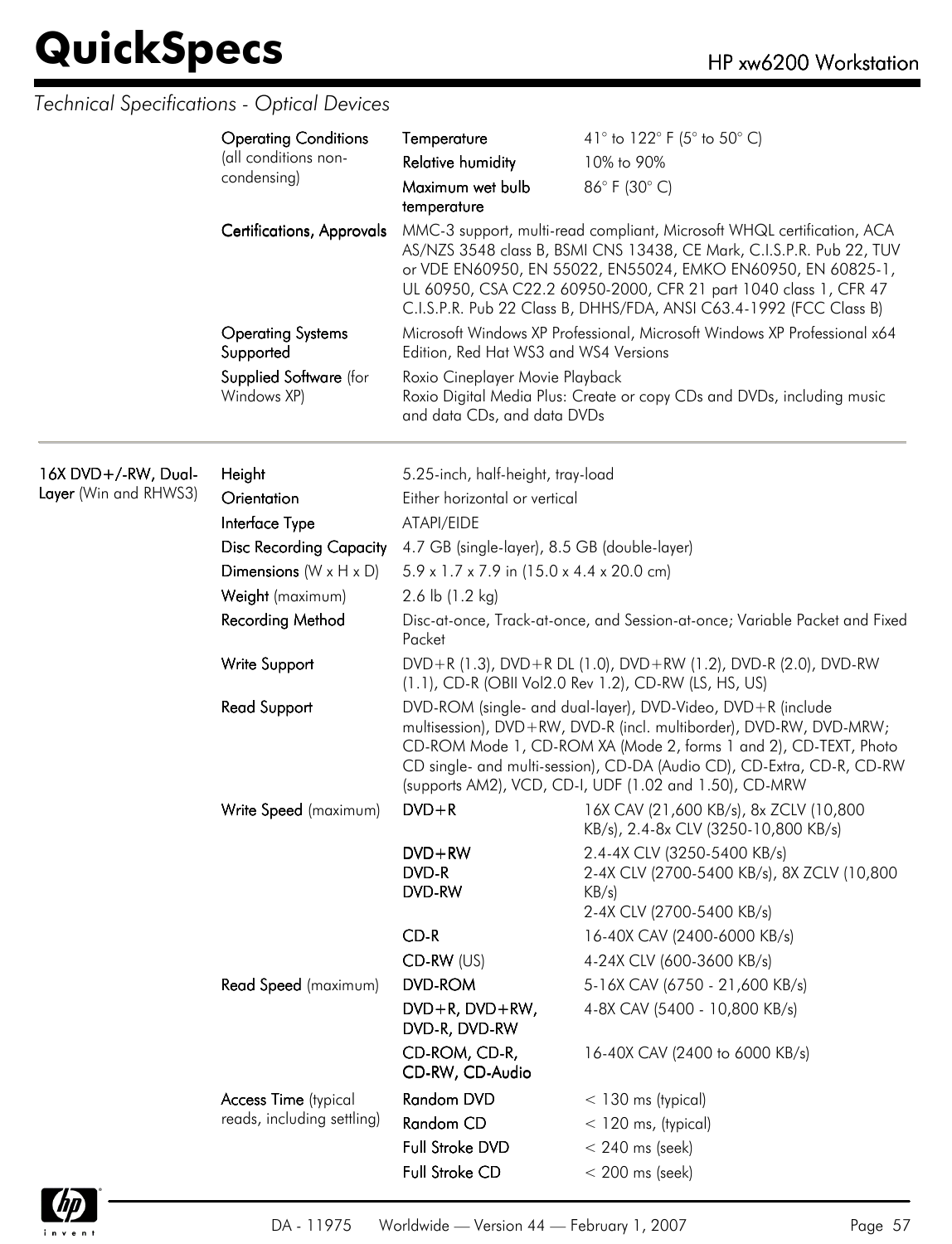| <b>Technical Specifications - Optical Devices</b> |                                                                                                                                                                                                                                                                                                                                                                                                                   |                                                                                                                                                                                                                                                                                                                                                                                                                                                                          |
|---------------------------------------------------|-------------------------------------------------------------------------------------------------------------------------------------------------------------------------------------------------------------------------------------------------------------------------------------------------------------------------------------------------------------------------------------------------------------------|--------------------------------------------------------------------------------------------------------------------------------------------------------------------------------------------------------------------------------------------------------------------------------------------------------------------------------------------------------------------------------------------------------------------------------------------------------------------------|
|                                                   | Startup Time (single)                                                                                                                                                                                                                                                                                                                                                                                             | < 7 seconds (typical)                                                                                                                                                                                                                                                                                                                                                                                                                                                    |
|                                                   | Startup Time (multi-<br>session)                                                                                                                                                                                                                                                                                                                                                                                  | < 30 seconds (typical)                                                                                                                                                                                                                                                                                                                                                                                                                                                   |
|                                                   | <b>Stop Timex</b>                                                                                                                                                                                                                                                                                                                                                                                                 | $<$ 4 seconds                                                                                                                                                                                                                                                                                                                                                                                                                                                            |
|                                                   | Cache Buffer                                                                                                                                                                                                                                                                                                                                                                                                      | 2 MB (minimum)                                                                                                                                                                                                                                                                                                                                                                                                                                                           |
|                                                   | <b>Data Transfer Modes</b>                                                                                                                                                                                                                                                                                                                                                                                        | ATA PIO mode 4 (16.7 MB/s); ATA Multi-word<br>DMA mode 2 (16.7 MB/s); ATA UltraDMA Mode<br>3 (44.4 MB/s) (default on most HP xw<br>workstations)                                                                                                                                                                                                                                                                                                                         |
| Power                                             | Source                                                                                                                                                                                                                                                                                                                                                                                                            | Four-pin, DC power receptacle                                                                                                                                                                                                                                                                                                                                                                                                                                            |
|                                                   | DC Power Requirement                                                                                                                                                                                                                                                                                                                                                                                              | 5 VDC $\pm$ 5%-100 mV ripple p-p                                                                                                                                                                                                                                                                                                                                                                                                                                         |
|                                                   |                                                                                                                                                                                                                                                                                                                                                                                                                   | 12 VDC $\pm$ 10%-200 mV ripple p-p                                                                                                                                                                                                                                                                                                                                                                                                                                       |
|                                                   | <b>DC Current</b>                                                                                                                                                                                                                                                                                                                                                                                                 | 5 VDC (< 2000 mA typical, < 2500 mA<br>maximum)                                                                                                                                                                                                                                                                                                                                                                                                                          |
|                                                   |                                                                                                                                                                                                                                                                                                                                                                                                                   | 12 VDC (< 700 mA typical, < 2000 mA<br>maximum)                                                                                                                                                                                                                                                                                                                                                                                                                          |
|                                                   | <b>Total Drive Power</b><br>(standby mode)                                                                                                                                                                                                                                                                                                                                                                        | $< 2.5$ Watt                                                                                                                                                                                                                                                                                                                                                                                                                                                             |
| <b>Audio Output</b>                               | Line-Out                                                                                                                                                                                                                                                                                                                                                                                                          | 0.7 VRMS                                                                                                                                                                                                                                                                                                                                                                                                                                                                 |
|                                                   | Signal-to-Noise Ratio                                                                                                                                                                                                                                                                                                                                                                                             | 74 dB                                                                                                                                                                                                                                                                                                                                                                                                                                                                    |
|                                                   | <b>Channel Separation</b>                                                                                                                                                                                                                                                                                                                                                                                         | 65dB                                                                                                                                                                                                                                                                                                                                                                                                                                                                     |
| <b>Operating Environmental</b>                    | Temperature                                                                                                                                                                                                                                                                                                                                                                                                       | 41 $\degree$ to 122 $\degree$ F (5 $\degree$ to 50 $\degree$ C)                                                                                                                                                                                                                                                                                                                                                                                                          |
| (all conditions non-                              | <b>Relative humidity</b>                                                                                                                                                                                                                                                                                                                                                                                          | 10% to 90%                                                                                                                                                                                                                                                                                                                                                                                                                                                               |
| condensing)                                       | Maximum wet bulb<br>temperature                                                                                                                                                                                                                                                                                                                                                                                   | 86°F (30°C)                                                                                                                                                                                                                                                                                                                                                                                                                                                              |
| <b>System Configuration</b>                       | video data                                                                                                                                                                                                                                                                                                                                                                                                        | Intel Pentium IV Processor or later with 128 MB of memory (required); 256<br>MB recommended 2-D or 3-D graphics cards on primary disk drive for<br>operating system and application software; second disk drive for audio and                                                                                                                                                                                                                                            |
| <b>Operating Systems</b><br>Support               | Windows 2000, XP Professional, and XP Professional x64 Edition<br>Red Hat Linux 7.2, 7.3 WS3 and WS4 Versions (Red Hat Linux 7.2, 7.3, 8,<br>9.0 may require additional third party software to make full use of this<br>device)                                                                                                                                                                                  |                                                                                                                                                                                                                                                                                                                                                                                                                                                                          |
| <b>Regulatory Approvals</b>                       | MPC-3 and MMC-4 compliant, multi-read certified, ATA Spec X3T9.2,<br>ATAPI Spec T13.1153D, ANSI C63.4-1992, UL 60950, ACA AS/NZS<br>3548, CB Bulletin No. 96A, CSA C22.2 No. 60950, CFR 47 C.I.S.P.R. Pub<br>22 Class B, DHHS/FDA, EMKO-TSE 07/94, TUV EN60950, EN60825-1,<br>MIC Class B, BSMI-CNS 13438, CE EN60950, EN55022:1998 and<br>EN55024, Microsoft Logo for Windows XP, relevant parts of IEC 61000-4. |                                                                                                                                                                                                                                                                                                                                                                                                                                                                          |
| Option Kit contents                               | Roxio Easy Media Creator.<br>only supported on WS 3.                                                                                                                                                                                                                                                                                                                                                              | 16X DVD ± R/ ± RW Drive, InterVideo WinDVD, InterVideo WinDVD Creator,<br>NOTE: This DVD writer kit does not include any software for burning DVDs<br>on Linux. DVD burning is supported with the 'growisofs' command. CD<br>burning is supported with the 'cdrecord' command. Red Hat Enterprise Linux<br>WS 3 distribution includes both 'cdrecord' and 'growisofs'. Red Hat Linux 7.2,<br>7.3, 8, 9.0 distributions only include 'cdrecord'. Therefore DVD burning is |

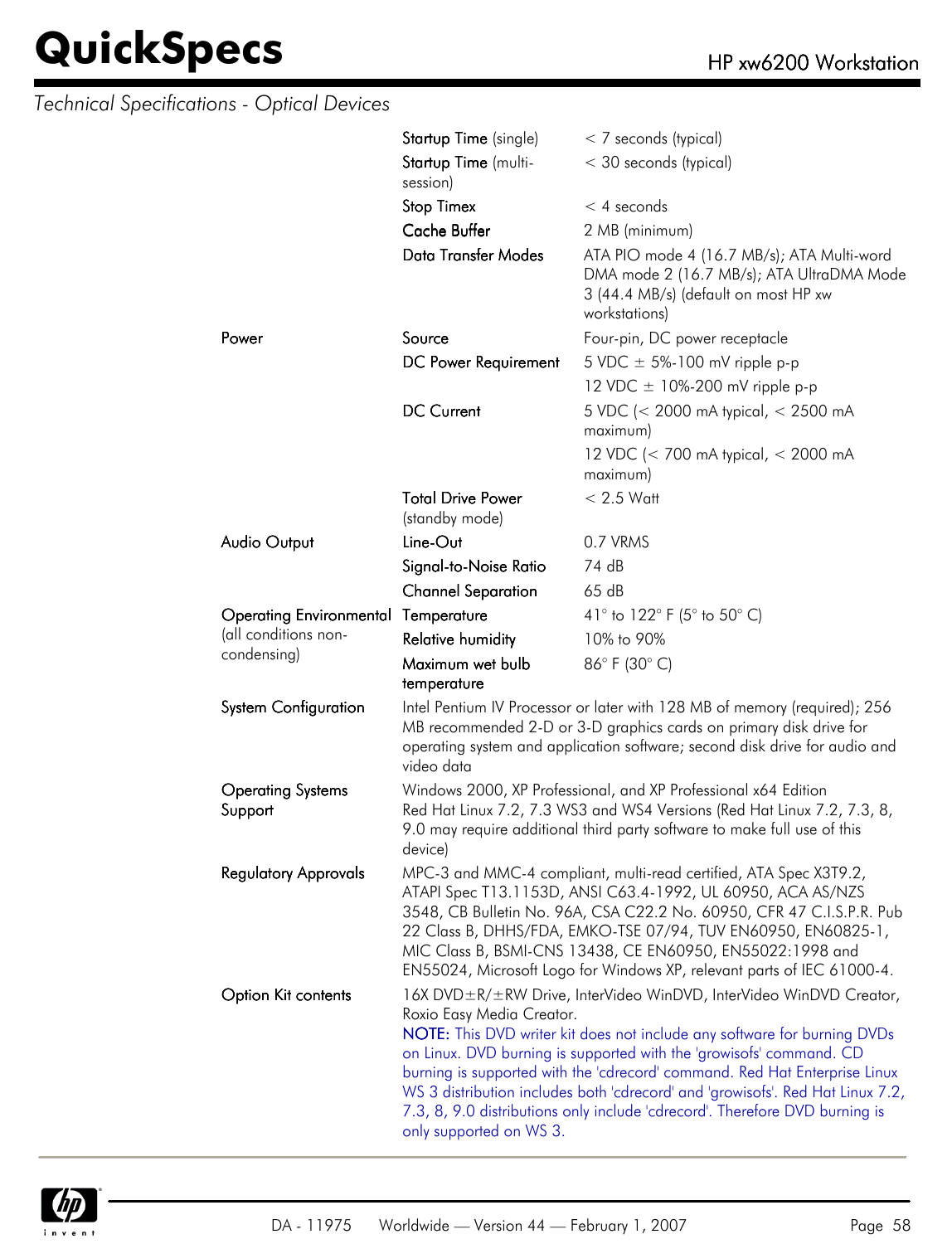| 16X DVD+/-RW, Dual-<br>Layer, with LightScribe<br>Direct Disc Labeling | Form Factor<br>Orientation<br>Interface    | 5.25-inch, half-height, tray-load<br>Horizontal or vertical<br>ATAPI/EIDE          |                                                                                                                                                                                                                                                                                                                                                                                                |  |
|------------------------------------------------------------------------|--------------------------------------------|------------------------------------------------------------------------------------|------------------------------------------------------------------------------------------------------------------------------------------------------------------------------------------------------------------------------------------------------------------------------------------------------------------------------------------------------------------------------------------------|--|
|                                                                        | Dimensions (HxWxD)<br>Weight (maximum)     | $5.9 \times 1.7 \times 7.9$ in (15.0 x 4.4 x 20.0 cm)<br>2.6 lb $(1.2 \text{ kg})$ |                                                                                                                                                                                                                                                                                                                                                                                                |  |
|                                                                        | <b>Read Only Disc</b><br><b>Parameters</b> | Data Transfer Rates -<br>Read                                                      | DVD-ROM, DVD-video read - 5-16X (6750 -<br>21,600 KB/s CAV)                                                                                                                                                                                                                                                                                                                                    |  |
|                                                                        |                                            |                                                                                    | DVD-video playback, DVD+R, DVD+RW,<br>DVD-R, DVD-RW - 4-8X (5400 - 10,800 KB/s<br>CAV)                                                                                                                                                                                                                                                                                                         |  |
|                                                                        |                                            |                                                                                    | CD-audio playback - 8x (1200 KB/s CLV)                                                                                                                                                                                                                                                                                                                                                         |  |
|                                                                        |                                            |                                                                                    | Digital audio extraction (minimum) - 12X (1,800<br>KB/s CAV)                                                                                                                                                                                                                                                                                                                                   |  |
|                                                                        |                                            |                                                                                    | CD-ROM, CD-R, CD-RW, CD-Audio read - 16-<br>40X (2400 to 6000 KB/s CAV)                                                                                                                                                                                                                                                                                                                        |  |
|                                                                        |                                            | Media and Formats -<br>Read                                                        | CD Media: stamped; CD-R; CD-RW (supports<br>AM2) (LS, HS, US)                                                                                                                                                                                                                                                                                                                                  |  |
|                                                                        |                                            |                                                                                    | CD Capacities: 180 MB (mode 2, 8 cm); 540<br>MB (mode 1, 12 cm); 650 MB (mode 2, 12 cm);<br>700 MB (Mode 2, 12 cm, 80-minute)                                                                                                                                                                                                                                                                  |  |
|                                                                        |                                            |                                                                                    | CD Formats: CD-DA, CD-ROM (Mode 1 and<br>2), CD-XA (Mode 2, Form 1 and 2), Photo CD<br>(Single and Multi-session), Mixed Mode (Audio<br>and Data combined), CD-I (Mode 2, Form 1 and<br>2, and CD-I Ready), CD-Extra, CD-Bridge, Video<br>CD, UDF (1.02 and 1.50)                                                                                                                              |  |
|                                                                        |                                            |                                                                                    | DVD Media: stamped (single and double layer);<br>DVD+R; DVD+RW; DVD+R DL; DVD-R; DVD-<br><b>RW</b>                                                                                                                                                                                                                                                                                             |  |
|                                                                        |                                            |                                                                                    | DVD Capacities: 4.7 GB (DVD-5), 8.54 GB<br>(DVD-9), 9.4 GB (DVD-10), 14.1 GB (DVD-14),<br>17.0 GB (DVD-18), 3.95 GB (DVD-R version<br>1.0), 4.7 GB (DVD-R version 2.0), 4.7 GB (DVD-<br>RW version 1.0 and 1.1), 4.7 GB (DVD+RW),<br>4.7G (DVD+R), 1.46 GB (DVD+R, 8cm), 1.46<br>$GB (DVD + RW, 8cm)$<br>DVD Formats: DVD-ROM (single and dual<br>layer); DVD-video; DVD-R version 1.0 and 2.0 |  |
|                                                                        |                                            |                                                                                    | (including multi-border); DVD-RW version 1.0<br>and 1.1; DVD+R version 1.3 (including multi-<br>session); DVD+R DL version 1.0; DVD+RW<br>version 1.2                                                                                                                                                                                                                                          |  |
|                                                                        |                                            |                                                                                    |                                                                                                                                                                                                                                                                                                                                                                                                |  |

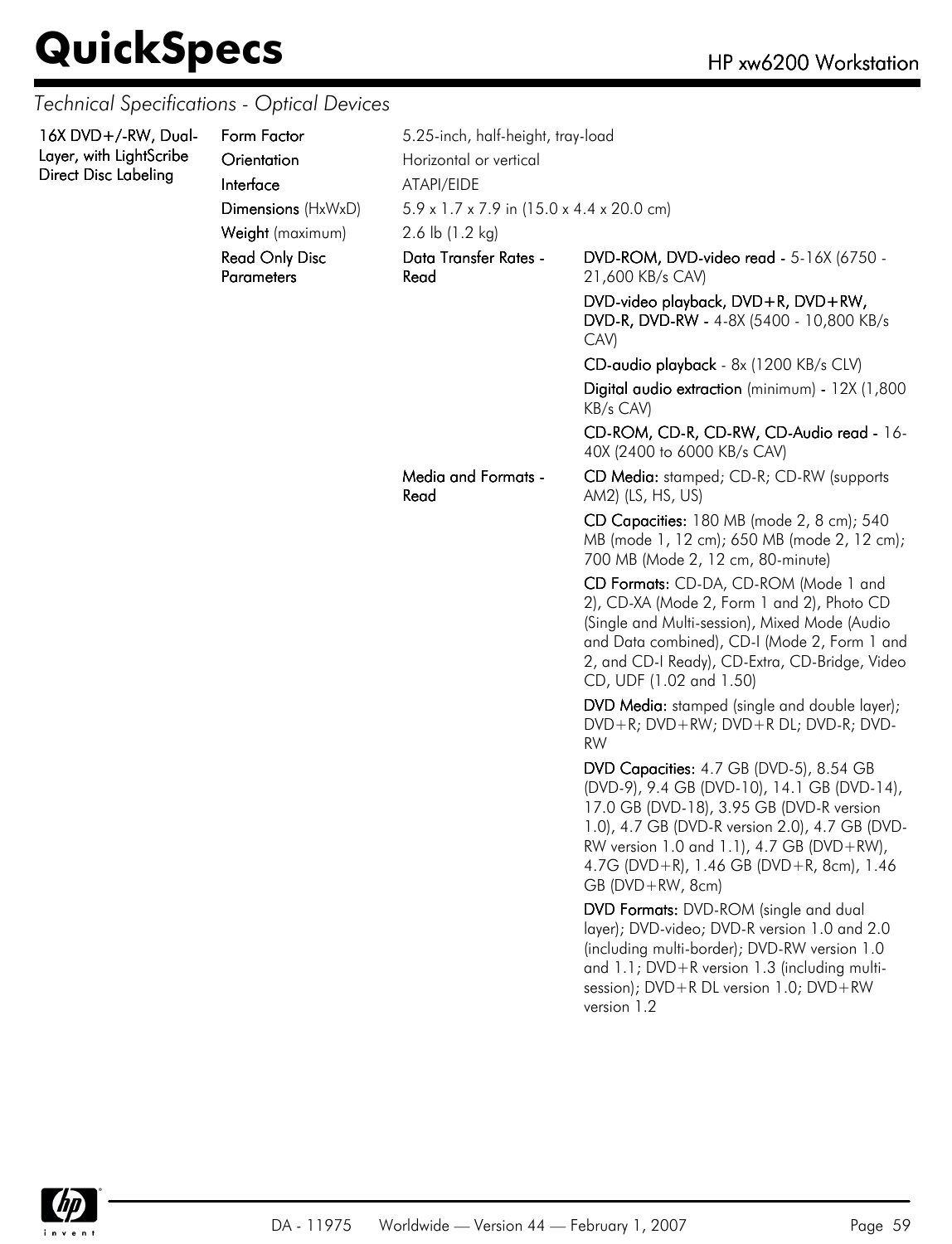| <b>Technical Specifications - Optical Devices</b> |                            |                                     |                                                                                                                                                                                                                                                                   |  |
|---------------------------------------------------|----------------------------|-------------------------------------|-------------------------------------------------------------------------------------------------------------------------------------------------------------------------------------------------------------------------------------------------------------------|--|
|                                                   | <b>Writeable Disc</b>      | Data Transfer Rates -               | CD-R write - 16-40X (2400-6000 KB/s CAV)                                                                                                                                                                                                                          |  |
|                                                   | <b>Parameters</b>          | Write                               | CD-RW write - 4X (600 KB/s CLV)                                                                                                                                                                                                                                   |  |
|                                                   |                            |                                     | CD-RW write (high speed) - 10X (1500 KB/s<br>CLV)                                                                                                                                                                                                                 |  |
|                                                   |                            |                                     | CD-RW write (ultra high speed) - 16-24X (2400-<br>3600 KB/s ZCLV)                                                                                                                                                                                                 |  |
|                                                   |                            |                                     | $DVD + R - 6 - 16X (8100 - 21,600 KB/s CAV), 8x$<br>(10,800 KB/s ZCLV), 2.4-4x (3250-5400 KB/s<br>CLV)                                                                                                                                                            |  |
|                                                   |                            |                                     | DVD+R DL - 2.4 (3250 KB/s CLV)                                                                                                                                                                                                                                    |  |
|                                                   |                            |                                     | DVD+RW - 2.4-4X (3250-5400 KB/s CLV)                                                                                                                                                                                                                              |  |
|                                                   |                            |                                     | DVD-R - 2-4X (2700-5400 KB/s CLV), 8X<br>(10,800 KB/s ZCLV)                                                                                                                                                                                                       |  |
|                                                   |                            |                                     | DVD-RW - 2-4X (2700-5400 KB/s CLV)                                                                                                                                                                                                                                |  |
|                                                   |                            | <b>Media and Formats -</b><br>Write | CD Media: CD-R (OBII Vol2.0 Rev 1.2), CD-RW<br>(LS, HS, US)                                                                                                                                                                                                       |  |
|                                                   |                            |                                     | CD Capacities: 180 MB (mode 1, 8 cm); 540<br>MB (mode 1, 12 cm); 650 MB (mode 2, 12 cm);<br>700 MB (Mode 2, 12 cm, 80-minute)                                                                                                                                     |  |
|                                                   |                            |                                     | CD Formats: CD-DA, CD-ROM (Mode 1 and<br>2), CD-XA (Mode 2, Form 1 and 2), Photo CD<br>(Single and Multi-session), Mixed Mode (Audio<br>and Data combined), CD-I (Mode 2, Form 1 and<br>2, and CD-I Ready), CD-Extra, CD-Bridge, Video<br>CD, UDF (1.02 and 1.50) |  |
|                                                   |                            |                                     | DVD Media: $DVD + R$ , $DVD + R DL$ , $DVD + RW$ ,<br>DVD-R, DVD-RW                                                                                                                                                                                               |  |
|                                                   |                            |                                     | DVD Capacities: 4.7 GB (DVD-5), 8.54 GB<br>(DVD-9), 4.7 GB (DVD-R version 2.0), 4.7 GB<br>(DVD-RW version 1.1), 4.7 GB (DVD+RW<br>version 1.3), 4.7G (DVD+R version 1.2)), 1.46<br>GB (DVD+R, 8cm), 1.46 GB (DVD+RW, 8cm)                                         |  |
|                                                   |                            |                                     | DVD Formats: DVD-R version 1.0 and 2.0<br>(including multi-border); DVD-RW version 1.0<br>and 1.1; DVD+R version 1.3 (including multi-<br>session); $DVD + R DL$ version 1.0; $DVD + RW$<br>version 1.2                                                           |  |
|                                                   |                            | <b>Write Methods</b>                | Disc-at-once, session-at-once, track-at-once,<br>incremental fixed and variable packet, multi-<br>session                                                                                                                                                         |  |
|                                                   | LightScribe Direct Disc    | Media Supported                     | CD-R: LightScribe Version 1.0                                                                                                                                                                                                                                     |  |
|                                                   | <b>Labeling Parameters</b> |                                     | DVD+R: LightScribe Version 1.0                                                                                                                                                                                                                                    |  |
|                                                   |                            | Resolution                          | Dots per inch: 600                                                                                                                                                                                                                                                |  |
|                                                   |                            |                                     | Tracks per inch: 500-1600 (mode dependent)                                                                                                                                                                                                                        |  |
|                                                   |                            | <b>Labeling Times</b>               | Draft quality: $<$ 20 min                                                                                                                                                                                                                                         |  |
|                                                   |                            | Normal quality: $<$ 28 min          |                                                                                                                                                                                                                                                                   |  |
|                                                   |                            |                                     | Best quality: $<$ 36 min                                                                                                                                                                                                                                          |  |

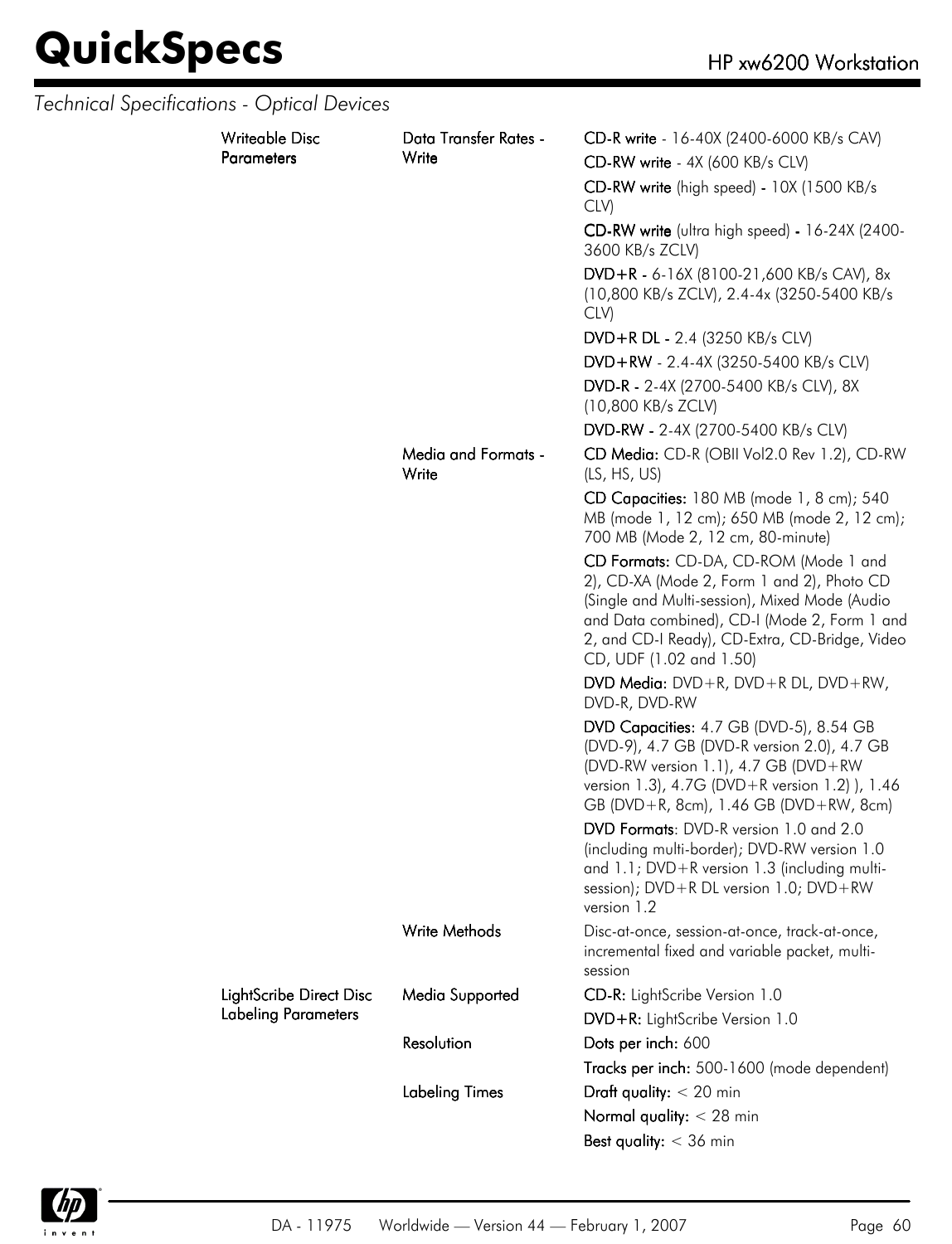| <b>Access Times</b>                   | <b>Random DVD</b>                                                                                                                                                                                                                                                                                                                                                                             | $<$ 130 ms (typical)                                                                                                                                    |
|---------------------------------------|-----------------------------------------------------------------------------------------------------------------------------------------------------------------------------------------------------------------------------------------------------------------------------------------------------------------------------------------------------------------------------------------------|---------------------------------------------------------------------------------------------------------------------------------------------------------|
| (typical reads, including             | Random CD                                                                                                                                                                                                                                                                                                                                                                                     | $<$ 120 ms (typical)                                                                                                                                    |
| settling)                             | Full Stroke DVD                                                                                                                                                                                                                                                                                                                                                                               | $< 240$ ms                                                                                                                                              |
|                                       | <b>Full Stroke CD</b>                                                                                                                                                                                                                                                                                                                                                                         | $< 200$ ms                                                                                                                                              |
|                                       | Startup Time (single)                                                                                                                                                                                                                                                                                                                                                                         | < 7 seconds (typical)                                                                                                                                   |
|                                       | Startup Time (multi-<br>session)                                                                                                                                                                                                                                                                                                                                                              | < 30 seconds (typical)                                                                                                                                  |
|                                       | Stop Time (typical)                                                                                                                                                                                                                                                                                                                                                                           | < 4s                                                                                                                                                    |
|                                       | Cache Buffer                                                                                                                                                                                                                                                                                                                                                                                  | 2 MB                                                                                                                                                    |
|                                       | Data Transfer Modes                                                                                                                                                                                                                                                                                                                                                                           | ATA PIO mode 4 (16.7 MB/s); ATA Multi-word<br>DMA mode 2 (16.7 MB/s); ATA UltraDMA Mode<br>3 (44.4 MB/s) (default on most HP xw series<br>workstations) |
| Power                                 | Source                                                                                                                                                                                                                                                                                                                                                                                        | Four-pin, DC power receptacle                                                                                                                           |
|                                       | DC Power Requirement                                                                                                                                                                                                                                                                                                                                                                          | 5 VDC $\pm$ 5%-100 mV ripple p-p                                                                                                                        |
|                                       |                                                                                                                                                                                                                                                                                                                                                                                               | 12 VDC $\pm$ 5%-200 mV ripple p-p                                                                                                                       |
|                                       | <b>DC Current</b>                                                                                                                                                                                                                                                                                                                                                                             | 5 VDC (< 1000 mA typical, < 1600 mA<br>maximum)                                                                                                         |
|                                       |                                                                                                                                                                                                                                                                                                                                                                                               | 12 VDC (< 600 mA typical, < 1400 mA<br>maximum)                                                                                                         |
|                                       | <b>Total Drive Power</b><br>(standby mode)                                                                                                                                                                                                                                                                                                                                                    | $< 2.5$ Watt                                                                                                                                            |
| <b>Audio Output</b>                   | Line-Out                                                                                                                                                                                                                                                                                                                                                                                      | 0.7 VRMS                                                                                                                                                |
|                                       | Signal-to-Noise Ratio                                                                                                                                                                                                                                                                                                                                                                         | 74 dB                                                                                                                                                   |
|                                       | <b>Channel Separation</b>                                                                                                                                                                                                                                                                                                                                                                     | 65dB                                                                                                                                                    |
| <b>Operating Conditions</b>           | Temperature                                                                                                                                                                                                                                                                                                                                                                                   | 41° to 122° F (5° to 50° C)                                                                                                                             |
| (all conditions non-                  | <b>Relative humidity</b>                                                                                                                                                                                                                                                                                                                                                                      | 10% to 90%                                                                                                                                              |
| condensing)                           | Maximum wet bulb                                                                                                                                                                                                                                                                                                                                                                              | 86°F (30°C)                                                                                                                                             |
|                                       | temperature                                                                                                                                                                                                                                                                                                                                                                                   |                                                                                                                                                         |
| <b>Certifications, Approvals</b>      | MMC-4 compliant, multi-read compliant, Microsoft WHQL certification,<br>ACA AS/NZS 3548 class B, BSMI CNS 13438, CE Mark, C.I.S.P.R. Pub 22,<br>TUV or VDE EN60950, EN 55022, EN55024, EMKO EN60950, EN<br>60825-1, UL 60950, CSA C22.2 60950-2000, CFR 21 part 1040 class 1,<br>CFR 47 C.I.S.P.R. Pub 22 Class B, DHHS/FDA, ANSI C63.4-1992 (FCC<br>Class B), relevant parts of IEC 61000-4. |                                                                                                                                                         |
| <b>Operating Systems</b><br>Supported | Microsoft Windows XP Professional,<br>Microsoft Windows XP Professional x64 Edition<br>not supported on Linux)                                                                                                                                                                                                                                                                                | Red Hat Linux 7.3 WS3 and WS4 Versions (LightScribe labeling functionality                                                                              |

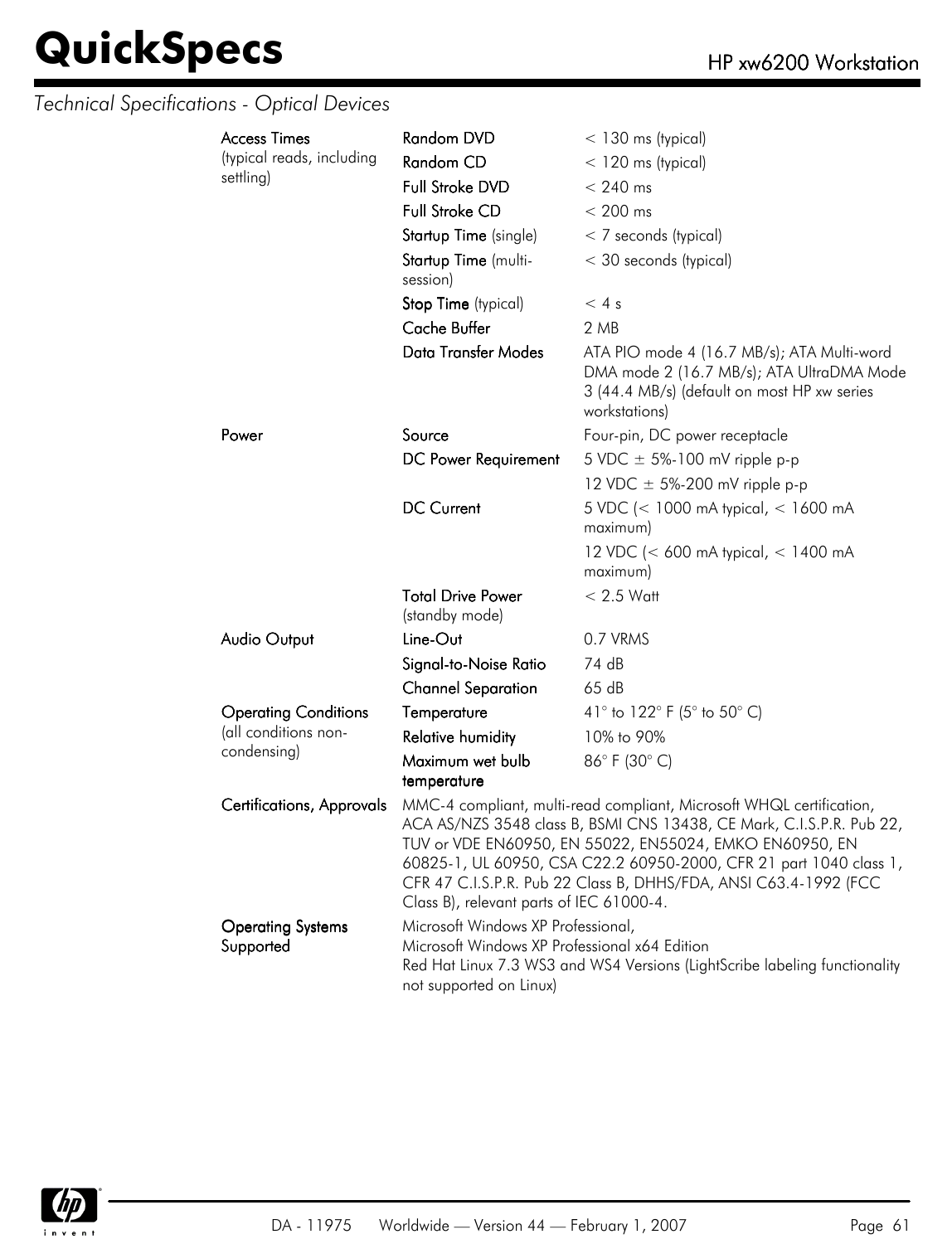*Technical Specifications - Optical Devices*

| <b>Supplied Software</b> (for<br>Windows XP) | Roxio Cineplayer Movie Playback<br>Roxio Digital Media Plus: Create or copy CDs and DVDs, including music<br>and data CDs, and data DVDs<br>Roxio MyDVD for DVD authoring<br>NOTE: LightScribe Direct Disc Labeling is supported only on 32-bit Windows<br>XP in the launch timeframe for the xw4300. Support for Windows XP<br>Professional x64 Edition is anticipated to be available some time after the<br>launch, and will require software updates. There is no support for LightScribe<br>labeling under Linux. The drive will operate as a DVD writer under these<br>other operating systems, but will not be available in software applications as |
|----------------------------------------------|-------------------------------------------------------------------------------------------------------------------------------------------------------------------------------------------------------------------------------------------------------------------------------------------------------------------------------------------------------------------------------------------------------------------------------------------------------------------------------------------------------------------------------------------------------------------------------------------------------------------------------------------------------------|
|                                              | a LightScribe "printer".                                                                                                                                                                                                                                                                                                                                                                                                                                                                                                                                                                                                                                    |

NOTE: This DVD writer kit does not include any software for burning DVDs on Linux. DVD burning is supported with the 'growisofs' command. CD burning is supported with the 'cdrecord' command. Red Hat Enterprise Linux WS 3 distribution includes both 'cdrecord' and 'growisofs'. Red Hat Linux 8, 9.0 distributions only include 'cdrecord'. Therefore DVD burning is only supported on WS 3.

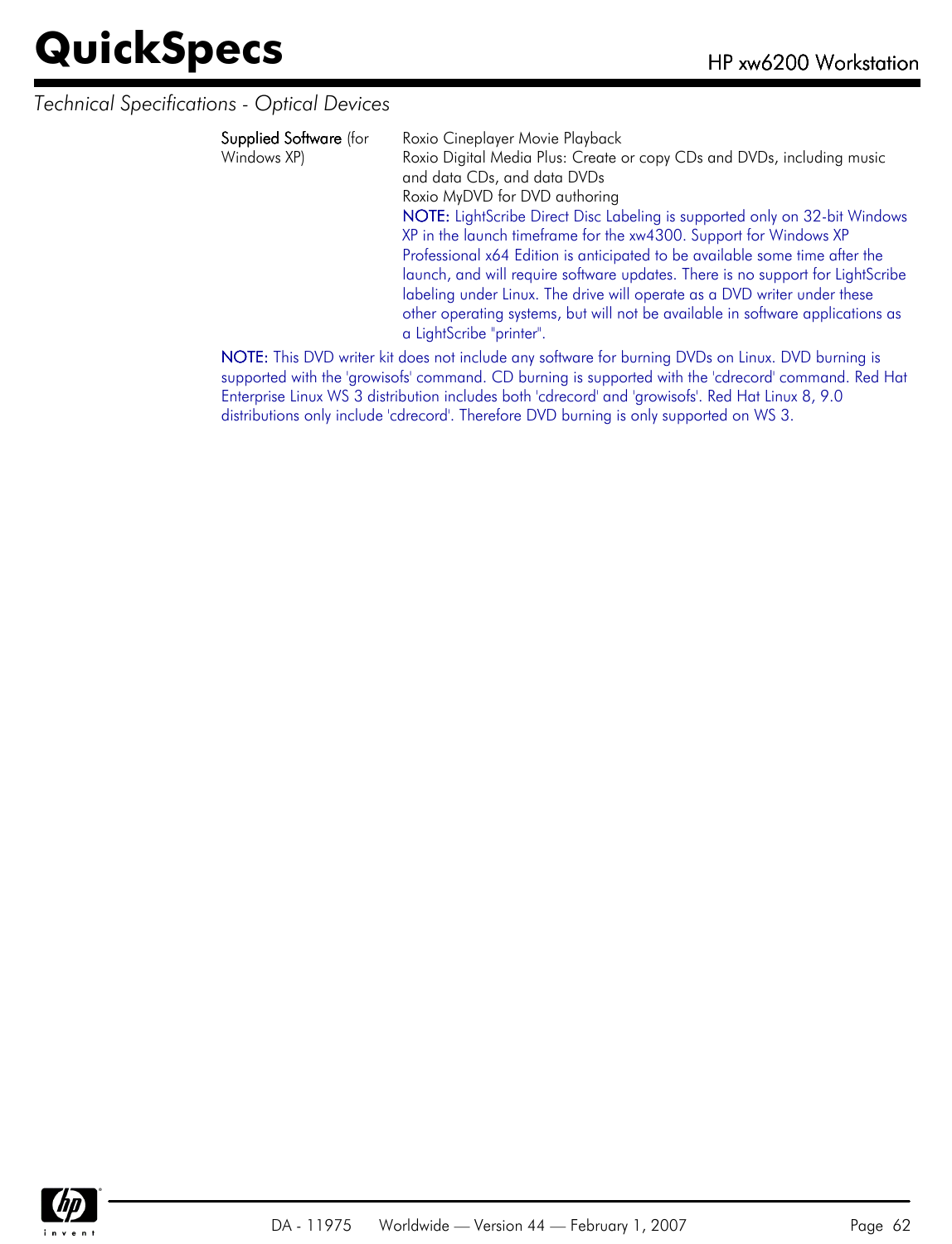*Technical Specifications - Graphics*

| NVIDIA Quadro NVS 285 Form Factor<br>with TurboCache<br><b>Technology PCIe</b><br>Graphics | <b>Graphics Controller</b><br><b>Bus Type</b><br>Memory | NVIDIA Quadro NVS 285 with TurboCache Technology 128MB PCIe Dual<br>Head<br>Low profile, both ATX and low profile brackets included<br>Integrated Quadro 285 2D graphics processor unit (GPU)<br>PCI-Express<br>128 MB DDR (64 MB local frame buffer plus 64 MB of shared system<br>memory via TurboCache technology)<br>NOTE: The graphics card uses part of the total system memory (RAM) for<br>graphics performance. System memory dedicated to graphics performance is<br>not available for other use by other programs. |  |
|--------------------------------------------------------------------------------------------|---------------------------------------------------------|-------------------------------------------------------------------------------------------------------------------------------------------------------------------------------------------------------------------------------------------------------------------------------------------------------------------------------------------------------------------------------------------------------------------------------------------------------------------------------------------------------------------------------|--|
|                                                                                            | Connectors                                              | DMS-59 to dual-DVI Y-cable or dual-VGA Y-cable                                                                                                                                                                                                                                                                                                                                                                                                                                                                                |  |
|                                                                                            | <b>Dimensions</b>                                       | Low-profile, 2.586 x 6.6 in (6.57 x 16.76 cm)                                                                                                                                                                                                                                                                                                                                                                                                                                                                                 |  |
|                                                                                            | Overlay planes                                          | One 16-bit Video overlay plane                                                                                                                                                                                                                                                                                                                                                                                                                                                                                                |  |
|                                                                                            | Multi-monitor support                                   | Dual analog or digital monitors                                                                                                                                                                                                                                                                                                                                                                                                                                                                                               |  |
|                                                                                            | Maximum pixel clock                                     | 350 MHz                                                                                                                                                                                                                                                                                                                                                                                                                                                                                                                       |  |
|                                                                                            | <b>RAMDAC</b>                                           | Dual 350 MHz (integrated)                                                                                                                                                                                                                                                                                                                                                                                                                                                                                                     |  |
|                                                                                            | High-definition Video<br>Processor (HDVP)               | Full screen, full frame video playback of HDTV and DVD content<br>DVD-ready motion compensation for MPEG-2<br>Independent hardware color controls for video overlay<br>Hardware color-space conversion (YUV 4:2:2 and 4:2:0)<br><b>IDCT</b> motion compensation<br>5-tap horizontal by 3-tap vertical filtering<br>8:1 up/down scaling                                                                                                                                                                                        |  |
|                                                                                            |                                                         | Available graphics drivers Microsoft Windows 2000 and Microsoft Windows XP (Provides full native<br>Dual View mode, Span or Big Desktop mode, and Clone mode)<br>HP qualified drivers may be preloaded or available from the HP support<br>Web site:<br>http://www.hp.com/country/us/en/support.html?pageDisplay=drivers                                                                                                                                                                                                      |  |
| ATI FireGL V3100                                                                           | Form factor                                             | <b>ATX</b>                                                                                                                                                                                                                                                                                                                                                                                                                                                                                                                    |  |
| <b>Graphics Card (PCI</b>                                                                  | Graphics controller                                     | <b>RV370</b>                                                                                                                                                                                                                                                                                                                                                                                                                                                                                                                  |  |
| Express)                                                                                   | <b>Bus type</b>                                         | PCI-Express x16                                                                                                                                                                                                                                                                                                                                                                                                                                                                                                               |  |
|                                                                                            | Memory                                                  | 128 MB 200MHz DDR unified frame buffer, Z-buffer and Texture storage                                                                                                                                                                                                                                                                                                                                                                                                                                                          |  |
|                                                                                            | Connectors                                              | 1 DVI-I analog/digital and 1 VGA analog monitor output                                                                                                                                                                                                                                                                                                                                                                                                                                                                        |  |
|                                                                                            | Multi-monitor support                                   | Dual integrated display controllers supporting up to 2048x1536 @ 85Hz on<br>both displays                                                                                                                                                                                                                                                                                                                                                                                                                                     |  |
|                                                                                            | <b>RAMDAC</b>                                           | Dual 400 MHz integrated                                                                                                                                                                                                                                                                                                                                                                                                                                                                                                       |  |

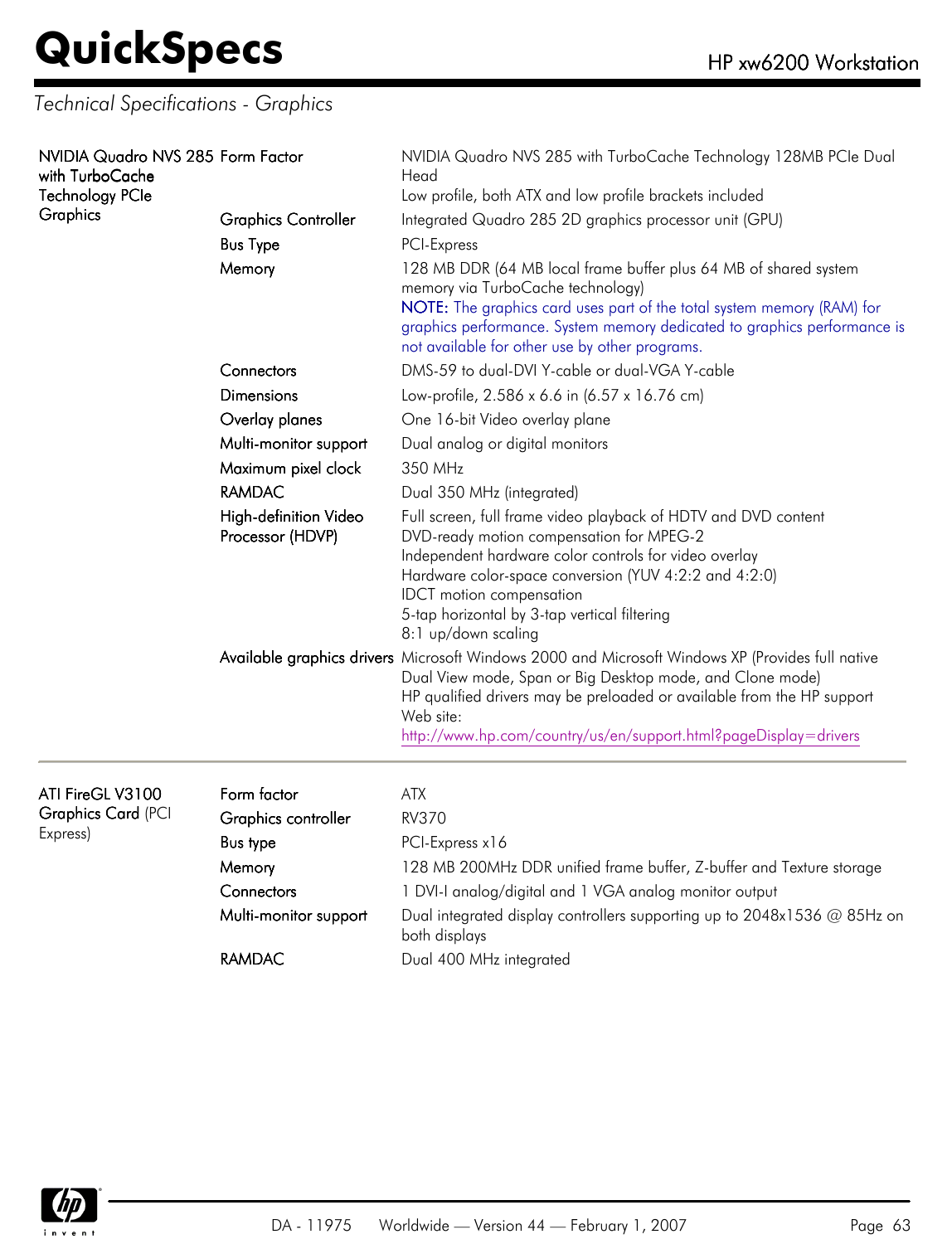| Technical Specifications - Graphics                 |                            |                                                                                                                                                                                                                                                                                                                                                                                                                                                                            |
|-----------------------------------------------------|----------------------------|----------------------------------------------------------------------------------------------------------------------------------------------------------------------------------------------------------------------------------------------------------------------------------------------------------------------------------------------------------------------------------------------------------------------------------------------------------------------------|
|                                                     | Architecture features      | 128-bit memory interface<br>128-bit IEEE floating-point precision<br>24-bits per RGBA color precision<br>4-bit sub-pixel precision<br>2 parallel geometry engines<br>4 parallel pixel pipelines<br>$2x/4x/6x$ FSAA<br>Hardware accelerated antialiased points and lines<br>Hardware OpenGL overlay planes<br>Hardware accelerated two-sided lighting<br>Hardware accelerated clipping planes<br>Hardware accelerated occlusion culling<br>Hardware accelerated clip planes |
|                                                     | Shading architecture       | Smartshader <sup>™</sup> technology<br>Programmable pixel and vertex shaders<br>16 textures per pass<br>Pixel shaders up to 160 instructinos with 32-bit floating point precision for<br>each RGBA component<br>Multiple render target support<br>Shadow volume rendering acceleration<br>High precision 10-bit per channel frame buffer support                                                                                                                           |
|                                                     | Supported graphics APIs    | OpenGL 1.5<br>DirectX 9.0                                                                                                                                                                                                                                                                                                                                                                                                                                                  |
|                                                     |                            | Available graphics drivers Windows XP Professional, Windows XP Professional x64 Edition, Linux<br>Xfree86HP qualified drivers may be preloaded or available from the HP<br>support Web site:<br>http://welcome.hp.com/country/us/eng/software_drivers.html.                                                                                                                                                                                                                |
|                                                     | Maximum resolution         | DVI-I output – drives digital display at resolutions up to 1600x1200                                                                                                                                                                                                                                                                                                                                                                                                       |
|                                                     |                            | Internal 400MHz RAMDACs - drives dual analog displays up to 2048x1536<br>@ 85Hz each                                                                                                                                                                                                                                                                                                                                                                                       |
| NVIDIA Quadro FX 540<br><b>PCI-Express Graphics</b> | Form Factor                | ATX, 4.376" x 7.0"<br>Single slot                                                                                                                                                                                                                                                                                                                                                                                                                                          |
| Card                                                | <b>Graphics Controller</b> | NVIDIA NV43GL                                                                                                                                                                                                                                                                                                                                                                                                                                                              |
|                                                     | <b>Bus Type</b>            | PCI-Express x16, <75W power consumption                                                                                                                                                                                                                                                                                                                                                                                                                                    |
|                                                     | <b>RAMDAC</b>              | Dual 400 MHz integrated                                                                                                                                                                                                                                                                                                                                                                                                                                                    |
|                                                     | Memory                     | 128 MB 275 MHz DDR SDRAM unified frame buffer, Z-buffer and Texture<br>storage<br>8.8 GB/sec graphics memory bandwidth                                                                                                                                                                                                                                                                                                                                                     |
|                                                     | Connectors                 | $DVI-I + VGA + 10$ -pin HDTV Out (HD cable purchased separately)                                                                                                                                                                                                                                                                                                                                                                                                           |
|                                                     | Multi-monitor support      | Integrated analog display controller supporting a single analog display at<br>2048x1536 @ 75Hz, one digital display at 1600x1200 @ 60Hz.                                                                                                                                                                                                                                                                                                                                   |

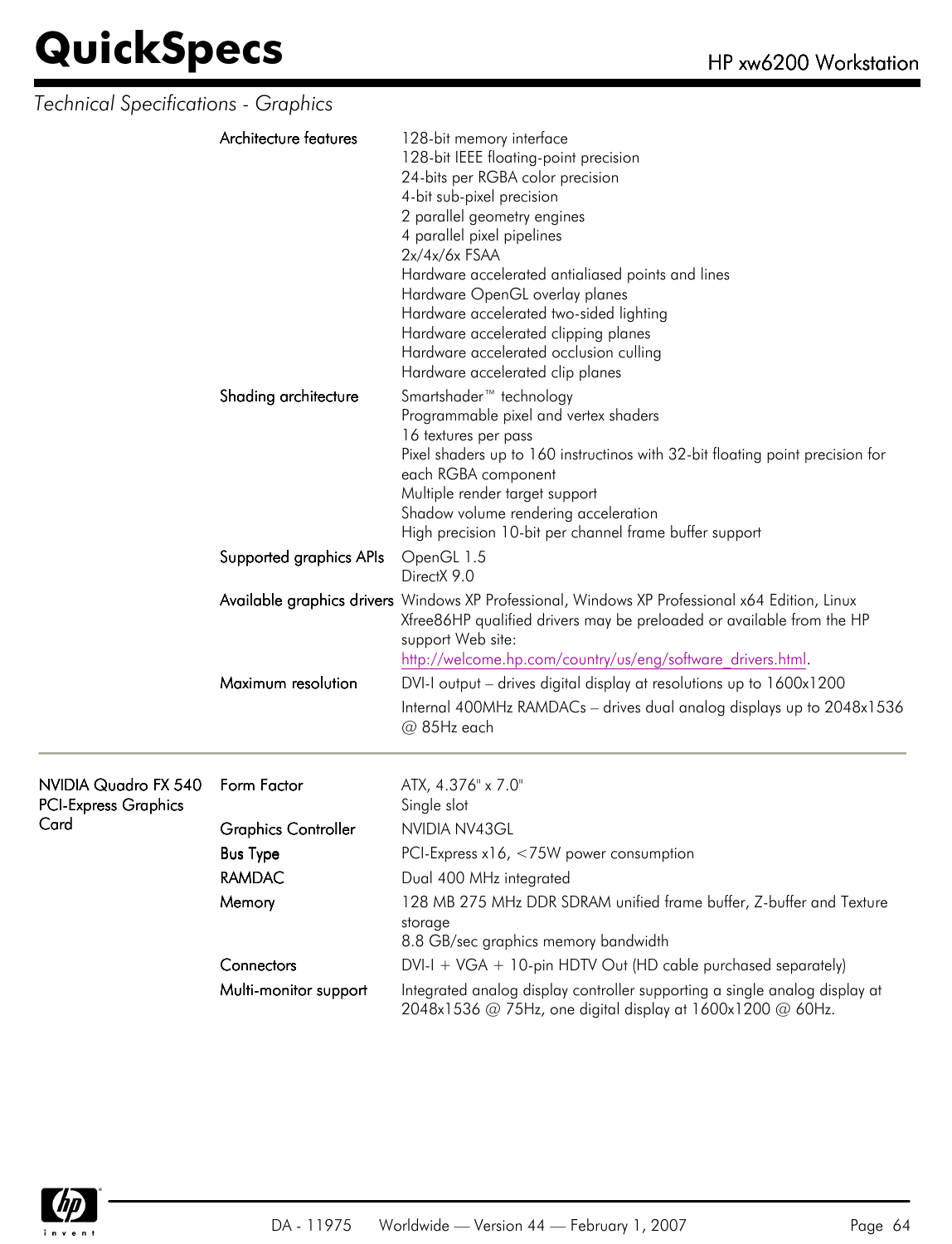#### *Technical Specifications - Graphics*

| Additional product<br>features | 128 KB BIOS 3.3V Flash ROM reprogrammable by SW<br>Hardware accelerated Overlay Planes<br>Hardware accelerated two-sided lighting<br>Hardware accelerated antialiased points and lines<br>3D Volumetric Texture support<br>Hardware accelerated Occlusion Culling<br>Compliant with Microsoft/Intel PC2001 Workstation requirements<br>Video Timings compliant with VESA DMT 1.0 and VESA GTF 1.0<br>specifications<br>DDC2B+ Monitor support on all OS platforms<br>ACPI Version 1.0b Power Management support (all modes) |
|--------------------------------|-----------------------------------------------------------------------------------------------------------------------------------------------------------------------------------------------------------------------------------------------------------------------------------------------------------------------------------------------------------------------------------------------------------------------------------------------------------------------------------------------------------------------------|
| Shading architecture           | Fully programmable GPU (OpenGL1.5/DirectX 9.0c class)<br>Long fragment programs (up to 65,536 instructions)<br>Long vertex programs (up to 65,536 instructions)<br>Looping and subroutines (up to 256 loops per vertex program)<br>Dynamic flow control<br>Conditional execution<br>Optimized compilers for Cg, OpenGL shading language, and Microsoft<br><b>HLSL</b>                                                                                                                                                       |
| Supported graphics APIs        | OpenGL 1.5 ICD with immediate mode support for all OGL primitive types<br>DirectX 9.0c                                                                                                                                                                                                                                                                                                                                                                                                                                      |
|                                | Available graphics drivers HP-tested: Microsoft Windows XP, Windows 2000, and Linux<br>HP qualified drivers may be preloaded or available from the HP support<br>Web site:<br>http://welcome.hp.com/country/us/eng/software_drivers.html.                                                                                                                                                                                                                                                                                   |
| Maximum Resolution             | DVI-I output - drives digital display at resolutions up to $1600x1200$ @ 60Hz<br>Internal 400MHz RAMDACs - drives dual analog display up to 2048x1536<br>$@$ 75Hz each                                                                                                                                                                                                                                                                                                                                                      |

| NVIDIA Quadro FX 1400 Form Factor |                            | ATX, 4.376" x 8.5"                                                                                                         |
|-----------------------------------|----------------------------|----------------------------------------------------------------------------------------------------------------------------|
| <b>PCI-Express Graphics</b>       |                            | Single slot                                                                                                                |
| Controller                        | <b>Graphics Controller</b> | NVIDIA NV41 GL                                                                                                             |
|                                   | <b>Bus Type</b>            | PCI-Express $x16, < 75W$ power consumption                                                                                 |
|                                   | RAMDAC                     | Dual 400 MHz integrated                                                                                                    |
|                                   | Memory                     | 128 MB 300 MHz DDR SDRAM unified frame buffer, Z-buffer and Texture<br>storage                                             |
|                                   |                            | 19.2 GB/s graphics memory bandwidth                                                                                        |
|                                   | <b>Connectors</b>          | 2 DVI-I analog/digital monitor outputs, 1 3-pin Mini DIN stereo output                                                     |
|                                   | Multi-monitor support      | Dual integrated analog display controllers supporting up to two analog<br>displays at $2048x1536$ @ 85Hz on both displays. |

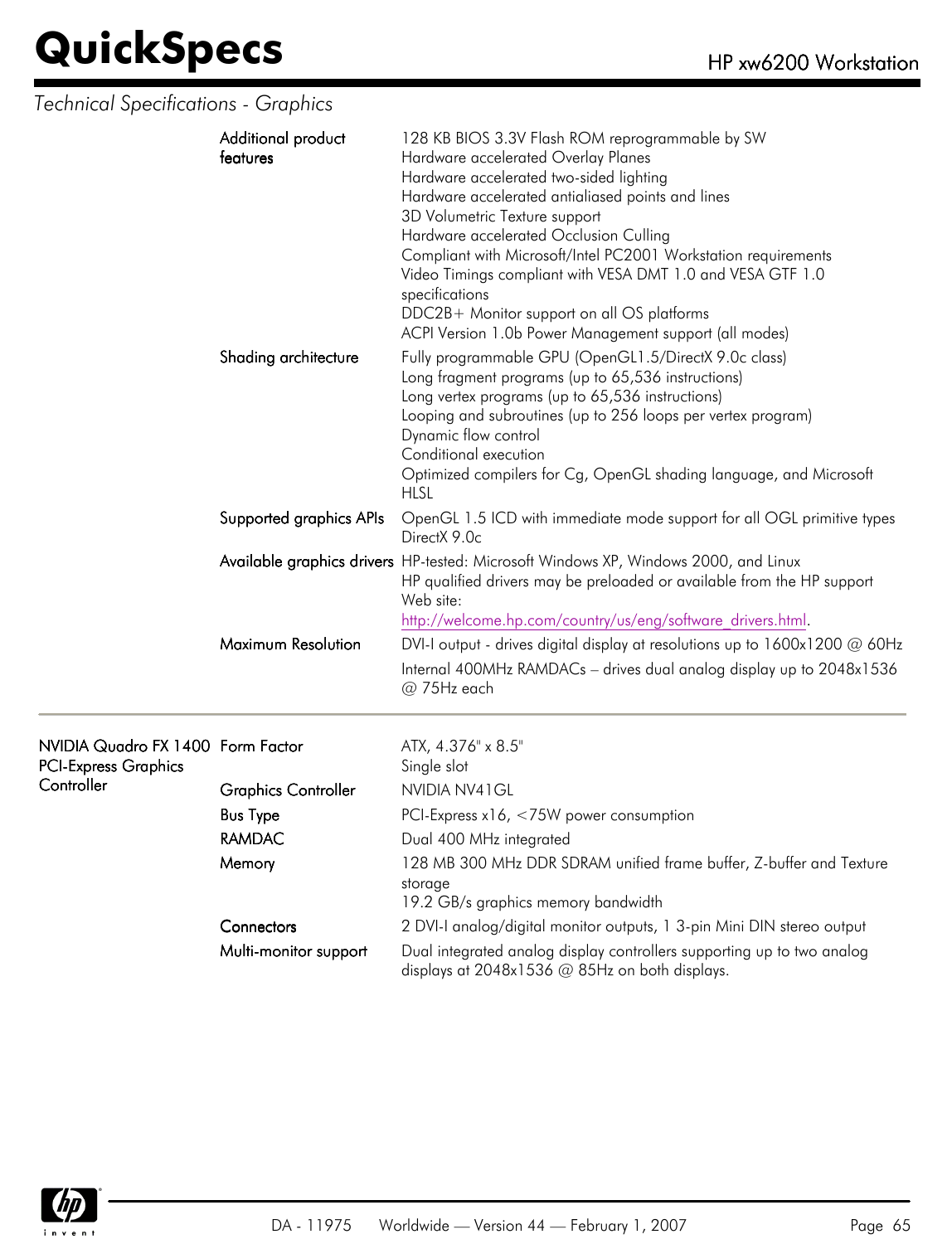*Technical Specifications - Graphics*

| Additional product<br>features | 128 KB BIOS 3.3V Flash ROM reprogrammable by SW<br>Hardware accelerated Overlay Planes<br>Hardware accelerated two-sided lighting<br>Hardware accelerated antialiased points and lines<br>Quad-buffered Stereo<br>3D Volumetric Texture support<br>Hardware accelerated Occlusion Culling<br>Scalable Link Interface (SLI) technology<br>Compliant with Microsoft/Intel PC2001 Workstation requirements<br>Video Timings compliant with VESA DMT 1.0 and VESA GTF 1.0<br>specifications<br>DDC2B+ Monitor support on all OS platforms<br>ACPI Version 1.0b Power Management support (all modes) |
|--------------------------------|-------------------------------------------------------------------------------------------------------------------------------------------------------------------------------------------------------------------------------------------------------------------------------------------------------------------------------------------------------------------------------------------------------------------------------------------------------------------------------------------------------------------------------------------------------------------------------------------------|
| Shading architecture           | Fully programmable GPU (OpenGL1.5/DirectX 9.0c class)<br>Long fragment programs (up to 65,536 instructions)<br>Long vertex programs (up to 65,536 instructions)<br>Looping and subroutines (up to 256 loops per vertex program)<br>Dynamic flow control<br>Conditional execution<br>Optimized compilers for Cg, OpenGL shading language, and Microsoft<br><b>HLSL</b>                                                                                                                                                                                                                           |
| Supported graphics APIs        | OpenGL 1.5 ICD with immediate mode support for all OGL primitive types<br>DirectX 9.0c                                                                                                                                                                                                                                                                                                                                                                                                                                                                                                          |
|                                | Available graphics drivers HP-tested: Microsoft Windows XP, Windows 2000 and Linux<br>HP qualified drivers may be preloaded or available from the HP support<br>Web site:<br>http://welcome.hp.com/country/us/eng/software_drivers.html.                                                                                                                                                                                                                                                                                                                                                        |
| Maximum Resolution             | Dual DVI-I output - drives dual digital displays at resolutions up to<br>1900x1200 @ 60Hz<br>Internal 400MHz RAMDACs - drives dual analog displays up to 2048x1536<br>@ 85Hz each                                                                                                                                                                                                                                                                                                                                                                                                               |

#### NVIDIA Quadro NVS 440 Form Factor ATX 256 MB

| 256 MB Graphics | <b>Graphics Controller</b> | 2 nv43 2D graphics processor units (GPUs)                   |
|-----------------|----------------------------|-------------------------------------------------------------|
| Controller      | <b>VGA</b> controller      | Integrated into the Quadro GPU                              |
|                 | <b>Bus Type</b>            | $PCI-E x16$                                                 |
|                 | <b>RAMDAC</b>              | Dual 350 MHz                                                |
|                 | Memory                     | 256 MB DDR frame buffer and Texture storage (128MB per GPU) |
|                 | Connector                  | Two DMS-59                                                  |
|                 | Controller clock speed     | 250 MHz                                                     |
|                 | Color planes               | 32-bit color buffer                                         |
|                 | Overlay planes             | 1 16-bit Video overlay plane                                |
|                 | Maximum pixel clock        | 350 MHz                                                     |
|                 | Multi-Monitor Support      | Up to 4 analog or digital monitors                          |
|                 | Single DVI Support         | Yes                                                         |
|                 | Dual DVI Support           | Yes                                                         |

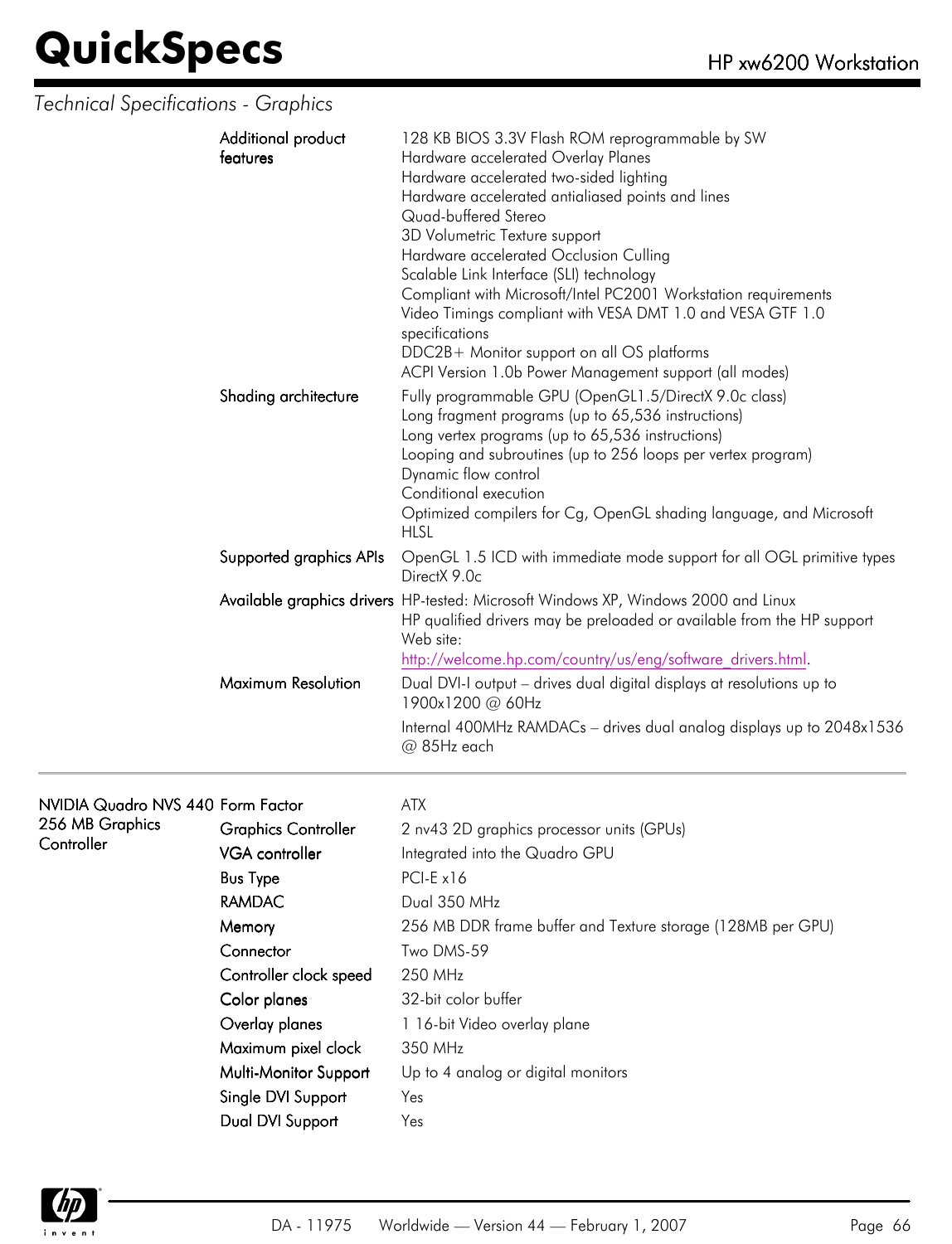| <b>Technical Specifications - Graphics</b> |                                           |                                                                                                                                                                                                                                                                                                                                                                                                                                                                                                                                                                                 |
|--------------------------------------------|-------------------------------------------|---------------------------------------------------------------------------------------------------------------------------------------------------------------------------------------------------------------------------------------------------------------------------------------------------------------------------------------------------------------------------------------------------------------------------------------------------------------------------------------------------------------------------------------------------------------------------------|
|                                            | High-definition Video<br>Processor (HDVP) | Full-screen, full-frame video playback of HDTV and DVD content<br>DVD-ready motion compensation for MPEG-2<br>Independent hardware color controls for video overlay<br>Hardware color-space conversion (YUV 4:2:2 and 4:2:0)<br><b>IDCT</b> motion compensation<br>5-tap horizontal by 3-tap vertical filtering<br>8:1 up/down scaling                                                                                                                                                                                                                                          |
|                                            |                                           | Available graphics drivers Microsoft Windows XP (Provides full native Dual View mode, Span or Big<br>Desktop mode, and Clone mode)<br>HP qualified drivers may be preloaded or available from the HP support<br>Web site:<br>http://welcome.hp.com/country/us/eng/software drivers.html.                                                                                                                                                                                                                                                                                        |
| NVIDIA Quadro FX 3400 Form Factor          |                                           | <b>ATX</b>                                                                                                                                                                                                                                                                                                                                                                                                                                                                                                                                                                      |
| <b>Graphics Card</b>                       | <b>Graphics Controller</b>                | NVIDIA NV45GL                                                                                                                                                                                                                                                                                                                                                                                                                                                                                                                                                                   |
|                                            | <b>Bus Type</b>                           | PCI-Express x16                                                                                                                                                                                                                                                                                                                                                                                                                                                                                                                                                                 |
|                                            | Memory                                    | 256 MB 450 MHz GDDR3 SDRAM unified frame buffer, Z-buffer and<br>Texture storage                                                                                                                                                                                                                                                                                                                                                                                                                                                                                                |
|                                            | Connectors                                | 2 DVI-I (one dual-link/one single-link) analog/digital monitor outputs,<br>1 3-pin Mini DIN stereo output                                                                                                                                                                                                                                                                                                                                                                                                                                                                       |
|                                            | Multi-monitor support                     | Dual integrated analog display controllers supporting up to two analog<br>displays at 2048x1536 @ 85Hz on both displays or dual digital displays at<br>1600x1200 (single-link) and 3840x2400 (dual-link).                                                                                                                                                                                                                                                                                                                                                                       |
|                                            |                                           | NVIEW advanced multi-display desktop and application management<br>seamlessly integrated into Microsoft Windows                                                                                                                                                                                                                                                                                                                                                                                                                                                                 |
|                                            | <b>RAMDAC</b>                             | Dual 400 MHz integrated                                                                                                                                                                                                                                                                                                                                                                                                                                                                                                                                                         |
|                                            | Architecture features                     | 256-bit memory interface<br>128-bit IEEE floating-point precision graphics pipeline<br>128-bit color precision<br>12-bit sub-pixel precision<br>8x FSAA at 1920x1200, 4x at 2048x1536, rotated grid FSAA sampling<br>algorithm<br>Hardware accelerated antialiased points and lines<br>Hardware OpenGL overlay planes<br>Hardware accelerated two-sided lighting<br>Hardware accelerated clipping planes<br>3rd generation occlusion culling<br>3D volumetric texture support<br>Quad-buffered stereo<br>Dual Link DVI enabling driving digital displays up to 3840x2400 (24Hz) |
|                                            | Shading architecture                      | Fully programmable GPU<br>Long fragment programs (up to 65,536 instructions)<br>Long vertex programs (up to 65,536 instructions)<br>Looping and subroutines (up to 256 loops per vertex program)<br>Dynamic flow control<br>Conditional execution                                                                                                                                                                                                                                                                                                                               |
|                                            | Supported graphics APIs                   | OpenGL 1.5<br>DirectX 9.0                                                                                                                                                                                                                                                                                                                                                                                                                                                                                                                                                       |

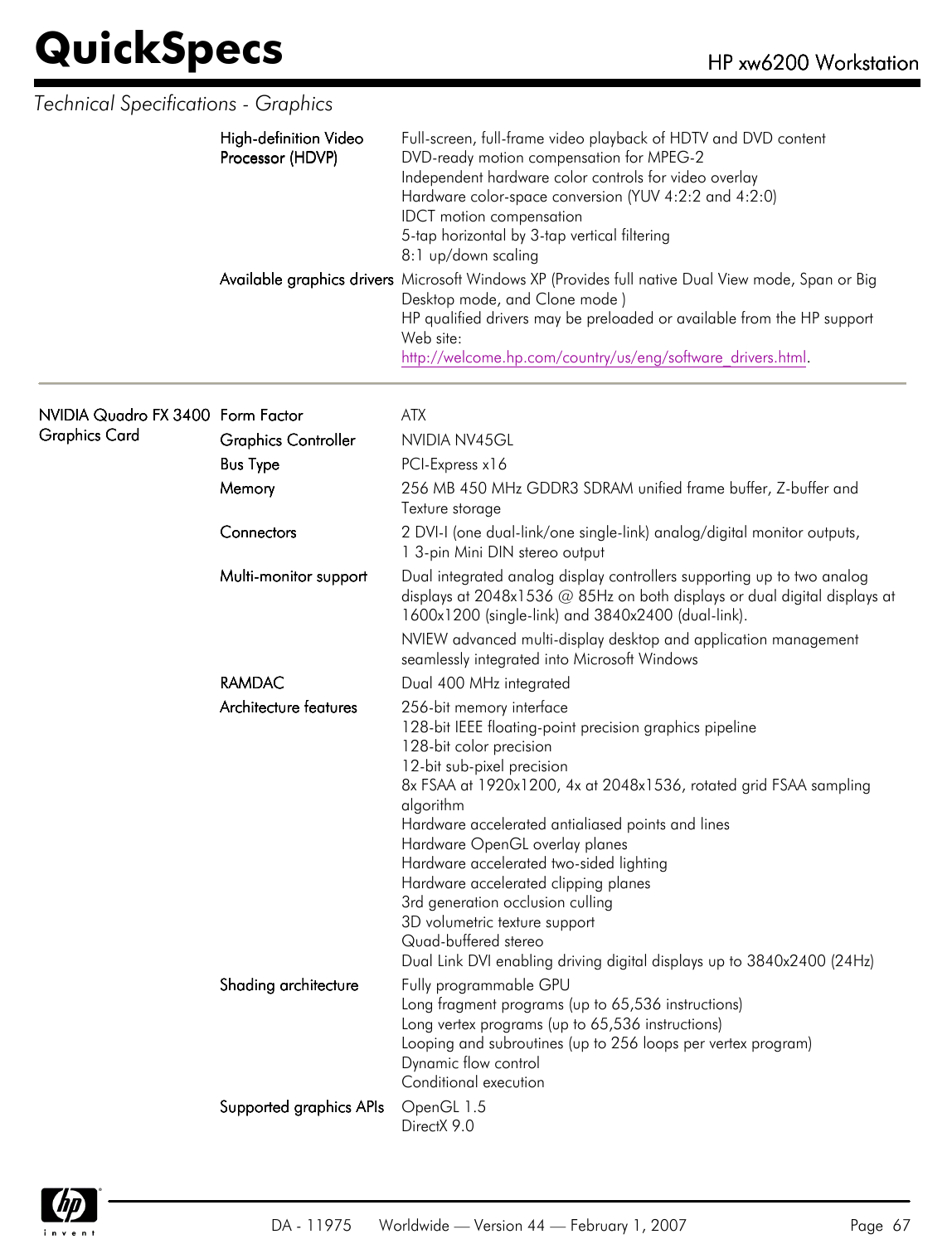| <b>Technical Specifications - Graphics</b> |                                        |                                                                                                                                                                                                                                                                                                                                                                                                                                                                                                                                                                                                                                      |
|--------------------------------------------|----------------------------------------|--------------------------------------------------------------------------------------------------------------------------------------------------------------------------------------------------------------------------------------------------------------------------------------------------------------------------------------------------------------------------------------------------------------------------------------------------------------------------------------------------------------------------------------------------------------------------------------------------------------------------------------|
|                                            |                                        | Available graphics drivers HP-tested: Microsoft Windows® XP, Windows 2000, and Linux<br>HP qualified drivers may be preloaded or available from the HP support<br>Web site: http://welcome.hp.com/country/us/eng/software drivers.html.                                                                                                                                                                                                                                                                                                                                                                                              |
|                                            | Maximum Resolution                     | Dual DVI-I output - drives dual digital displays at resolutions up to<br>1600x1200 @ 60Hz (single-link) and 3840x2400 @ 24Hz (dual-link).                                                                                                                                                                                                                                                                                                                                                                                                                                                                                            |
|                                            |                                        | Internal 400MHz RAMDACs - drives dual analog displays up to 2048x1536<br>@ 75Hz each                                                                                                                                                                                                                                                                                                                                                                                                                                                                                                                                                 |
| NVIDIA Quadro FX 3450 Form Factor          |                                        | <b>ATX</b>                                                                                                                                                                                                                                                                                                                                                                                                                                                                                                                                                                                                                           |
| <b>Graphics Controller</b>                 | <b>Graphics Controller</b>             | NVIDIA Quadro FX 3450 Workstation GPU                                                                                                                                                                                                                                                                                                                                                                                                                                                                                                                                                                                                |
|                                            | <b>Bus Type</b>                        | PCI-Express x16                                                                                                                                                                                                                                                                                                                                                                                                                                                                                                                                                                                                                      |
|                                            | Memory                                 | 256 MB 450 MHz GDDR3 SDRAM unified graphics memory                                                                                                                                                                                                                                                                                                                                                                                                                                                                                                                                                                                   |
|                                            | Connectors                             | 2 DVI-I (one dual-link/one single-link) analog/digital monitor outputs, 1 3-<br>pin Mini DIN stereo output, DVI-I to VGA adapters included                                                                                                                                                                                                                                                                                                                                                                                                                                                                                           |
|                                            | Multi-Monitor Support                  | Dual integrated display controllers supporting up to two analog displays at<br>2048 x 1536 @ 75 Hz on both displays or dual digital displays at 1920 x<br>1200 (single-link) and 3840 x 2400 (dual-link).<br>NVIEW advanced multi-display desktop and application management<br>seamlessly integrated into Microsoft Windows                                                                                                                                                                                                                                                                                                         |
|                                            | <b>Architecture Features</b>           | 256-bit memory interface<br>128-bit IEEE floating-point color precision<br>12-bit sub-pixel precision<br>65,536 fragment instruction<br>65,536 vertex instruction<br>3D volumetric textures<br>Single-system powerwall<br>12 pixels per clock rendering engine<br>Hardware accelerated antialiased points and lines<br>Hardware OpenGL overlay planes<br>Hardware accelerated two-sided lighting<br>Hardware accelerated clipping planes<br>3rd generation occlusion culling<br>16 textures per pixel in tragment programs<br>Window ID clipping functionality<br>Hardware accelerated line stippling<br>OpenGL Quad-buffered stereo |
|                                            | <b>Shading Architecture</b>            | Fully programmable GPU (OpenGL 2.0/DirectX<br>9.0c class)<br>Long fragment programs (up to 65,536 instructions)<br>Long vertex programs (up to 65,536 instructions)<br>Looping and subroutines (up to 256 loops per vertex program)<br>Dynamic flow control<br>Conditional execution                                                                                                                                                                                                                                                                                                                                                 |
|                                            | High Level Shader<br>Languages         | Optimized compiler for Cg and Microsoft® HLSL<br>OpenGL 2.0 and DirectX 9.0c support<br>Open source compiler                                                                                                                                                                                                                                                                                                                                                                                                                                                                                                                         |
|                                            | <b>High-Resolution</b><br>Antialiasing | 12-bit subpixel sampling precision enhances AA quality<br>Rotated-grid full-scene antialiasing (RG FSAA)<br>8x FSAA dramatically reduces visual aliasing artifacts or "jaggies" at<br>resolution up to 1920x1200                                                                                                                                                                                                                                                                                                                                                                                                                     |

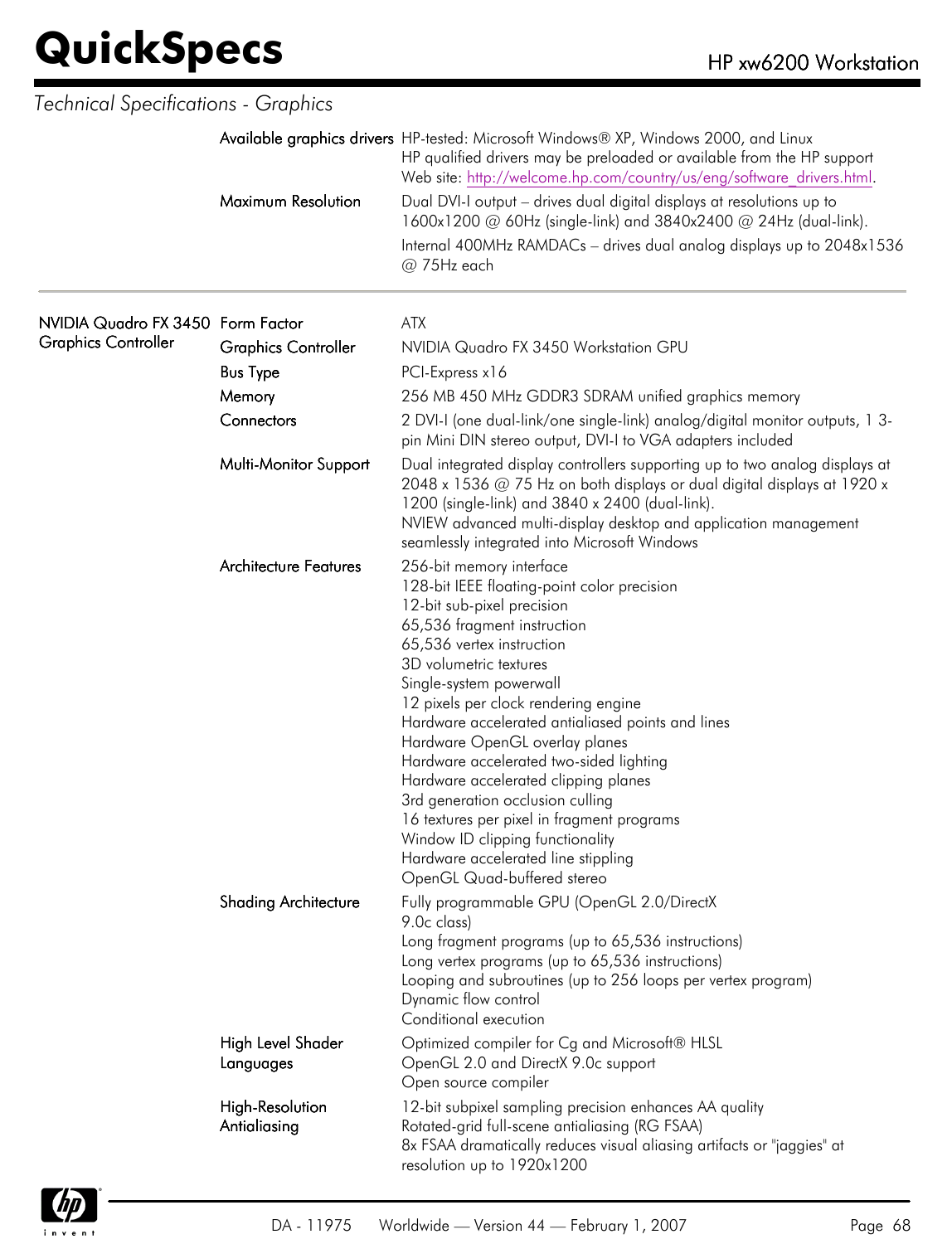#### *Technical Specifications - Graphics*

|                                                               | <b>Display Resolution</b><br>Support<br>nView Architecture<br><b>Supported Graphics APIs</b><br><b>Available Graphics</b> | Dual Link DVI- I output-drives digital displays at resolutions up to 3840 x<br>2400 @ 24 Hz<br>Single Link DVI-I output drives digital displays at resolutions up to 1920 x<br>1200 @ 75 Hz<br>Internal 400 MHz DACs - Two analog displays up to 2048 x 1536 @ 75 Hz<br>each<br>Advanced multi-display desktop & application management seamlessly<br>integrated into Microsoft Windows.<br>OpenGL 2.0 ICD with immediate mode support for all OGL primitive types<br>DirectX 9.0c<br>Microsoft Windows XP, Linux - Full Open GL implementation, complete with |
|---------------------------------------------------------------|---------------------------------------------------------------------------------------------------------------------------|----------------------------------------------------------------------------------------------------------------------------------------------------------------------------------------------------------------------------------------------------------------------------------------------------------------------------------------------------------------------------------------------------------------------------------------------------------------------------------------------------------------------------------------------------------------|
|                                                               | <b>Drivers</b>                                                                                                            | NVIDIA and ARB extensions.<br>HP qualified drivers may be preloaded or available from the HP support web<br>site:<br>http://welcome.hp.com/country/us/eng/software drivers.html.                                                                                                                                                                                                                                                                                                                                                                               |
| ATI FireGL V5100<br><b>PCI-Express Graphics</b><br>Controller | Form Factor<br><b>Graphics Controller</b>                                                                                 | <b>ATX</b><br><b>RV423</b>                                                                                                                                                                                                                                                                                                                                                                                                                                                                                                                                     |
|                                                               | <b>Bus Type</b>                                                                                                           | PCI-Express x16                                                                                                                                                                                                                                                                                                                                                                                                                                                                                                                                                |
|                                                               | Memory                                                                                                                    | 128 MB 350MHz DDR unified frame buffer, Z-buffer and Texture storage                                                                                                                                                                                                                                                                                                                                                                                                                                                                                           |
|                                                               | Connectors                                                                                                                | 2 DVI-I analog/digital monitor outputs, 1 3-pin Mini DIN stereo output                                                                                                                                                                                                                                                                                                                                                                                                                                                                                         |
|                                                               | Multi-monitor support                                                                                                     | Dual integrated display controllers supporting up to two analog displays at<br>2048x1536 @ 85Hz on both displays.                                                                                                                                                                                                                                                                                                                                                                                                                                              |
|                                                               | <b>RAMDAC</b>                                                                                                             | Dual 400 MHz integrated                                                                                                                                                                                                                                                                                                                                                                                                                                                                                                                                        |
|                                                               | Architecture features                                                                                                     | 256-bit memory interface<br>128-bit IEEE floating-point precision<br>24-bits per RGBA color precision<br>8-bit sub-pixel precision<br>6 parallel geometry engines<br>12 parallel pixel pipelines<br>$2x/4x/6x$ FSAA<br>Hardware accelerated antialiased points and lines<br>Hardware OpenGL overlay planes<br>Hardware accelerated two-sided lighting<br>Hardware accelerated clipping planes<br>Hardware accelerated occlusion culling<br>Hardware accelerated clip planes<br>Quad-buffered stereo                                                            |
|                                                               | Shading architecture                                                                                                      | Smartshader <sup>™</sup> technology<br>Programmable pixel and vertex shaders<br>16 textures per pass<br>Pixel shaders up to 160 instructions with 32-bit floating point precision for<br>each RGBA component<br>Multiple render target support<br>Shadow volume rendering acceleration<br>High precision 10-bit per channel frame buffer support                                                                                                                                                                                                               |
|                                                               | Supported graphics APIs                                                                                                   | OpenGL 1.5<br>DirectX 9.0                                                                                                                                                                                                                                                                                                                                                                                                                                                                                                                                      |

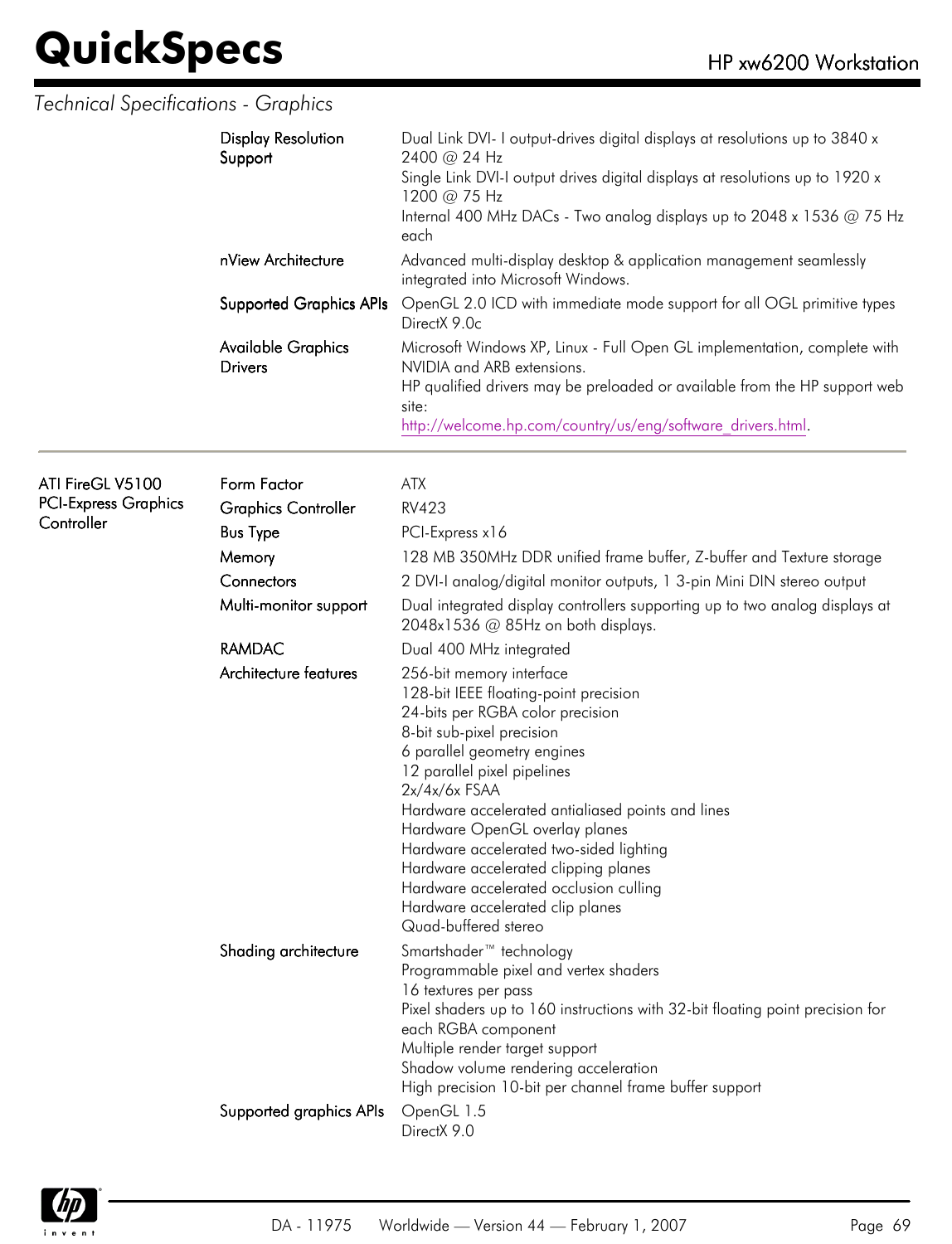#### *Technical Specifications - Graphics*

|                    | Available graphics drivers HP-tested: Microsoft Windows XP, Windows 2000, and Linux   |
|--------------------|---------------------------------------------------------------------------------------|
|                    | HP qualified drivers may be preloaded or available from the HP support                |
|                    | Web site: http://welcome.hp.com/country/us/eng/software drivers.html.                 |
| Maximum Resolution | DVI-I output – drives digital displays at resolutions up to 1600x1200                 |
|                    | Internal 400MHz RAMDAC – drives dual analog displays up to 2048x1536<br>$@$ 85Hz each |

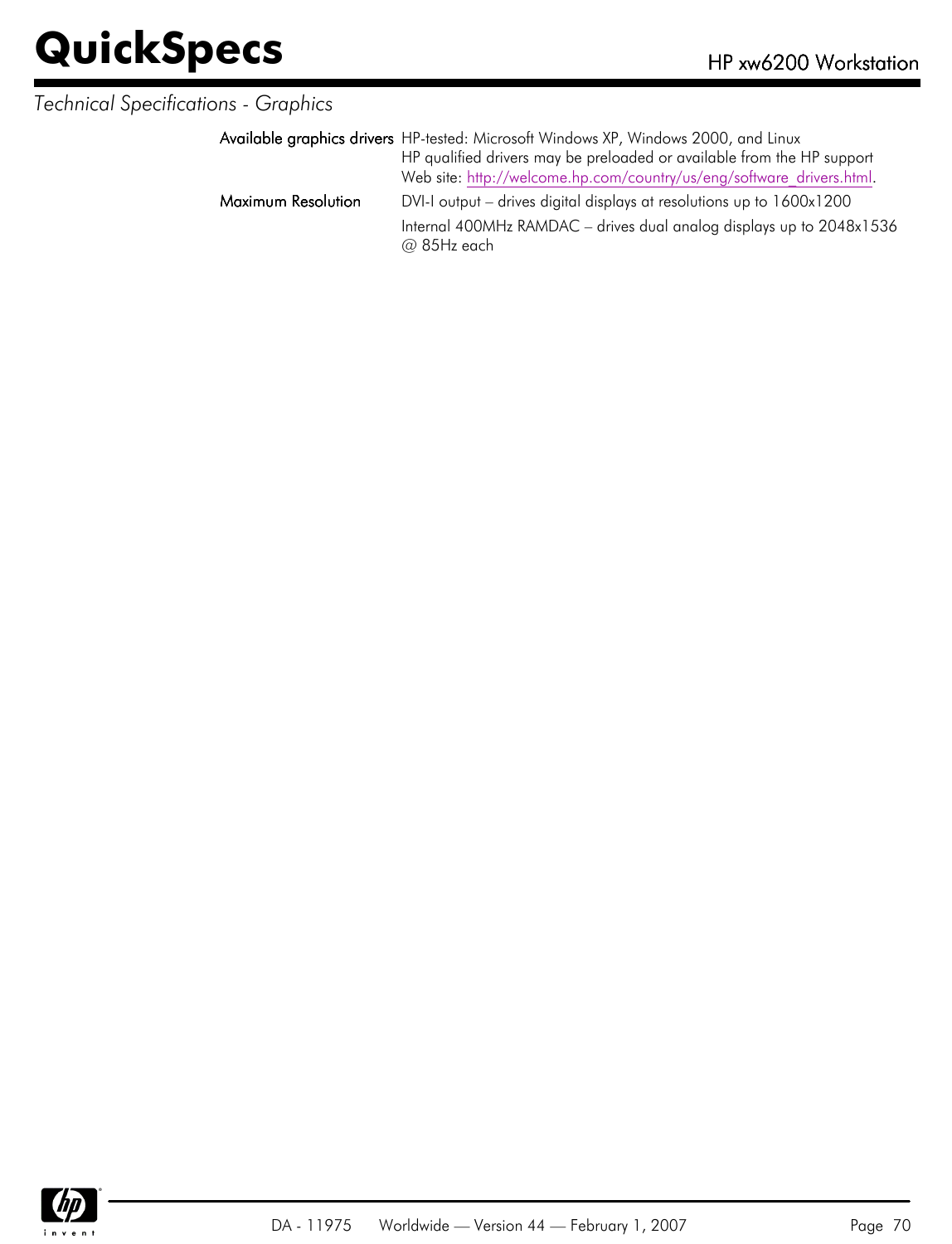*Technical Specifications - Monitors*

| HP L1755 Flat Panel | Panel              | <b>Type</b>                                   | Active matrix, thin film transistor (TFT)                                                              |
|---------------------|--------------------|-----------------------------------------------|--------------------------------------------------------------------------------------------------------|
| Monitor             |                    | Viewable Image Area<br>(diagonal)             | 17 in (43.2 cm) maximum viewable                                                                       |
|                     |                    | Screen Opening (WxH)                          | 13.4 x 10.7 in (33.9 x 27.2 cm)                                                                        |
|                     |                    | Viewing Angle (typical)                       | 176 degrees horizontal/176 degrees vertical<br>(10:1 minimum contrast ratio)                           |
|                     |                    | <b>Brightness</b> (typical)                   | Up to 250 nits (cd/m <sup>2</sup> )                                                                    |
|                     |                    | Contrast Ratio (typical)                      | Up to 1000:1 (typical)                                                                                 |
|                     |                    | Response Rate (typical)                       | 25 ms (typical rise $+$ fall)                                                                          |
|                     |                    | <b>Pixel Pitch</b>                            | 0.264 mm                                                                                               |
|                     |                    | Color Depth Support                           | 16.7 million colors                                                                                    |
|                     | Video/Other Inputs | Plug and Play                                 | Yes (supports VESA DDC2B; PC2001 compliant)                                                            |
|                     |                    | Self Powered USB 2.0<br>Hub                   | One upstream, four downstream ports (cable<br>included)                                                |
|                     |                    | Input Signal                                  | Two connectors: one 15-pin mini D-sub analog<br>VGA; and one DVI-I (VGA analog or digital)             |
|                     |                    | Input Impedance                               | 75 ohms $\pm$ 2%                                                                                       |
|                     |                    | Sync Input                                    | Separate sync (HSYNC/VSYNC); composite sync,<br>Sync on Green (activated through on-screen<br>display) |
|                     |                    | Video Cable                                   | VGA to VGA, DVI-D to DVI-D, and DVI-I to VGA                                                           |
|                     |                    | Video Cable Length                            | 78 in (2.0 m)                                                                                          |
|                     | Signal Interface/  | <b>Horizontal Frequency</b>                   | 30 to 82 kHz                                                                                           |
|                     | Performance        | <b>Vertical Frequency</b>                     | 56 to 75 Hz                                                                                            |
|                     |                    | <b>Native Resolution</b>                      | 1280 x 1024 @ 60 Hz analog                                                                             |
|                     |                    |                                               | 1280 x 1024 @ 60 Hz digital                                                                            |
|                     |                    | Maximum Resolution<br>(Analog)                | 1280 x 1024 @ 75 Hz analog                                                                             |
|                     |                    | Maximum Resolution<br>(Digital)               | 1280 x 1024 @ 75 Hz digital                                                                            |
|                     |                    | Preset VESA Graphic<br>Modes (non-interlaced) | 640 x 480 @ 60 Hz, 72 Hz, 75 Hz<br>720 x 400 @ 70 Hz                                                   |
|                     |                    |                                               | 800 x 600 @ 60 Hz, 72 Hz, 75 Hz                                                                        |
|                     |                    |                                               | 1024 x 768 @ 60 Hz, 70 Hz, 75 Hz                                                                       |
|                     |                    |                                               | 1280 x 1024 @ 60 Hz, 75 Hz                                                                             |
|                     |                    | Preset MAC Mode                               | 832 x 624 @ 75 Hz                                                                                      |
|                     |                    |                                               | 1152 x 870 @75 Hz                                                                                      |
|                     |                    | Preset VGA Mode                               | 640 x 480 @ 60 Hz, 72 Hz                                                                               |
|                     |                    | Preset SUN Mode                               | 1152 x 900 @ 76 Hz                                                                                     |
|                     |                    | Fail Safe Mode                                | Yes (limits out of range signal messages)                                                              |
|                     |                    | Maximum Pixel Clock<br>Speed                  | 140 MHz                                                                                                |
|                     |                    | User Programmable<br>Modes                    | Yes, 15                                                                                                |
|                     |                    | Anti-Glare                                    | Yes                                                                                                    |

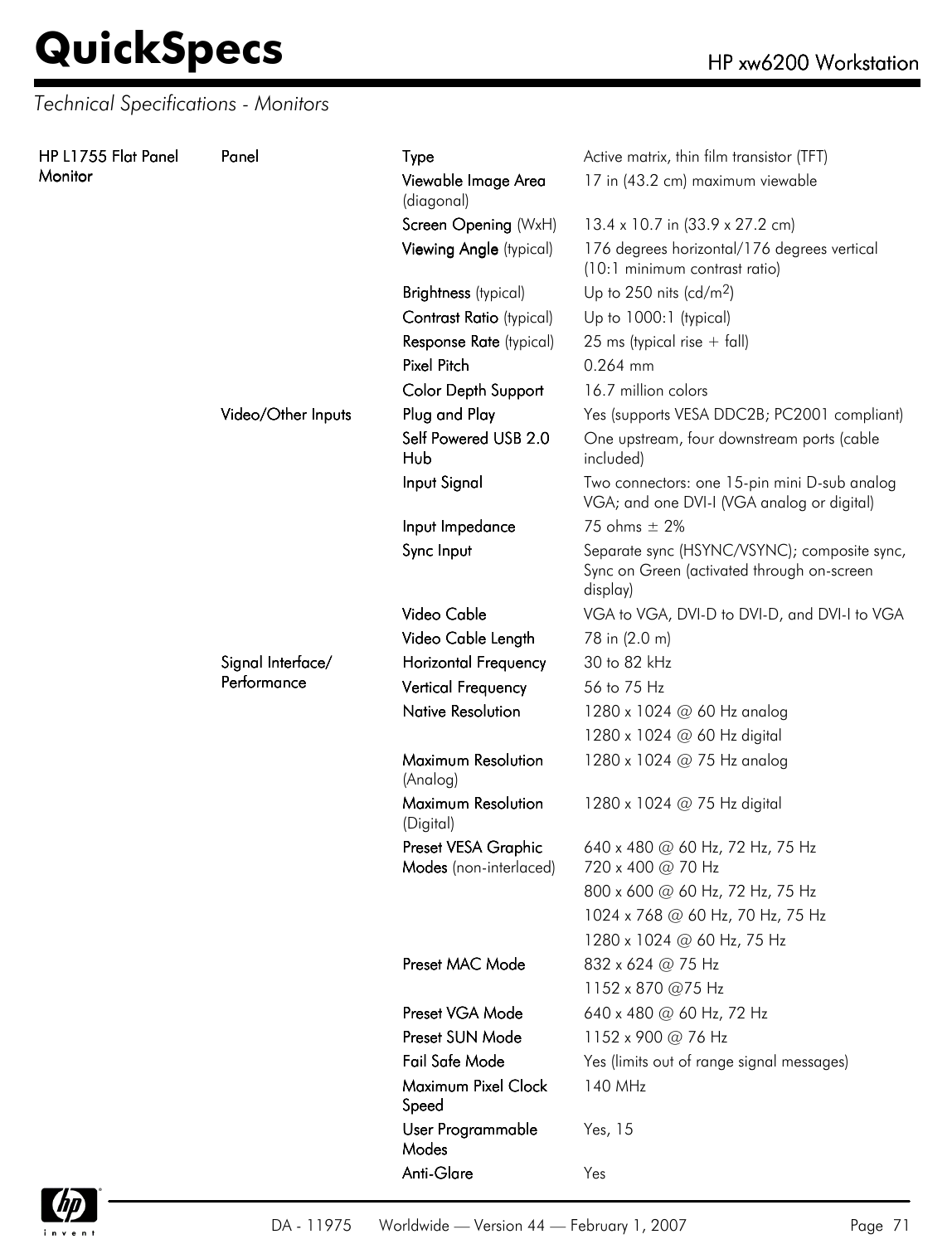| <b>Technical Specifications - Monitors</b> |                                                         |                                              |                                                                                                                                                                                                                                         |                                                                                                                                |  |
|--------------------------------------------|---------------------------------------------------------|----------------------------------------------|-----------------------------------------------------------------------------------------------------------------------------------------------------------------------------------------------------------------------------------------|--------------------------------------------------------------------------------------------------------------------------------|--|
|                                            |                                                         | Anti-Static                                  | Yes                                                                                                                                                                                                                                     |                                                                                                                                |  |
|                                            |                                                         | <b>AssetControl</b>                          | Yes (accessible on HP Compaq Business<br>Desktops featuring Intelligent Manageability)                                                                                                                                                  |                                                                                                                                |  |
|                                            |                                                         | Default Color<br>Temperature                 | Yes (6500k, 9300k, SRGB, Custom User)                                                                                                                                                                                                   |                                                                                                                                |  |
|                                            | On Screen Display (OSD) Buttons or Switches<br>Controls |                                              | Power on/off; 3-button OSD; second level OSD<br>buttons include dual-input switch, dedicated auto<br>adjust switch                                                                                                                      |                                                                                                                                |  |
|                                            |                                                         | Languages                                    | English, Spanish, French, German, Italian,<br>Japanese, Simplified Chinese                                                                                                                                                              |                                                                                                                                |  |
|                                            |                                                         | <b>User Controls</b>                         | Size and positioning, contrast, brightness, clock,<br>clock phase, selectable color temperature, serial<br>number, mode displayed, sleep timer, input<br>selection, factory reset, individual color contrast,<br>full-screen resolution |                                                                                                                                |  |
|                                            | Power                                                   | Power Supply                                 | Auto-ranging, 90 to 265 VAC; internal power<br>supply                                                                                                                                                                                   |                                                                                                                                |  |
|                                            |                                                         | Input Power                                  | $100 \sim 240$ VAC                                                                                                                                                                                                                      |                                                                                                                                |  |
|                                            |                                                         | <b>Nominal Current</b>                       | 1.5 A maximum                                                                                                                                                                                                                           |                                                                                                                                |  |
|                                            |                                                         | Frequency                                    | $50 \sim 60$ Hz                                                                                                                                                                                                                         |                                                                                                                                |  |
|                                            |                                                         | Average                                      | 33 watts when displaying standard office<br>software                                                                                                                                                                                    |                                                                                                                                |  |
|                                            |                                                         | <b>Typical Power</b><br>Consumption          | $< 40$ watts                                                                                                                                                                                                                            |                                                                                                                                |  |
|                                            |                                                         | Maximum                                      | $< 60$ watts                                                                                                                                                                                                                            |                                                                                                                                |  |
|                                            |                                                         | <b>Power Saving</b>                          | < 2 W                                                                                                                                                                                                                                   |                                                                                                                                |  |
|                                            |                                                         | Off Mode                                     | 0 watts (when master power switch is in the off<br>position)                                                                                                                                                                            |                                                                                                                                |  |
|                                            |                                                         | Power Cable Length                           | 70 in $(1.8 \text{ m})$ ; non-captive                                                                                                                                                                                                   |                                                                                                                                |  |
|                                            | Mechanical                                              | <b>Dimensions</b><br>$(H \times W \times D)$ | Unpacked with stand                                                                                                                                                                                                                     | 16.1 (minimum) to 21.2<br>(maximum) $x$ 14.4 $x$ 8.3<br>in $(40.9 \text{ (minimum)}$ to<br>42.2 (maximum) x 36.5<br>x 21.1 cm) |  |
|                                            |                                                         |                                              | <b>Base Area</b>                                                                                                                                                                                                                        | $8.3 \times 12.2$ in                                                                                                           |  |
|                                            |                                                         |                                              | (Footprint D x W)                                                                                                                                                                                                                       | $(21.1 \times 30.9 \text{ cm})$                                                                                                |  |
|                                            |                                                         |                                              | Panel only (without<br>stand) $(H \times W \times D)$                                                                                                                                                                                   | 11.8 x 14.4 x 2.9 in<br>$(30.1 \times 40.9 \times 7.3 \text{ cm})$                                                             |  |
|                                            |                                                         | Weight                                       | Unpacked with stand                                                                                                                                                                                                                     | 14.7 lb (6.7 kg)                                                                                                               |  |
|                                            |                                                         |                                              | Unpacked without<br>stand                                                                                                                                                                                                               | 8.1 lb (3.7 kg)                                                                                                                |  |
|                                            |                                                         |                                              | Packaged                                                                                                                                                                                                                                | 20.2 lb (9.2 kg)                                                                                                               |  |
|                                            |                                                         | <b>Bezel Width</b>                           | 13 mm left and right, 14 mm top, and 15 mm<br>bottom                                                                                                                                                                                    |                                                                                                                                |  |
|                                            |                                                         | <b>Tilt Range</b>                            | $-5^{\circ}$ to $+35^{\circ}$                                                                                                                                                                                                           |                                                                                                                                |  |
|                                            |                                                         | Swivel Range                                 | $\pm$ 50° horizontal swivel                                                                                                                                                                                                             |                                                                                                                                |  |
|                                            |                                                         | Height Adjustable                            | Yes (5.1 in/13 cm adjustment range)                                                                                                                                                                                                     |                                                                                                                                |  |

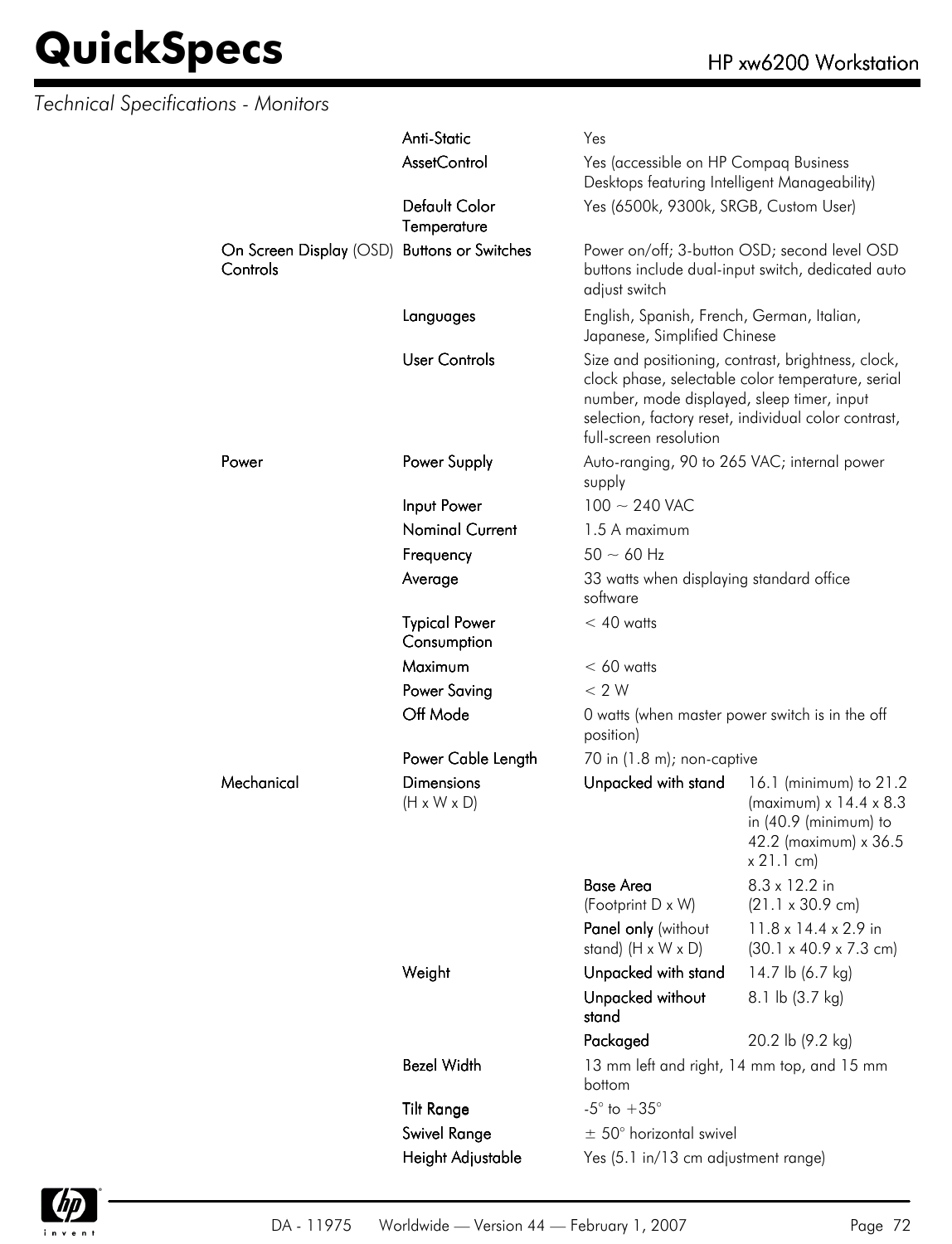#### *Technical Specifications - Monitors*

|               | <b>Pivot Rotation</b>                                                                                                 | Yes, 90°                                                                                                                                                                                                                                                                                                                                                                                                |
|---------------|-----------------------------------------------------------------------------------------------------------------------|---------------------------------------------------------------------------------------------------------------------------------------------------------------------------------------------------------------------------------------------------------------------------------------------------------------------------------------------------------------------------------------------------------|
|               | <b>Base</b>                                                                                                           | Ships detached and is removable after<br>installation                                                                                                                                                                                                                                                                                                                                                   |
| Environmental | <b>Temperature – Operating</b> 41° to 95° F (5° to 35° C)                                                             |                                                                                                                                                                                                                                                                                                                                                                                                         |
|               | Temperature - Non-<br>operating                                                                                       | $-4^{\circ}$ to $140^{\circ}$ F (-20° to 60° C)                                                                                                                                                                                                                                                                                                                                                         |
|               | Humidity - Operating                                                                                                  | 20% to 80%                                                                                                                                                                                                                                                                                                                                                                                              |
|               | Humidity - Non-<br>operating                                                                                          | 5% to 95%                                                                                                                                                                                                                                                                                                                                                                                               |
|               | Altitude - Operating                                                                                                  | 0 to 13,000 ft (0 to 4,000 m)                                                                                                                                                                                                                                                                                                                                                                           |
|               | Altitude - Non-operating                                                                                              | 0 to 40,000 ft (0 to 12,192 m)                                                                                                                                                                                                                                                                                                                                                                          |
| Options       | <b>HP Desktop Access</b><br>Center - Part number:<br><b>DK985A</b>                                                    | Features integrated microphone/headset jacks,<br>dual function headset for phone/PC support, a<br>MultiBay slot for adding an optical drive (sold<br>separately), and four USB ports for easy<br>integration of third-party digital solutions. Sold<br>separately. For more information, refer to the HP<br>Desktop Access Center QuickSpec document.                                                   |
|               | <b>HP Flat Panel Speaker</b><br>Bar – Part number:<br>PF804AA                                                         | Powered directly by the monitor, seamlessly<br>attaches to the monitor's bezel to bring full<br>multimedia support to select HP flat panel<br>monitors. Features dual speakers with full sound<br>range and external jack for headphones. Sold<br>separately. For more information, refer to the HP<br>Flat Panel Speaker Bar QuickSpec document.                                                       |
|               | HP Compag 7000 Series<br>Ultra-slim Desktop<br><b>Integrated Work Center</b><br>Stand - Part number:<br><b>DL641B</b> | Allows mounting of a 15-, 17- or 19-inch HP flat<br>panel monitor and an HP Compaq dc7100<br>Ultra-slim Desktop PC on a single stand for the<br>convenience of an "all-in-one" form factor. Sold<br>separately. For more information, refer to this<br>product's QuickSpec document                                                                                                                     |
| Other         | Accessories Included                                                                                                  | VGA to VGA cable, DVI-D to DVI-D cable, DVI-I<br>to VGA cable, USB cable, user CD-ROM with<br>Pivot Pro software                                                                                                                                                                                                                                                                                        |
|               | Software                                                                                                              | Pivot Pro software from Portrait Displays, Inc.<br>interacts with your PC's native graphics driver to<br>enable seamless portrait screen redraws with a<br>simple mouse-click or keyboard command. Pivot<br>Pro supports 90-degree portrait and landscape<br>views. Language support is available in English,<br>Japanese, French, German, Spanish, Italian, and<br>Traditional and Simplified Chinese. |
|               | Software                                                                                                              | HP Display LiteSaver feature lets you schedule<br>Sleep mode at preset times to help protect the<br>display against image retention, drastically lower<br>power consumption and energy costs, and<br>extend the lifespan of the monitor.                                                                                                                                                                |

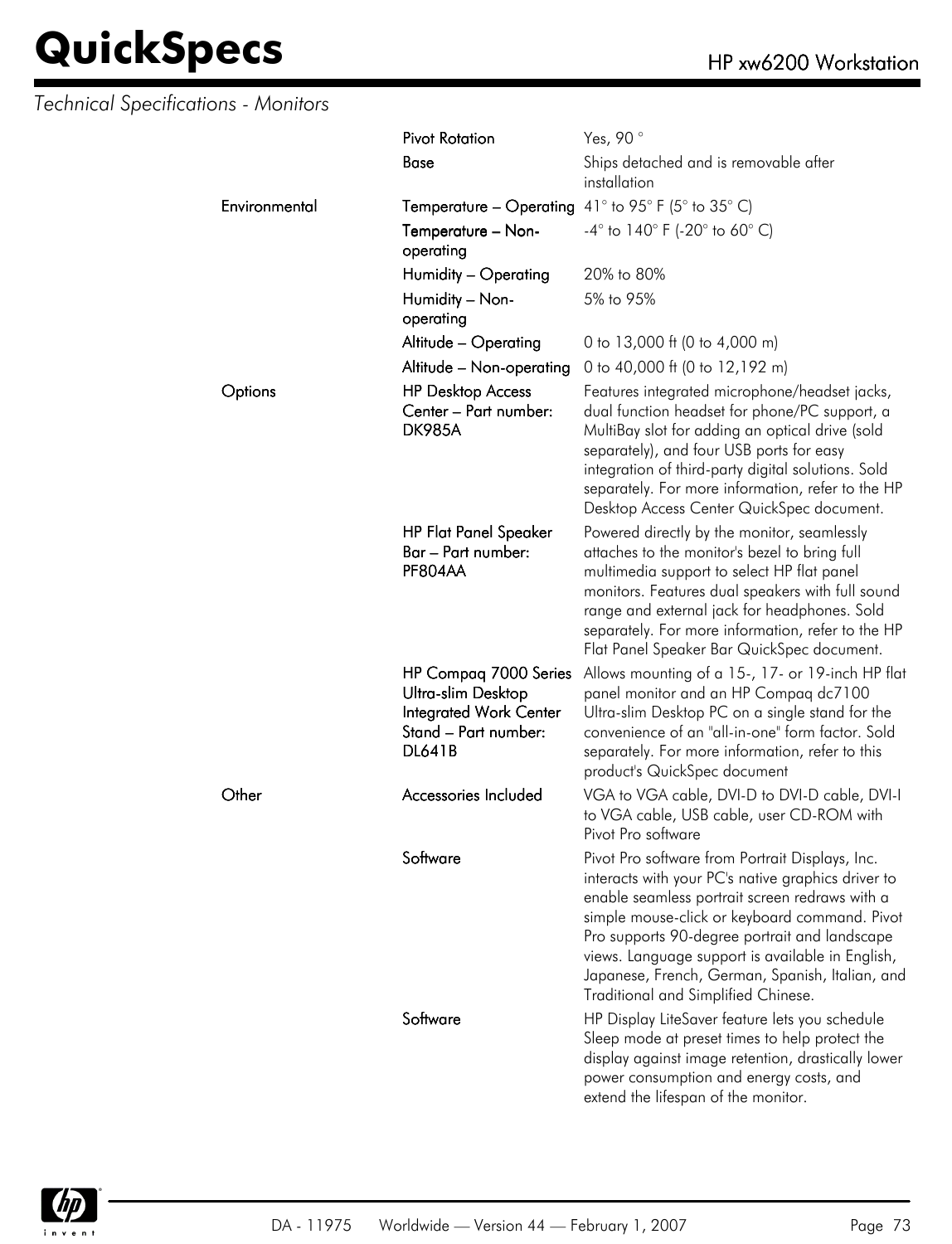| Technical Specifications - Monitors |                      |                                                                                                                                                                                                                                                                                                                                                                                                                                                                                                                                                        |                                                                                                                                                                                                                                                     |  |
|-------------------------------------|----------------------|--------------------------------------------------------------------------------------------------------------------------------------------------------------------------------------------------------------------------------------------------------------------------------------------------------------------------------------------------------------------------------------------------------------------------------------------------------------------------------------------------------------------------------------------------------|-----------------------------------------------------------------------------------------------------------------------------------------------------------------------------------------------------------------------------------------------------|--|
|                                     |                      | User Guide Languages                                                                                                                                                                                                                                                                                                                                                                                                                                                                                                                                   | English, Latin America Spanish, Brazilian<br>Portuguese, Danish, Dutch, Finnish, French,<br>German, Italian, Norwegian, Swedish, Greek,<br>Polish, Russian, Slovenian, Turkish, Simplified<br>Chinese, Traditional Chinese, Korean, and<br>Japanese |  |
|                                     |                      | <b>Warranty Languages</b>                                                                                                                                                                                                                                                                                                                                                                                                                                                                                                                              | English, Canadian French, Latin America<br>Spanish, Brazilian Portuguese, Danish, Dutch,<br>Finnish, French, German, Italian, Norwegian,<br>Spanish, Swedish, Bahasa Indonesian, Simplified<br>Chinese, Traditional Chinese, and Korean             |  |
|                                     |                      | Color                                                                                                                                                                                                                                                                                                                                                                                                                                                                                                                                                  | Carbonite, two-tone carbonite and silver (EMEA<br>only)                                                                                                                                                                                             |  |
|                                     |                      | <b>VESA Mounting</b>                                                                                                                                                                                                                                                                                                                                                                                                                                                                                                                                   | Yes (swing arm/wall mount not included); base<br>must be removed for mounting options)                                                                                                                                                              |  |
|                                     |                      | <b>VESA External Mounting</b>                                                                                                                                                                                                                                                                                                                                                                                                                                                                                                                          | Yes (standard 4 hole pattern, 100 mm)                                                                                                                                                                                                               |  |
|                                     |                      | Kensington Lock-ready                                                                                                                                                                                                                                                                                                                                                                                                                                                                                                                                  | Yes                                                                                                                                                                                                                                                 |  |
| Certification and<br>Compliance     |                      | Australian ACA Approval, Canadian Requirements/CSA, CE Marking, China<br>CCC Approval, CISPR Requirements, Eastern European Approvals, Energy<br>Star Compliant, FCC Approval, German Ergonomic (TUV and GS Mark),<br>ISO 13406-2 Compliant (Pixel Defect Guidelines), Mexican NOM Approval,<br>MPR-II Compliant, PC2001 Compliant, PC99 Certified, S. Korean MIC<br>Approval, Taiwan BSMI Approval, TCO 99 or 03 depending on region<br>(emissions, ergonomics, environment), TUV-Ergo, UL Listed, VCCI Approvals,<br>Microsoft Windows Certification |                                                                                                                                                                                                                                                     |  |
|                                     | Compatibility        | VESA Video Signal Standard (VSIS) Compliant video cards have been tested<br>and proven compatible for use with the HP L1755 Flat Panel Monitor.<br>Recommended for use with HP products.                                                                                                                                                                                                                                                                                                                                                               |                                                                                                                                                                                                                                                     |  |
|                                     | Service and Warranty | For details, contact HP Customer Support.                                                                                                                                                                                                                                                                                                                                                                                                                                                                                                              | Limited three-year parts and repair labor, service provider labor, and on-site<br>service. Next business day advanced exchange direct replacement service<br>available during warranty period. Certain restrictions and exclusions apply.           |  |
| HP L1955 Flat Panel                 | Panel                | Type                                                                                                                                                                                                                                                                                                                                                                                                                                                                                                                                                   | Active matrix, thin film transistor (TFT)                                                                                                                                                                                                           |  |
| <b>Monitor</b>                      |                      | Viewable Image Area<br>(diagonal)                                                                                                                                                                                                                                                                                                                                                                                                                                                                                                                      | 19 in (48.25 cm) maximum viewable                                                                                                                                                                                                                   |  |
|                                     |                      | Screen Opening (WxH)                                                                                                                                                                                                                                                                                                                                                                                                                                                                                                                                   | 14.9 x 12.0 in (38.0 x 30.5 cm)                                                                                                                                                                                                                     |  |
|                                     |                      | Viewing Angle (typical)                                                                                                                                                                                                                                                                                                                                                                                                                                                                                                                                | 176 degrees horizontal/176 degrees vertical<br>(10:1 minimum contrast ratio)                                                                                                                                                                        |  |
|                                     |                      | <b>Brightness</b> (typical)                                                                                                                                                                                                                                                                                                                                                                                                                                                                                                                            | Up to 250 nits (cd/m <sup>2</sup> )                                                                                                                                                                                                                 |  |
|                                     |                      | Contrast Ratio (typical)                                                                                                                                                                                                                                                                                                                                                                                                                                                                                                                               | Up to 1000:1 (typical)                                                                                                                                                                                                                              |  |
|                                     |                      | Response Rate (typical)                                                                                                                                                                                                                                                                                                                                                                                                                                                                                                                                | $<$ 16 ms (typical rise + fall)                                                                                                                                                                                                                     |  |
|                                     |                      | Pixel Pitch                                                                                                                                                                                                                                                                                                                                                                                                                                                                                                                                            | 0.294 mm                                                                                                                                                                                                                                            |  |
|                                     |                      | Color Depth Support                                                                                                                                                                                                                                                                                                                                                                                                                                                                                                                                    | 16.7 million colors                                                                                                                                                                                                                                 |  |

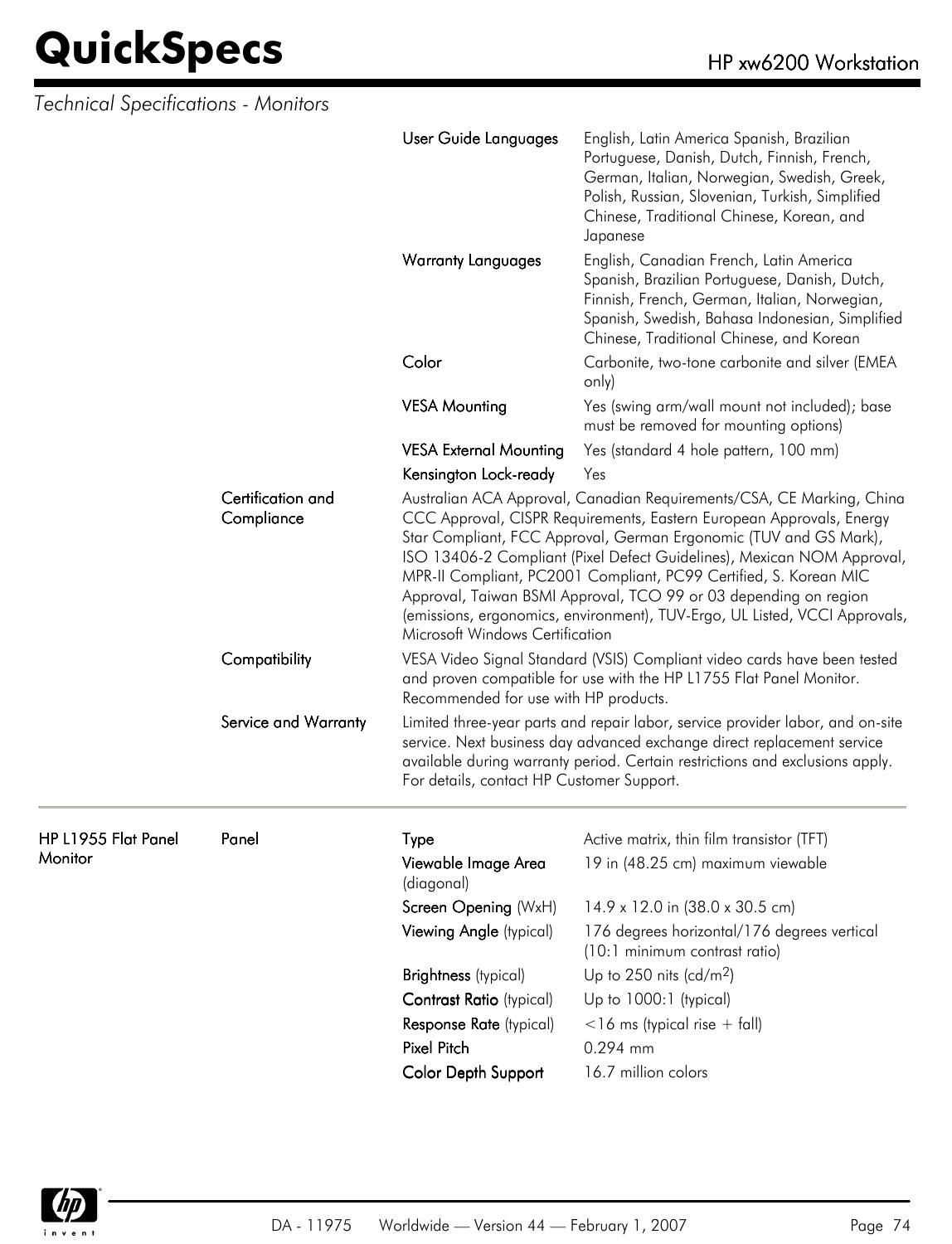| Technical Specifications - Monitors |                                                         |                                               |                                                                                                                    |
|-------------------------------------|---------------------------------------------------------|-----------------------------------------------|--------------------------------------------------------------------------------------------------------------------|
|                                     | Video/Other Inputs                                      | Plug and Play                                 | Yes (supports VESA DDC2B; PC2001 compliant)                                                                        |
|                                     |                                                         | Self Powered USB 2.0<br>Hub                   | One upstream, four downstream ports (cable<br>included)                                                            |
|                                     |                                                         | Input Signal                                  | Two connectors: one 15-pin mini D-sub analog<br>VGA; and one DVI-I (VGA analog or digital)                         |
|                                     |                                                         | Input Impedance                               | 75 ohms $\pm$ 2%                                                                                                   |
|                                     |                                                         | Sync Input                                    | Separate sync (HSYNC/VSYNC); composite sync,<br>Sync on Green (activated through on-screen<br>display)             |
|                                     |                                                         | Video Cable                                   | VGA to VGA, DVI-D to DVI-D, and DVI-I to VGA                                                                       |
|                                     |                                                         | Video Cable Length                            | 78 in (2.0 m)                                                                                                      |
|                                     | Signal Interface/                                       | <b>Horizontal Frequency</b>                   | 30 to 82 kHz                                                                                                       |
|                                     | Performance                                             | <b>Vertical Frequency</b>                     | 56 to 75 Hz                                                                                                        |
|                                     |                                                         | <b>Native Resolution</b>                      | 1280 x 1024 @ 75 Hz analog                                                                                         |
|                                     |                                                         |                                               | 1280 x 1024 @ 60 Hz digital                                                                                        |
|                                     |                                                         | Maximum Resolution<br>(Analog)                | 1280 x 1024 @ 75 Hz analog                                                                                         |
|                                     |                                                         | Maximum Resolution<br>(Digital)               | 1280 x 1024 $@$ 75 Hz digital                                                                                      |
|                                     |                                                         | Preset VESA Graphic<br>Modes (non-interlaced) | 640 x 480 @ 60 Hz, 72 Hz, 75 Hz<br>720 x 400 @ 70 Hz                                                               |
|                                     |                                                         |                                               | 800 x 600 @ 60 Hz, 72 Hz, 75 Hz                                                                                    |
|                                     |                                                         |                                               | 1024 x 768 @ 60 Hz, 70 Hz, 75 Hz                                                                                   |
|                                     |                                                         |                                               | 1280 x 1024 @ 60 Hz, 75 Hz                                                                                         |
|                                     |                                                         | Preset MAC Mode                               | 832 x 624 @ 75 Hz                                                                                                  |
|                                     |                                                         |                                               | 1152 x 870 @75 Hz                                                                                                  |
|                                     |                                                         | Preset VGA Mode                               | 640 x 480 @ 60 Hz, 72 Hz                                                                                           |
|                                     |                                                         | Preset SUN Mode                               | 1152 x 900 @ 76 Hz                                                                                                 |
|                                     |                                                         | Fail Safe Mode                                | Yes (limits out of range signal messages)                                                                          |
|                                     |                                                         | Maximum Pixel Clock<br>Speed                  | 140 MHz                                                                                                            |
|                                     |                                                         | User Programmable<br>Modes                    | Yes, 15                                                                                                            |
|                                     |                                                         | Anti-Glare                                    | Yes                                                                                                                |
|                                     |                                                         | <b>Anti-Static</b>                            | Yes                                                                                                                |
|                                     |                                                         | AssetControl                                  | Yes (accessible on HP Compaq Business<br>Desktops featuring Intelligent Manageability)                             |
|                                     |                                                         | <b>Default Color</b><br>Temperature           | Yes (6500k, 9300k, SRGB, Custom User)                                                                              |
|                                     | On Screen Display (OSD) Buttons or Switches<br>Controls |                                               | Power on/off; 3-button OSD; second level OSD<br>buttons include dual-input switch, dedicated auto<br>adjust switch |
|                                     |                                                         | Languages                                     | English, Spanish, French, German, Italian,<br>Japanese, Simplified Chinese                                         |
|                                     |                                                         | <b>User Controls</b>                          | Size and Positioning                                                                                               |
|                                     |                                                         |                                               | Contrast                                                                                                           |

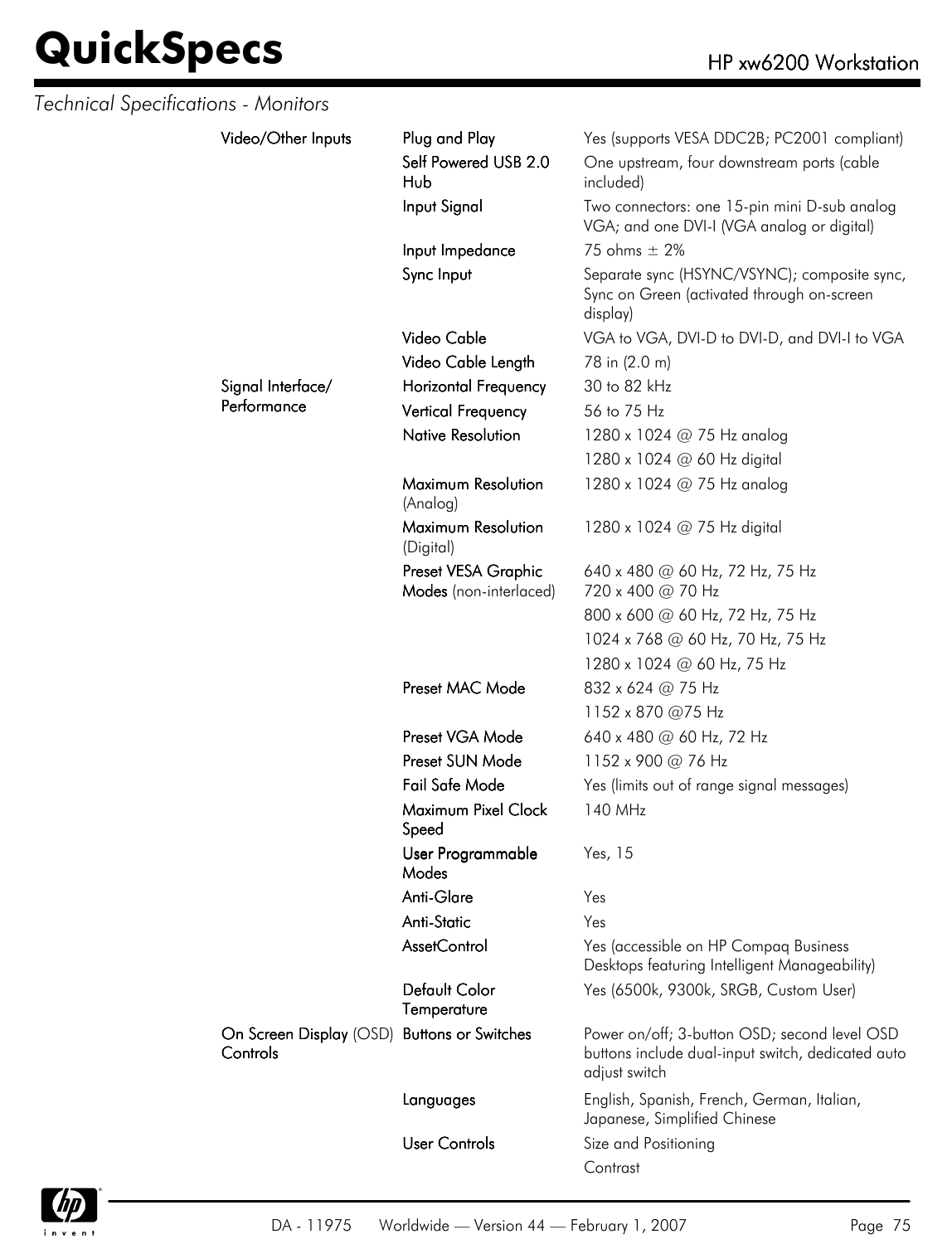*Technical Specifications - Monitors*

Mechanical

|            |                                              | <b>Brightness</b>                                     |                                                                                                                            |
|------------|----------------------------------------------|-------------------------------------------------------|----------------------------------------------------------------------------------------------------------------------------|
|            |                                              | Clock, Clock Phase                                    |                                                                                                                            |
|            |                                              | Selectable Color Temperature                          |                                                                                                                            |
|            |                                              | Serial Number                                         |                                                                                                                            |
|            |                                              | Mode Displayed                                        |                                                                                                                            |
|            |                                              | Sleep Timer                                           |                                                                                                                            |
|            |                                              | Input Selection                                       |                                                                                                                            |
|            |                                              | <b>Factory Reset</b>                                  |                                                                                                                            |
|            |                                              | <b>Individual Color Contrast</b>                      |                                                                                                                            |
|            |                                              | <b>Full-screen Resolution</b>                         |                                                                                                                            |
| Power      | Power Supply                                 | Auto-ranging, 90 to 265 VAC; internal power           |                                                                                                                            |
|            |                                              | supply                                                |                                                                                                                            |
|            | Input Power                                  | $100 \sim 240$ VAC                                    |                                                                                                                            |
|            | <b>Nominal Current</b>                       | 1.5 A maximum                                         |                                                                                                                            |
|            | Frequency                                    | $50 \sim 60$ Hz                                       |                                                                                                                            |
|            | Average                                      | 33 watts when displaying standard office<br>software  |                                                                                                                            |
|            | <b>Typical Power</b>                         | $< 40$ watts                                          |                                                                                                                            |
|            | Consumption                                  |                                                       |                                                                                                                            |
|            | Maximum                                      | $< 60$ watts                                          |                                                                                                                            |
|            | <b>Power Saving</b>                          | $< 2$ watts                                           |                                                                                                                            |
|            | Off Mode                                     | position)                                             | 0 watts (when master power switch is in the off                                                                            |
|            | Power Cable Length                           | 70 in (1.8 m); non-captive                            |                                                                                                                            |
| Mechanical | <b>Dimensions</b><br>$(H \times W \times D)$ | Unpacked with stand                                   | 16.8 (minimum) to 22.3<br>(maximum) x 15.9 x 8.3<br>in $(42.7 \text{ (minimum)}$ to<br>56.6 (maximum) x 40.4<br>x 21.1 cm) |
|            |                                              | <b>Base Area</b>                                      | 8.3 x 12.2 in                                                                                                              |
|            |                                              | (Footprint D x W)                                     | $(21.1 \times 30.9 \text{ cm})$                                                                                            |
|            |                                              | Panel only (without<br>stand) $(H \times W \times D)$ | 13.2 x 15.9 x 3.1 in<br>$(33.5 \times 40.4 \times 7.9 \text{ cm})$                                                         |
|            | Weight                                       | Unpacked with stand                                   | 16.5 lb (7.5 kg)                                                                                                           |
|            |                                              | Unpacked without<br>stand                             | 10.5 lb (4.75 kg)                                                                                                          |
|            |                                              | Packaged                                              | 23.5 lb (10.7 kg)                                                                                                          |
|            | <b>Bezel Width</b>                           | bottom                                                | 13 mm left and right, 14 mm top, and 15 mm                                                                                 |
|            | <b>Tilt Range</b>                            | $-5^{\circ}$ to $+35^{\circ}$                         |                                                                                                                            |
|            | Swivel Range                                 | $\pm$ 50° horizontal swivel                           |                                                                                                                            |
|            | Height Adjustable                            | Yes (5.1 in/13 cm adjustment range)                   |                                                                                                                            |
|            | <b>Pivot Rotation</b>                        | Yes, 90°                                              |                                                                                                                            |
|            | <b>Base</b>                                  | Ships detached and is removable after<br>installation |                                                                                                                            |

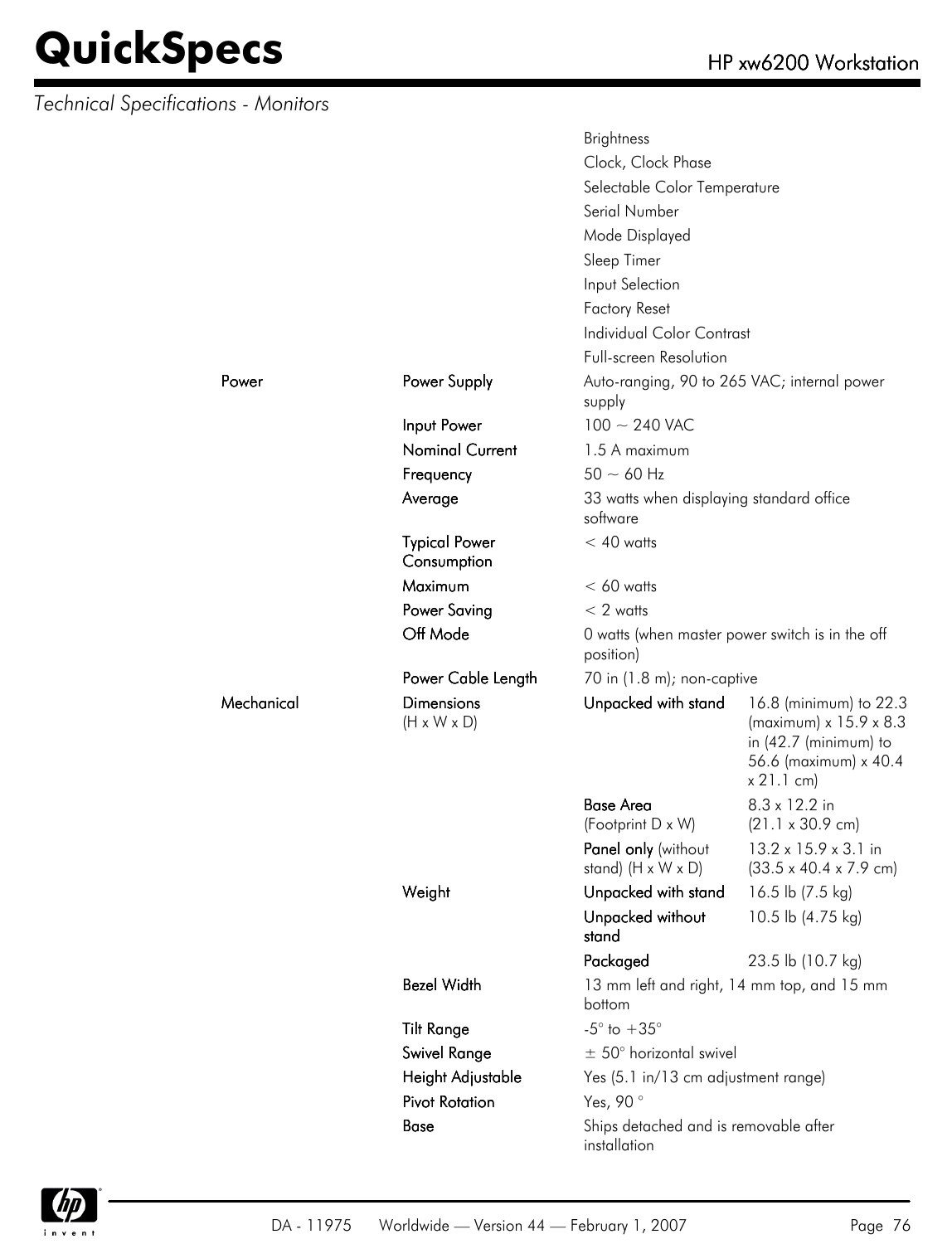| Technical Specifications - Monitors |                                                           |                                                                                                                                                                                                                                                                                                                                                                                                         |
|-------------------------------------|-----------------------------------------------------------|---------------------------------------------------------------------------------------------------------------------------------------------------------------------------------------------------------------------------------------------------------------------------------------------------------------------------------------------------------------------------------------------------------|
| Environmental                       | <b>Temperature – Operating</b> 41° to 95° F (5° to 35° C) |                                                                                                                                                                                                                                                                                                                                                                                                         |
|                                     | Temperature - Non-<br>operating                           | $-4^{\circ}$ to 140° F (-20° to 60° C)                                                                                                                                                                                                                                                                                                                                                                  |
|                                     | Humidity - Operating                                      | 20% to 80%                                                                                                                                                                                                                                                                                                                                                                                              |
|                                     | Humidity - Non-<br>operating                              | 5% to 95%                                                                                                                                                                                                                                                                                                                                                                                               |
|                                     | Altitude - Operating                                      | 0 to 13,000 ft (0 to 4,000 m)                                                                                                                                                                                                                                                                                                                                                                           |
|                                     | Altitude - Non-operating                                  | 0 to 40,000 ft (0 to 12,192 m)                                                                                                                                                                                                                                                                                                                                                                          |
| Options                             | <b>Desktop Access Center</b>                              | Features integrated microphone/headset jacks,<br>dual function headset for phone/PC support, a<br>MultiBay slot for adding an optical drive (sold<br>separately), and four USB ports for easy<br>integration of third-party digital solutions. Sold<br>separately; part number DK985A. For more<br>information, refer to the HP Desktop Access<br>Center QuickSpecs.                                    |
|                                     | <b>HP Flat Panel Speaker</b><br>Bar                       | Powered directly by the monitor, seamlessly<br>attaches to the monitor's bezel to bring full<br>multimedia support to select HP flat panel<br>monitors. Features dual speakers with full sound<br>range and external jack for headphones. Sold<br>separately, part number PF804AA. For more<br>information, refer to the HP Flat Panel Speaker<br>Bar QuickSpecs.                                       |
| Other                               | Accessories Included                                      | VGA to VGA cable, DVI-D to DVI-D cable, DVI-I<br>to VGA cable, USB cable, user CD-ROM with<br>Pivot Pro software                                                                                                                                                                                                                                                                                        |
|                                     | Software                                                  | Pivot Pro software from Portrait Displays, Inc.<br>interacts with your PC's native graphics driver to<br>enable seamless portrait screen redraws with a<br>simple mouse-click or keyboard command. Pivot<br>Pro supports 90-degree portrait and landscape<br>views. Language support is available in English,<br>Japanese, French, German, Spanish, Italian, and<br>Traditional and Simplified Chinese. |
|                                     | Software                                                  | HP Display LiteSaver feature lets you schedule<br>Sleep mode at preset times to help protect the<br>display against image retention, drastically lower<br>power consumption and energy costs, and<br>extend the lifespan of the monitor.                                                                                                                                                                |
|                                     | User Guide Languages                                      | English                                                                                                                                                                                                                                                                                                                                                                                                 |
|                                     | <b>Warranty Languages</b>                                 | English                                                                                                                                                                                                                                                                                                                                                                                                 |
|                                     | Color                                                     | Carbonite, two-tone carbonite and silver (EMEA<br>only)                                                                                                                                                                                                                                                                                                                                                 |
|                                     | <b>VESA Mounting</b>                                      | Yes (swing arm/wall mount not included); base<br>must be removed for mounting options)                                                                                                                                                                                                                                                                                                                  |
|                                     | <b>VESA External Mounting</b>                             | Yes (standard 4 hole pattern, 100 mm)                                                                                                                                                                                                                                                                                                                                                                   |
|                                     | Kensington Lock-ready                                     | Yes                                                                                                                                                                                                                                                                                                                                                                                                     |

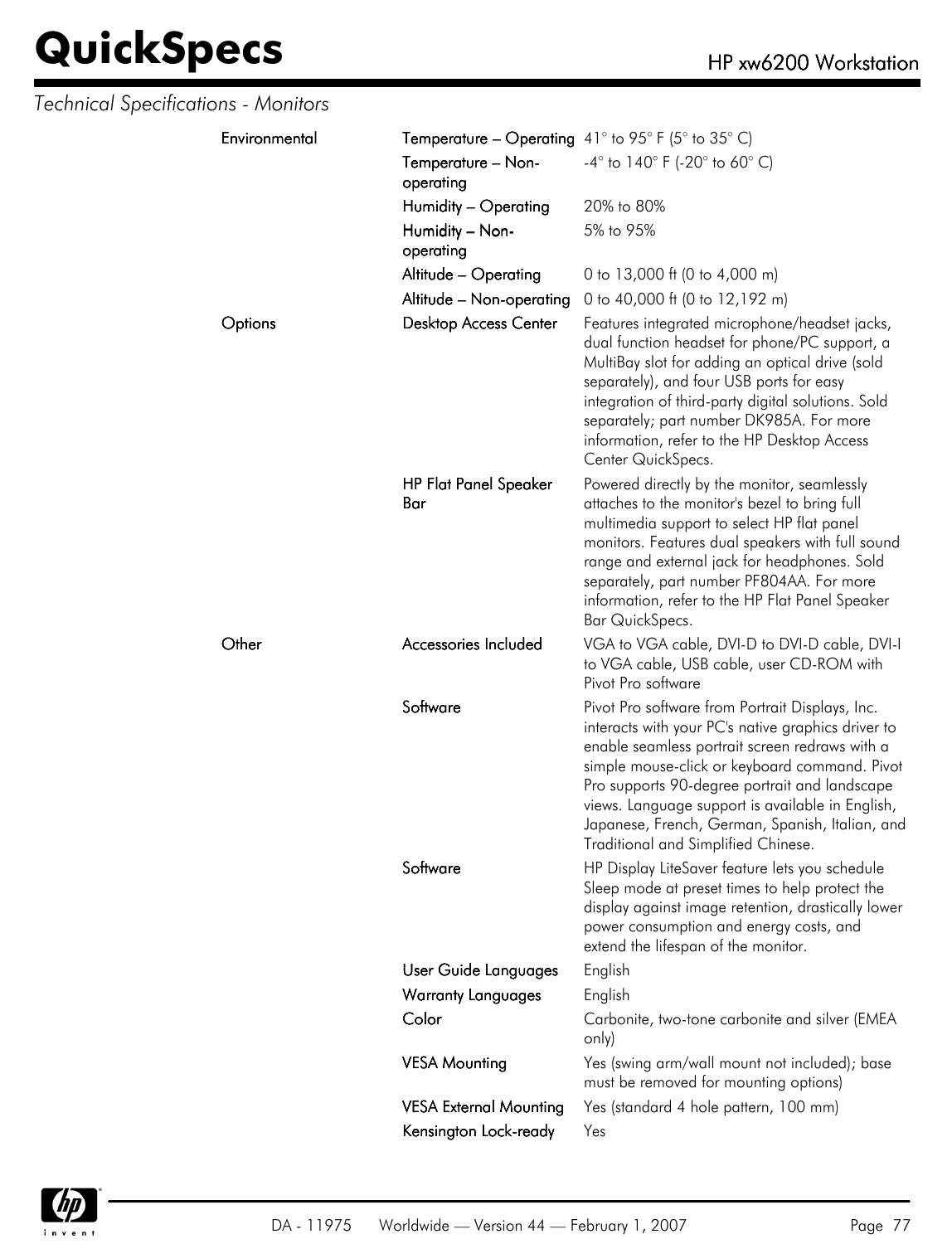| Technical Specifications - Monitors   |                                     |                                                                                                                                                                                                                                                                                                                                                                                                                                                                                                                                                                |                                                                                                                                                                                                                                                                                                                                    |
|---------------------------------------|-------------------------------------|----------------------------------------------------------------------------------------------------------------------------------------------------------------------------------------------------------------------------------------------------------------------------------------------------------------------------------------------------------------------------------------------------------------------------------------------------------------------------------------------------------------------------------------------------------------|------------------------------------------------------------------------------------------------------------------------------------------------------------------------------------------------------------------------------------------------------------------------------------------------------------------------------------|
|                                       | Certification and<br>Compliance     | Australian ACA Approval, Canadian Requirements/CSA, CE Marking, China<br>CCIB/CCEE Approval, CISPR Requirements, Eastern European Approvals,<br>Energy Star Compliant, FCC Approval, German Ergonomic (TUV and GS<br>Mark), ISO 13406-2 Compliant (Pixel Defect Guidelines), Mexican NOM<br>Approval, MPR-II Compliant, PC2001 Compliant, PC99 Certified, S. Korean<br>MIC Approval, Taiwan BSMI Approval, TCO 99 or 03 depending on region<br>(emissions, ergonomics, environment), TUV-Ergo, UL Listed, VCCI Approvals,<br>Microsoft® Windows® Certification |                                                                                                                                                                                                                                                                                                                                    |
|                                       | Compatibility                       | Recommended for use with HP products.                                                                                                                                                                                                                                                                                                                                                                                                                                                                                                                          | VESA Video Signal Standard (VSIS) Compliant video cards have been tested<br>and proven compatible for use with the HP L1955 Flat Panel Monitor.                                                                                                                                                                                    |
|                                       | Service and Warranty                | For details, contact HP Customer Support.                                                                                                                                                                                                                                                                                                                                                                                                                                                                                                                      | Limited three-year parts and repair labor, service provider labor, and on-site<br>service. Next Business Day advanced exchange direct replacement service<br>available during warranty period. Certain restrictions and exclusions apply.                                                                                          |
| <b>HP Flat Panel Monitor</b><br>L2035 | Panel                               | Type                                                                                                                                                                                                                                                                                                                                                                                                                                                                                                                                                           | 20-inch Active Matrix TFT (thin film transistor)                                                                                                                                                                                                                                                                                   |
|                                       |                                     | Viewable Image Area<br>(diagonal)                                                                                                                                                                                                                                                                                                                                                                                                                                                                                                                              | 20.1 in (51 cm)                                                                                                                                                                                                                                                                                                                    |
|                                       |                                     | Screen Opening<br>$(W \times H)$                                                                                                                                                                                                                                                                                                                                                                                                                                                                                                                               | 16.2 x 12.17 in (41.1 x 30.9 cm)                                                                                                                                                                                                                                                                                                   |
|                                       |                                     | Viewing Angle (typical)*                                                                                                                                                                                                                                                                                                                                                                                                                                                                                                                                       | Up to $170^\circ$ H/170° V (10:1 minimum contrast<br>ratio)                                                                                                                                                                                                                                                                        |
|                                       |                                     | Brightness (typical*                                                                                                                                                                                                                                                                                                                                                                                                                                                                                                                                           | Up to 250 nits (cd/m <sup>2</sup> )                                                                                                                                                                                                                                                                                                |
|                                       |                                     | Contrast Ratio (typical)*                                                                                                                                                                                                                                                                                                                                                                                                                                                                                                                                      | Up to 400:1                                                                                                                                                                                                                                                                                                                        |
|                                       |                                     | Response Rate (typical)*                                                                                                                                                                                                                                                                                                                                                                                                                                                                                                                                       | 16 ms (typical, rise $+$ fall)                                                                                                                                                                                                                                                                                                     |
|                                       |                                     | <b>Pixel Pitch</b>                                                                                                                                                                                                                                                                                                                                                                                                                                                                                                                                             | 0.255 mm                                                                                                                                                                                                                                                                                                                           |
|                                       |                                     | <b>Color Depth Support</b>                                                                                                                                                                                                                                                                                                                                                                                                                                                                                                                                     | 16.7 million colors                                                                                                                                                                                                                                                                                                                |
|                                       |                                     | *All specifications are provided by the component manufacturers.<br>Performance specifications represent the highest specification of all HP's<br>component manufacturers' typical level specifications for performance.<br>Actual performance may vary either higher or lower.                                                                                                                                                                                                                                                                                |                                                                                                                                                                                                                                                                                                                                    |
|                                       | On Screen Display<br>(OSD) Controls | <b>Buttons or Switches</b>                                                                                                                                                                                                                                                                                                                                                                                                                                                                                                                                     | PiP (Picture in Picture), Input select, auto adjust,<br>OSD up, OSD down, OSD menu select, power                                                                                                                                                                                                                                   |
|                                       |                                     | Languages                                                                                                                                                                                                                                                                                                                                                                                                                                                                                                                                                      | English, French, German, Spanish, Italian                                                                                                                                                                                                                                                                                          |
|                                       |                                     | <b>User Controls</b>                                                                                                                                                                                                                                                                                                                                                                                                                                                                                                                                           | Brightness, contrast, positioning, color<br>temperature, individual color control, serial<br>number display, full screen resolutions, clock,<br>clock phase, video picture-in-picture (size and<br>position), input selection (includes separate direct<br>access key for dedicated swap between inputs 1<br>and 2), factory reset |

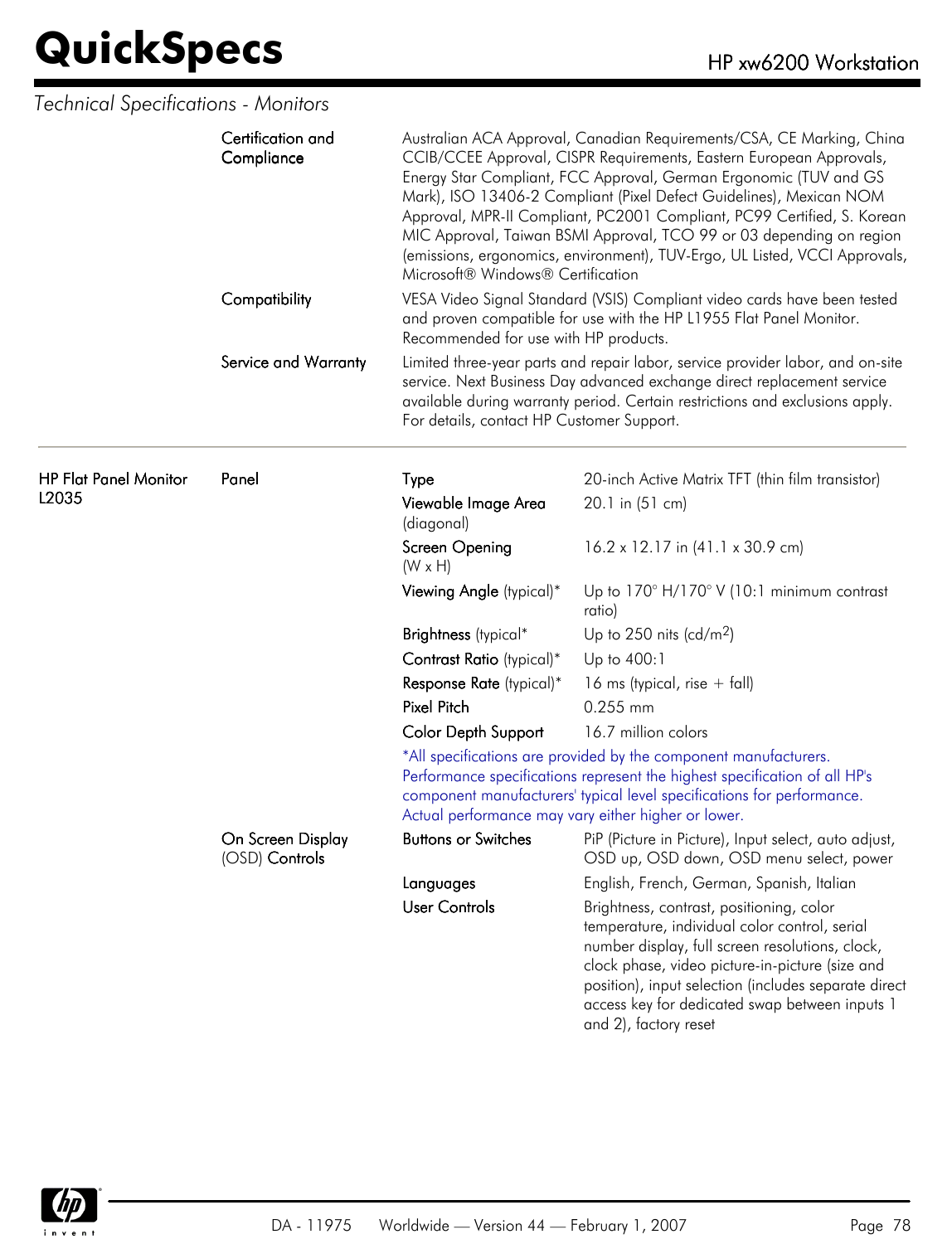| Technical Specifications - Monitors |                                  |                              |                                                                                                                                             |
|-------------------------------------|----------------------------------|------------------------------|---------------------------------------------------------------------------------------------------------------------------------------------|
|                                     | Signal Interface/<br>Performance | <b>Horizontal Frequency</b>  | 30 to 94 kHz (VGA input); 30 to 92 KHz (DVI<br>input) (for modes with pixel clock less than 157<br>MHz)                                     |
|                                     |                                  | Vertical Frequency           | 48 to 85 Hz (VGA input); 30 to 92 KHz (DVI<br>input) (for modes with pixel clock less than 157<br>MHz)                                      |
|                                     |                                  | <b>Graphics Controller</b>   | Pixelworks PW171                                                                                                                            |
|                                     |                                  | <b>Native Resolution</b>     | 1600 x 1200 @ 60 Hz (recommended)                                                                                                           |
|                                     |                                  | Preset VESA Graphic          | 1600 x 1200 @ 60 Hz, 75 Hz (VGA input)                                                                                                      |
|                                     |                                  | Modes (non-interlaced)       | 1280 x 1024 @ 60 Hz, 75 Hz, 85 Hz                                                                                                           |
|                                     |                                  |                              | 1280 x 960 @ 60 Hz                                                                                                                          |
|                                     |                                  |                              | 1152 x 900 @ 66 Hz                                                                                                                          |
|                                     |                                  |                              | 1024 x 768 @ 60 Hz, 75 Hz, 85 Hz                                                                                                            |
|                                     |                                  |                              | 800 x 600 @ 60 Hz, 85 Hz                                                                                                                    |
|                                     |                                  |                              | 640 x 480 @ 60 Hz, 75 Hz, 85 Hz                                                                                                             |
|                                     |                                  | <b>Text Mode</b>             | 720 x 400 @ 70 Hz                                                                                                                           |
|                                     |                                  | Mac Mode                     | 1152 x 870 @ 75 Hz and 832 x 624 @ 75 Hz                                                                                                    |
|                                     |                                  | Sun Mode                     | 1152 x 900 @ 66 Hz                                                                                                                          |
|                                     |                                  | Maximum Pixel Clock<br>Speed | 202 MHz (VGA input); 162 MHz (DVI input)                                                                                                    |
|                                     |                                  | User Programmable<br>Modes   | Yes, 10                                                                                                                                     |
|                                     |                                  | Anti-Glare                   | Yes                                                                                                                                         |
|                                     |                                  | <b>Anti-Static</b>           | Yes                                                                                                                                         |
|                                     |                                  | Default Color<br>Temperature | 6500K                                                                                                                                       |
|                                     | Video Input                      | Plug and Play                | Yes                                                                                                                                         |
|                                     |                                  | Input Signal                 | Four connectors, including one 15-pin mini D-<br>sub VGA, one DVI-I (VGA analog and digital<br>input), one composite video, and one s-video |
|                                     |                                  | Input Impedance              | 75 ohms ± 10%                                                                                                                               |
|                                     |                                  | Sync Input                   | Separate sync (HSYNC/VSYNC); composite sync,<br>Sync on Green                                                                               |
|                                     |                                  | Video Cable                  | VGA to VGA; VGA to DVI-I; DVI-D to DVI-I                                                                                                    |
|                                     |                                  | Video Cable Length           | 5.9 ft $(1.8 \text{ m})$                                                                                                                    |
|                                     | Power                            | Input Power                  | Auto-Ranging, 90 to 132 VAC and 195 to 265<br>VAC; internal power supply, 50 Hz/60 Hz                                                       |
|                                     |                                  | Frequency                    | 47.5 to 63 Hz                                                                                                                               |
|                                     |                                  | Maximum                      | < 75 W                                                                                                                                      |
|                                     |                                  | <b>Power Saving</b>          | $< 5 W$                                                                                                                                     |
|                                     |                                  | Power Cable Length           | 5.9 ft $(1.8 \text{ m})$                                                                                                                    |

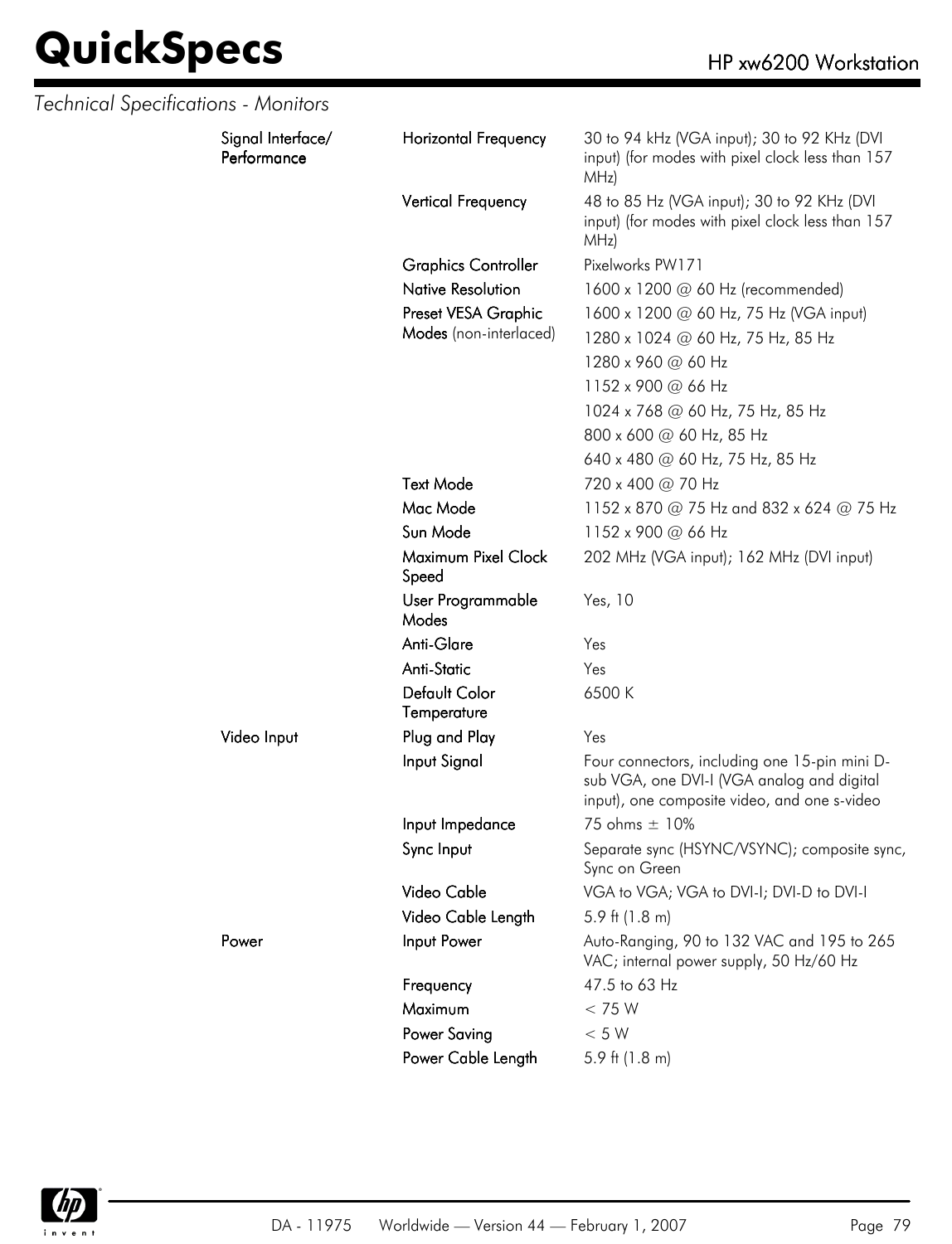| Technical Specifications - Monitors |               |                                                                     |                                                                                                                                                                                                                                                                                                                                                  |                                                                                                       |
|-------------------------------------|---------------|---------------------------------------------------------------------|--------------------------------------------------------------------------------------------------------------------------------------------------------------------------------------------------------------------------------------------------------------------------------------------------------------------------------------------------|-------------------------------------------------------------------------------------------------------|
|                                     | Mechanical    | Dimensions ( $H \times W \times D$ )                                | Unpacked with stand                                                                                                                                                                                                                                                                                                                              | 17.36 to 20.9 x 17.8 x<br>8.27 in<br>$(44.1 \text{ to } 53.1 \times 45.2 \times$<br>$21.0 \text{ cm}$ |
|                                     |               |                                                                     | Unpacked without<br>stand (head only)                                                                                                                                                                                                                                                                                                            | 14.29 x 17.8 x 3.19 in<br>$(36.3 \times 45.2 \times 8.1 \text{ cm})$                                  |
|                                     |               |                                                                     | Packaged                                                                                                                                                                                                                                                                                                                                         | 11.5 x 21.9 x 23.9 in<br>$(29.2 \times 55.6 \times 60.6 \text{ cm})$                                  |
|                                     |               | Weight                                                              | Unpacked                                                                                                                                                                                                                                                                                                                                         | With stand: 20.28 lb<br>$(9.2 \text{ kg})$ ;<br>Without stand: 12.35 lb<br>$(5.6 \text{ kg})$         |
|                                     |               |                                                                     | Packaged                                                                                                                                                                                                                                                                                                                                         | 26.9 lb (12.2 kg)                                                                                     |
|                                     |               | <b>Tilt Range</b>                                                   | -5 $^{\circ}$ to $+25^{\circ}$ vertical                                                                                                                                                                                                                                                                                                          |                                                                                                       |
|                                     |               | Swivel Range                                                        | -35 $^{\circ}$ to + 35 $^{\circ}$                                                                                                                                                                                                                                                                                                                |                                                                                                       |
|                                     |               | Height Adjustable                                                   | Yes, range 3.54 in (9.0 cm)                                                                                                                                                                                                                                                                                                                      |                                                                                                       |
|                                     |               | <b>Pivot Rotation</b>                                               | Yes                                                                                                                                                                                                                                                                                                                                              |                                                                                                       |
|                                     |               | <b>Base</b>                                                         | Attached                                                                                                                                                                                                                                                                                                                                         |                                                                                                       |
|                                     | Environmental | <b>Temperature – Operating</b> $46^{\circ}$ to 95° F (10° to 35° C) |                                                                                                                                                                                                                                                                                                                                                  |                                                                                                       |
|                                     |               | Temperature - Non-<br>operating                                     | 6° to $140^{\circ}$ F (-10° to 60° C)                                                                                                                                                                                                                                                                                                            |                                                                                                       |
|                                     |               | Humidity - Operating                                                | 20% to 80% non-condensing                                                                                                                                                                                                                                                                                                                        |                                                                                                       |
|                                     |               | Humidity - Non-<br>operating                                        | 5% to 85%                                                                                                                                                                                                                                                                                                                                        |                                                                                                       |
|                                     |               | Altitude - Operating                                                | $+12,000$ ft (+3,657.6 m)                                                                                                                                                                                                                                                                                                                        |                                                                                                       |
|                                     |               | Altitude - Non-operating                                            | $+40,000$ ft $(+12,192$ m)                                                                                                                                                                                                                                                                                                                       |                                                                                                       |
|                                     | Options       | <b>HP Desktop Access</b><br>Center                                  | Sold separately, the HP Desktop Access Center<br>features integrated microphone/headset jacks,<br>dual function headset for phone/PC support, a<br>MultiBay slot for adding an optical drive (sold<br>separately), and four USB ports for easy<br>integration of third-party digital solutions; part<br>the HP Desktop Access Center QuickSpecs. | number DK985A. For more information, refer to                                                         |

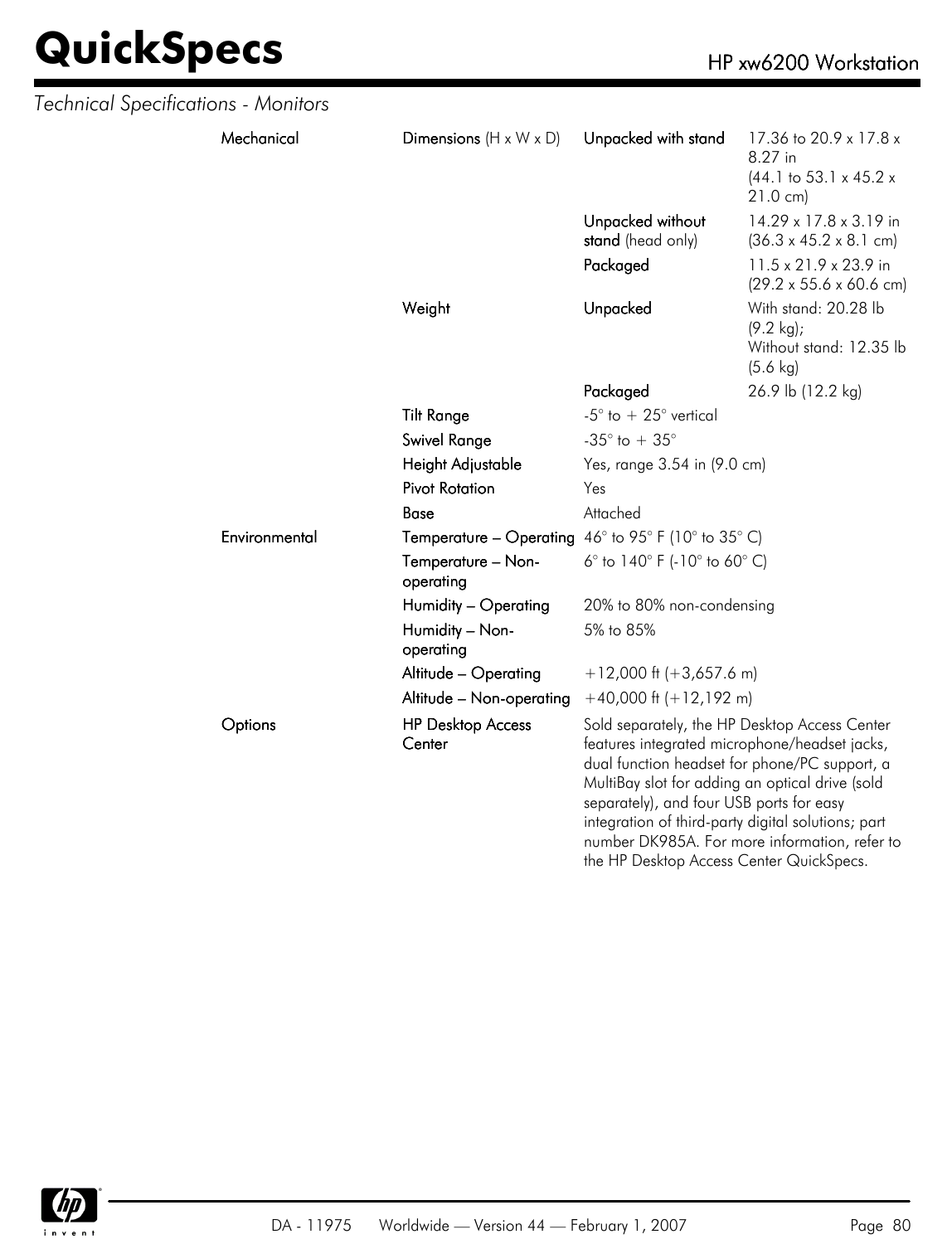| Technical Specifications - Monitors    |                      |                                                                                                                                                                                                                                                                                                                                                                                                                                                                                                                                                                                                                                                                                                                                                                |                                                                                                                                                                                                                                                                                                                                                         |  |
|----------------------------------------|----------------------|----------------------------------------------------------------------------------------------------------------------------------------------------------------------------------------------------------------------------------------------------------------------------------------------------------------------------------------------------------------------------------------------------------------------------------------------------------------------------------------------------------------------------------------------------------------------------------------------------------------------------------------------------------------------------------------------------------------------------------------------------------------|---------------------------------------------------------------------------------------------------------------------------------------------------------------------------------------------------------------------------------------------------------------------------------------------------------------------------------------------------------|--|
|                                        | Other                | Accessories Included                                                                                                                                                                                                                                                                                                                                                                                                                                                                                                                                                                                                                                                                                                                                           | VGA to VGA cable - connects the graphic card's<br>VGA analog connector to the monitor's input #1<br>(VGA analog) connector<br>VGA to DVI-I cable - connects the graphic card's<br>VGA connector to the monitor's input #2 (DVI-I<br>analog) connector<br>DVI-D to DVI-I cable - connects the graphic<br>card's DVI-D digital connector to the monitor's |  |
|                                        |                      | User Guide Languages                                                                                                                                                                                                                                                                                                                                                                                                                                                                                                                                                                                                                                                                                                                                           | input #2 (DVI-I digital) connector<br>English, B. Portuguese, French, LA Spanish,<br>Korean, S. Chinese, T. Chinese, Bahasa,<br>Japanese, Danish, Finnish, German, Norwegian,<br>Spanish, Swedish, Greek, Polish, Russian,<br>Slovenian, Turkish                                                                                                        |  |
|                                        |                      | <b>Warranty Languages</b>                                                                                                                                                                                                                                                                                                                                                                                                                                                                                                                                                                                                                                                                                                                                      | English, Canadian French, LA Spanish, Brazilian<br>Portuguese, Danish, German, Castilian Spanish,<br>French, Italian, Dutch, Norwegian, Finnish,<br>Swedish, Bahasa Indonesian, Korean, T.<br>Chinese, S. Chinese                                                                                                                                       |  |
|                                        |                      | Color                                                                                                                                                                                                                                                                                                                                                                                                                                                                                                                                                                                                                                                                                                                                                          | Carbonite/Silver                                                                                                                                                                                                                                                                                                                                        |  |
|                                        |                      | <b>VESA External Mounting</b>                                                                                                                                                                                                                                                                                                                                                                                                                                                                                                                                                                                                                                                                                                                                  | Yes (Standard 4 hole pattern, 100 mm)                                                                                                                                                                                                                                                                                                                   |  |
|                                        |                      | Kensington Lock-Ready                                                                                                                                                                                                                                                                                                                                                                                                                                                                                                                                                                                                                                                                                                                                          | Yes                                                                                                                                                                                                                                                                                                                                                     |  |
| Certification and<br>Compliance        |                      | Australian ACA Approval, Canadian Requirements/CSA, CE Marking, China<br>CCIB/CCEE Approval, CISPR Requirements, Eastern European Approvals,<br>*Energy Star Compliant, FCC Approval, German Ergonomic (TUV and GS<br>Mark), ISO 9241-3,7,8 VDT Guidelines, ISO 13406-2 Pixel Defect<br>Guidelines, Mexican NOM Approval, MIC Requirements (New Zealand),<br>MPR-II Compliant, Nordic Approvals (Nemko, Fimko, Demko, Semko),<br>PC2001 Compliant, PC99 Certified, S. Korean MIC Approval, Taiwan BSMI<br>Approval, TCO 03 (emissions, ergonomics, environment), TUV-Ergo, UL<br>Listed, VCCI Approvals, Windows Certification (Microsoft® Windows® 98,<br>Microsoft Windows 2000, and Microsoft Windows XP)<br>* Energy Star Compliant available summer 2004. |                                                                                                                                                                                                                                                                                                                                                         |  |
|                                        | Compatibility        | Desktops, and HP Workstations                                                                                                                                                                                                                                                                                                                                                                                                                                                                                                                                                                                                                                                                                                                                  | Compatible with platforms using the VESA standard video modes and HP<br>Compaq Business Desktops d500, d300, and d200 Series, Compaq Evo                                                                                                                                                                                                                |  |
|                                        | Service and Warranty | Consult HP Customer Service for details.                                                                                                                                                                                                                                                                                                                                                                                                                                                                                                                                                                                                                                                                                                                       | Limited three years parts, labor, and on-site service, including backlight.<br>Availability varies by region. Certain restrictions and exclusions apply.                                                                                                                                                                                                |  |
| <b>HP Flat Panel Monitor</b><br>LP2065 | Panel                | Type<br>Viewable Image Area<br>(diagonal)                                                                                                                                                                                                                                                                                                                                                                                                                                                                                                                                                                                                                                                                                                                      | 20-inch Active Matrix TFT (thin film transistor)<br>20.1 in (51 cm)                                                                                                                                                                                                                                                                                     |  |
|                                        |                      | Screen Opening<br>$(W \times H)$                                                                                                                                                                                                                                                                                                                                                                                                                                                                                                                                                                                                                                                                                                                               | $16.2 \times 12.17$ in $(41.1 \times 30.9$ cm)                                                                                                                                                                                                                                                                                                          |  |
|                                        |                      | Viewing Angle (typical)*                                                                                                                                                                                                                                                                                                                                                                                                                                                                                                                                                                                                                                                                                                                                       | Up to 178° horizontal/178° vertical (10:1<br>minimum contrast ratio)                                                                                                                                                                                                                                                                                    |  |
|                                        |                      | Brightness (typical*                                                                                                                                                                                                                                                                                                                                                                                                                                                                                                                                                                                                                                                                                                                                           | Up to 300 nits $(cd/m2)$                                                                                                                                                                                                                                                                                                                                |  |
|                                        |                      | Contrast Ratio (typical)*                                                                                                                                                                                                                                                                                                                                                                                                                                                                                                                                                                                                                                                                                                                                      | Up to 800:1                                                                                                                                                                                                                                                                                                                                             |  |
|                                        |                      |                                                                                                                                                                                                                                                                                                                                                                                                                                                                                                                                                                                                                                                                                                                                                                |                                                                                                                                                                                                                                                                                                                                                         |  |

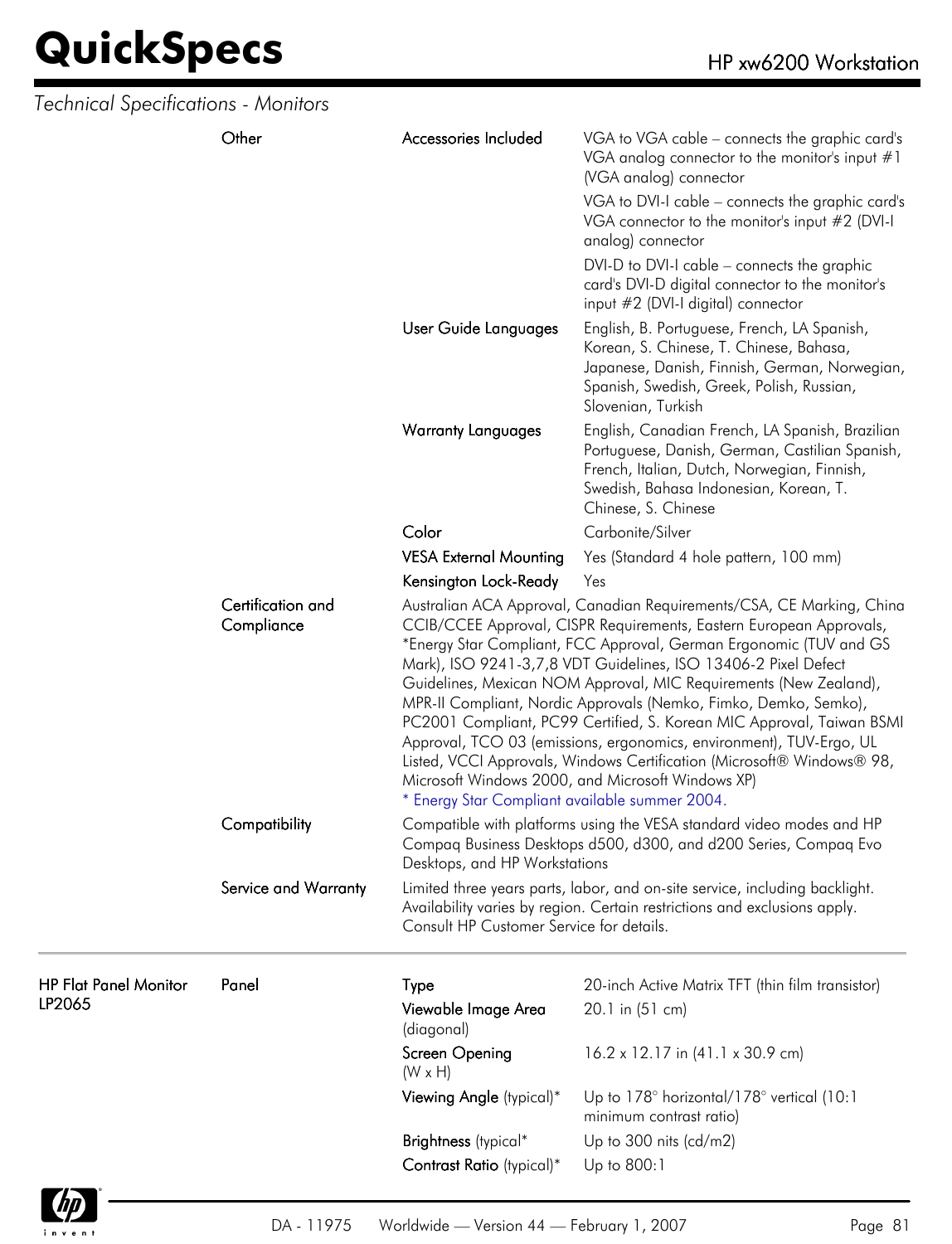| Technical Specifications - Monitors |                                                    |                                                                                                                                                                                                                                       |
|-------------------------------------|----------------------------------------------------|---------------------------------------------------------------------------------------------------------------------------------------------------------------------------------------------------------------------------------------|
|                                     | Response Rate (typical)*                           | 8 ms (gray to gray), 16 ms (rise $+$ fall)                                                                                                                                                                                            |
|                                     | <b>Pixel Pitch</b>                                 | 0.255 mm                                                                                                                                                                                                                              |
|                                     | <b>Color Depth Support</b>                         | 16.7 million colors                                                                                                                                                                                                                   |
|                                     | <b>Backlight Lamp Life</b><br>(to half brightness) | 45K hours                                                                                                                                                                                                                             |
| On Screen Display<br>(OSD) Controls | <b>Buttons or Switches</b>                         | Input select, auto adjust/OSD up, OSD down,<br>OSD menu select, power                                                                                                                                                                 |
|                                     | Languages                                          | English, French, German, Spanish, Italian,<br>Dutch, and Japanese                                                                                                                                                                     |
|                                     | <b>User Controls</b>                               | Brightness, contrast, positioning, color<br>temperature, individual color control, serial<br>number display, full screen resolutions, clock,<br>clock phase, input selection, image control<br>(including scaling), and factory reset |
| Signal Interface/<br>Performance    | <b>Horizontal Frequency</b>                        | 30 to 94 kHz (VGA input); 30 to 92 KHz (DVI<br>input for modes with pixel clock less than 157<br>MHz)                                                                                                                                 |
|                                     | Vertical Frequency                                 | 48 to 85 Hz (VGA input); 30 to 92 KHz (DVI<br>input for modes with pixel clock less than 157<br>MHz)                                                                                                                                  |
|                                     | <b>Native Resolution</b>                           | 1600 x 1200 $\omega$ 60 Hz (recommended)                                                                                                                                                                                              |
|                                     | Preset VESA Graphic                                | 1600 x 1200 @ 60 Hz, 75 Hz (VGA input)                                                                                                                                                                                                |
|                                     | Modes (non-interlaced)                             | 1280 x 1024 @ 60 Hz, 75 Hz, 85 Hz                                                                                                                                                                                                     |
|                                     |                                                    | 1280 x 960 @ 60 Hz                                                                                                                                                                                                                    |
|                                     |                                                    | 1152 x 900 @ 66 Hz                                                                                                                                                                                                                    |
|                                     |                                                    | 1024 x 768 @ 60 Hz, 75 Hz, 85 Hz                                                                                                                                                                                                      |
|                                     |                                                    | 800 x 600 @ 60 Hz, 85 Hz                                                                                                                                                                                                              |
|                                     |                                                    | 640 x 480 @ 60 Hz, 75 Hz, 85 Hz                                                                                                                                                                                                       |
|                                     | <b>Text Mode</b>                                   | 720 x 400 @ 70 Hz                                                                                                                                                                                                                     |
|                                     | Mac Mode                                           | 1152 x 870 @ 75 Hz and 832 x 624 @ 75 Hz                                                                                                                                                                                              |
|                                     | Sun Mode                                           | 1152 x 900 @ 66 Hz                                                                                                                                                                                                                    |
|                                     | Maximum Pixel Clock<br>Speed                       | 202 MHz (VGA input); 162 MHz (DVI input)                                                                                                                                                                                              |
|                                     | User Programmable<br>Modes                         | Yes, 10                                                                                                                                                                                                                               |
|                                     | Anti-Glare                                         | Yes                                                                                                                                                                                                                                   |
|                                     | <b>Anti-Static</b>                                 | Yes                                                                                                                                                                                                                                   |
|                                     | Default Color<br>Temperature                       | 6500 K                                                                                                                                                                                                                                |

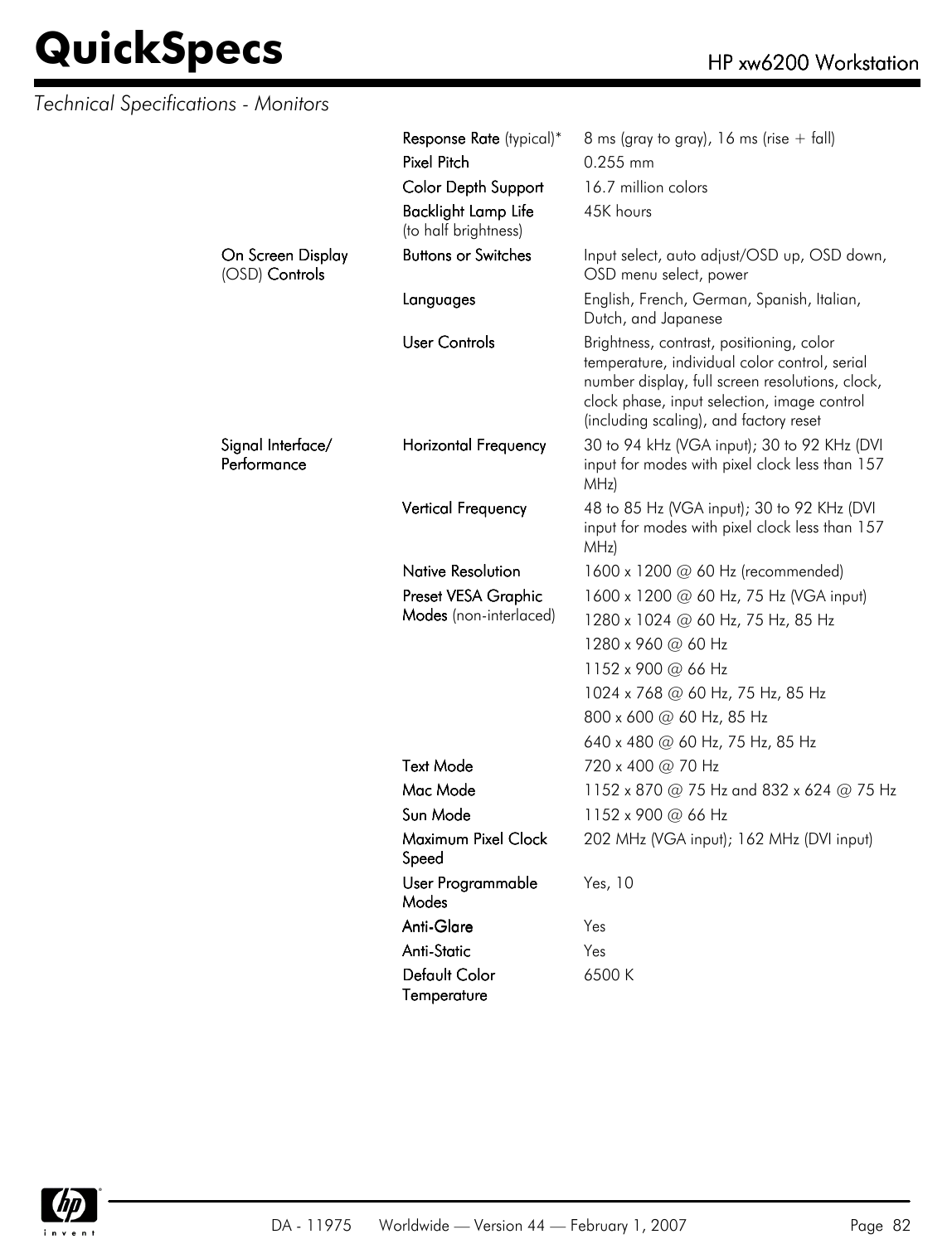| Technical Specifications - Monitors |             |                                                                                                |                                                                                                                                                                   |                                                                                               |
|-------------------------------------|-------------|------------------------------------------------------------------------------------------------|-------------------------------------------------------------------------------------------------------------------------------------------------------------------|-----------------------------------------------------------------------------------------------|
|                                     | Video Input | Plug and Play                                                                                  | Yes                                                                                                                                                               |                                                                                               |
|                                     |             | Input Signal                                                                                   | Four connectors, including one 15-pin mini D-<br>sub VGA, one DVI-I (VGA analog and digital<br>input), one composite video, and one s-video                       |                                                                                               |
|                                     |             | Self Powered USB 2.0<br>Hub                                                                    | One upstream, four downstream ports (cable<br>included)                                                                                                           |                                                                                               |
|                                     |             | Input Signal                                                                                   | digital input possible)                                                                                                                                           | Two DVI-I connectors (dual VGA analog or dual                                                 |
|                                     |             | Input Impedance                                                                                | 75 ohms ± 10%                                                                                                                                                     |                                                                                               |
|                                     |             | Sync Input                                                                                     | Sync on Green                                                                                                                                                     | Separate sync (HSYNC/VSYNC); composite sync,                                                  |
|                                     |             | Video Cable                                                                                    | Two VGA to DVI-I; two DVI-D to DVI-I                                                                                                                              |                                                                                               |
|                                     |             | Video Cable Length                                                                             | 5.9 ft $(1.8 \text{ m})$                                                                                                                                          |                                                                                               |
|                                     | Power       | Input Power                                                                                    | Auto-Ranging, 90 to 132 VAC and 195 to 265<br>VAC; internal power supply, 50 Hz/60 Hz                                                                             |                                                                                               |
|                                     |             | Frequency                                                                                      | 47.5 to 63 Hz                                                                                                                                                     |                                                                                               |
|                                     |             | <b>Typical Power</b><br>Consumption                                                            | fully loaded)                                                                                                                                                     | 55 watts (without USB ports); 70 watts (USB ports                                             |
|                                     |             | Maximum                                                                                        | < 75 W                                                                                                                                                            |                                                                                               |
|                                     |             | <b>Power Saving</b>                                                                            | $< 2$ watts                                                                                                                                                       |                                                                                               |
|                                     |             | Power Cable Length                                                                             | 5.9 ft $(1.8 \text{ m})$                                                                                                                                          |                                                                                               |
|                                     | Mechanical  | Dimensions $(H \times W \times D)$                                                             | Unpacked with stand                                                                                                                                               | 16.7 to 21.8 x 17.4 x<br>8.67 in<br>$(42.5 \text{ to } 55.5 \times 44.3 \times$<br>22.0 cm)   |
|                                     |             |                                                                                                | Unpacked w/o stand<br>(head only)                                                                                                                                 | 13.58 x 17.4 x 3.42 in<br>$(34.5 \times 44.3 \times 8.7 \text{ cm})$                          |
|                                     |             |                                                                                                | Packaged                                                                                                                                                          | $11.77 \times 22.2 \times 16.77$<br>in.<br>$(29.9 \times 56.4 \times 42.6 \text{ cm})$        |
|                                     |             | Weight                                                                                         | Unpacked                                                                                                                                                          | With stand: 20.28 lb<br>$(9.2 \text{ kg})$ ;<br>Without stand: 12.35 lb<br>$(5.6 \text{ kg})$ |
|                                     |             | <b>Tilt Range</b><br><b>Swivel Range</b><br>Height Adjustable<br><b>Pivot Rotation</b><br>Base | Packaged<br>-5 $^{\circ}$ to $+25^{\circ}$ vertical tilt<br>-45 $^{\circ}$ to + 45 $^{\circ}$<br>Yes, range 5.1 in (13.0 cm)<br>Yes<br>Detachable, ships attached | 26.3 lb (11.95 kg)                                                                            |

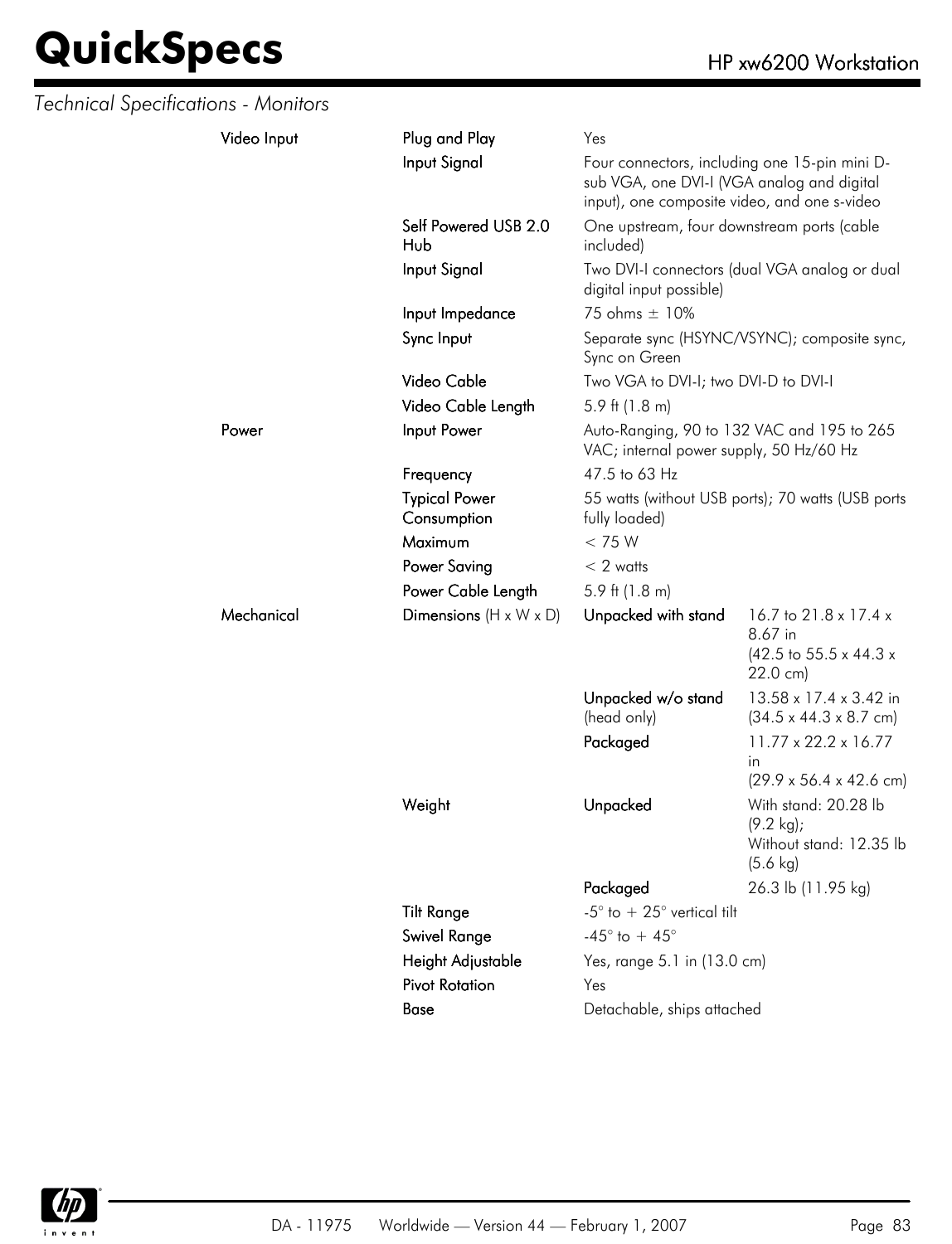| Technical Specifications - Monitors |                                                                      |                                                                                                                                                                                                                                                                                                                                                                                                         |
|-------------------------------------|----------------------------------------------------------------------|---------------------------------------------------------------------------------------------------------------------------------------------------------------------------------------------------------------------------------------------------------------------------------------------------------------------------------------------------------------------------------------------------------|
| Environmental                       |                                                                      | <b>Temperature – Operating</b> 46° to 95° F (10° to 35° C)                                                                                                                                                                                                                                                                                                                                              |
|                                     | Temperature - Non-<br>operating                                      | 6 $\degree$ to 140 $\degree$ F (-10 $\degree$ to 60 $\degree$ C)                                                                                                                                                                                                                                                                                                                                        |
|                                     | Humidity – Operating                                                 | 20% to 80% non-condensing                                                                                                                                                                                                                                                                                                                                                                               |
|                                     | Humidity - Non-<br>operating                                         | 5% to 85%                                                                                                                                                                                                                                                                                                                                                                                               |
|                                     | Altitude - Operating                                                 | $+12,000$ ft (+3,657.6 m)                                                                                                                                                                                                                                                                                                                                                                               |
|                                     | Altitude - Non-operating                                             | $+40,000$ ft $(+12,192$ m)                                                                                                                                                                                                                                                                                                                                                                              |
| Options                             | <b>HP Silver Flat Panel</b><br>Speaker Bar - Part<br>number: EE418AA | Powered directly by the monitor or the PC, the<br>Speaker Bar seamlessly attaches to the monitor's<br>lower bezel to bring full audio support to select<br>HP flat panel monitors. Features include dual<br>speakers with full sound range and external jack<br>for headphones. Sold separately. For more<br>information, refer to the HP Silver Flat Panel<br>Speaker Bar QuickSpec.                   |
| Other                               | Accessories Included                                                 | VGA to DVI-I cable - connects the graphic card's<br>VGA connector to the monitor's input $#1$ or 2<br>(DVI-I analog) connector.                                                                                                                                                                                                                                                                         |
|                                     |                                                                      | DVI-D to DVI-I cable - connects the graphic<br>card's DVI-D digital connector to the monitor's<br>input $#1$ or $#2$ (DVI-I digital) connector.                                                                                                                                                                                                                                                         |
|                                     | User Guide Languages                                                 | English, B. Portuguese, French, LA Spanish,<br>Korean, S. Chinese, T. Chinese, Bahasa,<br>Japanese, Danish, Finnish, German, Norwegian,<br>Spanish, Swedish, Greek, Polish, Russian,<br>Slovenian, Turkish                                                                                                                                                                                              |
|                                     | Software                                                             | HP Display Assistant Utility makes it possible to<br>adjust displays settings through the PC using two-<br>way communication via DDCI.                                                                                                                                                                                                                                                                  |
|                                     |                                                                      | HP Display Lite Saver allows ability to power up<br>and down display at predetermined hours of the<br>day to safe power and backlight life.                                                                                                                                                                                                                                                             |
|                                     |                                                                      | Pivot Pro software from Portrait Displays, Inc.<br>interacts with your PC's native graphics driver to<br>enable seamless portrait screen redraws with a<br>simple mouse-click or keyboard command. Pivot<br>Pro supports 90-degree portrait and landscape<br>views. Language support is available in English,<br>Japanese, French, German, Spanish, Italian, and<br>Traditional and Simplified Chinese. |
|                                     | User Guide Languages                                                 | English                                                                                                                                                                                                                                                                                                                                                                                                 |
|                                     | <b>Warranty Languages</b>                                            | English                                                                                                                                                                                                                                                                                                                                                                                                 |
|                                     | Color                                                                | Carbonite/Silver                                                                                                                                                                                                                                                                                                                                                                                        |
|                                     | <b>VESA External Mounting</b>                                        | Yes (Standard 4 hole pattern, 100 mm)                                                                                                                                                                                                                                                                                                                                                                   |
|                                     | Kensington Lock-Ready                                                | Yes                                                                                                                                                                                                                                                                                                                                                                                                     |

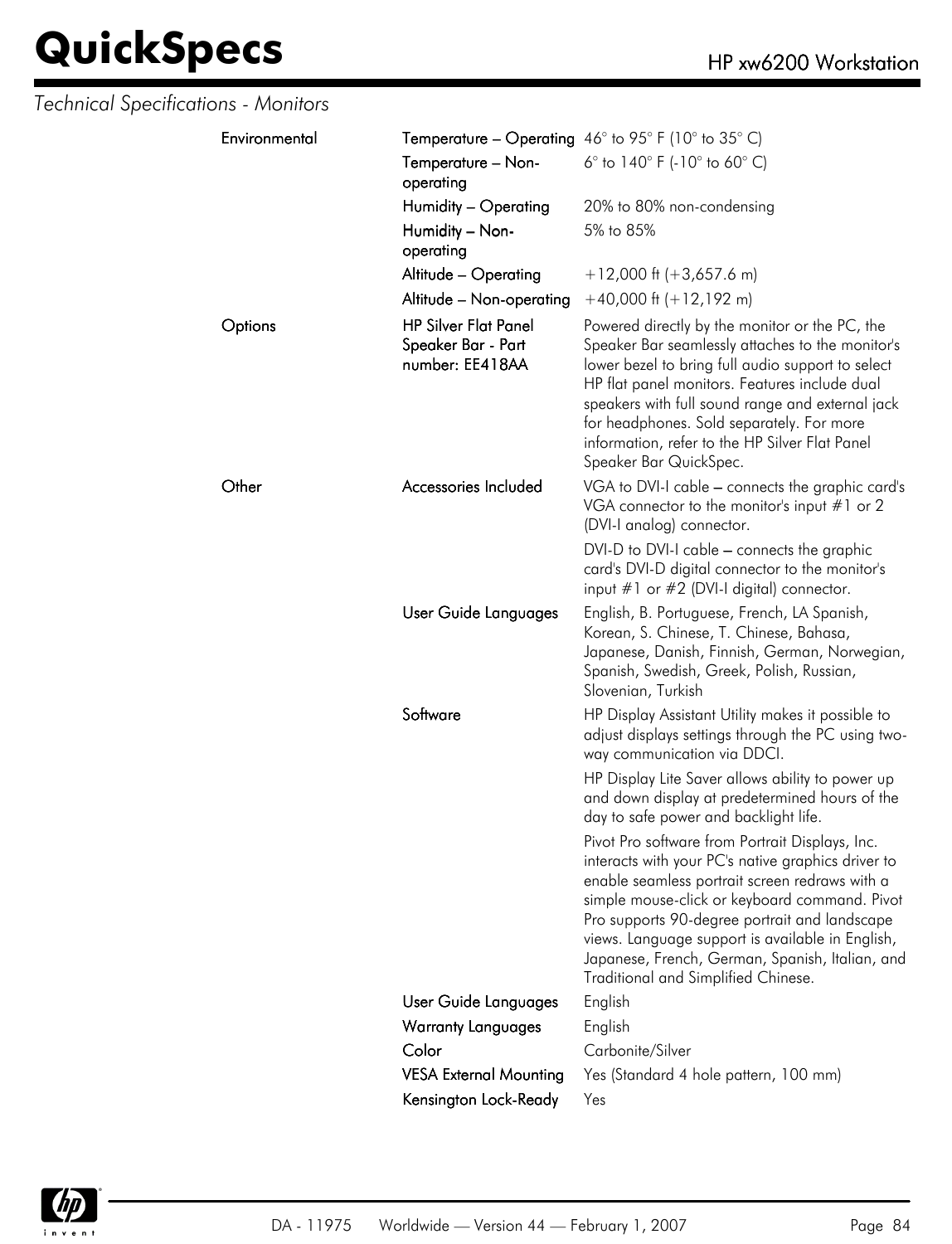|                              | Certification and<br>Compliance<br>Compatibility<br>Service and Warranty | Canadian Requirements/CSA, CE Marking, CISPR Requirements, , Energy<br>Star Compliant, FCC Approval, ISO 13406-2 Pixel Defect Guidelines,<br>Mexican NOM Approval,, MPR-II Compliant, PC2001 Compliant, PC99<br>Certified, TCO 03 (emissions, ergonomics, environment), TUV-Ergo, UL<br>Listed, VCCI Approvals, Microsoft Windows Certification (Microsoft Windows<br>98, Microsoft Windows 2000, and Microsoft Windows XP) |                                                                                                                                                                                                                                                                                                                                                                                                                                                              |  |
|------------------------------|--------------------------------------------------------------------------|-----------------------------------------------------------------------------------------------------------------------------------------------------------------------------------------------------------------------------------------------------------------------------------------------------------------------------------------------------------------------------------------------------------------------------|--------------------------------------------------------------------------------------------------------------------------------------------------------------------------------------------------------------------------------------------------------------------------------------------------------------------------------------------------------------------------------------------------------------------------------------------------------------|--|
|                              |                                                                          | Compatible with platforms using the VESA standard video modes.<br>Recommended for use with HP products.                                                                                                                                                                                                                                                                                                                     |                                                                                                                                                                                                                                                                                                                                                                                                                                                              |  |
|                              |                                                                          |                                                                                                                                                                                                                                                                                                                                                                                                                             | Three years parts, labor, and on-site service. 24-hour 365-day 1-800<br>technical support. Replacement options include 2nd business day on-site<br>service or next business day direct replacement. With direct replacement, HP<br>will ship a replacement display product directly to you. Using the shipping<br>labels provided, return your failed display to HP. Certain restrictions and<br>exclusions apply. For details, contact HP Customer Support. |  |
| <b>HP Flat Panel Monitor</b> | Panel                                                                    | Type                                                                                                                                                                                                                                                                                                                                                                                                                        | 23-inch Active Matrix TFT (thin film transistor)                                                                                                                                                                                                                                                                                                                                                                                                             |  |
| L2335                        |                                                                          | Viewable Image Area<br>(diagonal)                                                                                                                                                                                                                                                                                                                                                                                           | 23 in (58.4 cm)                                                                                                                                                                                                                                                                                                                                                                                                                                              |  |
|                              |                                                                          | Screen Opening<br>$(W \times H)$                                                                                                                                                                                                                                                                                                                                                                                            | 19.53 x 12.24 in (49.6 x 31.1 cm)                                                                                                                                                                                                                                                                                                                                                                                                                            |  |
|                              |                                                                          | Viewing Angle (typical)*                                                                                                                                                                                                                                                                                                                                                                                                    | Up to $170^\circ$ H/170 $^\circ$ V (10:1 minimum contrast<br>ratio)                                                                                                                                                                                                                                                                                                                                                                                          |  |
|                              |                                                                          | Brightness (typical)*                                                                                                                                                                                                                                                                                                                                                                                                       | Up to $250$ nits (cd/m <sup>2</sup> )                                                                                                                                                                                                                                                                                                                                                                                                                        |  |
|                              |                                                                          | Contrast Ratio (typical)*                                                                                                                                                                                                                                                                                                                                                                                                   | Up to 500:1                                                                                                                                                                                                                                                                                                                                                                                                                                                  |  |
|                              |                                                                          | Response Rate (typical)*                                                                                                                                                                                                                                                                                                                                                                                                    | 16 ms (typical, rise $+$ fall)                                                                                                                                                                                                                                                                                                                                                                                                                               |  |
|                              |                                                                          | <b>Pixel Pitch</b>                                                                                                                                                                                                                                                                                                                                                                                                          | 0.258 mm                                                                                                                                                                                                                                                                                                                                                                                                                                                     |  |
|                              |                                                                          | <b>Color Depth Support</b>                                                                                                                                                                                                                                                                                                                                                                                                  | 16.7 million colors                                                                                                                                                                                                                                                                                                                                                                                                                                          |  |
|                              |                                                                          | Actual performance may vary either higher or lower.                                                                                                                                                                                                                                                                                                                                                                         | * All specifications are provided by the component manufacturers.<br>Performance specifications represent the highest specification of all HP's<br>component manufacturers' typical level specifications for performance.                                                                                                                                                                                                                                    |  |
|                              | On Screen Display (OSD) Buttons or Switches<br>Controls                  |                                                                                                                                                                                                                                                                                                                                                                                                                             | PiP (Picture in Picture), Input Select, Auto Adjust,<br>OSD Up, OSD Down, OSD Menu Select, Power                                                                                                                                                                                                                                                                                                                                                             |  |
|                              |                                                                          | Languages                                                                                                                                                                                                                                                                                                                                                                                                                   | English, French, German, Spanish, Italian                                                                                                                                                                                                                                                                                                                                                                                                                    |  |
|                              |                                                                          | <b>User Controls</b>                                                                                                                                                                                                                                                                                                                                                                                                        | Brightness, contrast, positioning, color<br>temperature, individual color control, serial<br>number display, full screen resolutions, clock,<br>clock phase, video picture-in-picture (size and<br>position), input selection (includes separate direct<br>access key for dedicated swap between inputs 1<br>and 2), factory reset                                                                                                                           |  |

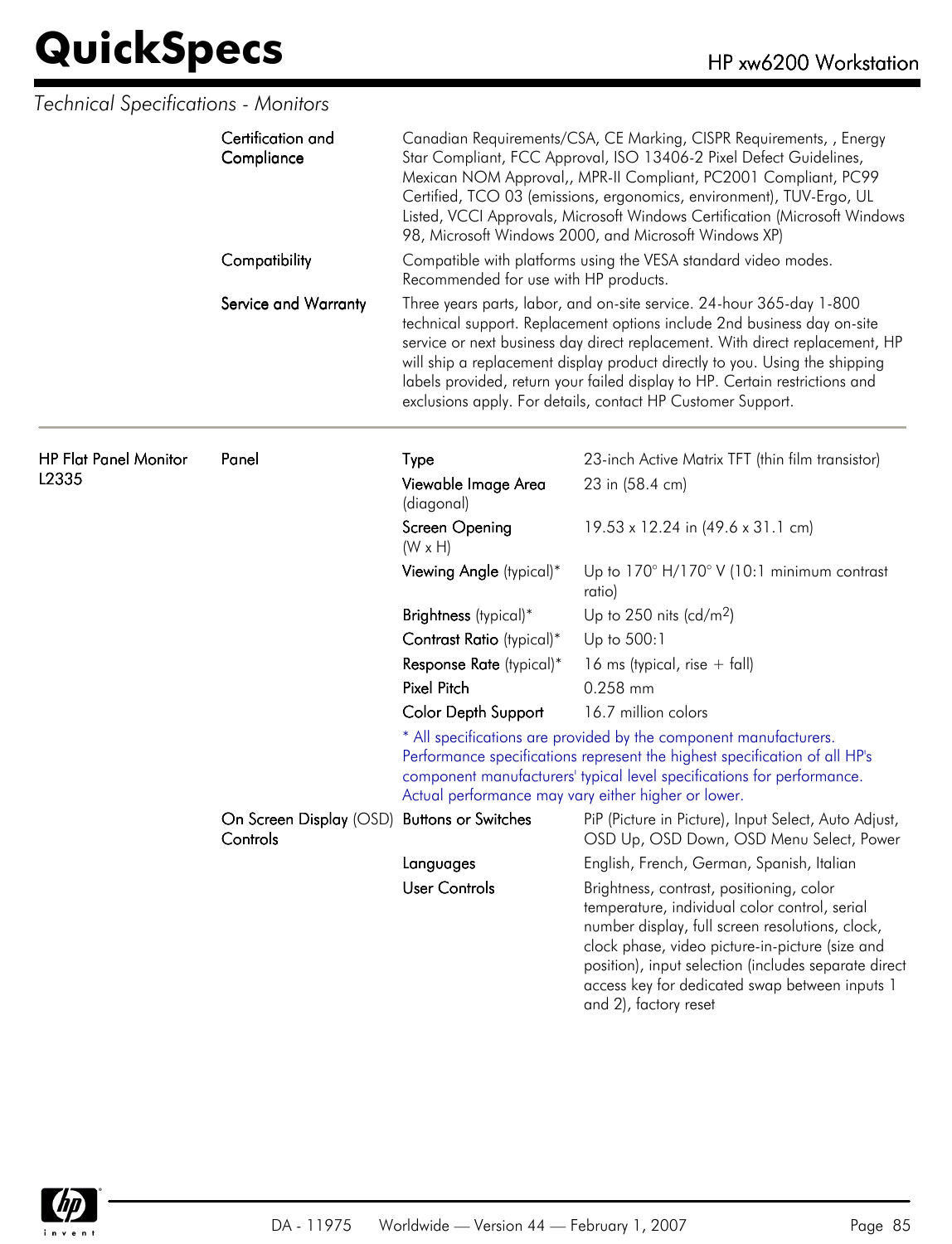| Technical Specifications - Monitors |                                  |                              |                                                                                                                                                             |
|-------------------------------------|----------------------------------|------------------------------|-------------------------------------------------------------------------------------------------------------------------------------------------------------|
|                                     | Signal Interface/<br>Performance | <b>Horizontal Frequency</b>  | 30 to 94 kHz (VGA input); 30 to 92 KHz (DVI<br>input) (for modes with pixel clock less than 157<br>MHz)                                                     |
|                                     |                                  | <b>Vertical Frequency</b>    | 48 to 85 Hz (VGA and DVI input)                                                                                                                             |
|                                     |                                  | <b>Graphics Controller</b>   | Pixelworks PW172                                                                                                                                            |
|                                     |                                  | <b>Native Resolution</b>     | 1920 x 1200 @ 60 Hz (recommended)                                                                                                                           |
|                                     |                                  | Preset VESA Graphic          | 1920 x 1200 @ 60Hz                                                                                                                                          |
|                                     |                                  | Modes (non-interlaced)       | 1600 x 1200 @ 60 Hz, 75 Hz                                                                                                                                  |
|                                     |                                  |                              | 1280 x 1024 @ 60 Hz, 75Hz, 85 Hz                                                                                                                            |
|                                     |                                  |                              | 1280 x 960 @ 60 Hz                                                                                                                                          |
|                                     |                                  |                              | 1152 x 900 @ 66 Hz                                                                                                                                          |
|                                     |                                  |                              | 1024 x 768 @ 60 Hz, 75 Hz, 85 Hz                                                                                                                            |
|                                     |                                  |                              | 800 x 600 @ 60 Hz, 75Hz                                                                                                                                     |
|                                     |                                  |                              | 640 x 480 @ 60 Hz, 75 Hz                                                                                                                                    |
|                                     |                                  | <b>Text Mode</b>             | 720 x 400 @ 70 Hz                                                                                                                                           |
|                                     |                                  | Mac Mode                     | 1152 x 870 @ 75 Hz and 832 x 624 @ 75 Hz                                                                                                                    |
|                                     |                                  | Sun Mode                     | 1152 x 900 @ 66 Hz                                                                                                                                          |
|                                     |                                  | Maximum Pixel Clock<br>Speed | 202 MHz (VGA input); 162 MHz (DVI input)                                                                                                                    |
|                                     |                                  | User Programmable<br>Modes   | Yes, 10                                                                                                                                                     |
|                                     |                                  | Anti-Glare                   | Yes                                                                                                                                                         |
|                                     |                                  | <b>Anti-Static</b>           | Yes                                                                                                                                                         |
|                                     |                                  | Default Color<br>Temperature | 6500K                                                                                                                                                       |
|                                     | Video Input                      | Plug and Play                | Yes                                                                                                                                                         |
|                                     |                                  | Input Signal                 | Five connectors, including one 15-pin mini D-<br>sub VGA, one DVI-I (VGA analog and digital<br>input), one composite video, one s-video,<br>component video |
|                                     |                                  | Input Impedance              | 75 ohms ± 10%                                                                                                                                               |
|                                     |                                  | Sync Input                   | Separate sync (HSYNC/VSYNC); composite sync,<br>Sync on Green                                                                                               |
|                                     |                                  | Video Cable                  | VGA to VGA; VGA to DVI-I; DVI-D to DVI-I                                                                                                                    |
|                                     |                                  | Video Cable Length           | 5.9 ft $(1.8 \text{ m})$                                                                                                                                    |
|                                     | Power                            | Input Power                  | Auto-Ranging, 90 to 132 VAC and 195 to 265<br>VAC; internal power supply, 50 Hz/60 Hz                                                                       |
|                                     |                                  | Frequency                    | 47.5 to 63 Hz                                                                                                                                               |
|                                     |                                  | Maximum                      | < 100 W                                                                                                                                                     |
|                                     |                                  | <b>Power Saving</b>          | $< 5 W$                                                                                                                                                     |
|                                     |                                  | Power Cable Length           | 5.9 ft $(1.8 \text{ m})$                                                                                                                                    |

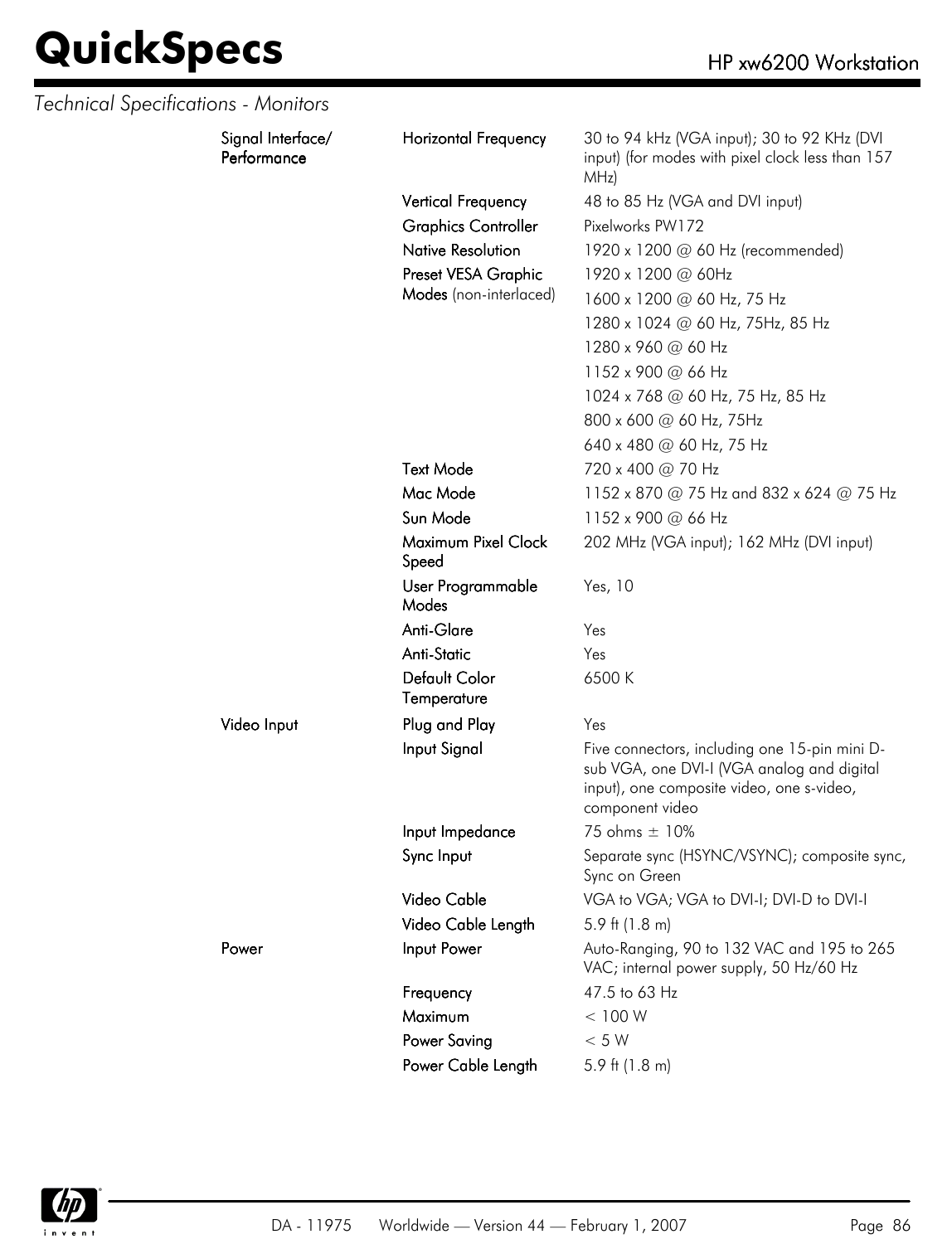| Technical Specifications - Monitors |               |                                    |                                                                                                                                                                                                                                                                                                                                                       |                                                                                                                          |
|-------------------------------------|---------------|------------------------------------|-------------------------------------------------------------------------------------------------------------------------------------------------------------------------------------------------------------------------------------------------------------------------------------------------------------------------------------------------------|--------------------------------------------------------------------------------------------------------------------------|
|                                     | Mechanical    | Dimensions $(H \times W \times D)$ | Unpacked                                                                                                                                                                                                                                                                                                                                              | 17.36 (min) to 20.9<br>$(max) \times 21.46 \times 8.27$ in<br>(44.1 (min) to 53.1<br>$(max) \times 54.5 \times 21.0$ cm) |
|                                     |               |                                    | Unpacked withou stand 14.57 x 21.46 x 3.35<br>(head only)                                                                                                                                                                                                                                                                                             | in (37.0 x 54.5 x 8.5)<br>cm)                                                                                            |
|                                     |               |                                    | Packaged                                                                                                                                                                                                                                                                                                                                              | 11.5 x 25.75 x 23.86<br>in (29. 2 x 65.4 x 60.6)<br>cm)                                                                  |
|                                     |               | Weight                             | Unpacked                                                                                                                                                                                                                                                                                                                                              | 22.27 lb (10.1 kg)                                                                                                       |
|                                     |               |                                    | Packaged                                                                                                                                                                                                                                                                                                                                              | 30.87 lb (14.0 kg)                                                                                                       |
|                                     |               | <b>Tilt Range</b>                  | -5 $^{\circ}$ to $+25^{\circ}$ vertical                                                                                                                                                                                                                                                                                                               |                                                                                                                          |
|                                     |               | <b>Swivel Range</b>                | -35 $^{\circ}$ to + 35 $^{\circ}$                                                                                                                                                                                                                                                                                                                     |                                                                                                                          |
|                                     |               | Height Adjustable                  | Yes, range 3.54 in (9.0 cm)                                                                                                                                                                                                                                                                                                                           |                                                                                                                          |
|                                     |               | <b>Pivot Rotation</b>              | Yes                                                                                                                                                                                                                                                                                                                                                   |                                                                                                                          |
|                                     |               | Base                               | Attached                                                                                                                                                                                                                                                                                                                                              |                                                                                                                          |
|                                     | Environmental | Temperature -<br>Operating         | 46° to 95° F (10° to 35° C)                                                                                                                                                                                                                                                                                                                           |                                                                                                                          |
|                                     |               | Temperature -<br>Non-operating     | 6 $^{\circ}$ to 140 $^{\circ}$ F (-10 $^{\circ}$ to 60 $^{\circ}$ C)                                                                                                                                                                                                                                                                                  |                                                                                                                          |
|                                     |               | Humidity - Operating               | 20% to 80% non-condensing                                                                                                                                                                                                                                                                                                                             |                                                                                                                          |
|                                     |               | Humidity -<br>Non-operating        | 5% to 85%                                                                                                                                                                                                                                                                                                                                             |                                                                                                                          |
|                                     |               | Altitude - Operating               | $+12,000$ ft (+3,657.6 m)                                                                                                                                                                                                                                                                                                                             |                                                                                                                          |
|                                     |               | Altitude -<br>Non-operating        | $+40,000$ ft $(+12,192$ m)                                                                                                                                                                                                                                                                                                                            |                                                                                                                          |
|                                     | Options       | <b>HP Desktop Access</b><br>Center | Sold separately, the HP Desktop Access Center<br>Features integrated microphone/headset jacks,<br>dual function headset for phone/PC support, a<br>MultiBay slot for adding an optical drive (sold<br>separately), and four USB ports for easy<br>integration of third-party digital solutions; part<br>number DK985A. For more information, refer to |                                                                                                                          |



the HP Desktop Access Center QuickSpecs.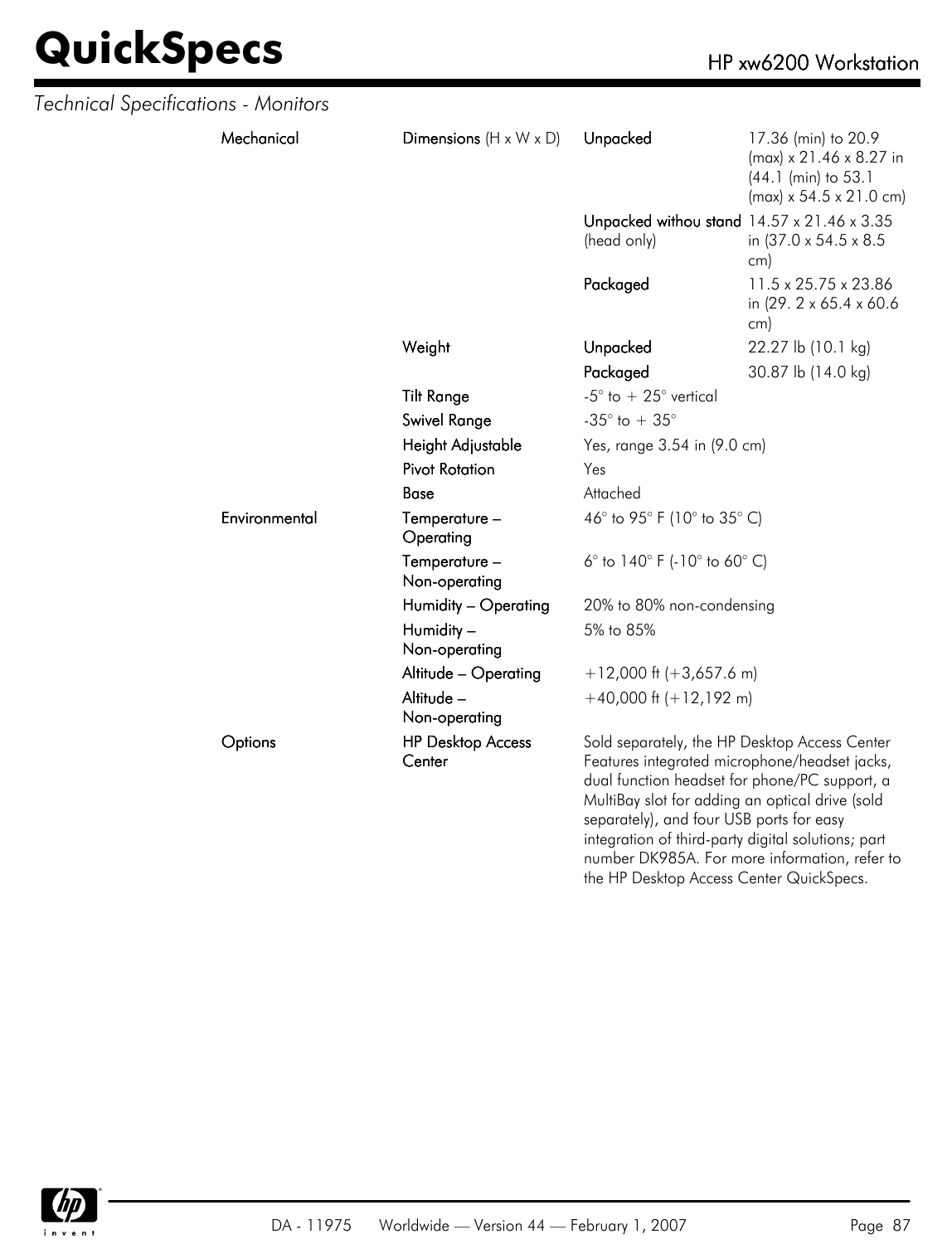| <b>Technical Specifications - Monitors</b> |                                 |                                                 |                                                                                                                                                                                                                                                                                                                                                                                                                                                                                                                                                                                                                                                                                                               |
|--------------------------------------------|---------------------------------|-------------------------------------------------|---------------------------------------------------------------------------------------------------------------------------------------------------------------------------------------------------------------------------------------------------------------------------------------------------------------------------------------------------------------------------------------------------------------------------------------------------------------------------------------------------------------------------------------------------------------------------------------------------------------------------------------------------------------------------------------------------------------|
|                                            | Other                           | Accessories Included                            | VGA to VGA cable – connects the graphic card's<br>VGA analog connector to the monitor's input $#1$<br>(VGA analog) connector                                                                                                                                                                                                                                                                                                                                                                                                                                                                                                                                                                                  |
|                                            |                                 |                                                 | VGA to DVI-I cable - connects the graphic card's<br>VGA connector to the monitor's input #2 (DVI-I<br>analog) connector                                                                                                                                                                                                                                                                                                                                                                                                                                                                                                                                                                                       |
|                                            |                                 |                                                 | DVI-D to DVI-I cable – connects the graphic<br>card's DVI-D digital connector to the monitor's<br>input #2 (DVI-I digital) connector                                                                                                                                                                                                                                                                                                                                                                                                                                                                                                                                                                          |
|                                            |                                 | User Guide Languages                            | English, B. Portuguese, French, LA Spanish,<br>Korean, S. Chinese, T. Chinese, Bahasa,<br>Japanese, Danish, Finnish, German, Norwegian,<br>Spanish, Swedish, Greek, Polish, Russian,<br>Slovenian, Turkish                                                                                                                                                                                                                                                                                                                                                                                                                                                                                                    |
|                                            |                                 | <b>Warranty Languages</b>                       | English, Canadian French, LA Spanish, Brazilian<br>Portuguese, Danish, German, Castilian Spanish,<br>French, Italian, Dutch, Norwegian, Finnish,<br>Swedish, Bahasa Indonesian, Korean, T.<br>Chinese, S. Chinese                                                                                                                                                                                                                                                                                                                                                                                                                                                                                             |
|                                            |                                 | Color                                           | Carbonite/silver                                                                                                                                                                                                                                                                                                                                                                                                                                                                                                                                                                                                                                                                                              |
|                                            |                                 | <b>VESA External Mounting</b>                   | Yes (Standard 4 hole pattern, 100 mm)                                                                                                                                                                                                                                                                                                                                                                                                                                                                                                                                                                                                                                                                         |
|                                            |                                 | Kensington Lock-Ready                           | Yes                                                                                                                                                                                                                                                                                                                                                                                                                                                                                                                                                                                                                                                                                                           |
|                                            | Certification and<br>Compliance | * Energy Star Compliant available summer 2004.  | Australian ACA Approval, Canadian Requirements/CSA, CE Marking, China<br>CCIB/CCEE Approval, CISPR Requirements, Eastern European Approvals,<br>*Energy Star Compliant, FCC Approval, German Ergonomic (TUV and GS<br>Mark), ISO 9241-3,7,8 VDT Guidelines, ISO 13406-2 Pixel Defect<br>Guidelines, Mexican NOM Approval, MIC Requirements (New Zealand),<br>MPR-II Compliant, Nordic Approvals (Nemko, Fimko, Demko, Semko),<br>PC2001 Compliant, PC99 Certified, S. Korean MIC Approval, Taiwan BSMI<br>Approval, TCO 03 (emissions, ergonomics, environment), TUV-Ergo, UL<br>Listed, VCCI Approvals, Windows Certification (Microsoft® Windows® 98,<br>Microsoft Windows 2000, and Microsoft Windows XP). |
|                                            | Compatibility                   | Desktops, and HP Business Desktops d300 series. | Compatible with platforms using the VESA standard video modes and HP<br>Compaq Business Desktops d500, d300, and d200 Series, Compaq Evo                                                                                                                                                                                                                                                                                                                                                                                                                                                                                                                                                                      |
|                                            | Service and Warranty            | Consult HP Customer Service for details.        | Limited three years parts, labor, and on-site service, including backlight.<br>Availability varies by region. Certain restrictions and exclusions apply.                                                                                                                                                                                                                                                                                                                                                                                                                                                                                                                                                      |
| <b>HP Flat Panel Monitor</b>               | Panel                           | Type                                            | 24-inch Active Matrix TFT (thin film transistor)                                                                                                                                                                                                                                                                                                                                                                                                                                                                                                                                                                                                                                                              |
| LP2465                                     |                                 | Viewable Image Area<br>(diagonal)               | 24 in (60.96 cm)                                                                                                                                                                                                                                                                                                                                                                                                                                                                                                                                                                                                                                                                                              |
|                                            |                                 | Screen Opening<br>$(W \times H)$                | 20.47 x 12.83 in (52.0 x 32.6 cm)                                                                                                                                                                                                                                                                                                                                                                                                                                                                                                                                                                                                                                                                             |
|                                            |                                 | Viewing Angle (typical)*                        | 178° H/178° V (10:1 minimum contrast ratio)                                                                                                                                                                                                                                                                                                                                                                                                                                                                                                                                                                                                                                                                   |
|                                            |                                 | Brightness (typical)*                           | 500 nits (cd/m <sup>2</sup> )                                                                                                                                                                                                                                                                                                                                                                                                                                                                                                                                                                                                                                                                                 |
|                                            |                                 | Contrast Ratio (typical)*                       | 1000:1                                                                                                                                                                                                                                                                                                                                                                                                                                                                                                                                                                                                                                                                                                        |
|                                            |                                 | Response Rate (typical)*                        | 8 ms (typical gray to gray)                                                                                                                                                                                                                                                                                                                                                                                                                                                                                                                                                                                                                                                                                   |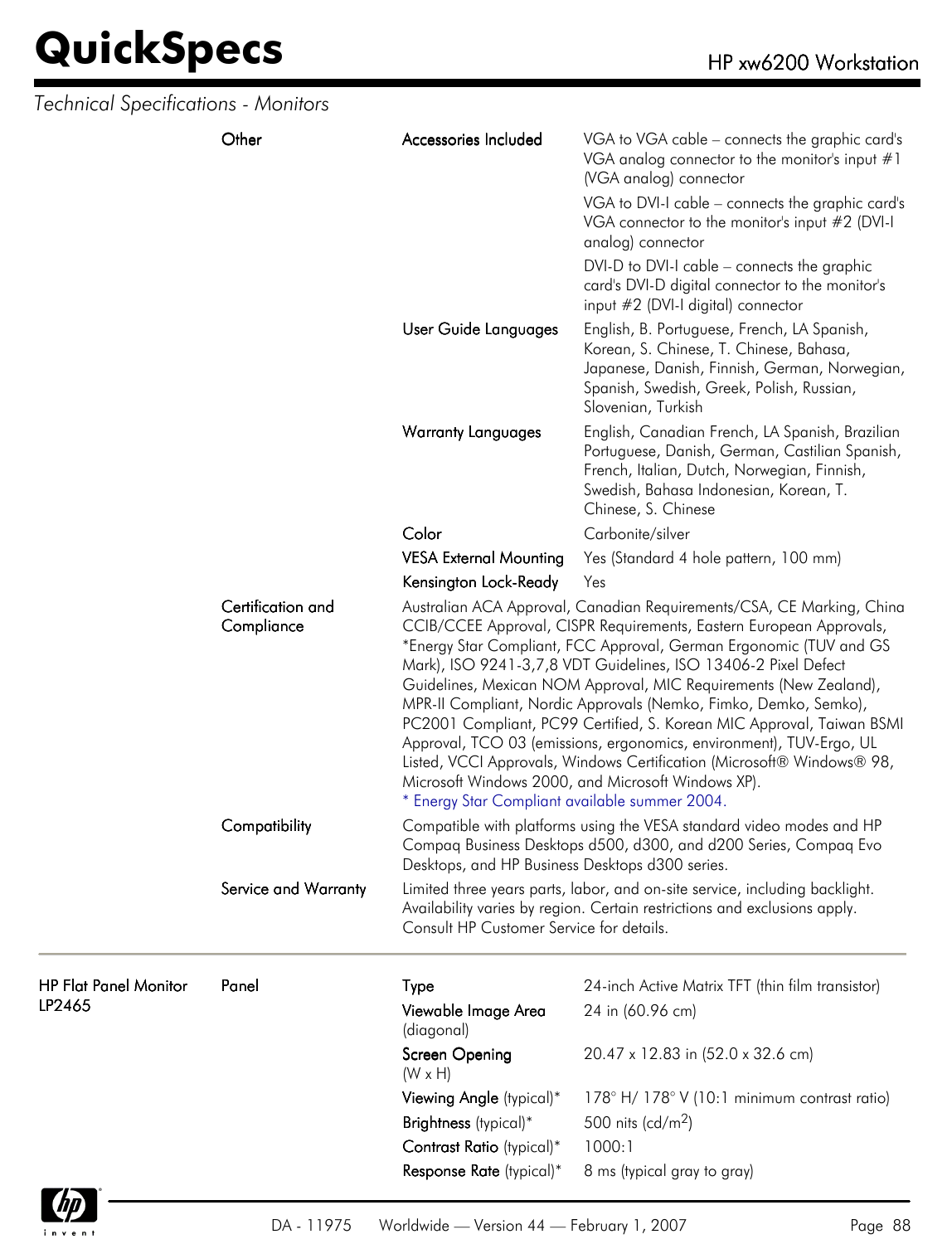| <b>Technical Specifications - Monitors</b> |                                                    |                                                                                                                                                                                                                                                                                   |
|--------------------------------------------|----------------------------------------------------|-----------------------------------------------------------------------------------------------------------------------------------------------------------------------------------------------------------------------------------------------------------------------------------|
|                                            | <b>Pixel Pitch</b>                                 | 0.270 mm                                                                                                                                                                                                                                                                          |
|                                            | <b>Color Depth Support</b>                         | 16.7 million colors                                                                                                                                                                                                                                                               |
|                                            | <b>Backlight Lamp Life</b><br>(to half brightness) | 50K hours                                                                                                                                                                                                                                                                         |
|                                            |                                                    | *Response time 13 ms rise and fall, 6 ms gray to gray.                                                                                                                                                                                                                            |
| Controls                                   | On Screen Display (OSD) Buttons or Switches        | Input Select, Auto Adjust, OSD Up, OSD Down,<br>OSD Menu Select, Power                                                                                                                                                                                                            |
|                                            | Languages                                          | English, French, German, Spanish, Italian,<br>Japanese, Dutch                                                                                                                                                                                                                     |
|                                            | <b>User Controls</b>                               | Brightness, contrast, positioning, color<br>temperature, individual color control, serial<br>number display, full screen resolutions, clock,<br>clock phase, input selection (includes separate<br>direct access key for dedicated swap between<br>inputs 1 and 2), factory reset |
| Signal Interface/<br>Performance           | Horizontal Frequency                               | 30 to 94 kHz (VGA input); 30 to 92 KHz (DVI<br>input) (for modes with pixel clock less than 157<br>MHz)                                                                                                                                                                           |
|                                            | <b>Vertical Frequency</b>                          | 48 to 85 Hz (VGA and DVI input)                                                                                                                                                                                                                                                   |
|                                            | <b>Native Resolution</b>                           | 1920 x 1200 @ 60 Hz (recommended)<br>(native aspect ratio of 16:10)                                                                                                                                                                                                               |
|                                            | Preset VESA Graphic<br>Modes (non-interlaced)      | 1920 x 1200 @ 60 Hz<br>1600 x 1200 @ 60 Hz, 75 Hz<br>1280 x 1024 @ 60 Hz, 75 Hz, 85 Hz<br>1280 x 960 @ 60 Hz<br>1152 x 900 @ 66 Hz<br>1024 x 768 @ 60 Hz, 75 Hz, 85 Hz<br>800 x 600 @ 60 Hz, 75 Hz<br>640 x 480 @ 60 Hz, 75 Hz                                                    |
|                                            | <b>Text Mode</b>                                   | 720 x 400 @ 70 Hz                                                                                                                                                                                                                                                                 |
|                                            | Mac Mode                                           | 1152 x 870 @ 75 Hz and 832 x 624 @ 75 Hz                                                                                                                                                                                                                                          |
|                                            | Sun Mode                                           | 1152 x 900 @ 66 Hz                                                                                                                                                                                                                                                                |
|                                            | Maximum Pixel Clock<br>Speed                       | 202 MHz (VGA input); 162 MHz (DVI input)                                                                                                                                                                                                                                          |
|                                            | User Programmable<br>Modes                         | Yes, 20                                                                                                                                                                                                                                                                           |
|                                            | Anti-Glare                                         | Yes                                                                                                                                                                                                                                                                               |
|                                            | Anti-Static                                        | Yes                                                                                                                                                                                                                                                                               |
|                                            | Default Color<br>Temperature                       | 6500 K                                                                                                                                                                                                                                                                            |

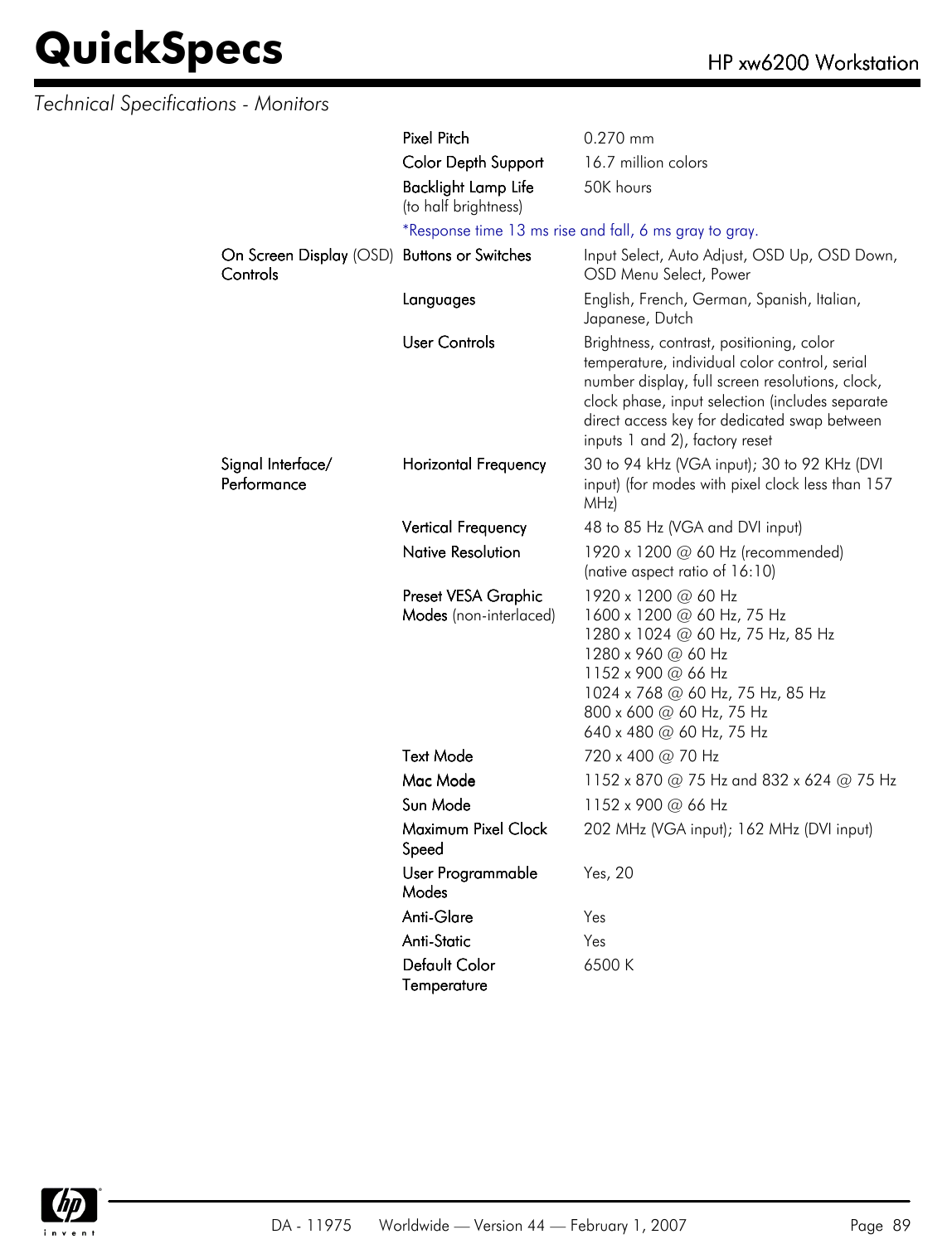| Technical Specifications - Monitors |                    |                                     |                                                                  |                                                                                                                     |
|-------------------------------------|--------------------|-------------------------------------|------------------------------------------------------------------|---------------------------------------------------------------------------------------------------------------------|
|                                     | Video/Other Inputs | Plug and Play                       | Yes                                                              |                                                                                                                     |
|                                     |                    | Self Powered USB 2.0<br>Hub         | on side of monitor, cable included)                              | One upstream, four downstream ports (located                                                                        |
|                                     |                    | Input Signal                        | Two DVI-I (VGA analog and digital) inputs                        |                                                                                                                     |
|                                     |                    | Input Impedance                     | 75 ohms ± 10%                                                    |                                                                                                                     |
|                                     |                    | Sync Input                          | Sync on Green                                                    | Separate sync (HSYNC/VSYNC); composite sync,                                                                        |
|                                     |                    | Video Cable                         | VGA to DVI-I; DVI-D to DVI-D                                     |                                                                                                                     |
|                                     |                    | Video Cable Length                  | 5.9 ft $(1.8 \text{ m})$                                         |                                                                                                                     |
|                                     | Power              | Input Power                         | VAC; internal power supply, 50 Hz/60 Hz                          | Auto-Ranging, 90 to 132 VAC and 195 to 265                                                                          |
|                                     |                    | Frequency                           | 47.5 to 63 Hz                                                    |                                                                                                                     |
|                                     |                    | <b>Typical Power</b><br>Consumption | 75 watts                                                         |                                                                                                                     |
|                                     |                    | Maximum                             | $< 110$ watts                                                    |                                                                                                                     |
|                                     |                    | <b>Power Saving</b>                 | $< 2$ watts                                                      |                                                                                                                     |
|                                     |                    | Power Cable Length                  | 6.2 ft $(1.9 m)$                                                 |                                                                                                                     |
|                                     | Mechanical         | Dimensions $(H \times W \times D)$  | Unpacked w/ stand                                                | 14.6 (min) to 19.7<br>$(max) \times 22 \times 9.1$ in<br>(37.1 (min) to 50.1<br>$(max) \times 55.4 \times 23.2$ cm) |
|                                     |                    |                                     | Unpacked w/o stand<br>(head only)                                | 14.4 x 22 x 3.7 in<br>$(36.6 \times 55.84 \times 9.2 \text{ cm})$                                                   |
|                                     |                    |                                     | Packaged                                                         | 11.7 x 22.1 x 25.6 in<br>$(29.8 \times 56.0 \times 65.1 \text{ cm})$                                                |
|                                     |                    | Weight                              | Unpacked                                                         | 23.6 lbs (10.7 kg)                                                                                                  |
|                                     |                    |                                     | Packaged                                                         | 23.6 lbs (10.7 kg)                                                                                                  |
|                                     |                    | <b>Tilt Range</b>                   | -5 $\degree$ to + 25 $\degree$ vertical                          |                                                                                                                     |
|                                     |                    | <b>Swivel Range</b>                 | -45 $^{\circ}$ to + 45 $^{\circ}$                                |                                                                                                                     |
|                                     |                    | Height Adjustable                   | Yes, range 5.1 in (130 mm)                                       |                                                                                                                     |
|                                     |                    | <b>Pivot Rotation</b>               | Yes                                                              |                                                                                                                     |
|                                     |                    | <b>Base</b>                         | Detachable, ships detached                                       |                                                                                                                     |
|                                     | Environmental      | Temperature -<br>Operating          | 46° to 95° F (10° to 35° C)                                      |                                                                                                                     |
|                                     |                    | Temperature -<br>Non-operating      | 6 $\degree$ to 140 $\degree$ F (-10 $\degree$ to 60 $\degree$ C) |                                                                                                                     |
|                                     |                    | Humidity - Operating                | 20% to 80% non-condensing                                        |                                                                                                                     |
|                                     |                    | Humidity -<br>Non-operating         | 5% to 85%                                                        |                                                                                                                     |
|                                     |                    | Altitude - Operating                | $+12,000$ ft (+3,657.6 m)                                        |                                                                                                                     |
|                                     |                    | Altitude -<br>Non-operating         | $+40,000$ ft $(+12,192$ m)                                       |                                                                                                                     |
|                                     | Other              | Accessories Included                | analog) connector<br>DVI-D to DVI-D cable - connects the graphic | VGA to DVI-I cable - connects the graphic card's<br>VGA connector to the monitor's input #2 (DVI-I                  |

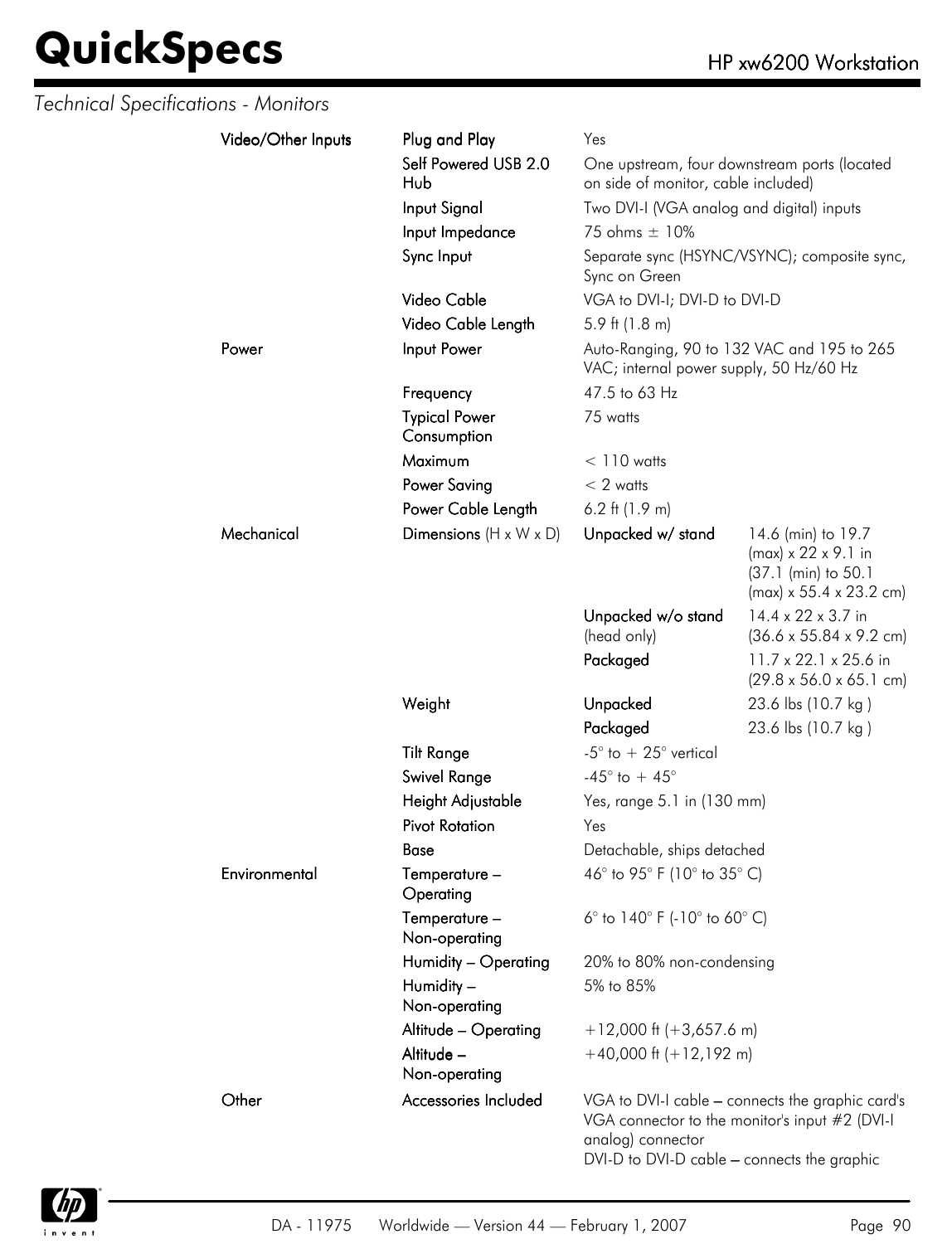*Technical Specifications - Monitors*

|                                 |                                                                                                                                                                                                                                                                                                                                                                                                                                                                                                                                                                                                                                                                                                                     | card's DVI-D digital connector to the monitor's<br>input #2 (DVI-I digital) connector                                                                                                                                                                                                                                                                                                                          |
|---------------------------------|---------------------------------------------------------------------------------------------------------------------------------------------------------------------------------------------------------------------------------------------------------------------------------------------------------------------------------------------------------------------------------------------------------------------------------------------------------------------------------------------------------------------------------------------------------------------------------------------------------------------------------------------------------------------------------------------------------------------|----------------------------------------------------------------------------------------------------------------------------------------------------------------------------------------------------------------------------------------------------------------------------------------------------------------------------------------------------------------------------------------------------------------|
|                                 | Software                                                                                                                                                                                                                                                                                                                                                                                                                                                                                                                                                                                                                                                                                                            | Pivot Pro software from Portrait Displays, Inc.<br>interacts with your PC's native graphics driver to<br>enable seamless portrait screen redraws with a<br>simple mouse-click or keyboard command. Pivot<br>Pro supports 90-degree portrait and landscape<br>views. Language support is available in English,<br>Japanese, French, German, Spanish, Italian, and<br><b>Traditional and Simplified Chinese.</b> |
|                                 |                                                                                                                                                                                                                                                                                                                                                                                                                                                                                                                                                                                                                                                                                                                     | HP Display Assistant is a software utility that<br>allows monitor adjustment, color calibration, and<br>security/asset management using the Display<br>Data Channel Command Interface (DDC/CI)<br>protocol of the connected desktop PC.                                                                                                                                                                        |
|                                 |                                                                                                                                                                                                                                                                                                                                                                                                                                                                                                                                                                                                                                                                                                                     | HP Display LiteSaver feature allows you to<br>schedule Sleep mode at preset times to help<br>protect the monitor against image retention,<br>drastically lower power consumption and energy<br>costs, and extend the lifespan of the monitor.                                                                                                                                                                  |
|                                 | User Guide Languages                                                                                                                                                                                                                                                                                                                                                                                                                                                                                                                                                                                                                                                                                                | English, B. Portuguese, French, LA Spanish,<br>Korean, S. Chinese, T. Chinese, Bahasa,<br>Japanese, Danish, Finnish, German, Norwegian,<br>Spanish, Swedish, Greek, Polish, Russian,<br>Slovenian, Turkish                                                                                                                                                                                                     |
|                                 | <b>Warranty Languages</b>                                                                                                                                                                                                                                                                                                                                                                                                                                                                                                                                                                                                                                                                                           | English, Canadian French, LA Spanish, Brazilian<br>Portuguese, Danish, German, Castilian Spanish,<br>French, Italian, Dutch, Norwegian, Finnish,<br>Swedish, Bahasa Indonesian, Korean, T.<br>Chinese, S. Chinese                                                                                                                                                                                              |
|                                 | Color                                                                                                                                                                                                                                                                                                                                                                                                                                                                                                                                                                                                                                                                                                               | Carbonite/silver                                                                                                                                                                                                                                                                                                                                                                                               |
|                                 | <b>VESA External Mounting</b>                                                                                                                                                                                                                                                                                                                                                                                                                                                                                                                                                                                                                                                                                       | Yes (Standard 4 hole pattern, 100 mm)                                                                                                                                                                                                                                                                                                                                                                          |
|                                 | Kensington Lock-Ready                                                                                                                                                                                                                                                                                                                                                                                                                                                                                                                                                                                                                                                                                               | Yes                                                                                                                                                                                                                                                                                                                                                                                                            |
| Options                         | <b>HP Silver Flat Panel</b><br>Speaker Bar - Part<br>number: EE418AA                                                                                                                                                                                                                                                                                                                                                                                                                                                                                                                                                                                                                                                | Powered directly by the monitor or PC, the<br>Speaker Bar seamlessly attaches to the monitor's<br>lower bezel to bring full audio support to select<br>HP flat panel monitors. Features include dual<br>speakers with full sound range and an external<br>jack for headphones. Sold separately. For more<br>information, refer to the HP Flat Panel Speaker<br>Bar QuickSpec.                                  |
| Certification and<br>Compliance | Australian ACA Approval, Canadian Requirements/CSA, CE Marking, China<br>CCIB/CCEE Approval, CISPR Requirements, Eastern European Approvals,<br>Energy Star Compliant, FCC Approval, German Ergonomic (TUV and GS<br>Mark), ISO 9241-3,7,8 VDT Guidelines, ISO 13406-2 Pixel Defect<br>Guidelines, Mexican NOM Approval, MIC Requirements (New Zealand),<br>MPR-II Compliant, Nordic Approvals (Nemko, Fimko, Demko, Semko),<br>PC2001 Compliant, PC99 Certified, S. Korean MIC Approval, Taiwan BSMI<br>Approval, TCO 03 (emissions, ergonomics, environment), TUV-Ergo, UL<br>Listed, VCCI Approvals, Microsoft Windows Certification (Microsoft Windows<br>98, Microsoft Windows 2000, and Microsoft Windows XP) |                                                                                                                                                                                                                                                                                                                                                                                                                |